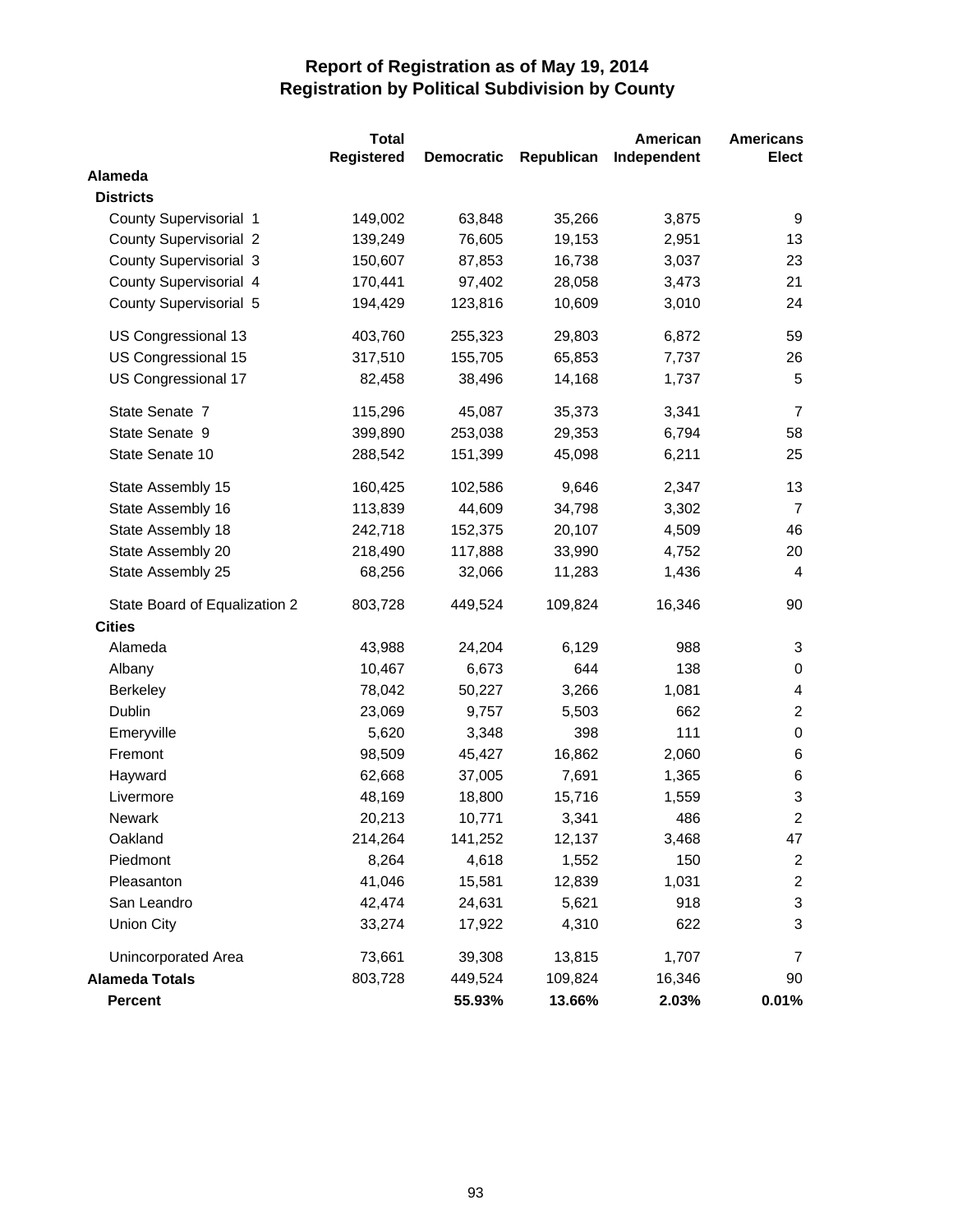|                               | Peace and<br><b>No Party</b> |             |                |        |                   |
|-------------------------------|------------------------------|-------------|----------------|--------|-------------------|
|                               | Green                        | Libertarian | <b>Freedom</b> | Other  | <b>Preference</b> |
| Alameda                       |                              |             |                |        |                   |
| <b>Districts</b>              |                              |             |                |        |                   |
| County Supervisorial 1        | 654                          | 867         | 293            | 9,714  | 34,476            |
| <b>County Supervisorial 2</b> | 713                          | 610         | 509            | 8,168  | 30,527            |
| <b>County Supervisorial 3</b> | 1,756                        | 728         | 646            | 8,581  | 31,245            |
| County Supervisorial 4        | 1,472                        | 849         | 520            | 8,540  | 30,106            |
| County Supervisorial 5        | 5,244                        | 974         | 949            | 14,567 | 35,236            |
| US Congressional 13           | 7,807                        | 1,863       | 1,852          | 25,693 | 74,488            |
| US Congressional 15           | 1,656                        | 1,784       | 886            | 18,335 | 65,528            |
| US Congressional 17           | 376                          | 381         | 179            | 5,542  | 21,574            |
| State Senate 7                | 457                          | 795         | 191            | 6,934  | 23,111            |
| State Senate 9                | 7,783                        | 1,845       | 1,833          | 25,481 | 73,705            |
| State Senate 10               | 1,599                        | 1,388       | 893            | 17,155 | 64,774            |
| State Assembly 15             | 4,405                        | 828         | 683            | 11,444 | 28,473            |
| State Assembly 16             | 444                          | 791         | 190            | 6,872  | 22,826            |
| State Assembly 18             | 3,398                        | 1,031       | 1,165          | 14,203 | 45,884            |
| State Assembly 20             | 1,282                        | 1,060       | 728            | 12,467 | 46,303            |
| State Assembly 25             | 310                          | 318         | 151            | 4,584  | 18,104            |
| State Board of Equalization 2 | 9,839                        | 4,028       | 2,917          | 49,570 | 161,590           |
| <b>Cities</b>                 |                              |             |                |        |                   |
| Alameda                       | 574                          | 258         | 136            | 2,416  | 9,280             |
| Albany                        | 288                          | 47          | 34             | 606    | 2,037             |
| <b>Berkeley</b>               | 2,420                        | 417         | 396            | 6,505  | 13,726            |
| Dublin                        | 84                           | 167         | 45             | 1,705  | 5,144             |
| Emeryville                    | 98                           | 42          | 15             | 478    | 1,130             |
| Fremont                       | 462                          | 455         | 212            | 6,888  | 26,137            |
| Hayward                       | 358                          | 284         | 291            | 3,618  | 12,050            |
| Livermore                     | 205                          | 341         | 89             | 2,551  | 8,905             |
| Newark                        | 91                           | 105         | 59             | 1,032  | 4,326             |
| Oakland                       | 4,091                        | 888         | 1,103          | 13,232 | 38,046            |
| Piedmont                      | 66                           | 29          | 10             | 298    | 1,539             |
| Pleasanton                    | 145                          | 269         | 55             | 2,566  | 8,558             |
| San Leandro                   | 265                          | 177         | 154            | 2,112  | 8,593             |
| <b>Union City</b>             | 146                          | 106         | 104            | 2,002  | 8,059             |
| <b>Unincorporated Area</b>    | 546                          | 443         | 214            | 3,561  | 14,060            |
| <b>Alameda Totals</b>         | 9,839                        | 4,028       | 2,917          | 49,570 | 161,590           |
| Percent                       | 1.22%                        | 0.50%       | 0.36%          | 6.17%  | 20.11%            |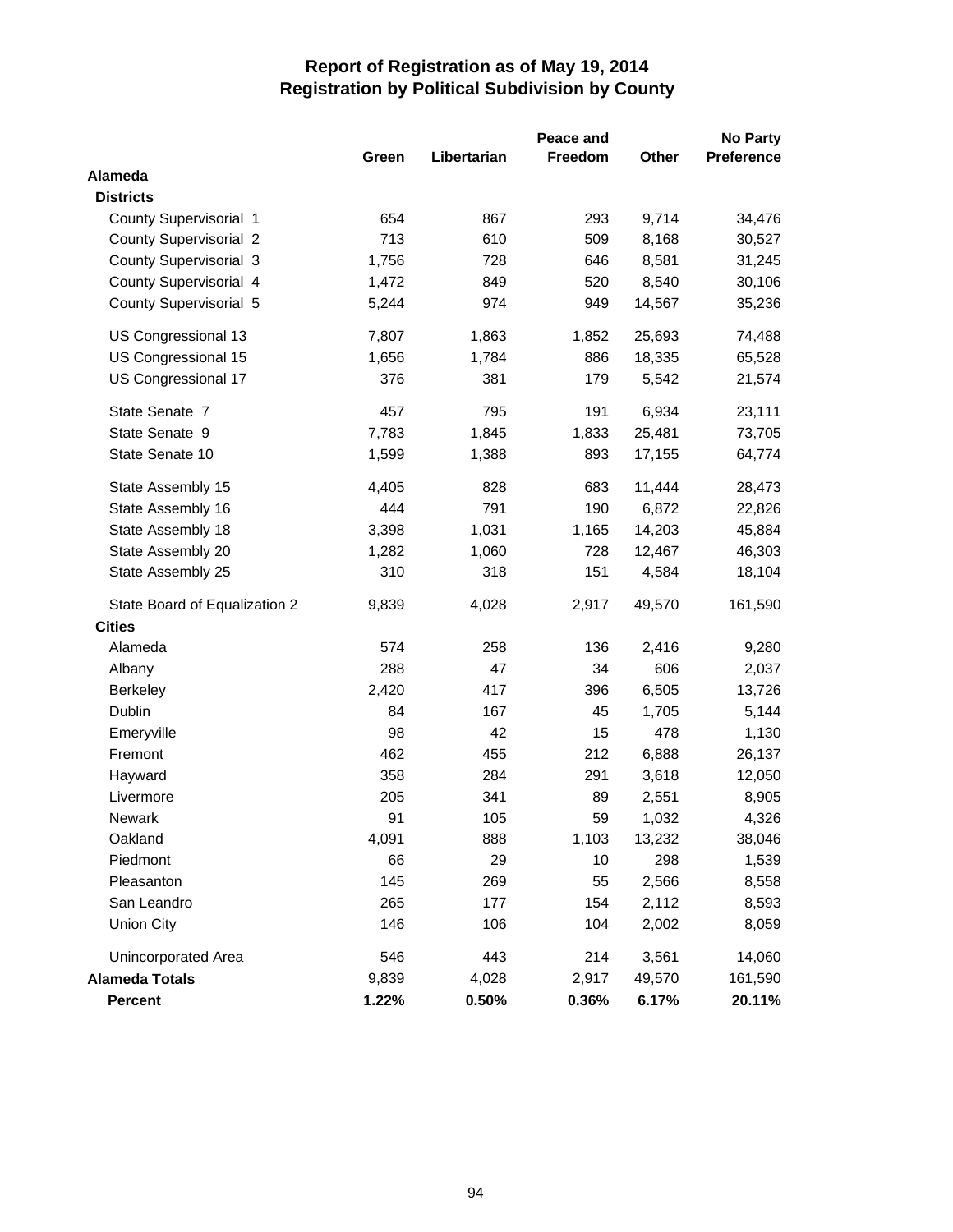|                                                | <b>Total</b> |                   |            | American       | <b>Americans</b> |
|------------------------------------------------|--------------|-------------------|------------|----------------|------------------|
|                                                | Registered   | <b>Democratic</b> | Republican | Independent    | <b>Elect</b>     |
| <b>Alpine</b>                                  |              |                   |            |                |                  |
| <b>Districts</b>                               |              |                   |            |                |                  |
| County Supervisorial 1                         | 143          | 59                | 47         | 8              | 0                |
| <b>County Supervisorial 2</b>                  | 145          | 59                | 45         | 3              | 0                |
| County Supervisorial 3                         | 112          | 50                | 16         | 9              | $\pmb{0}$        |
| County Supervisorial 4                         | 198          | 69                | 54         | 3              | $\mathbf 0$      |
| County Supervisorial 5                         | 168          | 47                | 69         | $\overline{7}$ | $\Omega$         |
| US Congressional 4                             | 766          | 284               | 231        | 30             | $\mathbf 0$      |
| State Senate 1                                 | 766          | 284               | 231        | 30             | $\mathbf 0$      |
| State Assembly 5                               | 766          | 284               | 231        | 30             | $\mathbf 0$      |
| State Board of Equalization 1<br><b>Cities</b> | 766          | 284               | 231        | 30             | $\mathbf 0$      |
| Unincorporated Area                            | 766          | 284               | 231        | 30             | $\mathbf 0$      |
| <b>Alpine Totals</b>                           | 766          | 284               | 231        | 30             | $\Omega$         |
| <b>Percent</b>                                 |              | 37.08%            | 30.16%     | 3.92%          | 0.00%            |
| <b>Amador</b>                                  |              |                   |            |                |                  |
| <b>Districts</b>                               |              |                   |            |                |                  |
| County Supervisorial 1                         | 4,032        | 1,272             | 1,723      | 188            | $\overline{2}$   |
| <b>County Supervisorial 2</b>                  | 4,637        | 1,263             | 2,256      | 221            | $\mathbf 0$      |
| County Supervisorial 3                         | 3,907        | 1,308             | 1,642      | 176            | $\pmb{0}$        |
| County Supervisorial 4                         | 4,234        | 1,344             | 1,903      | 181            | $\pmb{0}$        |
| County Supervisorial 5                         | 4,390        | 1,421             | 1,906      | 171            | $\mathbf 0$      |
| US Congressional 4                             | 21,200       | 6,608             | 9,430      | 937            | $\overline{2}$   |
| State Senate 8                                 | 21,200       | 6,608             | 9,430      | 937            | 2                |
| State Assembly 5                               | 21,200       | 6,608             | 9,430      | 937            | 2                |
| State Board of Equalization 1                  | 21,200       | 6,608             | 9,430      | 937            | $\overline{c}$   |
| <b>Cities</b>                                  |              |                   |            |                |                  |
| Amador                                         | 134          | 45                | 55         | 8              | $\pmb{0}$        |
| lone                                           | 2,290        | 619               | 1,124      | 111            | $\pmb{0}$        |
| Jackson                                        | 2,549        | 827               | 1,034      | 132            | $\overline{c}$   |
| Plymouth                                       | 501          | 155               | 191        | 24             | $\pmb{0}$        |
| <b>Sutter Creek</b>                            | 1,678        | 577               | 703        | 76             | $\pmb{0}$        |
| Unincorporated Area                            | 14,048       | 4,385             | 6,323      | 586            | 0                |
| <b>Amador Totals</b>                           | 21,200       | 6,608             | 9,430      | 937            | $\overline{2}$   |
| Percent                                        |              | 31.17%            | 44.48%     | 4.42%          | 0.01%            |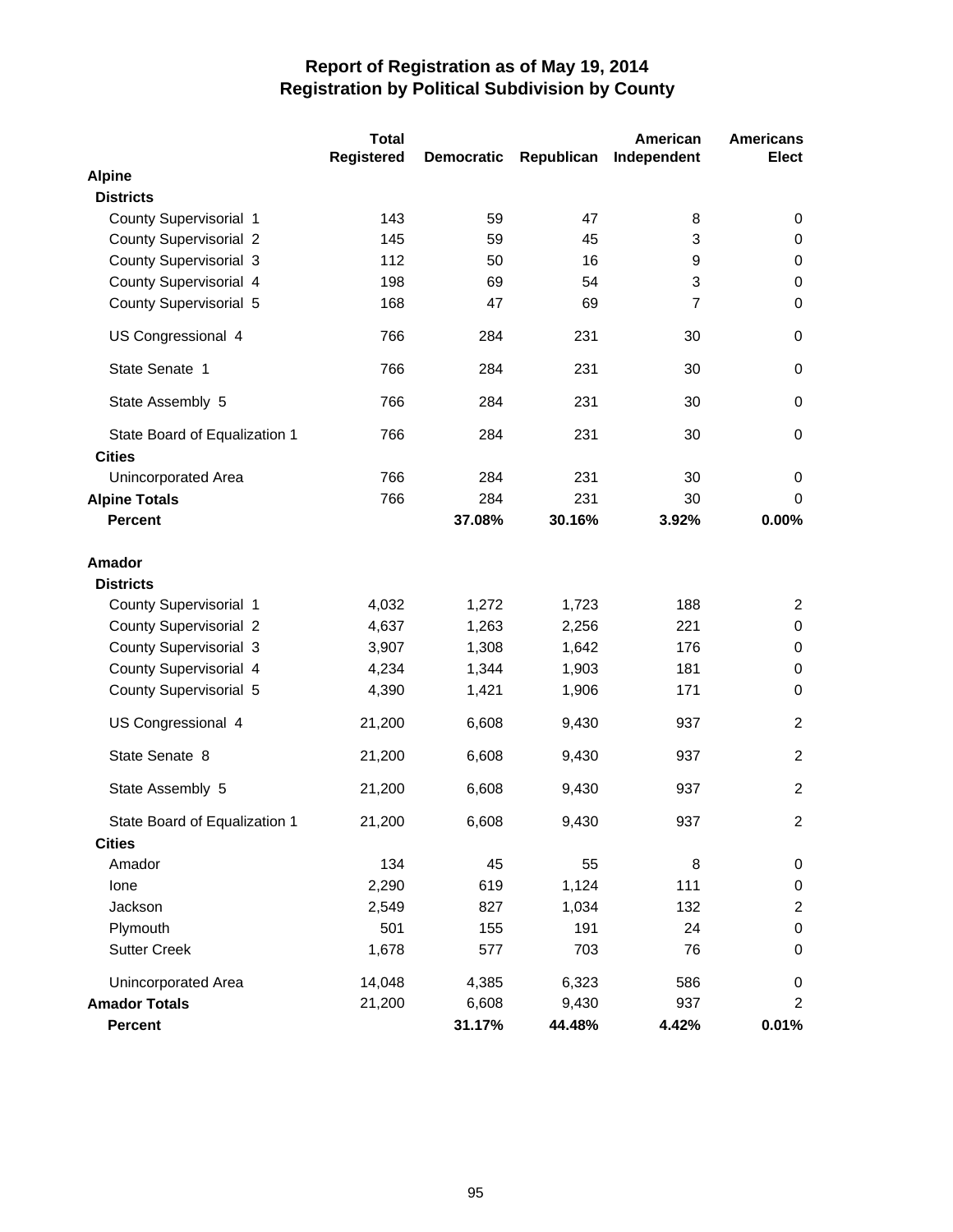|                               |                |                | Peace and      |                | <b>No Party</b>   |
|-------------------------------|----------------|----------------|----------------|----------------|-------------------|
|                               | Green          | Libertarian    | Freedom        | Other          | <b>Preference</b> |
| <b>Alpine</b>                 |                |                |                |                |                   |
| <b>Districts</b>              |                |                |                |                |                   |
| County Supervisorial 1        | $\overline{c}$ | 0              | 0              | 1              | 26                |
| <b>County Supervisorial 2</b> | $\overline{c}$ | 0              | 0              | 1              | 35                |
| County Supervisorial 3        | 1              | $\mathbf 2$    | 1              | 1              | 32                |
| County Supervisorial 4        | 3              | $\overline{4}$ | $\mathbf 0$    | $\overline{2}$ | 63                |
| County Supervisorial 5        | 3              | 0              | 0              | $\mathbf 0$    | 42                |
| US Congressional 4            | 11             | 6              | 1              | 5              | 198               |
| State Senate 1                | 11             | 6              | 1              | 5              | 198               |
| State Assembly 5              | 11             | 6              | 1              | 5              | 198               |
| State Board of Equalization 1 | 11             | 6              | 1              | 5              | 198               |
| <b>Cities</b>                 |                |                |                |                |                   |
| <b>Unincorporated Area</b>    | 11             | 6              | 1              | 5              | 198               |
| <b>Alpine Totals</b>          | 11             | 6              | 1              | 5              | 198               |
| <b>Percent</b>                | 1.44%          | 0.78%          | 0.13%          | 0.65%          | 25.85%            |
| <b>Amador</b>                 |                |                |                |                |                   |
| <b>Districts</b>              |                |                |                |                |                   |
| County Supervisorial 1        | 15             | 45             | 8              | 12             | 767               |
| <b>County Supervisorial 2</b> | 18             | 43             | 17             | 13             | 806               |
| <b>County Supervisorial 3</b> | 32             | 32             | 10             | 17             | 690               |
| County Supervisorial 4        | 20             | 47             | 5              | 6              | 728               |
| County Supervisorial 5        | 31             | 53             | 10             | 16             | 782               |
| US Congressional 4            | 116            | 220            | 50             | 64             | 3,773             |
| State Senate 8                | 116            | 220            | 50             | 64             | 3,773             |
| State Assembly 5              | 116            | 220            | 50             | 64             | 3,773             |
| State Board of Equalization 1 | 116            | 220            | 50             | 64             | 3,773             |
| <b>Cities</b>                 |                |                |                |                |                   |
| Amador                        | 0              | $\overline{c}$ | 0              | 1              | 23                |
| lone                          | 9              | 22             | $\overline{7}$ | $\overline{2}$ | 396               |
| Jackson                       | 12             | 35             | 3              | 10             | 494               |
| Plymouth                      | 1              | 10             | $\overline{c}$ | $\mathbf 0$    | 118               |
| <b>Sutter Creek</b>           | 10             | 18             | $\overline{c}$ | 1              | 291               |
| <b>Unincorporated Area</b>    | 84             | 133            | 36             | 50             | 2,451             |
| <b>Amador Totals</b>          | 116            | 220            | 50             | 64             | 3,773             |
| <b>Percent</b>                | 0.55%          | 1.04%          | 0.24%          | 0.30%          | 17.80%            |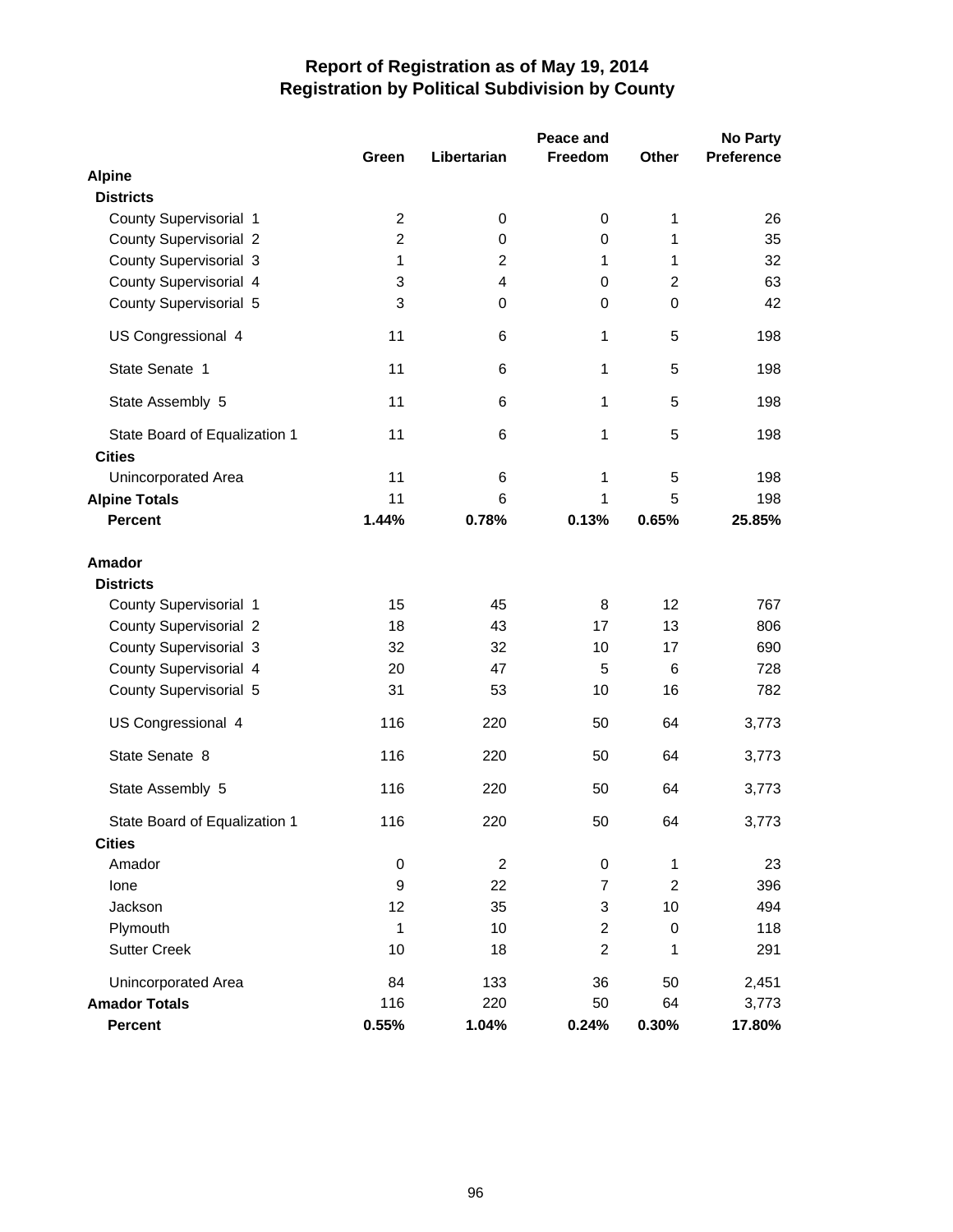|                               | <b>Total</b> |                   |            | American    | <b>Americans</b>        |
|-------------------------------|--------------|-------------------|------------|-------------|-------------------------|
|                               | Registered   | <b>Democratic</b> | Republican | Independent | <b>Elect</b>            |
| <b>Butte</b>                  |              |                   |            |             |                         |
| <b>Districts</b>              |              |                   |            |             |                         |
| County Supervisorial 1        | 22,046       | 6,543             | 8,363      | 917         | 6                       |
| <b>County Supervisorial 2</b> | 23,946       | 8,637             | 7,713      | 693         | $\overline{2}$          |
| <b>County Supervisorial 3</b> | 24,667       | 9,249             | 8,192      | 701         | $\overline{2}$          |
| County Supervisorial 4        | 21,247       | 6,914             | 7,903      | 718         | $\overline{2}$          |
| County Supervisorial 5        | 27,175       | 8,278             | 10,859     | 1,117       | $\overline{2}$          |
| US Congressional 1            | 119,081      | 39,621            | 43,030     | 4,146       | 14                      |
| State Senate 4                | 119,081      | 39,621            | 43,030     | 4,146       | 14                      |
| State Assembly 1              | 11,908       | 3,594             | 4,510      | 514         | $\mathbf 0$             |
| State Assembly 3              | 107,173      | 36,027            | 38,520     | 3,632       | 14                      |
| State Board of Equalization 1 | 119,081      | 39,621            | 43,030     | 4,146       | 14                      |
| <b>Cities</b>                 |              |                   |            |             |                         |
| <b>Biggs</b>                  | 719          | 259               | 272        | 26          | 0                       |
| Chico                         | 45,343       | 17,455            | 13,404     | 1,331       | 5                       |
| Gridley                       | 2,588        | 949               | 887        | 89          | $\pmb{0}$               |
| Oroville                      | 6,356        | 1,999             | 2,208      | 251         | 4                       |
| Paradise                      | 16,194       | 4,907             | 6,470      | 645         | $\overline{2}$          |
| Unincorporated Area           | 47,881       | 14,052            | 19,789     | 1,804       | 3                       |
| <b>Butte Totals</b>           | 119,081      | 39,621            | 43,030     | 4,146       | 14                      |
| <b>Percent</b>                |              | 33.27%            | 36.14%     | 3.48%       | 0.01%                   |
| <b>Calaveras</b>              |              |                   |            |             |                         |
| <b>Districts</b>              |              |                   |            |             |                         |
| County Supervisorial 1        | 5,216        | 1,474             | 2,395      | 238         | $\overline{2}$          |
| <b>County Supervisorial 2</b> | 5,210        | 1,788             | 1,873      | 275         | 0                       |
| <b>County Supervisorial 3</b> | 5,877        | 1,999             | 2,322      | 247         | 0                       |
| County Supervisorial 4        | 5,883        | 1,685             | 2,548      | 278         | $\overline{c}$          |
| County Supervisorial 5        | 5,077        | 1,378             | 2,318      | 246         | $\pmb{0}$               |
| US Congressional 4            | 27,263       | 8,324             | 11,456     | 1,284       | $\overline{\mathbf{4}}$ |
| State Senate 8                | 27,263       | 8,324             | 11,456     | 1,284       | 4                       |
| State Assembly 5              | 27,263       | 8,324             | 11,456     | 1,284       | 4                       |
| State Board of Equalization 1 | 27,263       | 8,324             | 11,456     | 1,284       | 4                       |
| <b>Cities</b>                 |              |                   |            |             |                         |
| Angels                        | 2,211        | 681               | 939        | 88          | 0                       |
| Unincorporated Area           | 25,052       | 7,643             | 10,517     | 1,196       | 4                       |
| <b>Calaveras Totals</b>       | 27,263       | 8,324             | 11,456     | 1,284       | 4                       |
| Percent                       |              | 30.53%            | 42.02%     | 4.71%       | 0.01%                   |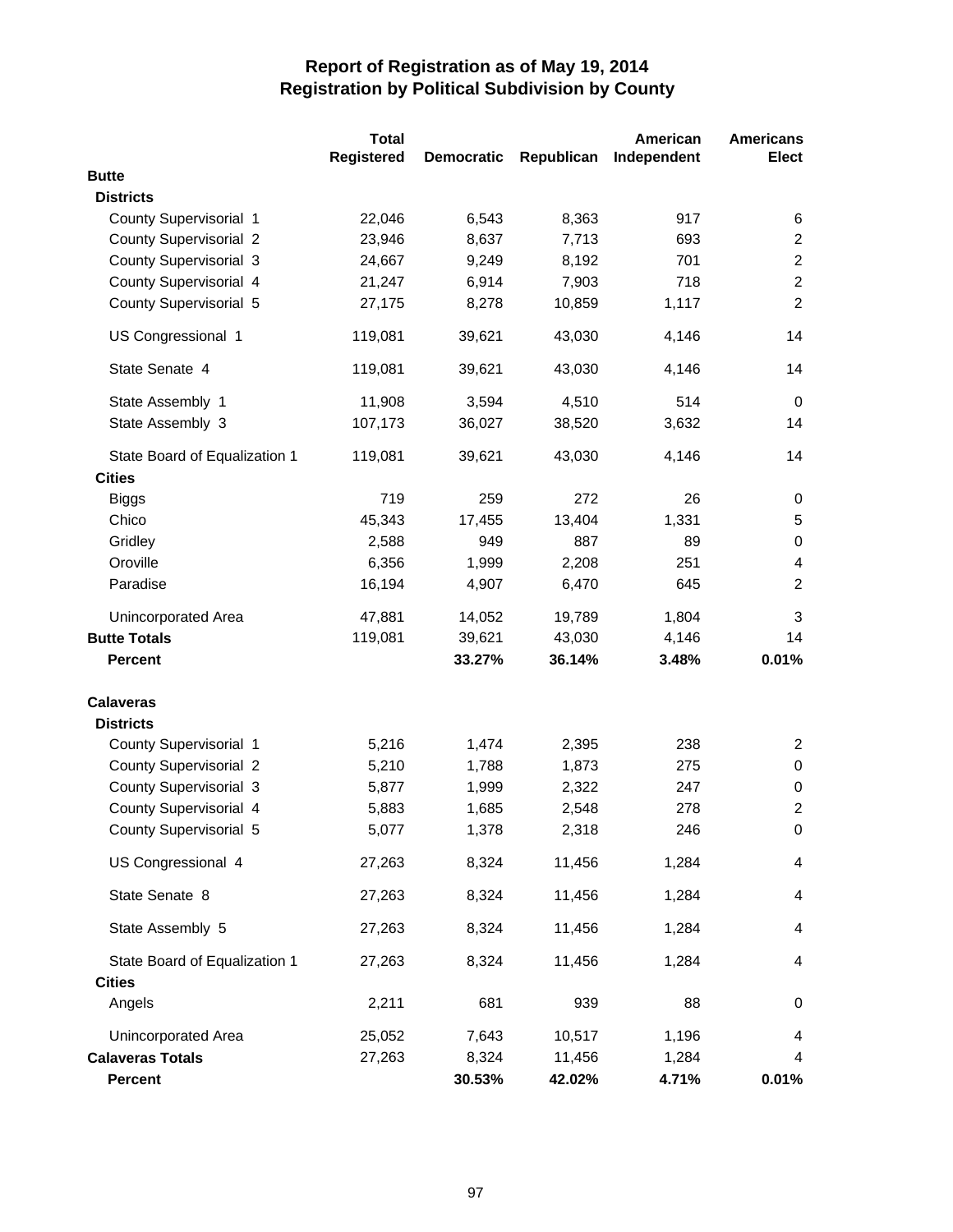|                               |                |             | Peace and      |       | <b>No Party</b>   |
|-------------------------------|----------------|-------------|----------------|-------|-------------------|
|                               | Green          | Libertarian | <b>Freedom</b> | Other | <b>Preference</b> |
| <b>Butte</b>                  |                |             |                |       |                   |
| <b>Districts</b>              |                |             |                |       |                   |
| County Supervisorial 1        | 159            | 207         | 119            | 365   | 5,367             |
| <b>County Supervisorial 2</b> | 366            | 254         | 105            | 280   | 5,896             |
| <b>County Supervisorial 3</b> | 392            | 275         | 88             | 312   | 5,456             |
| County Supervisorial 4        | 251            | 219         | 77             | 275   | 4,888             |
| County Supervisorial 5        | 283            | 279         | 116            | 455   | 5,786             |
| US Congressional 1            | 1,451          | 1,234       | 505            | 1,687 | 27,393            |
| State Senate 4                | 1,451          | 1,234       | 505            | 1,687 | 27,393            |
| State Assembly 1              | 151            | 128         | 65             | 169   | 2,777             |
| State Assembly 3              | 1,300          | 1,106       | 440            | 1,518 | 24,616            |
| State Board of Equalization 1 | 1,451          | 1,234       | 505            | 1,687 | 27,393            |
| <b>Cities</b>                 |                |             |                |       |                   |
| <b>Biggs</b>                  | $\overline{7}$ | 4           | 4              | 6     | 141               |
| Chico                         | 733            | 517         | 177            | 561   | 11,160            |
| Gridley                       | 18             | 19          | 12             | 34    | 580               |
| Oroville                      | 44             | 72          | 41             | 97    | 1,640             |
| Paradise                      | 167            | 165         | 74             | 301   | 3,463             |
| Unincorporated Area           | 482            | 457         | 197            | 688   | 10,409            |
| <b>Butte Totals</b>           | 1,451          | 1,234       | 505            | 1,687 | 27,393            |
| <b>Percent</b>                | 1.22%          | 1.04%       | 0.42%          | 1.42% | 23.00%            |
| <b>Calaveras</b>              |                |             |                |       |                   |
| <b>Districts</b>              |                |             |                |       |                   |
| County Supervisorial 1        | 20             | 53          | 11             | 40    | 983               |
| <b>County Supervisorial 2</b> | 86             | 73          | 27             | 41    | 1,047             |
| <b>County Supervisorial 3</b> | 80             | 74          | 19             | 49    | 1,087             |
| County Supervisorial 4        | 39             | 103         | 24             | 52    | 1,152             |
| County Supervisorial 5        | 21             | 56          | 16             | 44    | 998               |
| US Congressional 4            | 246            | 359         | 97             | 226   | 5,267             |
| State Senate 8                | 246            | 359         | 97             | 226   | 5,267             |
| State Assembly 5              | 246            | 359         | 97             | 226   | 5,267             |
| State Board of Equalization 1 | 246            | 359         | 97             | 226   | 5,267             |
| <b>Cities</b>                 |                |             |                |       |                   |
| Angels                        | 15             | 51          | 8              | 16    | 413               |
| Unincorporated Area           | 231            | 308         | 89             | 210   | 4,854             |
| <b>Calaveras Totals</b>       | 246            | 359         | 97             | 226   | 5,267             |
| Percent                       | 0.90%          | 1.32%       | 0.36%          | 0.83% | 19.32%            |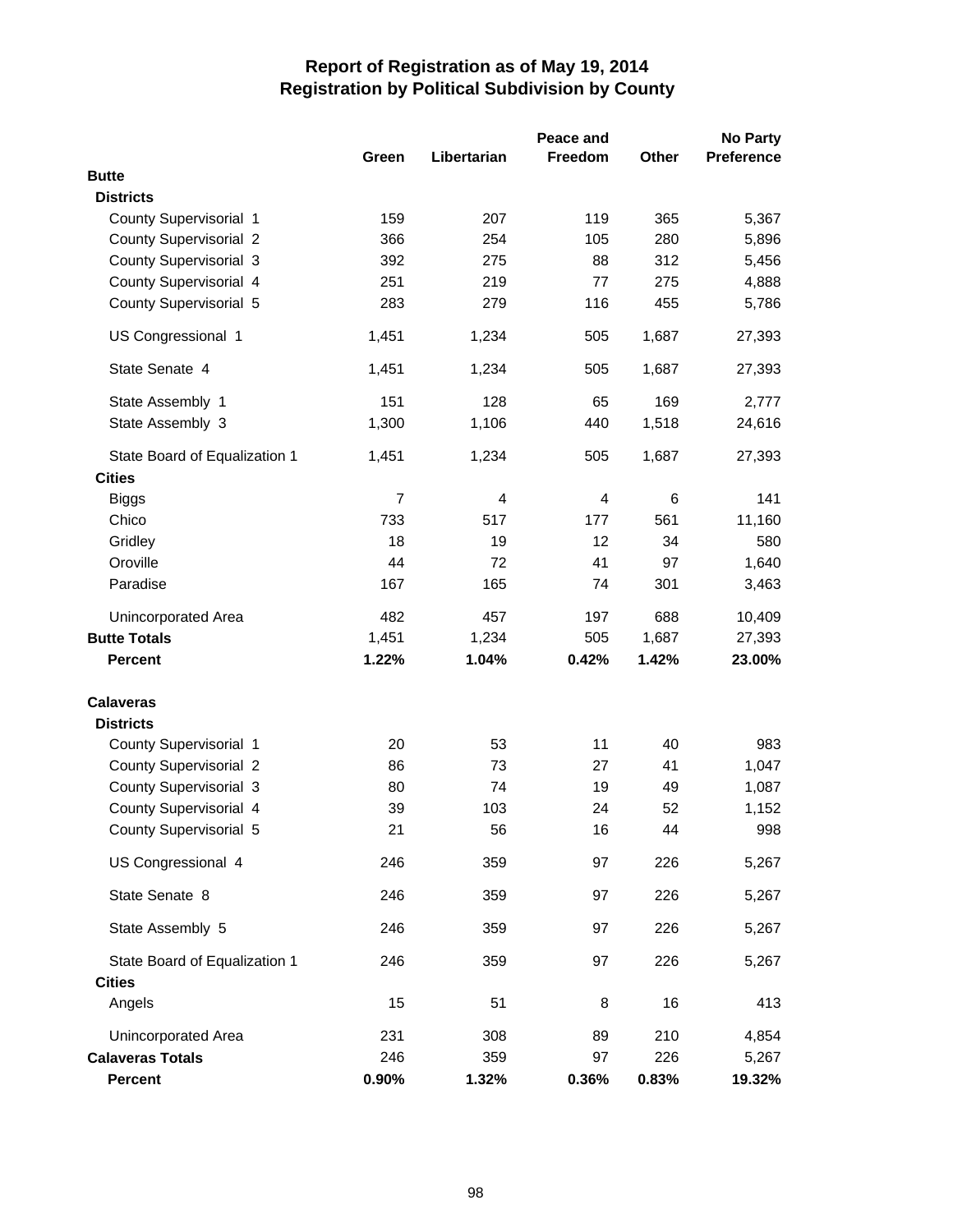|                               | <b>Total</b>      |                   |            | American    | <b>Americans</b> |
|-------------------------------|-------------------|-------------------|------------|-------------|------------------|
|                               | <b>Registered</b> | <b>Democratic</b> | Republican | Independent | <b>Elect</b>     |
| Colusa                        |                   |                   |            |             |                  |
| <b>Districts</b>              |                   |                   |            |             |                  |
| County Supervisorial 1        | 1,617             | 565               | 688        | 43          | 0                |
| <b>County Supervisorial 2</b> | 1,693             | 582               | 741        | 48          | 0                |
| <b>County Supervisorial 3</b> | 1,207             | 440               | 481        | 17          | 0                |
| County Supervisorial 4        | 1,319             | 450               | 575        | 34          | 0                |
| County Supervisorial 5        | 1,817             | 555               | 886        | 56          | $\mathbf 0$      |
| US Congressional 3            | 7,653             | 2,592             | 3,371      | 198         | $\mathbf 0$      |
| State Senate 4                | 7,653             | 2,592             | 3,371      | 198         | 0                |
| State Assembly 3              | 4,287             | 1,361             | 2,025      | 129         | 0                |
| State Assembly 4              | 3,366             | 1,231             | 1,346      | 69          | 0                |
| State Board of Equalization 2 | 7,653             | 2,592             | 3,371      | 198         | $\mathbf 0$      |
| <b>Cities</b>                 |                   |                   |            |             |                  |
| Colusa                        | 2,279             | 789               | 979        | 68          | 0                |
| Williams                      | 1,143             | 499               | 333        | 14          | $\mathbf 0$      |
| Unincorporated Area           | 4,231             | 1,304             | 2,059      | 116         | $\mathbf 0$      |
| <b>Colusa Totals</b>          | 7,653             | 2,592             | 3,371      | 198         | 0                |
| <b>Percent</b>                |                   | 33.87%            | 44.05%     | 2.59%       | 0.00%            |
| <b>Contra Costa</b>           |                   |                   |            |             |                  |
| <b>Districts</b>              |                   |                   |            |             |                  |
| County Supervisorial 1        | 87,423            | 57,056            | 8,032      | 1,533       | 11               |
| <b>County Supervisorial 2</b> | 132,990           | 52,897            | 44,368     | 3,294       | 2                |
| <b>County Supervisorial 3</b> | 99,731            | 46,819            | 27,930     | 3,116       | 6                |
| County Supervisorial 4        | 115,083           | 52,544            | 30,713     | 3,330       | $\sqrt{5}$       |
| County Supervisorial 5        | 92,935            | 51,151            | 16,533     | 2,507       | $\overline{7}$   |
| US Congressional 5            | 46,721            | 26,016            | 7,833      | 1,221       | 6                |
| US Congressional 9            | 86,365            | 41,880            | 22,976     | 2,753       | 7                |
| US Congressional 11           | 359,298           | 178,808           | 86,139     | 8,849       | 17               |
| US Congressional 15           | 35,778            | 13,763            | 10,628     | 957         | 1                |
| State Senate 3                | 46,298            | 22,140            | 11,135     | 1,400       | 3                |
| State Senate 7                | 372,865           | 168,545           | 105,432    | 10,390      | 16               |
| State Senate 9                | 108,999           | 69,782            | 11,009     | 1,990       | 12               |
| State Assembly 11             | 103,362           | 51,803            | 25,777     | 3,267       | 8                |
| State Assembly 14             | 158,400           | 77,181            | 37,591     | 4,623       | $\overline{7}$   |
| State Assembly 15             | 104,495           | 67,057            | 10,341     | 1,887       | 12               |
| State Assembly 16             | 161,905           | 64,426            | 53,867     | 4,003       | 4                |
| State Board of Equalization 2 | 528,162           | 260,467           | 127,576    | 13,780      | 31               |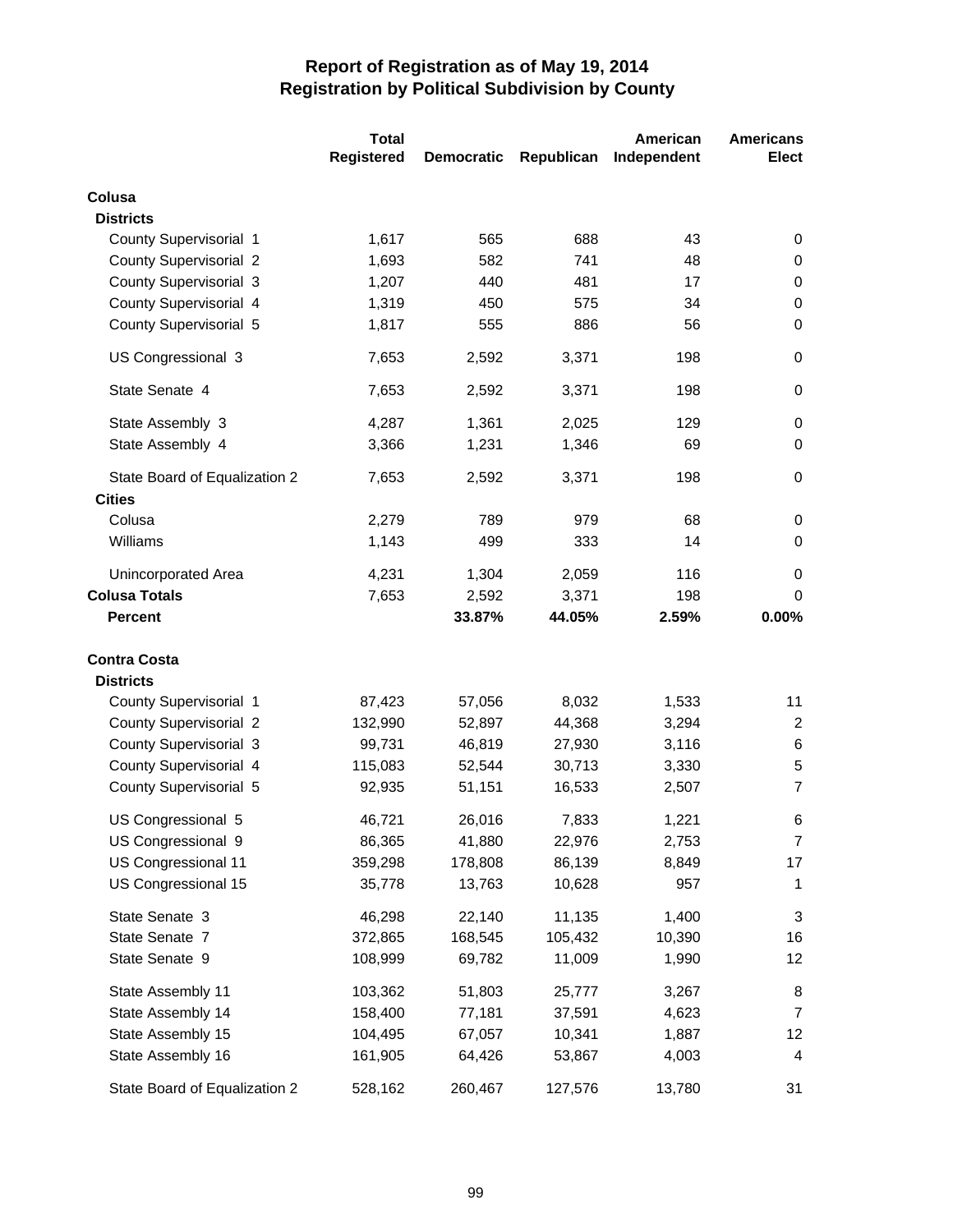|                               | Peace and               |             |                |                | <b>No Party</b>   |
|-------------------------------|-------------------------|-------------|----------------|----------------|-------------------|
|                               | Green                   | Libertarian | <b>Freedom</b> | Other          | <b>Preference</b> |
| Colusa                        |                         |             |                |                |                   |
| <b>Districts</b>              |                         |             |                |                |                   |
| County Supervisorial 1        | 4                       | 6           | 2              | 0              | 309               |
| <b>County Supervisorial 2</b> | $\overline{\mathbf{c}}$ | 5           | 3              | $\mathbf 0$    | 312               |
| <b>County Supervisorial 3</b> | 5                       | 8           | 3              | 1              | 252               |
| County Supervisorial 4        | 3                       | 5           | 0              | 1              | 251               |
| County Supervisorial 5        | 6                       | 10          | 6              | $\mathbf 0$    | 298               |
| US Congressional 3            | 20                      | 34          | 14             | $\overline{c}$ | 1,422             |
| State Senate 4                | 20                      | 34          | 14             | $\overline{2}$ | 1,422             |
| State Assembly 3              | 10                      | 18          | 9              | 1              | 734               |
| State Assembly 4              | 10                      | 16          | 5              | 1              | 688               |
| State Board of Equalization 2 | 20                      | 34          | 14             | $\overline{2}$ | 1,422             |
| <b>Cities</b>                 |                         |             |                |                |                   |
| Colusa                        | 5                       | 9           | 7              | 0              | 422               |
| Williams                      | 3                       | 6           | 3              | 1              | 284               |
| Unincorporated Area           | 12                      | 19          | 4              | 1              | 716               |
| <b>Colusa Totals</b>          | 20                      | 34          | 14             | $\overline{2}$ | 1,422             |
| <b>Percent</b>                | 0.26%                   | 0.44%       | 0.18%          | 0.03%          | 18.58%            |
| <b>Contra Costa</b>           |                         |             |                |                |                   |
| <b>Districts</b>              |                         |             |                |                |                   |
| County Supervisorial 1        | 1,092                   | 358         | 347            | 264            | 18,730            |
| <b>County Supervisorial 2</b> | 545                     | 792         | 112            | 372            | 30,608            |
| <b>County Supervisorial 3</b> | 281                     | 564         | 183            | 244            | 20,588            |
| County Supervisorial 4        | 766                     | 767         | 240            | 375            | 26,343            |
| County Supervisorial 5        | 598                     | 571         | 289            | 302            | 20,977            |
| US Congressional 5            | 371                     | 277         | 138            | 154            | 10,705            |
| US Congressional 9            | 254                     | 483         | 162            | 222            | 17,628            |
| US Congressional 11           | 2,560                   | 2,099       | 842            | 1,087          | 78,897            |
| US Congressional 15           | 97                      | 193         | 29             | 94             | 10,016            |
| State Senate 3                | 478                     | 389         | 113            | 182            | 10,458            |
| State Senate 7                | 1,589                   | 2,225       | 654            | 1,051          | 82,963            |
| State Senate 9                | 1,215                   | 438         | 404            | 324            | 23,825            |
| State Assembly 11             | 322                     | 566         | 224            | 274            | 21,121            |
| State Assembly 14             | 1,067                   | 1,112       | 417            | 533            | 35,869            |
| State Assembly 15             | 1,186                   | 417         | 389            | 309            | 22,897            |
| State Assembly 16             | 707                     | 957         | 141            | 441            | 37,359            |
| State Board of Equalization 2 | 3,282                   | 3,052       | 1,171          | 1,557          | 117,246           |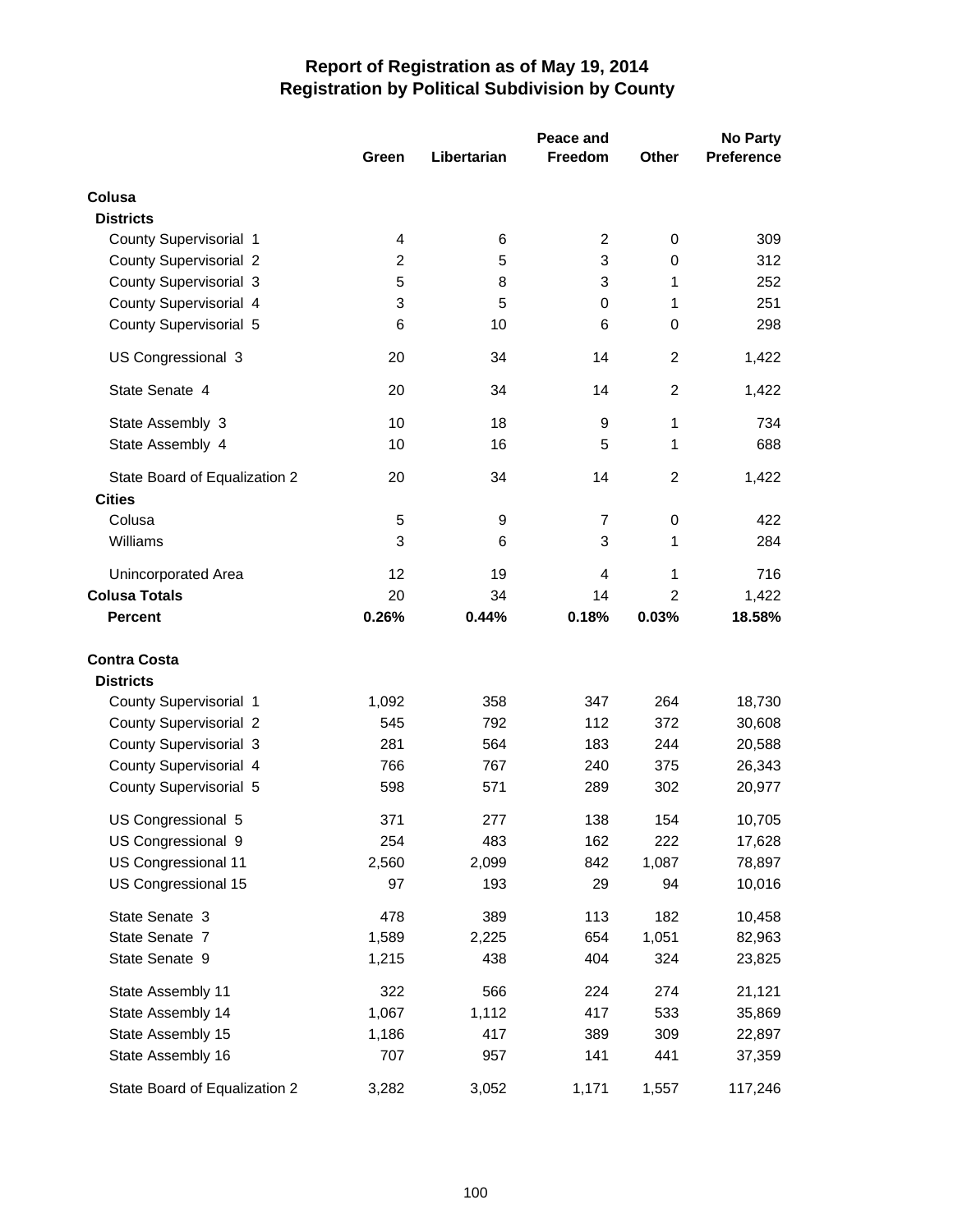|                               | <b>Total</b>      |                   |            | American    | <b>Americans</b> |
|-------------------------------|-------------------|-------------------|------------|-------------|------------------|
|                               | <b>Registered</b> | <b>Democratic</b> | Republican | Independent | <b>Elect</b>     |
| <b>Cities</b>                 |                   |                   |            |             |                  |
| Antioch                       | 44,149            | 24,466            | 8,438      | 1,336       | 3                |
| Brentwood                     | 26,259            | 11,178            | 8,505      | 850         | $\overline{2}$   |
| Clayton                       | 7,231             | 2,756             | 2,757      | 247         | 0                |
| Concord                       | 56,538            | 26,918            | 13,819     | 1,732       | $\overline{2}$   |
| Danville                      | 27,329            | 9,169             | 11,326     | 710         | $\pmb{0}$        |
| El Cerrito                    | 13,712            | 8,765             | 1,206      | 165         | $\pmb{0}$        |
| Hercules                      | 12,317            | 7,210             | 1,656      | 244         | $\pmb{0}$        |
| Lafayette                     | 16,295            | 7,201             | 4,906      | 374         | 0                |
| Martinez                      | 21,471            | 10,378            | 5,230      | 668         | $\mathbf{1}$     |
| Moraga                        | 10,111            | 4,098             | 3,272      | 205         | $\mathbf{1}$     |
| Oakley                        | 16,501            | 8,719             | 3,868      | 521         | $\overline{2}$   |
| Orinda                        | 12,684            | 5,736             | 3,760      | 257         | 0                |
| Pinole                        | 9,749             | 5,594             | 1,639      | 228         | $\overline{c}$   |
| Pittsburg                     | 26,010            | 15,583            | 3,616      | 633         | $\mathbf{1}$     |
| Pleasant Hill                 | 19,019            | 8,856             | 4,664      | 538         | $\mathbf{1}$     |
| Richmond                      | 41,929            | 28,307            | 3,154      | 756         | 4                |
| San Pablo                     | 8,368             | 5,460             | 637        | 142         | 1                |
| San Ramon                     | 33,818            | 13,079            | 9,797      | 898         | 1                |
| <b>Walnut Creek</b>           | 41,183            | 18,495            | 12,119     | 1,008       | $\overline{c}$   |
| Unincorporated Area           | 83,489            | 38,499            | 23,207     | 2,268       | 8                |
| <b>Contra Costa Totals</b>    | 528,162           | 260,467           | 127,576    | 13,780      | 31               |
| <b>Percent</b>                |                   | 49.32%            | 24.15%     | 2.61%       | 0.01%            |
| <b>Del Norte</b>              |                   |                   |            |             |                  |
| <b>Districts</b>              |                   |                   |            |             |                  |
| County Supervisorial 1        | 1,960             | 670               | 604        | 104         | 0                |
| <b>County Supervisorial 2</b> | 2,120             | 737               | 694        | 95          | 1                |
| <b>County Supervisorial 3</b> | 2,858             | 973               | 1,112      | 123         | 0                |
| County Supervisorial 4        | 2,807             | 861               | 1,194      | 126         | 0                |
| County Supervisorial 5        | 2,653             | 963               | 926        | 127         | 0                |
| US Congressional 2            | 12,398            | 4,204             | 4,530      | 575         | 1                |
| State Senate 2                | 12,398            | 4,204             | 4,530      | 575         | 1                |
| State Assembly 2              | 12,398            | 4,204             | 4,530      | 575         | 1                |
| State Board of Equalization 2 | 12,398            | 4,204             | 4,530      | 575         | 1                |
| <b>Cities</b>                 |                   |                   |            |             |                  |
| <b>Crescent City</b>          | 1,725             | 595               | 508        | 99          | 1                |
| Unincorporated Area           | 10,673            | 3,609             | 4,022      | 476         | 0                |
| <b>Del Norte Totals</b>       | 12,398            | 4,204             | 4,530      | 575         | 1                |
| <b>Percent</b>                |                   | 33.91%            | 36.54%     | 4.64%       | 0.01%            |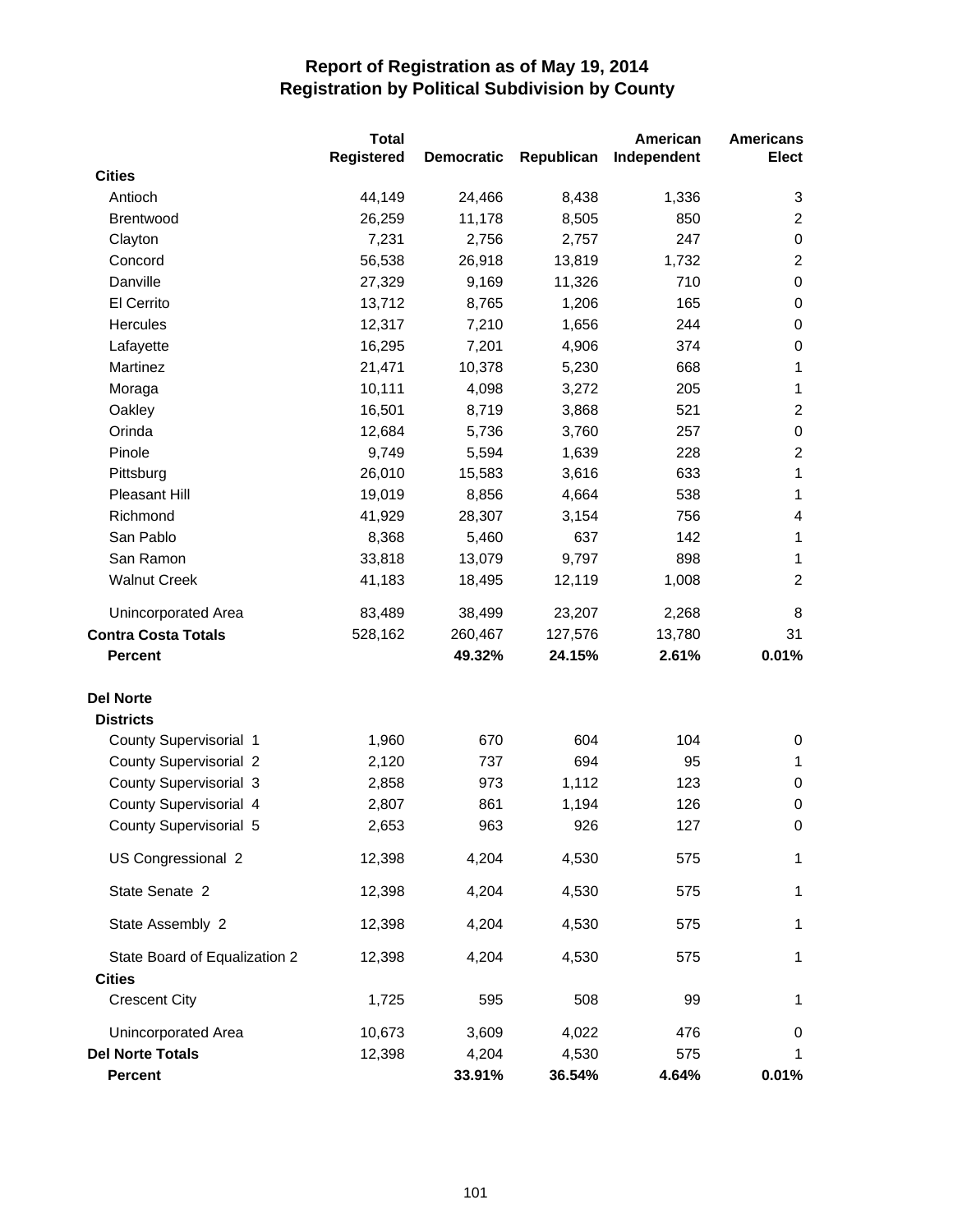|                               |       |             | Peace and      |       | <b>No Party</b> |
|-------------------------------|-------|-------------|----------------|-------|-----------------|
|                               | Green | Libertarian | Freedom        | Other | Preference      |
| <b>Cities</b>                 |       |             |                |       |                 |
| Antioch                       | 157   | 219         | 115            | 125   | 9,290           |
| Brentwood                     | 71    | 147         | 45             | 71    | 5,390           |
| Clayton                       | 18    | 44          | 9              | 18    | 1,382           |
| Concord                       | 348   | 393         | 156            | 196   | 12,974          |
| Danville                      | 77    | 158         | 17             | 61    | 5,811           |
| El Cerrito                    | 286   | 72          | 38             | 28    | 3,152           |
| Hercules                      | 52    | 37          | 23             | 31    | 3,064           |
| Lafayette                     | 109   | 101         | 21             | 60    | 3,523           |
| Martinez                      | 200   | 199         | 57             | 94    | 4,644           |
| Moraga                        | 41    | 72          | $\overline{7}$ | 32    | 2,383           |
| Oakley                        | 54    | 98          | 22             | 38    | 3,179           |
| Orinda                        | 71    | 79          | 10             | 36    | 2,735           |
| Pinole                        | 74    | 45          | 29             | 22    | 2,116           |
| Pittsburg                     | 84    | 124         | 82             | 65    | 5,822           |
| Pleasant Hill                 | 195   | 142         | 38             | 63    | 4,522           |
| Richmond                      | 477   | 147         | 195            | 148   | 8,741           |
| San Pablo                     | 56    | 35          | 40             | 26    | 1,971           |
| San Ramon                     | 93    | 183         | 26             | 91    | 9,650           |
| <b>Walnut Creek</b>           | 221   | 222         | 48             | 113   | 8,955           |
| Unincorporated Area           | 598   | 535         | 193            | 239   | 17,942          |
| <b>Contra Costa Totals</b>    | 3,282 | 3,052       | 1,171          | 1,557 | 117,246         |
| <b>Percent</b>                | 0.62% | 0.58%       | 0.22%          | 0.29% | 22.20%          |
| <b>Del Norte</b>              |       |             |                |       |                 |
| <b>Districts</b>              |       |             |                |       |                 |
| County Supervisorial 1        | 23    | 18          | 8              | 35    | 498             |
| <b>County Supervisorial 2</b> | 20    | 22          | 14             | 37    | 500             |
| <b>County Supervisorial 3</b> | 23    | 33          | 8              | 27    | 559             |
| County Supervisorial 4        | 12    | 22          | 14             | 37    | 541             |
| County Supervisorial 5        | 28    | 20          | $\,6$          | 36    | 547             |
| US Congressional 2            | 106   | 115         | 50             | 172   | 2,645           |
| State Senate 2                | 106   | 115         | 50             | 172   | 2,645           |
| State Assembly 2              | 106   | 115         | 50             | 172   | 2,645           |
| State Board of Equalization 2 | 106   | 115         | 50             | 172   | 2,645           |
| <b>Cities</b>                 |       |             |                |       |                 |
| <b>Crescent City</b>          | 21    | 16          | 9              | 26    | 450             |
| Unincorporated Area           | 85    | 99          | 41             | 146   | 2,195           |
| <b>Del Norte Totals</b>       | 106   | 115         | 50             | 172   | 2,645           |
| <b>Percent</b>                | 0.85% | 0.93%       | 0.40%          | 1.39% | 21.33%          |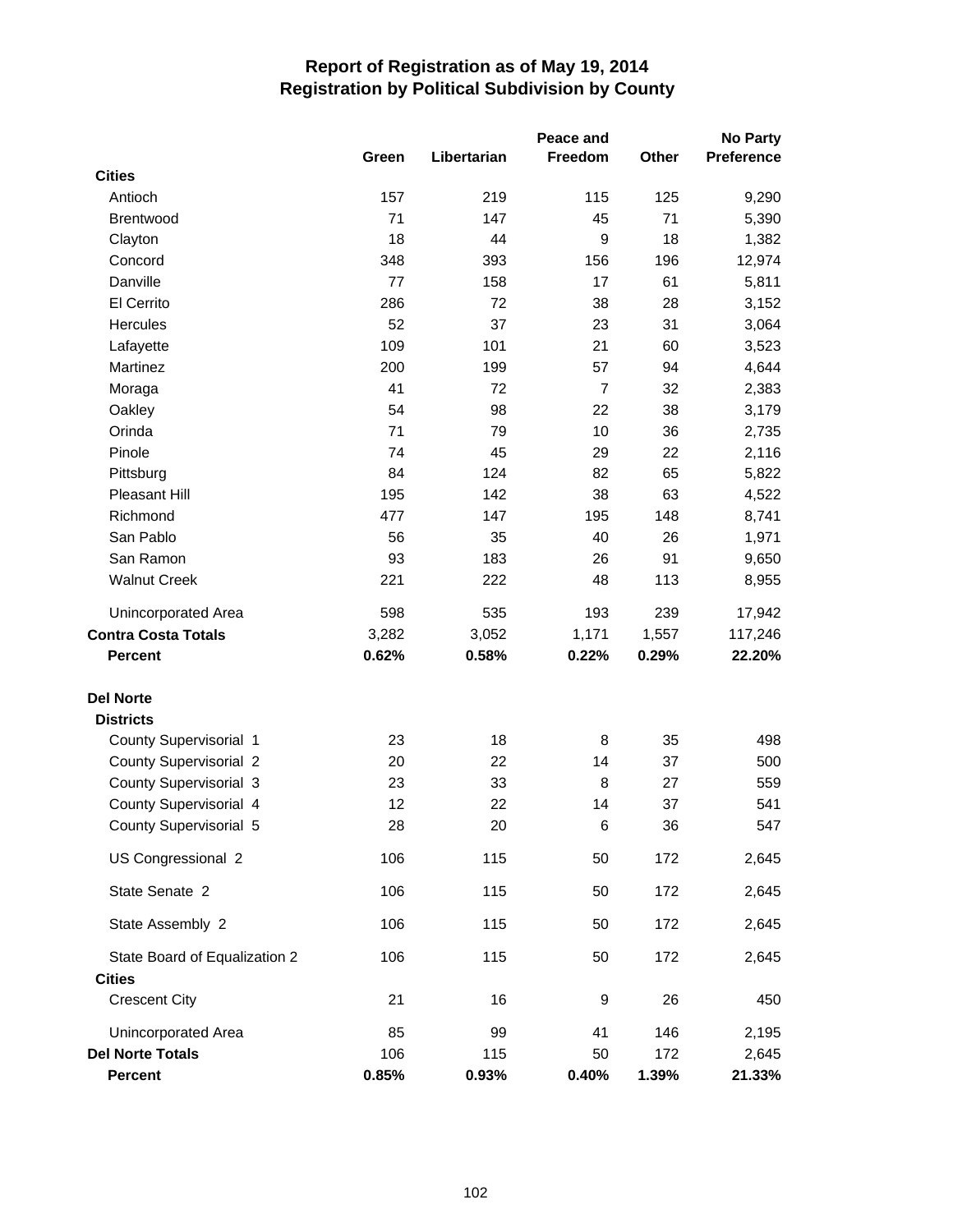|                               | <b>Total</b>      |                   |            | American    | <b>Americans</b> |
|-------------------------------|-------------------|-------------------|------------|-------------|------------------|
|                               | <b>Registered</b> | <b>Democratic</b> | Republican | Independent | <b>Elect</b>     |
| <b>El Dorado</b>              |                   |                   |            |             |                  |
| <b>Districts</b>              |                   |                   |            |             |                  |
| County Supervisorial 1        | 21,987            | 5,631             | 10,858     | 718         | 0                |
| <b>County Supervisorial 2</b> | 22,487            | 6,018             | 10,519     | 966         | $\sqrt{3}$       |
| <b>County Supervisorial 3</b> | 21,465            | 6,549             | 9,063      | 913         | 0                |
| County Supervisorial 4        | 23,303            | 6,212             | 11,011     | 941         | 1                |
| County Supervisorial 5        | 17,702            | 6,322             | 4,753      | 778         | 1                |
| US Congressional 4            | 106,944           | 30,732            | 46,204     | 4,316       | 5                |
| State Senate 1                | 106,944           | 30,732            | 46,204     | 4,316       | 5                |
| State Assembly 5              | 69,704            | 21,104            | 27,986     | 2,989       | $\overline{c}$   |
| State Assembly 6              | 37,240            | 9,628             | 18,218     | 1,327       | 3                |
| State Board of Equalization 1 | 106,944           | 30,732            | 46,204     | 4,316       | 5                |
| <b>Cities</b>                 |                   |                   |            |             |                  |
| Placerville                   | 5,350             | 1,790             | 1,949      | 239         | 0                |
| South Lake Tahoe              | 8,732             | 3,236             | 1,932      | 402         | 0                |
| <b>Unincorporated Area</b>    | 92,862            | 25,706            | 42,323     | 3,675       | $\,$ 5 $\,$      |
| <b>El Dorado Totals</b>       | 106,944           | 30,732            | 46,204     | 4,316       | 5                |
| <b>Percent</b>                |                   | 28.74%            | 43.20%     | 4.04%       | 0.00%            |
| <b>Fresno</b>                 |                   |                   |            |             |                  |
| <b>Districts</b>              |                   |                   |            |             |                  |
| County Supervisorial 1        | 71,966            | 34,124            | 20,133     | 1,921       | 7                |
| <b>County Supervisorial 2</b> | 105,506           | 35,227            | 47,312     | 2,928       | $\sqrt{3}$       |
| <b>County Supervisorial 3</b> | 67,923            | 34,795            | 15,335     | 1,452       | $\overline{7}$   |
| County Supervisorial 4        | 64,749            | 27,007            | 23,147     | 1,555       | 4                |
| County Supervisorial 5        | 102,037           | 32,068            | 46,056     | 3,147       | 5                |
| US Congressional 4            | 9,150             | 2,006             | 5,126      | 340         | 0                |
| US Congressional 16           | 126,724           | 63,455            | 30,882     | 2,832       | 12               |
| US Congressional 21           | 67,599            | 29,081            | 23,165     | 1,776       | 3                |
| US Congressional 22           | 208,708           | 68,679            | 92,810     | 6,055       | 11               |
| State Senate 8                | 271,271           | 96,127            | 111,455    | 7,754       | 16               |
| State Senate 12               | 42,933            | 16,745            | 16,350     | 1,264       | 4                |
| State Senate 14               | 97,977            | 50,349            | 24,178     | 1,985       | 6                |
| State Assembly 23             | 246,276           | 84,134            | 105,246    | 7,146       | 14               |
| State Assembly 31             | 165,905           | 79,087            | 46,737     | 3,857       | 12               |
| State Board of Equalization 1 | 412,181           | 163,221           | 151,983    | 11,003      | 26               |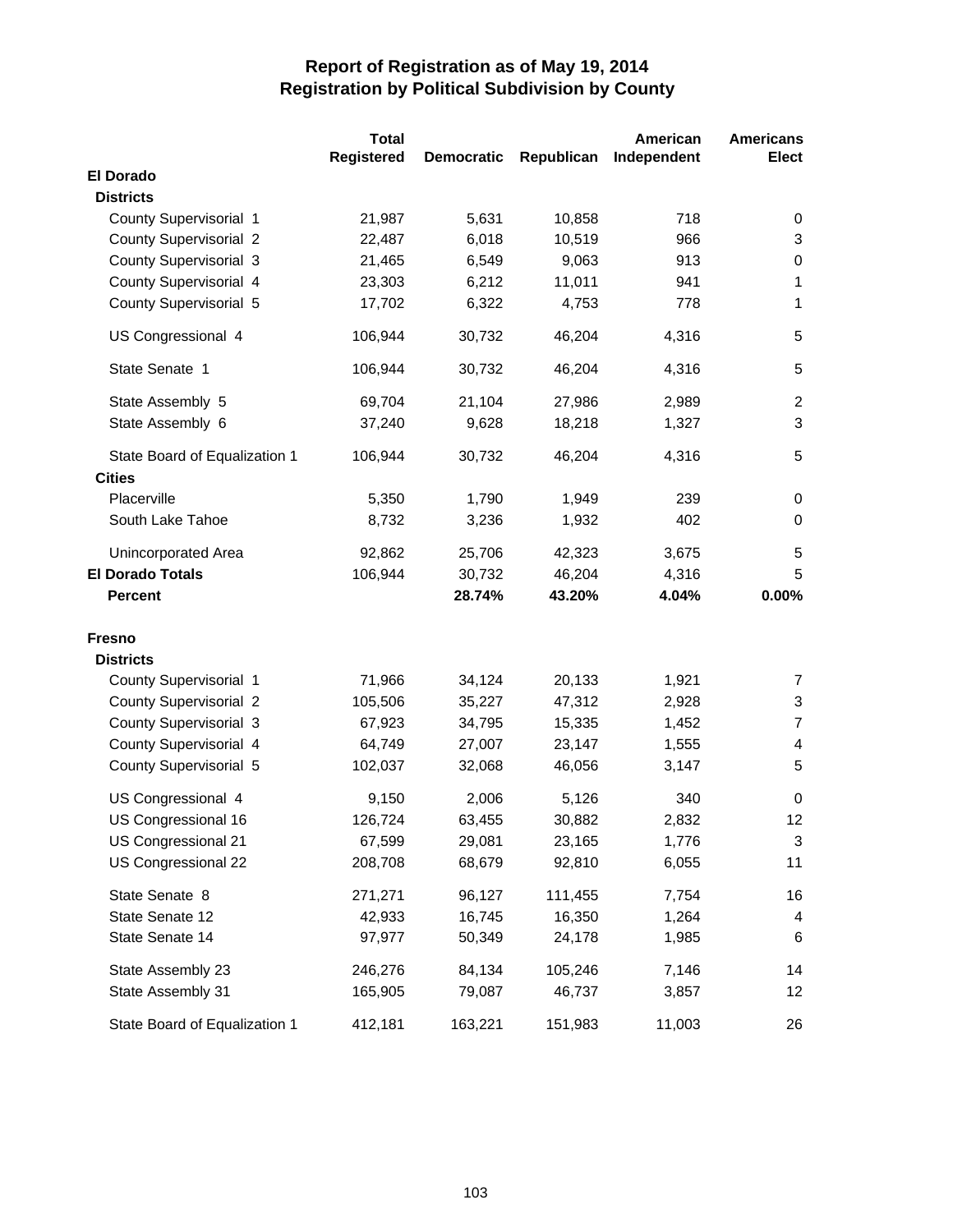|                                                | Peace and<br><b>No Party</b> |             |                |              |                   |
|------------------------------------------------|------------------------------|-------------|----------------|--------------|-------------------|
|                                                | Green                        | Libertarian | <b>Freedom</b> | <b>Other</b> | <b>Preference</b> |
| <b>El Dorado</b>                               |                              |             |                |              |                   |
| <b>Districts</b>                               |                              |             |                |              |                   |
| County Supervisorial 1                         | 67                           | 205         | 11             | 184          | 4,313             |
| <b>County Supervisorial 2</b>                  | 124                          | 252         | 52             | 185          | 4,368             |
| County Supervisorial 3                         | 192                          | 231         | 80             | 178          | 4,259             |
| County Supervisorial 4                         | 167                          | 252         | 51             | 186          | 4,482             |
| County Supervisorial 5                         | 312                          | 226         | 101            | 199          | 5,010             |
| US Congressional 4                             | 862                          | 1,166       | 295            | 932          | 22,432            |
| State Senate 1                                 | 862                          | 1,166       | 295            | 932          | 22,432            |
| State Assembly 5                               | 723                          | 798         | 251            | 631          | 15,220            |
| State Assembly 6                               | 139                          | 368         | 44             | 301          | 7,212             |
| State Board of Equalization 1<br><b>Cities</b> | 862                          | 1,166       | 295            | 932          | 22,432            |
| Placerville                                    | 69                           | 61          | 25             | 47           | 1,170             |
| South Lake Tahoe                               | 178                          | 125         | 72             | 101          | 2,686             |
| <b>Unincorporated Area</b>                     | 615                          | 980         | 198            | 784          | 18,576            |
| <b>El Dorado Totals</b>                        | 862                          | 1,166       | 295            | 932          | 22,432            |
| <b>Percent</b>                                 | 0.81%                        | 1.09%       | 0.28%          | 0.87%        | 20.98%            |
| <b>Fresno</b>                                  |                              |             |                |              |                   |
| <b>Districts</b>                               |                              |             |                |              |                   |
| County Supervisorial 1                         | 209                          | 292         | 219            | 817          | 14,244            |
| <b>County Supervisorial 2</b>                  | 510                          | 603         | 211            | 1,346        | 17,366            |
| <b>County Supervisorial 3</b>                  | 348                          | 339         | 312            | 865          | 14,470            |
| County Supervisorial 4                         | 147                          | 240         | 171            | 687          | 11,791            |
| County Supervisorial 5                         | 343                          | 630         | 205            | 1,276        | 18,307            |
| US Congressional 4                             | 42                           | 73          | 16             | 116          | 1,431             |
| US Congressional 16                            | 568                          | 597         | 518            | 1,575        | 26,285            |
| US Congressional 21                            | 145                          | 259         | 176            | 697          | 12,297            |
| US Congressional 22                            | 802                          | 1,175       | 408            | 2,603        | 36,165            |
| State Senate 8                                 | 1,129                        | 1,538       | 649            | 3,430        | 49,173            |
| State Senate 12                                | 87                           | 181         | 108            | 474          | 7,720             |
| State Senate 14                                | 341                          | 385         | 361            | 1,087        | 19,285            |
| State Assembly 23                              | 1,007                        | 1,405       | 550            | 3,094        | 43,680            |
| State Assembly 31                              | 550                          | 699         | 568            | 1,897        | 32,498            |
| State Board of Equalization 1                  | 1,557                        | 2,104       | 1,118          | 4,991        | 76,178            |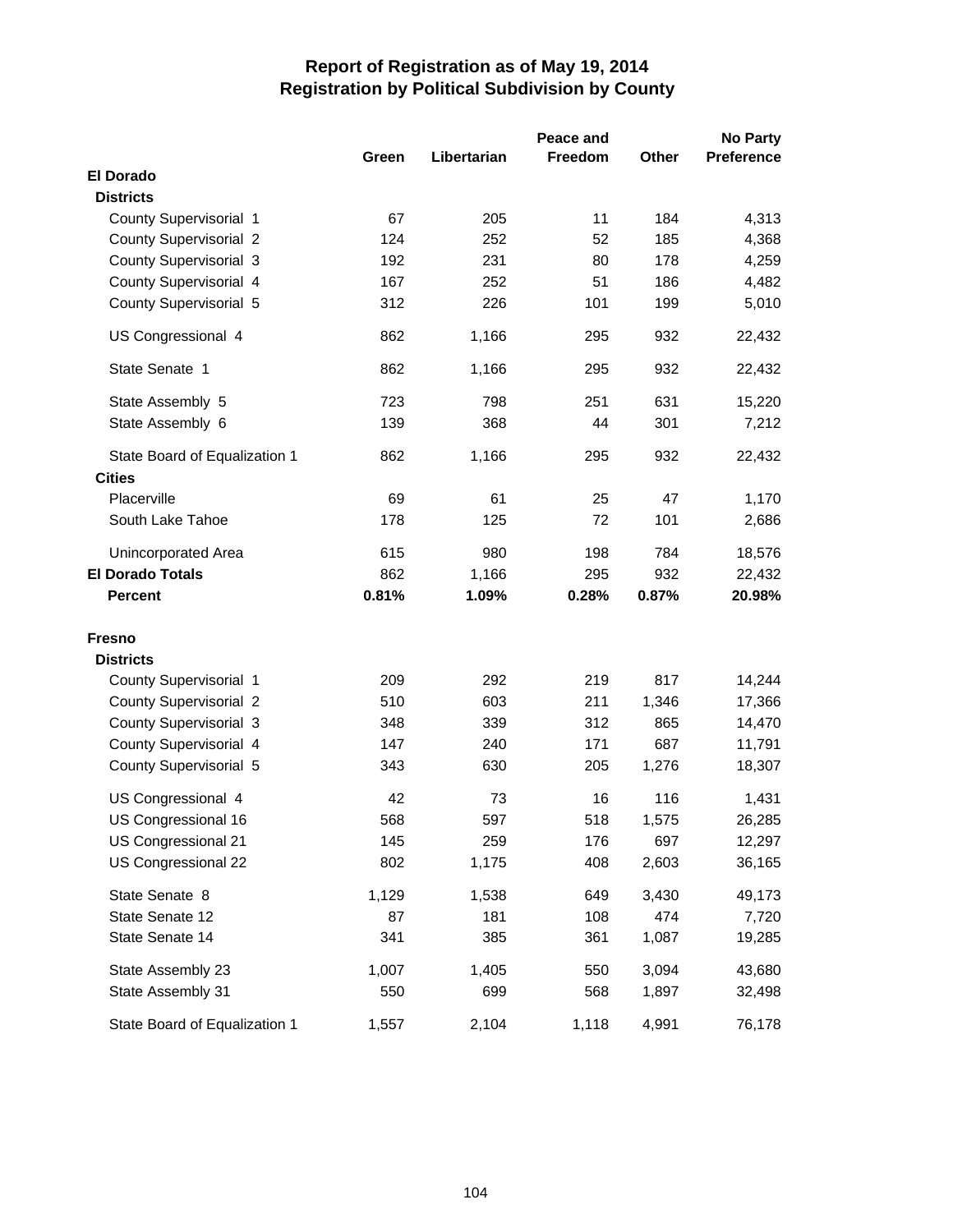|                               | <b>Total</b>      |                   |            | American    | <b>Americans</b> |
|-------------------------------|-------------------|-------------------|------------|-------------|------------------|
|                               | <b>Registered</b> | <b>Democratic</b> | Republican | Independent | <b>Elect</b>     |
| <b>Cities</b>                 |                   |                   |            |             |                  |
| Clovis                        | 54,428            | 15,666            | 26,354     | 1,730       | 4                |
| Coalinga                      | 4,668             | 1,802             | 1,547      | 177         | $\overline{2}$   |
| Firebaugh                     | 2,106             | 1,179             | 455        | 50          | $\pmb{0}$        |
| Fowler                        | 2,595             | 1,121             | 855        | 44          | $\pmb{0}$        |
| Fresno                        | 220,334           | 95,124            | 70,808     | 5,591       | 17               |
| Huron                         | 962               | 608               | 137        | 24          | 1                |
| Kerman                        | 5,138             | 2,391             | 1,404      | 225         | 0                |
| Kingsburg                     | 6,128             | 1,492             | 3,373      | 187         | $\pmb{0}$        |
| Mendota                       | 2,126             | 1,403             | 313        | 27          | 0                |
| Orange Cove                   | 2,491             | 1,578             | 368        | 35          | $\pmb{0}$        |
| Parlier                       | 3,759             | 2,292             | 603        | 49          | $\pmb{0}$        |
| Reedley                       | 8,666             | 3,311             | 3,370      | 204         | $\mathbf{1}$     |
| San Joaquin                   | 648               | 389               | 107        | 17          | $\pmb{0}$        |
| Sanger                        | 10,052            | 4,990             | 2,817      | 194         | $\pmb{0}$        |
| Selma                         | 8,484             | 3,921             | 2,629      | 219         | $\pmb{0}$        |
| Unincorporated Area           | 79,596            | 25,954            | 36,843     | 2,230       | $\mathbf{1}$     |
| <b>Fresno Totals</b>          | 412,181           | 163,221           | 151,983    | 11,003      | 26               |
| <b>Percent</b>                |                   | 39.60%            | 36.87%     | 2.67%       | 0.01%            |
| Glenn                         |                   |                   |            |             |                  |
| <b>Districts</b>              |                   |                   |            |             |                  |
| County Supervisorial 1        | 2,450             | 689               | 1,050      | 101         | 0                |
| <b>County Supervisorial 2</b> | 2,408             | 771               | 990        | 84          | 0                |
| <b>County Supervisorial 3</b> | 2,592             | 629               | 1,357      | 97          | 0                |
| County Supervisorial 4        | 2,299             | 716               | 930        | 100         | 0                |
| County Supervisorial 5        | 2,229             | 776               | 951        | 72          | 0                |
| US Congressional 1            | 1,105             | 248               | 641        | 35          | 0                |
| US Congressional 3            | 10,873            | 3,333             | 4,637      | 419         | 0                |
| State Senate 4                | 11,978            | 3,581             | 5,278      | 454         | 0                |
| State Assembly 3              | 11,978            | 3,581             | 5,278      | 454         | 0                |
| State Board of Equalization 2 | 11,978            | 3,581             | 5,278      | 454         | 0                |
| <b>Cities</b>                 |                   |                   |            |             |                  |
| Orland                        | 2,867             | 958               | 1,095      | 104         | 0                |
| Willows                       | 2,458             | 767               | 980        | 109         | 0                |
| <b>Unincorporated Area</b>    | 6,653             | 1,856             | 3,203      | 241         | 0                |
| <b>Glenn Totals</b>           | 11,978            | 3,581             | 5,278      | 454         | 0                |
| Percent                       |                   | 29.90%            | 44.06%     | 3.79%       | $0.00\%$         |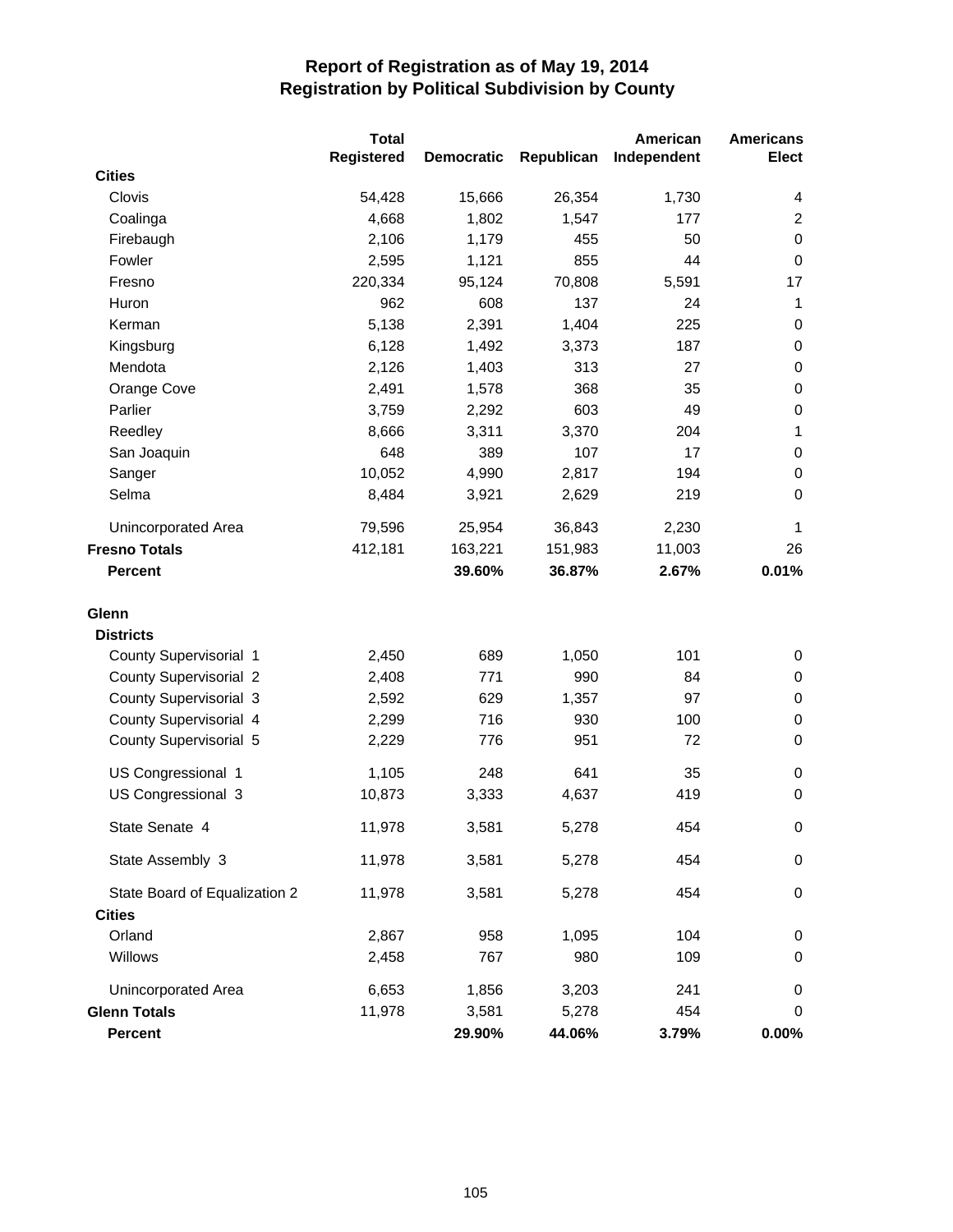|                               |                |                | Peace and      |                | <b>No Party</b> |
|-------------------------------|----------------|----------------|----------------|----------------|-----------------|
|                               | Green          | Libertarian    | Freedom        | Other          | Preference      |
| <b>Cities</b>                 |                |                |                |                |                 |
| Clovis                        | 143            | 310            | 105            | 651            | 9,465           |
| Coalinga                      | 16             | 34             | 15             | 55             | 1,020           |
| Firebaugh                     | 4              | 5              | 11             | 18             | 384             |
| Fowler                        | $\overline{2}$ | $\overline{7}$ | 9              | 25             | 532             |
| Fresno                        | 973            | 1,135          | 673            | 2,793          | 43,220          |
| Huron                         | 3              | 4              | 5              | 13             | 167             |
| Kerman                        | 6              | 14             | 12             | 63             | 1,023           |
| Kingsburg                     | 17             | 24             | $\overline{7}$ | 80             | 948             |
| Mendota                       | 6              | 10             | 3              | 13             | 351             |
| Orange Cove                   | 6              | 3              | 8              | 24             | 469             |
| Parlier                       | 10             | $\overline{7}$ | 16             | 36             | 746             |
| Reedley                       | 23             | 38             | 25             | 105            | 1,589           |
| San Joaquin                   | $\mathbf 0$    | 3              | 3              | 6              | 123             |
| Sanger                        | 28             | 38             | 30             | 85             | 1,870           |
| Selma                         | 12             | 28             | 21             | 76             | 1,578           |
| <b>Unincorporated Area</b>    | 308            | 444            | 175            | 948            | 12,693          |
| <b>Fresno Totals</b>          | 1,557          | 2,104          | 1,118          | 4,991          | 76,178          |
| <b>Percent</b>                | 0.38%          | 0.51%          | 0.27%          | 1.21%          | 18.48%          |
|                               |                |                |                |                |                 |
| Glenn                         |                |                |                |                |                 |
| <b>Districts</b>              |                |                |                |                |                 |
| County Supervisorial 1        | 9              | 25             | 11             | 6              | 559             |
| <b>County Supervisorial 2</b> | 13             | 19             | 5              | 5              | 521             |
| <b>County Supervisorial 3</b> | 6              | 13             | 8              | 5              | 477             |
| County Supervisorial 4        | 3              | 16             | 10             | 6              | 518             |
| County Supervisorial 5        | $\overline{7}$ | 13             | 5              | 4              | 401             |
| US Congressional 1            | 4              | $\overline{7}$ | 0              | $\overline{c}$ | 168             |
| US Congressional 3            | 34             | 79             | 39             | 24             | 2,308           |
| State Senate 4                | 38             | 86             | 39             | 26             | 2,476           |
|                               |                |                |                |                |                 |
| State Assembly 3              | 38             | 86             | 39             | 26             | 2,476           |
| State Board of Equalization 2 | 38             | 86             | 39             | 26             | 2,476           |
| <b>Cities</b>                 |                |                |                |                |                 |
| Orland                        | 15             | 25             | 10             | 5              | 655             |
| Willows                       | 4              | 19             | 10             | 6              | 563             |
| <b>Unincorporated Area</b>    | 19             | 42             | 19             | 15             | 1,258           |
| <b>Glenn Totals</b>           | 38             | 86             | 39             | 26             | 2,476           |
| <b>Percent</b>                | 0.32%          | 0.72%          | 0.33%          | 0.22%          | 20.67%          |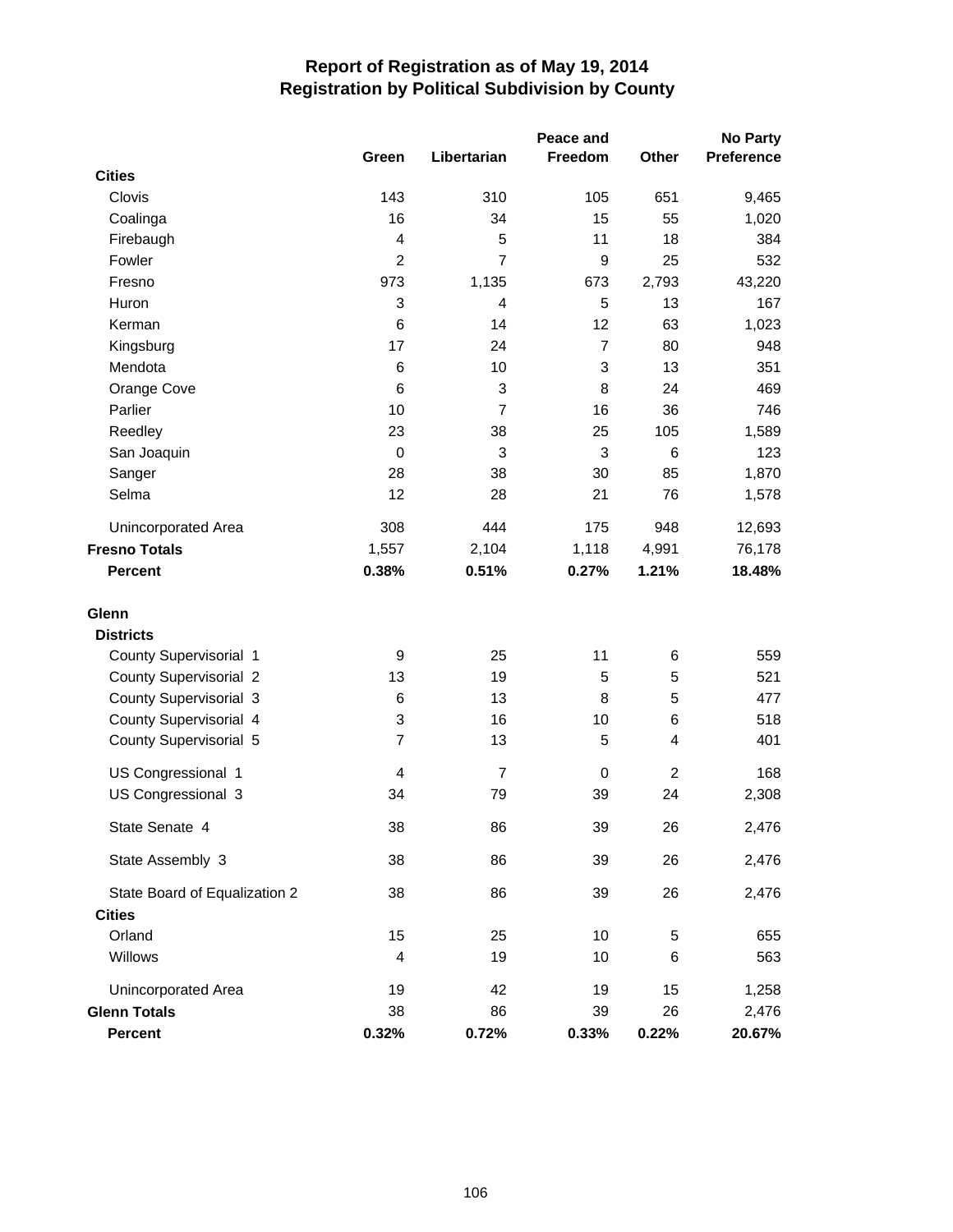|                               | <b>Total</b> |                   |            | American    | <b>Americans</b> |
|-------------------------------|--------------|-------------------|------------|-------------|------------------|
|                               | Registered   | <b>Democratic</b> | Republican | Independent | <b>Elect</b>     |
| <b>Humboldt</b>               |              |                   |            |             |                  |
| <b>Districts</b>              |              |                   |            |             |                  |
| County Supervisorial 1        | 15,466       | 5,886             | 5,316      | 492         | 0                |
| <b>County Supervisorial 2</b> | 14,723       | 5,503             | 4,323      | 579         | 1                |
| <b>County Supervisorial 3</b> | 16,693       | 7,473             | 2,642      | 441         | 0                |
| County Supervisorial 4        | 13,364       | 5,595             | 3,179      | 456         | 1                |
| County Supervisorial 5        | 15,165       | 6,711             | 3,667      | 491         | 0                |
| US Congressional 2            | 75,411       | 31,168            | 19,127     | 2,459       | $\overline{2}$   |
| State Senate 2                | 75,411       | 31,168            | 19,127     | 2,459       | $\overline{c}$   |
| State Assembly 2              | 75,411       | 31,168            | 19,127     | 2,459       | $\overline{2}$   |
| State Board of Equalization 2 | 75,411       | 31,168            | 19,127     | 2,459       | $\overline{2}$   |
| <b>Cities</b>                 |              |                   |            |             |                  |
| Arcata                        | 10,253       | 4,692             | 1,092      | 287         | 0                |
| <b>Blue Lake</b>              | 797          | 332               | 162        | 25          | 0                |
| Eureka                        | 13,935       | 5,853             | 3,428      | 457         | 1                |
| Ferndale                      | 949          | 370               | 355        | 28          | 0                |
| Fortuna                       | 6,050        | 2,002             | 2,293      | 231         | 0                |
| Rio Dell                      | 1,697        | 559               | 585        | 96          | $\mathbf{1}$     |
| Trinidad                      | 245          | 132               | 44         | 4           | 0                |
| Unincorporated Area           | 41,485       | 17,228            | 11,168     | 1,331       | 0                |
| <b>Humboldt Totals</b>        | 75,411       | 31,168            | 19,127     | 2,459       | 2                |
| <b>Percent</b>                |              | 41.33%            | 25.36%     | 3.26%       | $0.00\%$         |
| <b>Imperial</b>               |              |                   |            |             |                  |
| <b>Districts</b>              |              |                   |            |             |                  |
| County Supervisorial 1        | 13,615       | 8,230             | 1,315      | 218         | 1                |
| <b>County Supervisorial 2</b> | 12,363       | 5,766             | 3,273      | 308         | 1                |
| <b>County Supervisorial 3</b> | 11,199       | 4,968             | 3,123      | 314         | 5                |
| County Supervisorial 4        | 10,329       | 4,579             | 3,124      | 304         | $\mathbf 1$      |
| County Supervisorial 5        | 10,691       | 5,446             | 2,296      | 233         | $\mathbf 0$      |
| US Congressional 51           | 58,197       | 28,989            | 13,131     | 1,377       | 8                |
| State Senate 40               | 58,197       | 28,989            | 13,131     | 1,377       | 8                |
| State Assembly 56             | 58,197       | 28,989            | 13,131     | 1,377       | 8                |
| State Board of Equalization 4 | 58,197       | 28,989            | 13,131     | 1,377       | 8                |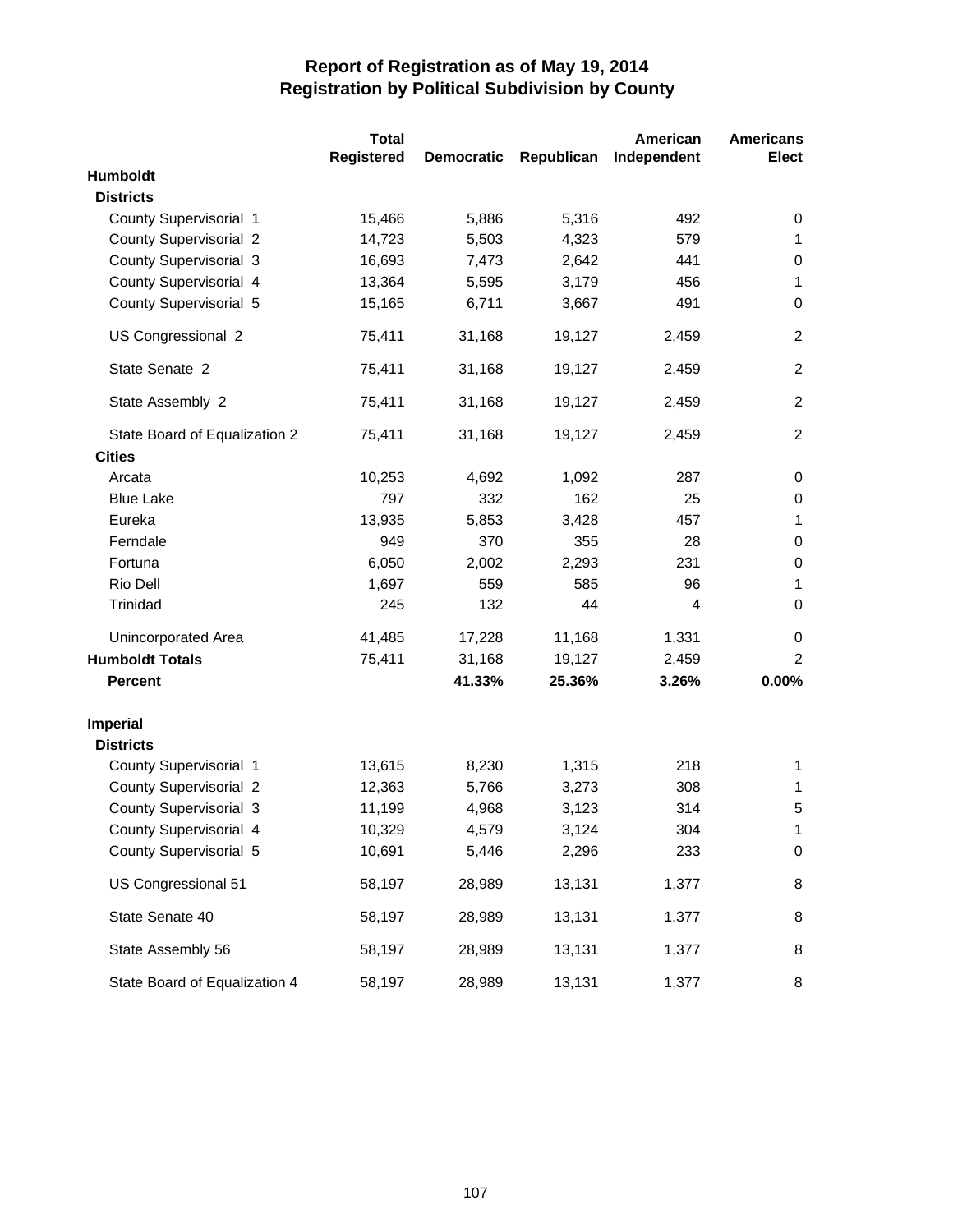|                               |       |             | Peace and |              | <b>No Party</b>   |
|-------------------------------|-------|-------------|-----------|--------------|-------------------|
|                               | Green | Libertarian | Freedom   | <b>Other</b> | <b>Preference</b> |
| Humboldt                      |       |             |           |              |                   |
| <b>Districts</b>              |       |             |           |              |                   |
| County Supervisorial 1        | 288   | 149         | 44        | 38           | 3,253             |
| <b>County Supervisorial 2</b> | 484   | 137         | 49        | 41           | 3,606             |
| County Supervisorial 3        | 1,051 | 203         | 74        | 57           | 4,752             |
| County Supervisorial 4        | 443   | 165         | 86        | 36           | 3,403             |
| County Supervisorial 5        | 543   | 121         | 65        | 40           | 3,527             |
| US Congressional 2            | 2,809 | 775         | 318       | 212          | 18,541            |
| State Senate 2                | 2,809 | 775         | 318       | 212          | 18,541            |
| State Assembly 2              | 2,809 | 775         | 318       | 212          | 18,541            |
| State Board of Equalization 2 | 2,809 | 775         | 318       | 212          | 18,541            |
| <b>Cities</b>                 |       |             |           |              |                   |
| Arcata                        | 724   | 145         | 55        | 34           | 3,224             |
| <b>Blue Lake</b>              | 50    | 6           | 3         | 6            | 213               |
| Eureka                        | 426   | 171         | 88        | 41           | 3,470             |
| Ferndale                      | 15    | 12          | 3         | 1            | 165               |
| Fortuna                       | 62    | 59          | 14        | 17           | 1,372             |
| Rio Dell                      | 17    | 18          | 6         | 6            | 409               |
| Trinidad                      | 11    | $\mathbf 0$ | 0         | $\mathbf 0$  | 54                |
| Unincorporated Area           | 1,504 | 364         | 149       | 107          | 9,634             |
| <b>Humboldt Totals</b>        | 2,809 | 775         | 318       | 212          | 18,541            |
| <b>Percent</b>                | 3.72% | 1.03%       | 0.42%     | 0.28%        | 24.59%            |
| <b>Imperial</b>               |       |             |           |              |                   |
| <b>Districts</b>              |       |             |           |              |                   |
| County Supervisorial 1        | 35    | 45          | 70        | 78           | 3,623             |
| <b>County Supervisorial 2</b> | 32    | 47          | 37        | 81           | 2,818             |
| County Supervisorial 3        | 23    | 50          | 35        | 77           | 2,604             |
| County Supervisorial 4        | 22    | 42          | 44        | 64           | 2,149             |
| County Supervisorial 5        | 26    | 41          | 47        | 70           | 2,532             |
| US Congressional 51           | 138   | 225         | 233       | 370          | 13,726            |
| State Senate 40               | 138   | 225         | 233       | 370          | 13,726            |
| State Assembly 56             | 138   | 225         | 233       | 370          | 13,726            |
| State Board of Equalization 4 | 138   | 225         | 233       | 370          | 13,726            |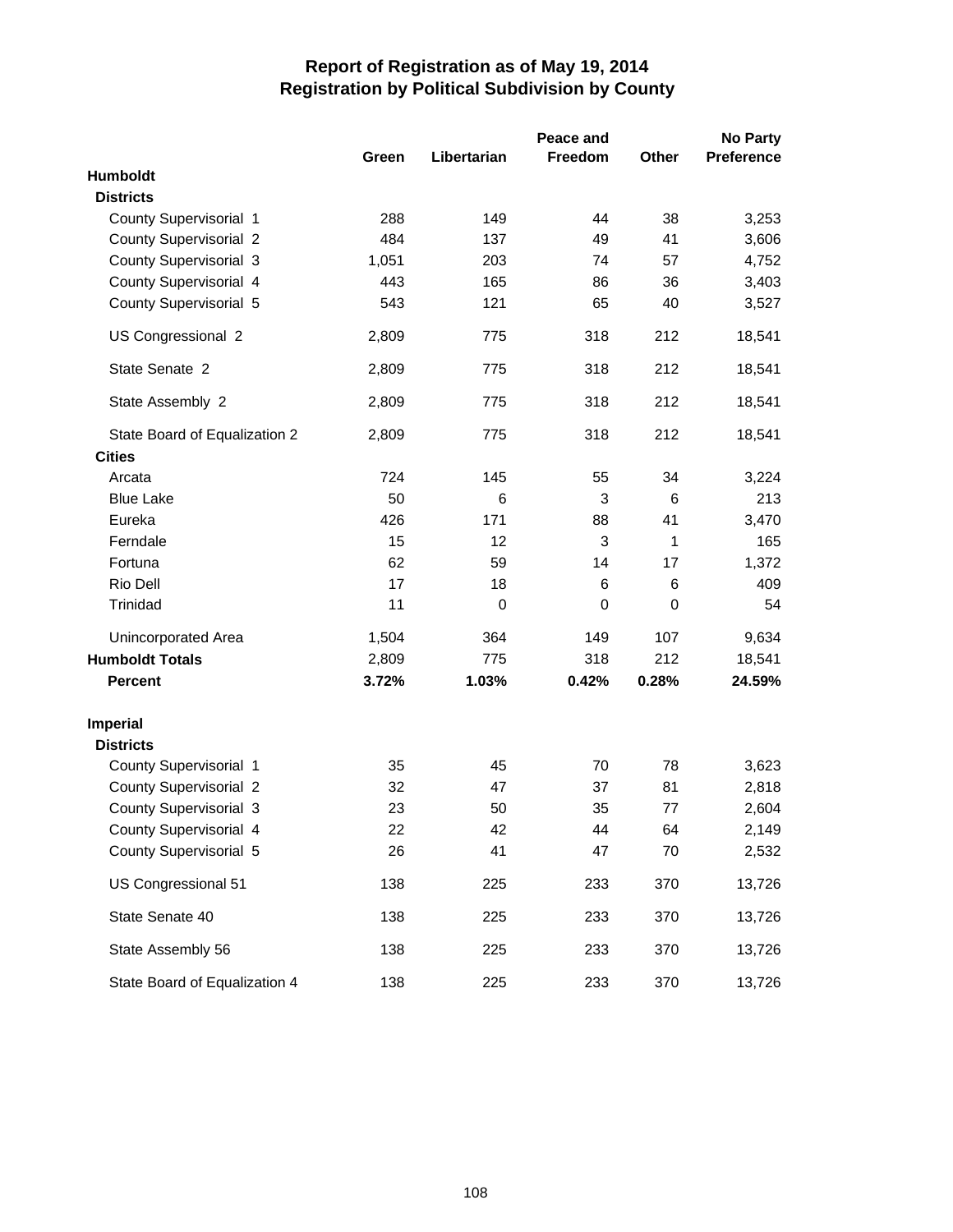|                               | <b>Total</b>      |                   |            | American    | <b>Americans</b> |
|-------------------------------|-------------------|-------------------|------------|-------------|------------------|
|                               | <b>Registered</b> | <b>Democratic</b> | Republican | Independent | Elect            |
| <b>Cities</b>                 |                   |                   |            |             |                  |
| <b>Brawley</b>                | 8,603             | 4,319             | 2,233      | 202         | 1                |
| Calexico                      | 14,417            | 8,662             | 1,321      | 207         | 1                |
| Calipatria                    | 1,124             | 593               | 198        | 25          | 0                |
| El Centro                     | 15,247            | 7,399             | 3,718      | 355         | 5                |
| Holtville                     | 2,040             | 906               | 548        | 59          | $\pmb{0}$        |
| Imperial                      | 5,441             | 2,126             | 1,670      | 182         | 1                |
| Westmorland                   | 723               | 399               | 138        | 24          | 0                |
| <b>Unincorporated Area</b>    | 10,602            | 4,585             | 3,305      | 323         | 0                |
| <b>Imperial Totals</b>        | 58,197            | 28,989            | 13,131     | 1,377       | 8                |
| <b>Percent</b>                |                   | 49.81%            | 22.56%     | 2.37%       | 0.01%            |
| Inyo                          |                   |                   |            |             |                  |
| <b>Districts</b>              |                   |                   |            |             |                  |
| County Supervisorial 1        | 2,145             | 623               | 1,024      | 77          | 1                |
| <b>County Supervisorial 2</b> | 1,652             | 506               | 677        | 64          | 0                |
| <b>County Supervisorial 3</b> | 2,342             | 706               | 1,094      | 79          | 0                |
| County Supervisorial 4        | 1,868             | 555               | 789        | 88          | $\pmb{0}$        |
| County Supervisorial 5        | 1,502             | 531               | 480        | 91          | $\mathbf 0$      |
| US Congressional 8            | 9,509             | 2,921             | 4,064      | 399         | 1                |
| State Senate 8                | 9,509             | 2,921             | 4,064      | 399         | 1                |
| State Assembly 26             | 9,509             | 2,921             | 4,064      | 399         | 1                |
| State Board of Equalization 1 | 9,509             | 2,921             | 4,064      | 399         | 1                |
| <b>Cities</b>                 |                   |                   |            |             |                  |
| <b>Bishop</b>                 | 1,527             | 472               | 619        | 54          | 0                |
| Unincorporated Area           | 7,982             | 2,449             | 3,445      | 345         | 1                |
| <b>Inyo Totals</b>            | 9,509             | 2,921             | 4,064      | 399         | 1                |
| <b>Percent</b>                |                   | 30.72%            | 42.74%     | 4.20%       | 0.01%            |
| Kern                          |                   |                   |            |             |                  |
| <b>Districts</b>              |                   |                   |            |             |                  |
| County Supervisorial 1        | 64,490            | 21,480            | 26,932     | 2,222       | 5                |
| <b>County Supervisorial 2</b> | 72,110            | 23,321            | 27,917     | 2,895       | 4                |
| <b>County Supervisorial 3</b> | 74,286            | 23,895            | 31,290     | 2,578       | $\overline{7}$   |
| County Supervisorial 4        | 74,754            | 19,920            | 36,787     | 2,383       | $\overline{7}$   |
| County Supervisorial 5        | 48,795            | 26,230            | 9,701      | 1,312       | 10               |
| US Congressional 21           | 81,971            | 44,257            | 17,157     | 1,964       | 12               |
| US Congressional 23           | 252,464           | 70,589            | 115,470    | 9,426       | 21               |
| State Senate 14               | 73,192            | 40,640            | 14,563     | 1,665       | 12               |
| State Senate 16               | 261,243           | 74,206            | 118,064    | 9,725       | 21               |
| State Assembly 26             | 8,676             | 2,266             | 3,923      | 534         | $\overline{c}$   |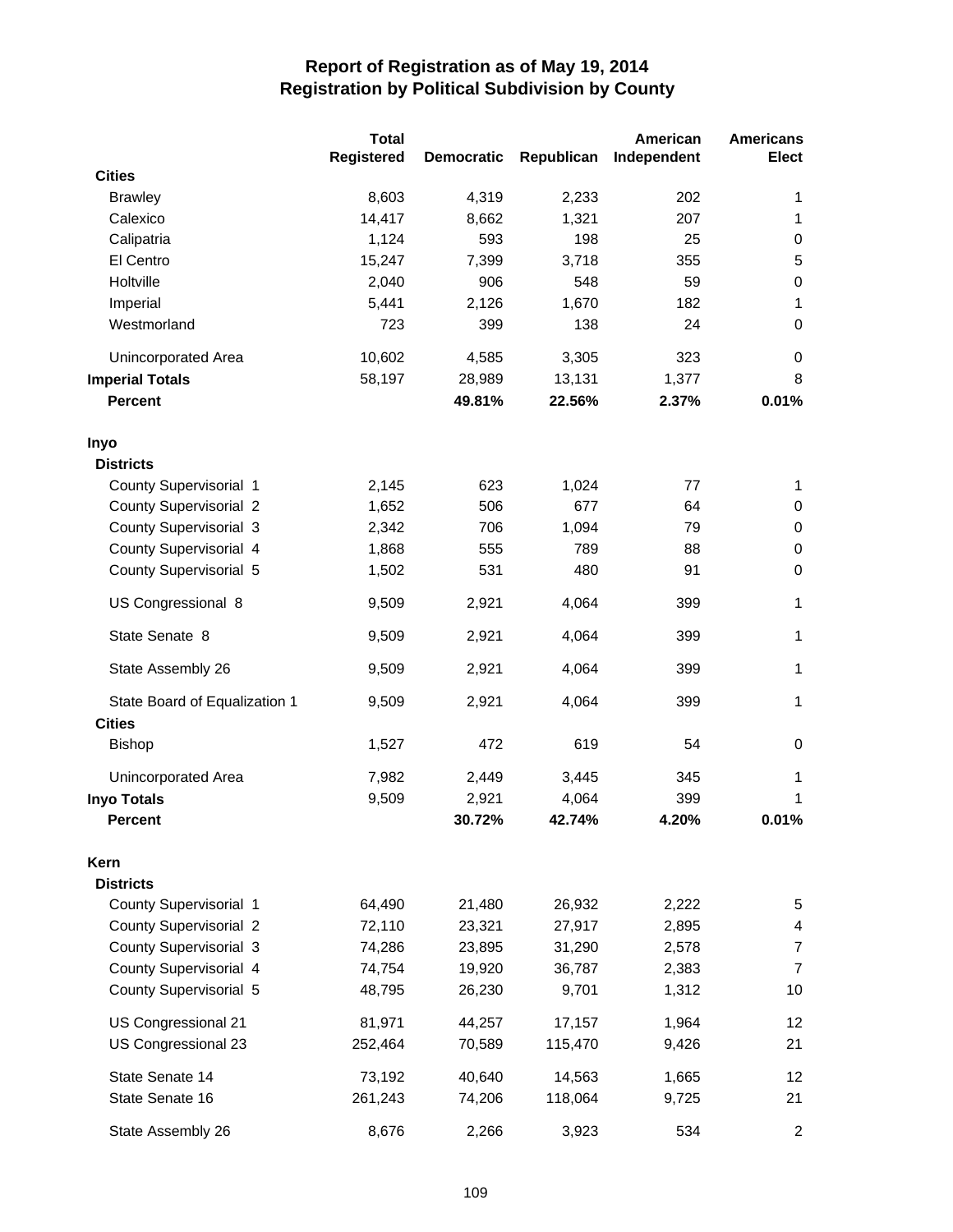|                               |                       |                      | Peace and      |         | <b>No Party</b> |
|-------------------------------|-----------------------|----------------------|----------------|---------|-----------------|
|                               | Green                 | Libertarian          | <b>Freedom</b> | Other   | Preference      |
| <b>Cities</b>                 |                       |                      |                |         |                 |
| <b>Brawley</b>                | 13                    | 31                   | 35             | 49      | 1,720           |
| Calexico                      | 35                    | 50                   | 65             | 91      | 3,985           |
| Calipatria                    | $\mathbf 0$           | 6                    | 6              | 8       | 288             |
| El Centro                     | 41                    | 54                   | 54             | 95      | 3,526           |
| Holtville                     | 3                     | 10                   | 13             | 15      | 486             |
| Imperial                      | $\boldsymbol{9}$<br>3 | 30<br>$\overline{c}$ | 11             | 42<br>3 | 1,370           |
| Westmorland                   |                       |                      | 5              |         | 149             |
| Unincorporated Area           | 34                    | 42                   | 44             | 67      | 2,202           |
| <b>Imperial Totals</b>        | 138                   | 225                  | 233            | 370     | 13,726          |
| <b>Percent</b>                | 0.24%                 | 0.39%                | 0.40%          | 0.64%   | 23.59%          |
| Inyo                          |                       |                      |                |         |                 |
| <b>Districts</b>              |                       |                      |                |         |                 |
| County Supervisorial 1        | 19                    | 18                   | 5              | 10      | 368             |
| <b>County Supervisorial 2</b> | 18                    | 16                   | $\overline{7}$ | 6       | 358             |
| County Supervisorial 3        | 16                    | 13                   | 3              | 14      | 417             |
| County Supervisorial 4        | 11                    | 18                   | 5              | 6       | 396             |
| County Supervisorial 5        | 23                    | 18                   | 6              | 11      | 342             |
| US Congressional 8            | 87                    | 83                   | 26             | 47      | 1,881           |
| State Senate 8                | 87                    | 83                   | 26             | 47      | 1,881           |
| State Assembly 26             | 87                    | 83                   | 26             | 47      | 1,881           |
| State Board of Equalization 1 | 87                    | 83                   | 26             | 47      | 1,881           |
| <b>Cities</b>                 |                       |                      |                |         |                 |
| <b>Bishop</b>                 | 16                    | 14                   | $\overline{7}$ | 5       | 340             |
| <b>Unincorporated Area</b>    | 71                    | 69                   | 19             | 42      | 1,541           |
| <b>Inyo Totals</b>            | 87                    | 83                   | 26             | 47      | 1,881           |
| <b>Percent</b>                | 0.91%                 | 0.87%                | 0.27%          | 0.49%   | 19.78%          |
| Kern                          |                       |                      |                |         |                 |
| <b>Districts</b>              |                       |                      |                |         |                 |
| County Supervisorial 1        | 158                   | 465                  | 184            | 82      | 12,962          |
| <b>County Supervisorial 2</b> | 180                   | 540                  | 266            | 99      | 16,888          |
| County Supervisorial 3        | 203                   | 513                  | 231            | 71      | 15,498          |
| County Supervisorial 4        | 177                   | 467                  | 168            | 76      | 14,769          |
| County Supervisorial 5        | 122                   | 215                  | 189            | 51      | 10,965          |
| US Congressional 21           | 131                   | 301                  | 336            | 94      | 17,719          |
| US Congressional 23           | 709                   | 1,899                | 702            | 285     | 53,363          |
| State Senate 14               | 115                   | 253                  | 310            | 82      | 15,552          |
| State Senate 16               | 725                   | 1,947                | 728            | 297     | 55,530          |
| State Assembly 26             | 41                    | 69                   | 39             | 18      | 1,784           |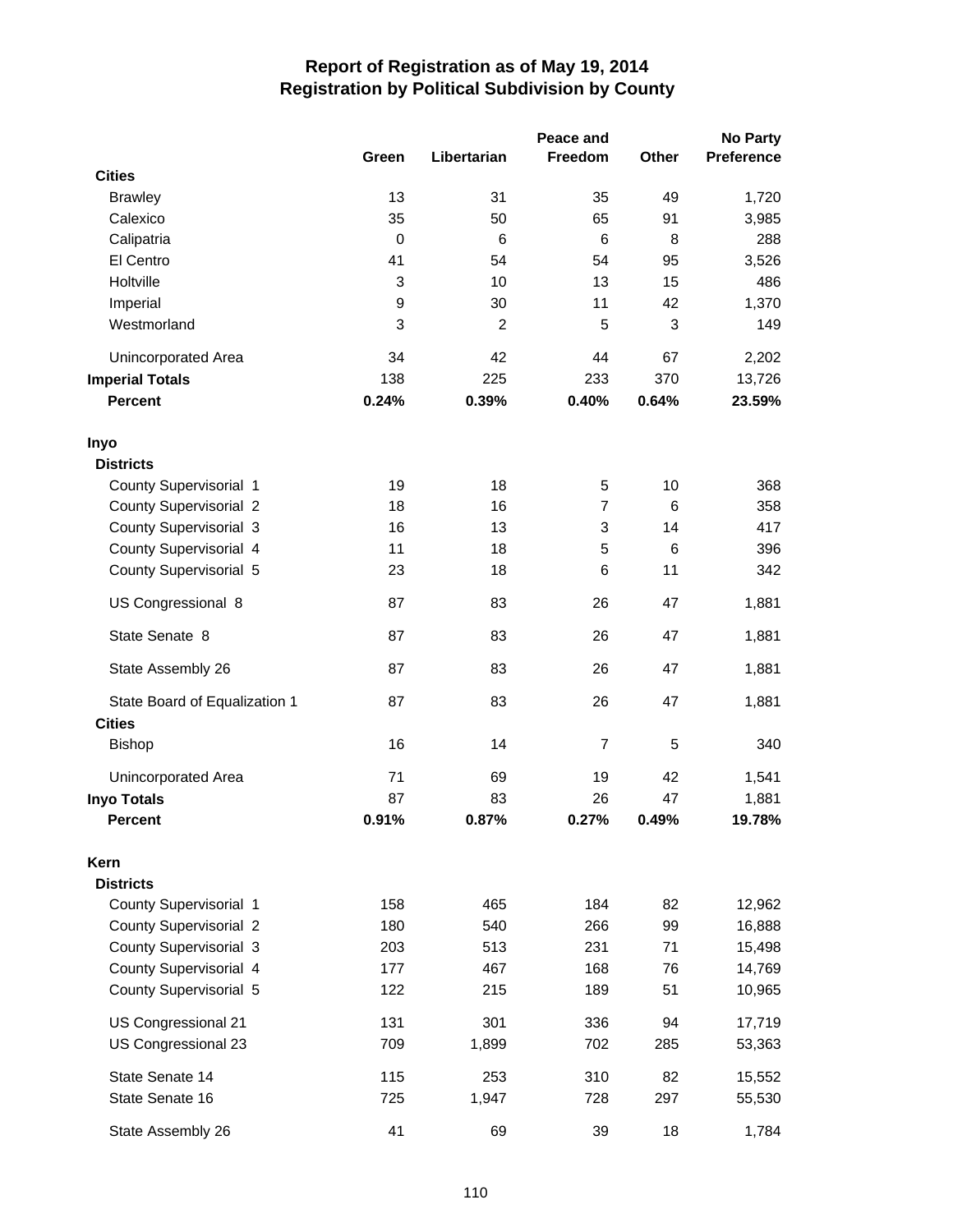|                               | <b>Total</b> |                   |            | American    | <b>Americans</b> |
|-------------------------------|--------------|-------------------|------------|-------------|------------------|
|                               | Registered   | <b>Democratic</b> | Republican | Independent | <b>Elect</b>     |
| State Assembly 32             | 82,715       | 45,400            | 16,899     | 1,931       | 14               |
| State Assembly 34             | 226,356      | 62,263            | 105,293    | 8,033       | 16               |
| State Assembly 36             | 16,688       | 4,917             | 6,512      | 892         | 1                |
| State Board of Equalization 1 | 334,435      | 114,846           | 132,627    | 11,390      | 33               |
| <b>Cities</b>                 |              |                   |            |             |                  |
| Arvin                         | 3,810        | 2,318             | 510        | 69          | 2                |
| <b>Bakersfield</b>            | 155,671      | 54,431            | 61,234     | 4,693       | 13               |
| California City               | 5,189        | 1,717             | 1,864      | 288         | $\mathbf{1}$     |
| Delano                        | 11,656       | 7,283             | 2,119      | 161         | $\mathbf{1}$     |
| Maricopa                      | 455          | 100               | 216        | 28          | $\pmb{0}$        |
| McFarland                     | 2,878        | 1,696             | 519        | 44          | $\pmb{0}$        |
| Ridgecrest                    | 13,255       | 2,959             | 6,446      | 547         | $\mathbf{1}$     |
| Shafter                       | 4,938        | 2,283             | 1,474      | 118         | 0                |
| Taft                          | 2,972        | 636               | 1,569      | 113         | 1                |
| Tehachapi                     | 4,043        | 979               | 1,820      | 205         | 1                |
| Wasco                         | 5,578        | 2,857             | 1,420      | 122         | $\overline{2}$   |
| Unincorporated Area           | 123,990      | 37,587            | 53,436     | 5,002       | 11               |
| <b>Kern Totals</b>            | 334,435      | 114,846           | 132,627    | 11,390      | 33               |
| <b>Percent</b>                |              | 34.34%            | 39.66%     | 3.41%       | 0.01%            |
| <b>Kings</b>                  |              |                   |            |             |                  |
| <b>Districts</b>              |              |                   |            |             |                  |
| County Supervisorial 1        | 7,990        | 2,548             | 3,602      | 238         | 0                |
| <b>County Supervisorial 2</b> | 7,232        | 3,841             | 2,041      | 127         | $\overline{2}$   |
| <b>County Supervisorial 3</b> | 10,683       | 2,825             | 5,531      | 319         | $\pmb{0}$        |
| County Supervisorial 4        | 9,657        | 3,634             | 3,997      | 232         | 1                |
| County Supervisorial 5        | 11,858       | 3,748             | 5,856      | 348         | 1                |
| US Congressional 21           | 47,420       | 16,596            | 21,027     | 1,264       | 4                |
| State Senate 14               | 47,420       | 16,596            | 21,027     | 1,264       | 4                |
| State Assembly 32             | 47,420       | 16,596            | 21,027     | 1,264       | 4                |
| State Board of Equalization 1 | 47,420       | 16,596            | 21,027     | 1,264       | 4                |
| <b>Cities</b>                 |              |                   |            |             |                  |
| Avenal                        | 1,637        | 865               | 412        | 29          | 1                |
| Corcoran                      | 4,161        | 2,330             | 1,095      | 80          | 1                |
| Hanford                       | 21,423       | 7,174             | 9,864      | 584         | 1                |
| Lemoore                       | 9,314        | 2,860             | 4,233      | 308         | 0                |
| Unincorporated Area           | 10,885       | 3,367             | 5,423      | 263         | 1                |
| <b>Kings Totals</b>           | 47,420       | 16,596            | 21,027     | 1,264       | 4                |
| Percent                       |              | 35.00%            | 44.34%     | 2.67%       | 0.01%            |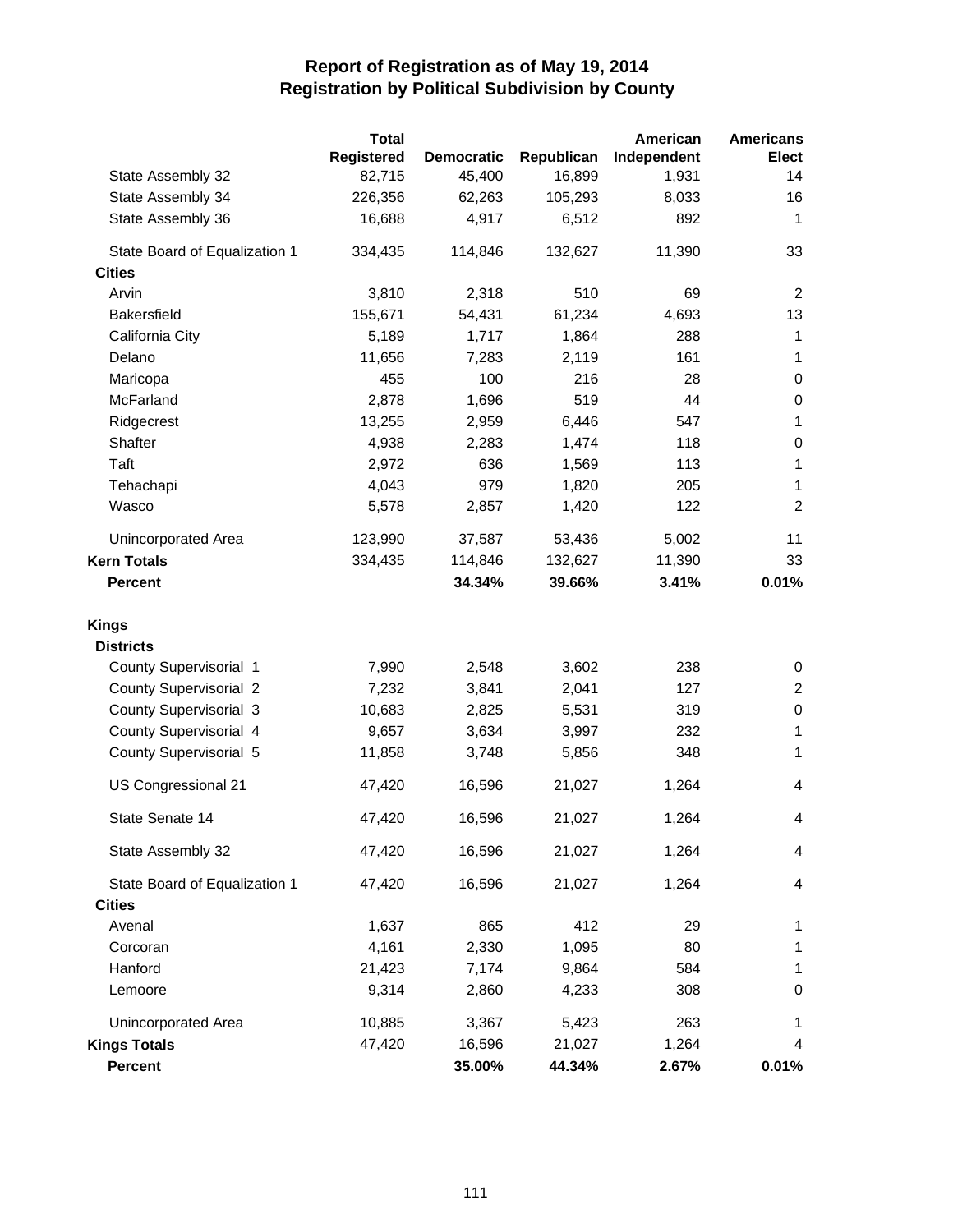|                               |             |             | Peace and                 |            | <b>No Party</b> |
|-------------------------------|-------------|-------------|---------------------------|------------|-----------------|
|                               | Green       | Libertarian | Freedom                   | Other      | Preference      |
| State Assembly 32             | 132         | 300         | 344                       | 93         | 17,602          |
| State Assembly 34             | 627         | 1,692       | 581                       | 247        | 47,604          |
| State Assembly 36             | 40          | 139         | 74                        | 21         | 4,092           |
| State Board of Equalization 1 | 840         | 2,200       | 1,038                     | 379        | 71,082          |
| <b>Cities</b>                 |             |             |                           |            |                 |
| Arvin                         | 3           | 9           | 17                        | 1          | 881             |
| <b>Bakersfield</b>            | 389         | 938         | 417                       | 163        | 33,393          |
| California City               | 10          | 41          | 23                        | $\sqrt{5}$ | 1,240           |
| Delano                        | 13          | 21          | 37                        | 13         | 2,008           |
| Maricopa                      | 1           | 5           | $\ensuremath{\mathsf{3}}$ | 1          | 101             |
| McFarland                     | 3           | 9           | 11                        | 3          | 593             |
| Ridgecrest                    | 42          | 147         | 36                        | 22         | 3,055           |
| Shafter                       | 9           | 16          | 17                        | 3          | 1,018           |
| Taft                          | 5           | 16          | 12                        | 3          | 617             |
| Tehachapi                     | 15          | 37          | 21                        | 9          | 956             |
| Wasco                         | 8           | 27          | 26                        | 6          | 1,110           |
| Unincorporated Area           | 342         | 934         | 418                       | 150        | 26,110          |
| <b>Kern Totals</b>            | 840         | 2,200       | 1,038                     | 379        | 71,082          |
| <b>Percent</b>                | 0.25%       | 0.66%       | 0.31%                     | 0.11%      | 21.25%          |
| <b>Kings</b>                  |             |             |                           |            |                 |
| <b>Districts</b>              |             |             |                           |            |                 |
| County Supervisorial 1        | 12          | 39          | 17                        | 26         | 1,508           |
| <b>County Supervisorial 2</b> | 15          | 27          | 16                        | 12         | 1,151           |
| <b>County Supervisorial 3</b> | 26          | 71          | 18                        | 32         | 1,861           |
| County Supervisorial 4        | 13          | 55          | 20                        | 42         | 1,663           |
| County Supervisorial 5        | 26          | 60          | 25                        | 43         | 1,751           |
| US Congressional 21           | 92          | 252         | 96                        | 155        | 7,934           |
| State Senate 14               | 92          | 252         | 96                        | 155        | 7,934           |
| State Assembly 32             | 92          | 252         | 96                        | 155        | 7,934           |
| State Board of Equalization 1 | 92          | 252         | 96                        | 155        | 7,934           |
| <b>Cities</b>                 |             |             |                           |            |                 |
| Avenal                        | $\mathsf 3$ | 6           | $\overline{7}$            | 5          | 309             |
| Corcoran                      | 11          | 18          | $\overline{7}$            | 6          | 613             |
| Hanford                       | 47          | 117         | 47                        | 78         | 3,511           |
| Lemoore                       | 12          | 49          | 19                        | 33         | 1,800           |
| Unincorporated Area           | 19          | 62          | 16                        | 33         | 1,701           |
| <b>Kings Totals</b>           | 92          | 252         | 96                        | 155        | 7,934           |
| Percent                       | 0.19%       | 0.53%       | 0.20%                     | 0.33%      | 16.73%          |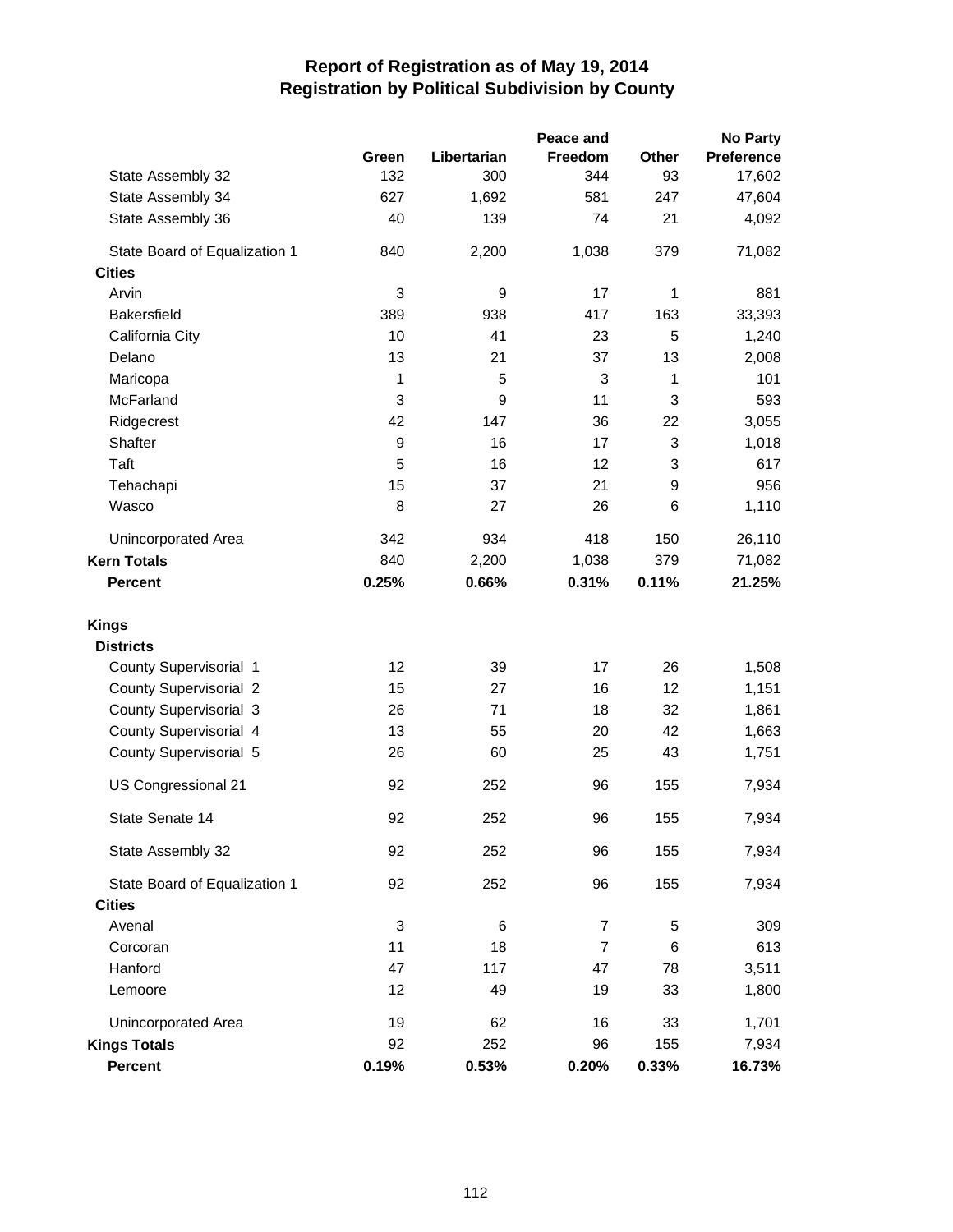|                               | <b>Total</b>      |                   |            | American    | <b>Americans</b> |
|-------------------------------|-------------------|-------------------|------------|-------------|------------------|
|                               | <b>Registered</b> | <b>Democratic</b> | Republican | Independent | <b>Elect</b>     |
| Lake                          |                   |                   |            |             |                  |
| <b>Districts</b>              |                   |                   |            |             |                  |
| County Supervisorial 1        | 7,134             | 2,684             | 2,031      | 297         | 0                |
| <b>County Supervisorial 2</b> | 5,461             | 2,302             | 933        | 242         | 1                |
| <b>County Supervisorial 3</b> | 6,734             | 2,743             | 1,582      | 309         | $\mathbf{1}$     |
| County Supervisorial 4        | 7,133             | 2,675             | 2,352      | 247         | 0                |
| County Supervisorial 5        | 7,525             | 2,923             | 2,119      | 295         | $\mathbf 0$      |
| US Congressional 3            | 16,087            | 6,544             | 3,624      | 689         | $\overline{c}$   |
| US Congressional 5            | 17,900            | 6,783             | 5,393      | 701         | $\mathbf 0$      |
| State Senate 2                | 33,987            | 13,327            | 9,017      | 1,390       | $\overline{c}$   |
| State Assembly 4              | 33,987            | 13,327            | 9,017      | 1,390       | $\overline{c}$   |
| State Board of Equalization 2 | 33,987            | 13,327            | 9,017      | 1,390       | $\overline{2}$   |
| <b>Cities</b>                 |                   |                   |            | 280         |                  |
| Clearlake                     | 6,465             | 2,754<br>967      | 1,104      | 88          | 1                |
| Lakeport                      | 2,562             |                   | 817        |             | 0                |
| <b>Unincorporated Area</b>    | 24,960            | 9,606             | 7,096      | 1,022       | 1                |
| <b>Lake Totals</b>            | 33,987            | 13,327            | 9,017      | 1,390       | $\overline{2}$   |
| <b>Percent</b>                |                   | 39.21%            | 26.53%     | 4.09%       | 0.01%            |
| Lassen                        |                   |                   |            |             |                  |
| <b>Districts</b>              |                   |                   |            |             |                  |
| County Supervisorial 1        | 2,998             | 798               | 1,339      | 174         | 0                |
| <b>County Supervisorial 2</b> | 2,181             | 559               | 915        | 129         | 0                |
| <b>County Supervisorial 3</b> | 3,306             | 691               | 1,755      | 174         | 0                |
| County Supervisorial 4        | 2,609             | 645               | 1,300      | 122         | $\mathbf 1$      |
| County Supervisorial 5        | 2,339             | 493               | 1,106      | 129         | $\overline{c}$   |
| US Congressional 1            | 13,433            | 3,186             | 6,415      | 728         | $\sqrt{3}$       |
| State Senate 1                | 13,433            | 3,186             | 6,415      | 728         | 3                |
| State Assembly 1              | 13,433            | 3,186             | 6,415      | 728         | $\sqrt{3}$       |
| State Board of Equalization 1 | 13,433            | 3,186             | 6,415      | 728         | 3                |
| <b>Cities</b>                 |                   |                   |            |             |                  |
| Susanville                    | 4,324             | 1,115             | 1,882      | 244         | 1                |
| <b>Unincorporated Area</b>    | 9,109             | 2,071             | 4,533      | 484         | 2                |
| <b>Lassen Totals</b>          | 13,433            | 3,186             | 6,415      | 728         | 3                |
| Percent                       |                   | 23.72%            | 47.76%     | 5.42%       | 0.02%            |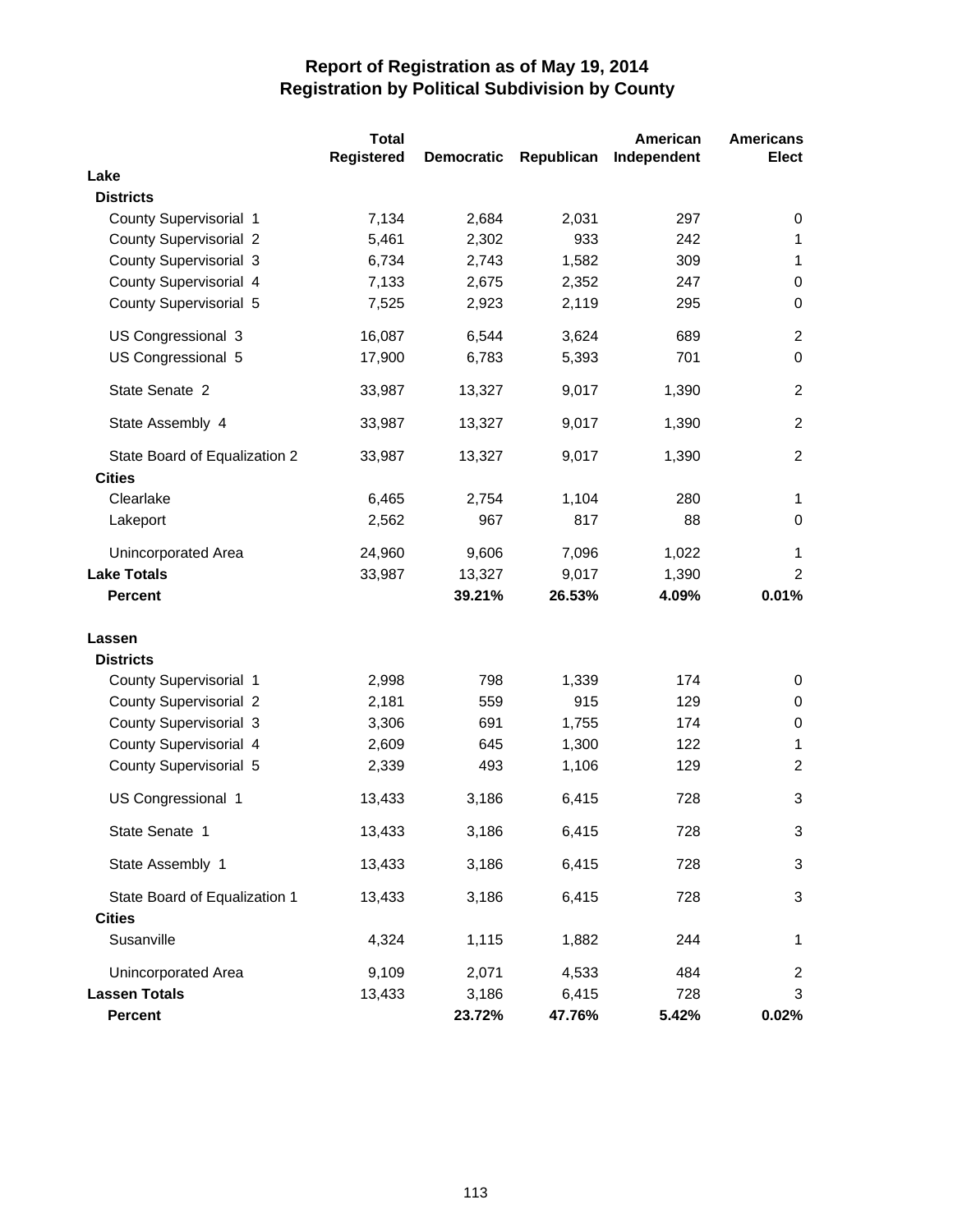|                               |                |             | Peace and      |                | <b>No Party</b>   |
|-------------------------------|----------------|-------------|----------------|----------------|-------------------|
|                               | Green          | Libertarian | Freedom        | Other          | <b>Preference</b> |
| Lake                          |                |             |                |                |                   |
| <b>Districts</b>              |                |             |                |                |                   |
| County Supervisorial 1        | 102            | 90          | 33             | 14             | 1,883             |
| <b>County Supervisorial 2</b> | 69             | 86          | 43             | 8              | 1,777             |
| <b>County Supervisorial 3</b> | 123            | 70          | 46             | 20             | 1,840             |
| County Supervisorial 4        | 87             | 61          | 29             | 18             | 1,664             |
| County Supervisorial 5        | 114            | 83          | 31             | 11             | 1,949             |
| US Congressional 3            | 244            | 198         | 113            | 40             | 4,633             |
| US Congressional 5            | 251            | 192         | 69             | 31             | 4,480             |
| State Senate 2                | 495            | 390         | 182            | 71             | 9,113             |
| State Assembly 4              | 495            | 390         | 182            | 71             | 9,113             |
| State Board of Equalization 2 | 495            | 390         | 182            | 71             | 9,113             |
| <b>Cities</b>                 |                |             |                |                |                   |
| Clearlake                     | 82             | 102         | 49             | 11             | 2,082             |
| Lakeport                      | 35             | 20          | 12             | $\overline{4}$ | 619               |
| <b>Unincorporated Area</b>    | 378            | 268         | 121            | 56             | 6,412             |
| <b>Lake Totals</b>            | 495            | 390         | 182            | 71             | 9,113             |
| <b>Percent</b>                | 1.46%          | 1.15%       | 0.54%          | 0.21%          | 26.81%            |
| Lassen                        |                |             |                |                |                   |
| <b>Districts</b>              |                |             |                |                |                   |
| County Supervisorial 1        | 9              | 16          | 9              | 20             | 633               |
| <b>County Supervisorial 2</b> | $\overline{7}$ | 19          | 14             | 14             | 524               |
| <b>County Supervisorial 3</b> | 12             | 27          | 3              | 23             | 621               |
| County Supervisorial 4        | 9              | 13          | $\overline{7}$ | 6              | 506               |
| County Supervisorial 5        | 4              | 26          | 10             | 11             | 558               |
| US Congressional 1            | 41             | 101         | 43             | 74             | 2,842             |
| State Senate 1                | 41             | 101         | 43             | 74             | 2,842             |
| State Assembly 1              | 41             | 101         | 43             | 74             | 2,842             |
| State Board of Equalization 1 | 41             | 101         | 43             | 74             | 2,842             |
| <b>Cities</b>                 |                |             |                |                |                   |
| Susanville                    | 10             | 32          | 20             | 25             | 995               |
| <b>Unincorporated Area</b>    | 31             | 69          | 23             | 49             | 1,847             |
| <b>Lassen Totals</b>          | 41             | 101         | 43             | 74             | 2,842             |
| <b>Percent</b>                | 0.31%          | 0.75%       | 0.32%          | 0.55%          | 21.16%            |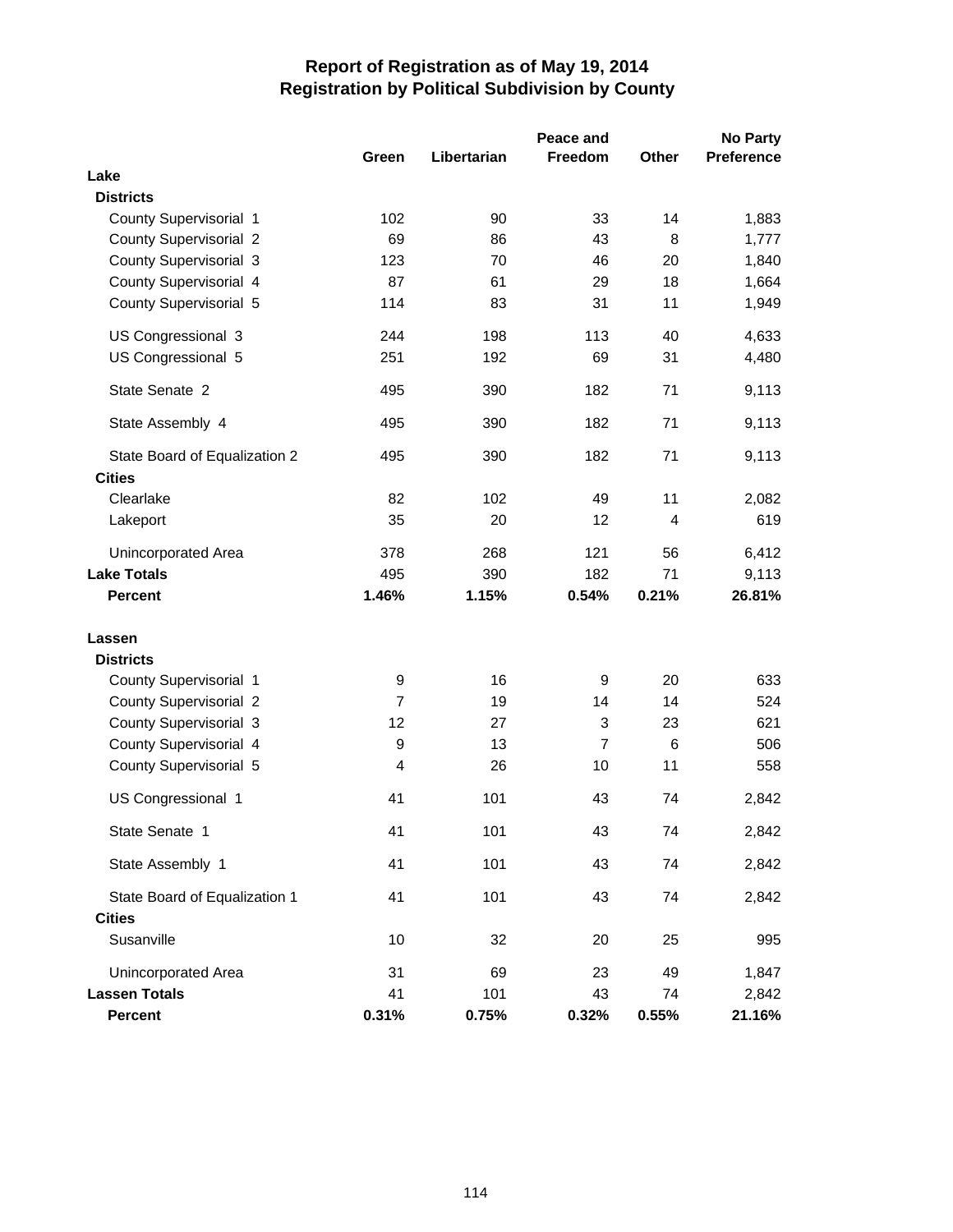|                               | <b>Total</b> |                   |            | American    | <b>Americans</b> |
|-------------------------------|--------------|-------------------|------------|-------------|------------------|
|                               | Registered   | <b>Democratic</b> | Republican | Independent | Elect            |
| <b>Los Angeles</b>            |              |                   |            |             |                  |
| <b>Districts</b>              |              |                   |            |             |                  |
| County Supervisorial 1        | 800,352      | 437,779           | 124,075    | 15,629      | 426              |
| <b>County Supervisorial 2</b> | 910,622      | 589,466           | 89,321     | 17,525      | 457              |
| <b>County Supervisorial 3</b> | 1,027,207    | 529,980           | 184,571    | 23,771      | 1,056            |
| County Supervisorial 4        | 1,065,485    | 482,069           | 280,943    | 25,271      | 398              |
| County Supervisorial 5        | 1,053,758    | 421,992           | 332,436    | 27,706      | 176              |
| US Congressional 23           | 40,875       | 14,176            | 16,646     | 1,566       | 6                |
| US Congressional 25           | 300,161      | 114,160           | 108,570    | 9,735       | 55               |
| US Congressional 26           | 6,078        | 1,942             | 2,527      | 172         | 0                |
| US Congressional 27           | 352,346      | 150,663           | 89,927     | 7,093       | 24               |
| US Congressional 28           | 394,582      | 186,189           | 82,321     | 9,048       | 102              |
| US Congressional 29           | 275,296      | 147,921           | 40,782     | 6,341       | 906              |
| US Congressional 30           | 400,063      | 194,979           | 93,627     | 9,660       | 134              |
| US Congressional 32           | 322,775      | 149,796           | 81,864     | 7,834       | 121              |
| US Congressional 33           | 462,409      | 201,121           | 124,543    | 10,836      | 38               |
| US Congressional 34           | 259,475      | 147,495           | 29,696     | 4,988       | 116              |
| US Congressional 35           | 58,144       | 29,303            | 11,116     | 1,279       | 16               |
| US Congressional 37           | 386,309      | 246,287           | 37,711     | 7,582       | 131              |
| US Congressional 38           | 349,859      | 172,163           | 85,531     | 7,711       | 190              |
| US Congressional 39           | 105,849      | 37,543            | 30,801     | 2,220       | $\overline{7}$   |
| US Congressional 40           | 246,454      | 148,244           | 32,783     | 4,585       | 213              |
| US Congressional 43           | 345,386      | 205,209           | 54,277     | 7,083       | 119              |
| US Congressional 44           | 312,620      | 196,755           | 36,314     | 5,986       | 216              |
| US Congressional 47           | 238,743      | 117,340           | 52,310     | 6,183       | 119              |
| State Senate 18               | 415,717      | 217,351           | 70,331     | 9,949       | 972              |
| State Senate 20               | 58,401       | 29,405            | 11,185     | 1,284       | 16               |
| State Senate 21               | 300,341      | 114,577           | 109,303    | 10,188      | 55               |
| State Senate 22               | 404,171      | 185,548           | 88,653     | 8,661       | 134              |
| State Senate 23               | 30           | 5                 | 17         | 3           | $\pmb{0}$        |
| State Senate 24               | 359,029      | 206,631           | 39,449     | 6,597       | 165              |
| State Senate 25               | 498,245      | 208,746           | 146,542    | 11,653      | 59               |
| State Senate 26               | 599,225      | 276,581           | 141,228    | 13,981      | 78               |
| State Senate 27               | 348,764      | 159,236           | 94,974     | 8,488       | 73               |
| State Senate 29               | 87,346       | 30,950            | 24,532     | 1,802       | 10               |
| State Senate 30               | 457,109      | 303,583           | 37,016     | 8,875       | 227              |
| State Senate 32               | 445,270      | 216,309           | 110,941    | 9,888       | 230              |
| State Senate 33               | 392,194      | 223,180           | 57,592     | 8,498       | 268              |
| State Senate 34               | 44,104       | 17,189            | 15,711     | 1,170       | 2                |
| State Senate 35               | 447,478      | 271,995           | 63,872     | 8,865       | 224              |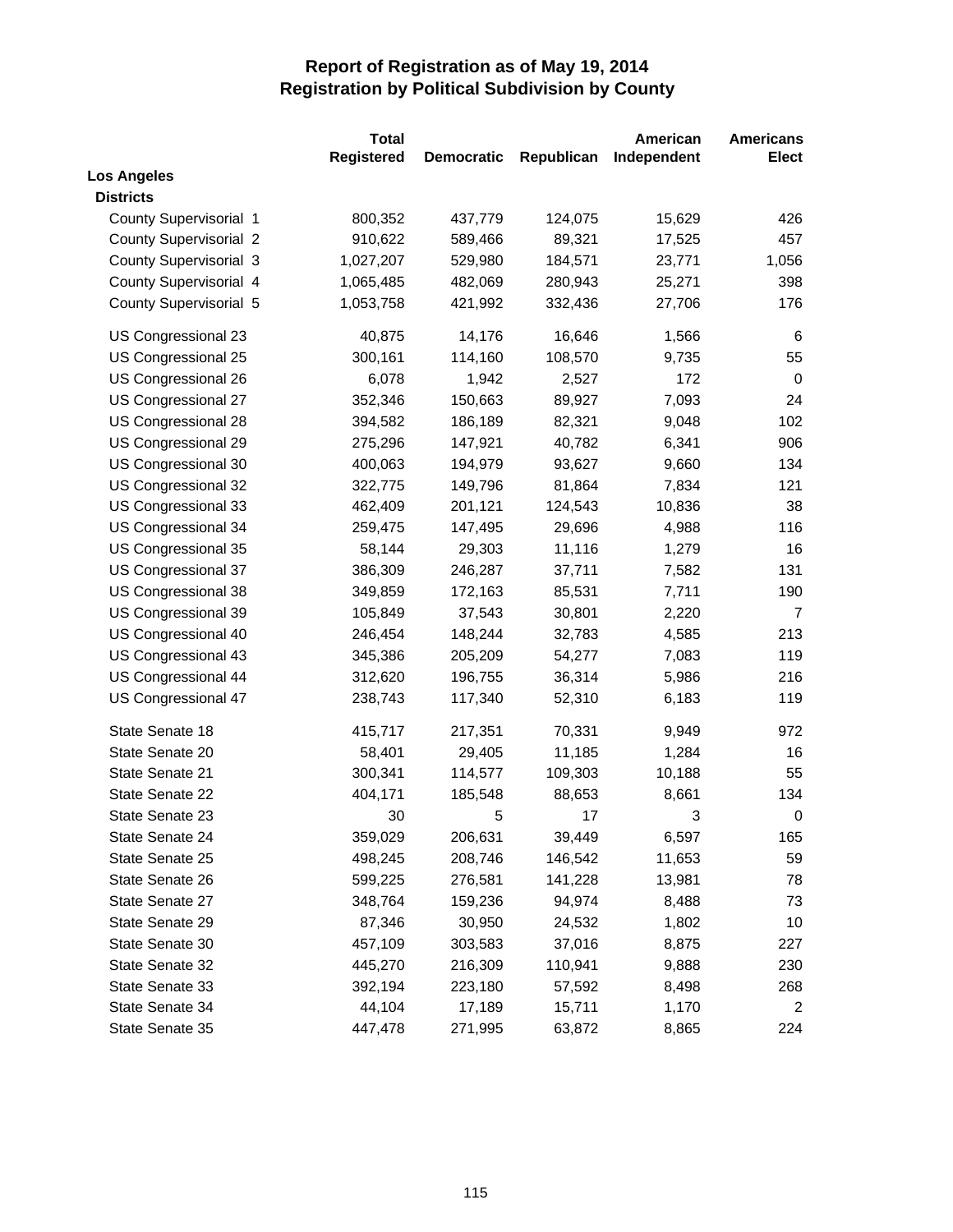|                               |       |             | Peace and |        | <b>No Party</b>   |
|-------------------------------|-------|-------------|-----------|--------|-------------------|
|                               | Green | Libertarian | Freedom   | Other  | <b>Preference</b> |
| <b>Los Angeles</b>            |       |             |           |        |                   |
| <b>Districts</b>              |       |             |           |        |                   |
| County Supervisorial 1        | 4,171 | 3,817       | 10,071    | 57,052 | 147,332           |
| <b>County Supervisorial 2</b> | 3,907 | 3,586       | 6,856     | 66,364 | 133,140           |
| <b>County Supervisorial 3</b> | 6,676 | 6,852       | 4,453     | 86,762 | 183,086           |
| County Supervisorial 4        | 5,196 | 6,414       | 9,369     | 73,182 | 182,643           |
| County Supervisorial 5        | 4,840 | 6,445       | 5,062     | 69,885 | 185,216           |
| US Congressional 23           | 106   | 229         | 170       | 2,693  | 5,283             |
| US Congressional 25           | 1,009 | 1,884       | 982       | 19,894 | 43,872            |
| US Congressional 26           | 24    | 41          | 13        | 378    | 981               |
| US Congressional 27           | 1,943 | 1,872       | 2,173     | 23,231 | 75,420            |
| US Congressional 28           | 2,866 | 2,806       | 1,850     | 33,719 | 75,681            |
| US Congressional 29           | 1,589 | 1,581       | 1,806     | 25,031 | 49,339            |
| US Congressional 30           | 2,215 | 2,572       | 1,466     | 28,387 | 67,023            |
| US Congressional 32           | 1,194 | 1,657       | 3,607     | 19,439 | 57,263            |
| US Congressional 33           | 2,851 | 3,381       | 1,279     | 34,768 | 83,592            |
| US Congressional 34           | 2,009 | 1,418       | 2,613     | 23,788 | 47,352            |
| US Congressional 35           | 241   | 290         | 1,904     | 4,418  | 9,577             |
| US Congressional 37           | 2,170 | 1,800       | 2,121     | 30,200 | 58,307            |
| US Congressional 38           | 1,238 | 1,691       | 3,210     | 19,994 | 58,131            |
| US Congressional 39           | 327   | 452         | 666       | 7,091  | 26,742            |
| US Congressional 40           | 786   | 1,066       | 3,029     | 17,292 | 38,456            |
| US Congressional 43           | 1,237 | 1,488       | 2,032     | 22,112 | 51,829            |
| US Congressional 44           | 1,100 | 1,194       | 4,242     | 20,637 | 46,176            |
| US Congressional 47           | 1,885 | 1,692       | 2,648     | 20,173 | 36,393            |
| State Senate 18               | 2,439 | 2,589       | 2,247     | 35,952 | 73,887            |
| State Senate 20               | 243   | 294         | 1,911     | 4,441  | 9,622             |
| State Senate 21               | 971   | 1,865       | 1,067     | 19,985 | 42,330            |
| State Senate 22               | 1,480 | 1,842       | 4,128     | 26,719 | 87,006            |
| State Senate 23               | 0     | $\pmb{0}$   | $\pmb{0}$ | 1      | 4                 |
| State Senate 24               | 2,761 | 1,980       | 3,554     | 32,568 | 65,324            |
| State Senate 25               | 2,944 | 3,245       | 2,462     | 32,728 | 89,866            |
| State Senate 26               | 3,949 | 4,447       | 1,789     | 47,606 | 109,566           |
| State Senate 27               | 1,850 | 2,167       | 1,213     | 23,169 | 57,594            |
| State Senate 29               | 277   | 343         | 656       | 6,142  | 22,634            |
| State Senate 30               | 2,240 | 1,826       | 3,174     | 36,190 | 63,978            |
| State Senate 32               | 1,525 | 2,168       | 4,036     | 25,905 | 74,268            |
| State Senate 33               | 2,220 | 2,178       | 5,533     | 31,058 | 61,667            |
| State Senate 34               | 315   | 338         | 161       | 2,685  | 6,533             |
| State Senate 35               | 1,576 | 1,832       | 3,880     | 28,096 | 67,138            |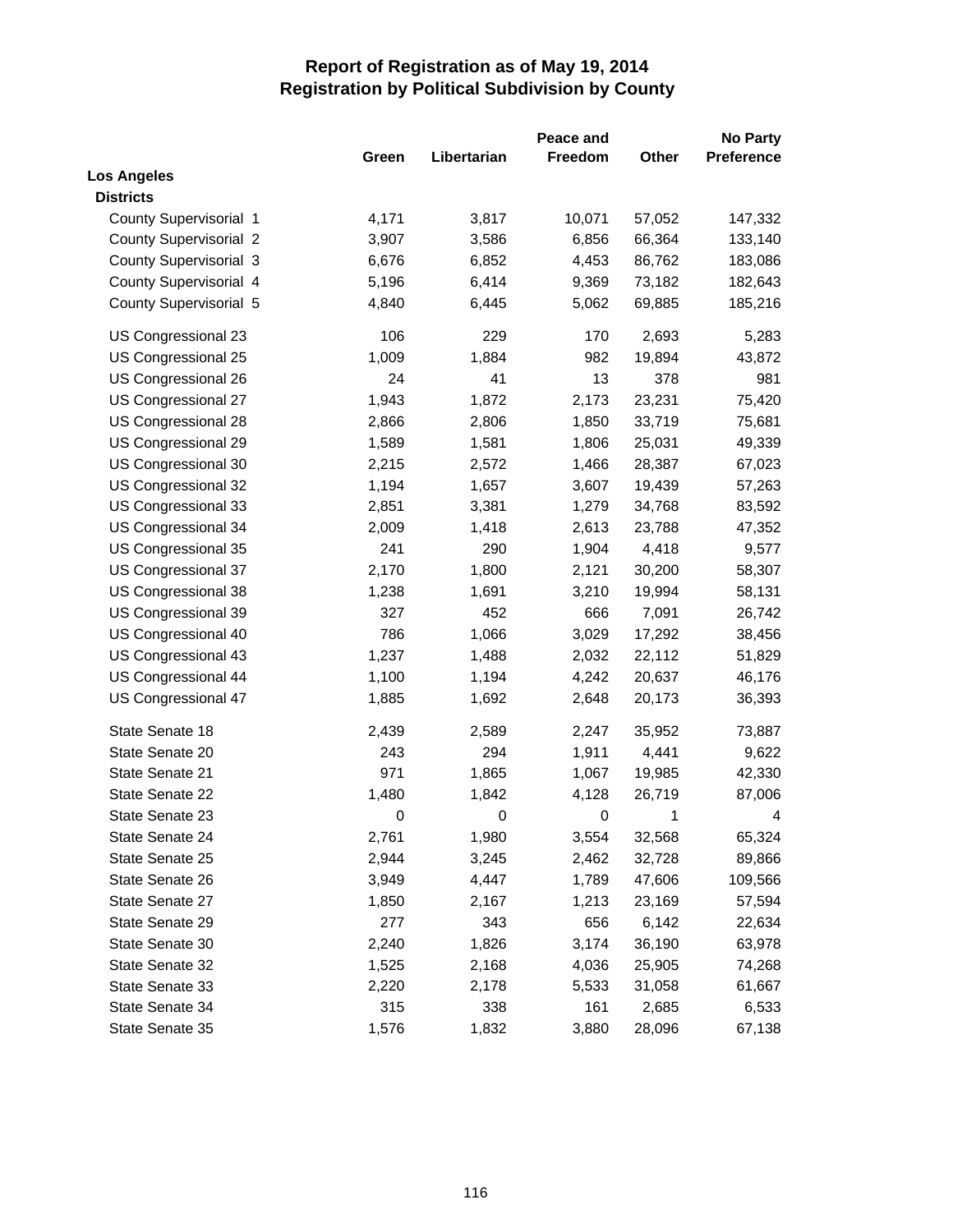|                               | <b>Total</b>      |                   |            | American    | <b>Americans</b> |
|-------------------------------|-------------------|-------------------|------------|-------------|------------------|
|                               | <b>Registered</b> | <b>Democratic</b> | Republican | Independent | Elect            |
| State Assembly 36             | 194,305           | 79,595            | 67,353     | 6,842       | 31               |
| State Assembly 38             | 192,615           | 68,026            | 72,080     | 5,526       | 46               |
| State Assembly 39             | 199,888           | 103,997           | 34,537     | 4,733       | 749              |
| State Assembly 41             | 223,518           | 101,151           | 62,931     | 5,042       | 11               |
| State Assembly 43             | 257,176           | 113,956           | 60,910     | 5,813       | 53               |
| State Assembly 44             | 6,078             | 1,942             | 2,527      | 172         | 0                |
| State Assembly 45             | 250,491           | 121,160           | 61,314     | 5,929       | 63               |
| State Assembly 46             | 217,679           | 113,714           | 36,371     | 5,344       | 222              |
| State Assembly 48             | 215,927           | 99,118            | 56,788     | 5,329       | 90               |
| State Assembly 49             | 204,404           | 83,145            | 47,160     | 3,890       | 24               |
| State Assembly 50             | 307,982           | 158,650           | 55,060     | 6,997       | 39               |
| State Assembly 51             | 197,718           | 115,953           | 22,231     | 3,605       | 84               |
| State Assembly 52             | 58,401            | 29,405            | 11,185     | 1,284       | 16               |
| State Assembly 53             | 149,303           | 86,052            | 15,648     | 2,907       | 86               |
| State Assembly 54             | 274,021           | 171,486           | 28,949     | 5,449       | 76               |
| State Assembly 55             | 87,345            | 30,949            | 24,532     | 1,802       | 10               |
| State Assembly 57             | 232,722           | 110,137           | 61,631     | 5,306       | 92               |
| State Assembly 58             | 224,420           | 117,923           | 45,799     | 4,530       | 172              |
| State Assembly 59             | 168,387           | 114,818           | 10,289     | 3,081       | 137              |
| State Assembly 62             | 245,820           | 148,135           | 33,078     | 5,268       | 75               |
| State Assembly 63             | 190,222           | 107,640           | 31,474     | 3,884       | 102              |
| State Assembly 64             | 216,001           | 143,098           | 20,742     | 3,937       | 156              |
| State Assembly 66             | 277,724           | 109,737           | 91,580     | 6,411       | 46               |
| State Assembly 70             | 265,277           | 131,499           | 57,177     | 6,821       | 133              |
| State Board of Equalization 1 | 650,403           | 289,090           | 181,194    | 18,497      | 592              |
| State Board of Equalization 3 | 4,207,021         | 2,172,196         | 830,152    | 91,405      | 1,921            |
| <b>Cities</b>                 |                   |                   |            |             |                  |
| Agoura Hills                  | 13,983            | 5,563             | 4,636      | 387         | 1                |
| Alhambra                      | 37,204            | 17,530            | 6,902      | 682         | 5                |
| Arcadia                       | 29,232            | 8,326             | 9,683      | 479         | $\pmb{0}$        |
| Artesia                       | 7,413             | 3,386             | 1,696      | 115         | 0                |
| Avalon                        | 1,738             | 659               | 592        | 42          | 0                |
| Azusa                         | 18,570            | 8,523             | 4,503      | 461         | $\overline{2}$   |
| <b>Baldwin Park</b>           | 29,730            | 15,881            | 4,857      | 616         | 47               |
| Bell                          | 11,243            | 6,864             | 1,318      | 169         | 12               |
| <b>Bell Gardens</b>           | 12,967            | 7,890             | 1,373      | 217         | 19               |
| <b>Bellflower</b>             | 34,552            | 17,607            | 7,330      | 869         | 22               |
| <b>Beverly Hills</b>          | 21,783            | 9,721             | 5,304      | 397         | $\pmb{0}$        |
| <b>Bradbury</b>               | 602               | 147               | 292        | 14          | $\pmb{0}$        |
| <b>Burbank</b>                | 60,485            | 26,540            | 15,652     | 1,534       | 21               |
| Calabasas                     | 14,966            | 6,497             | 4,519      | 371         | -1               |
| Carson                        | 53,246            | 32,022            | 7,669      | 944         | 25               |
| Cerritos                      | 31,662            | 12,440            | 8,842      | 524         | 5                |
| Claremont                     | 22,388            | 9,999             | 6,689      | 489         | 0                |
| Commerce                      | 6,275             | 4,134             | 679        | 106         | $\overline{7}$   |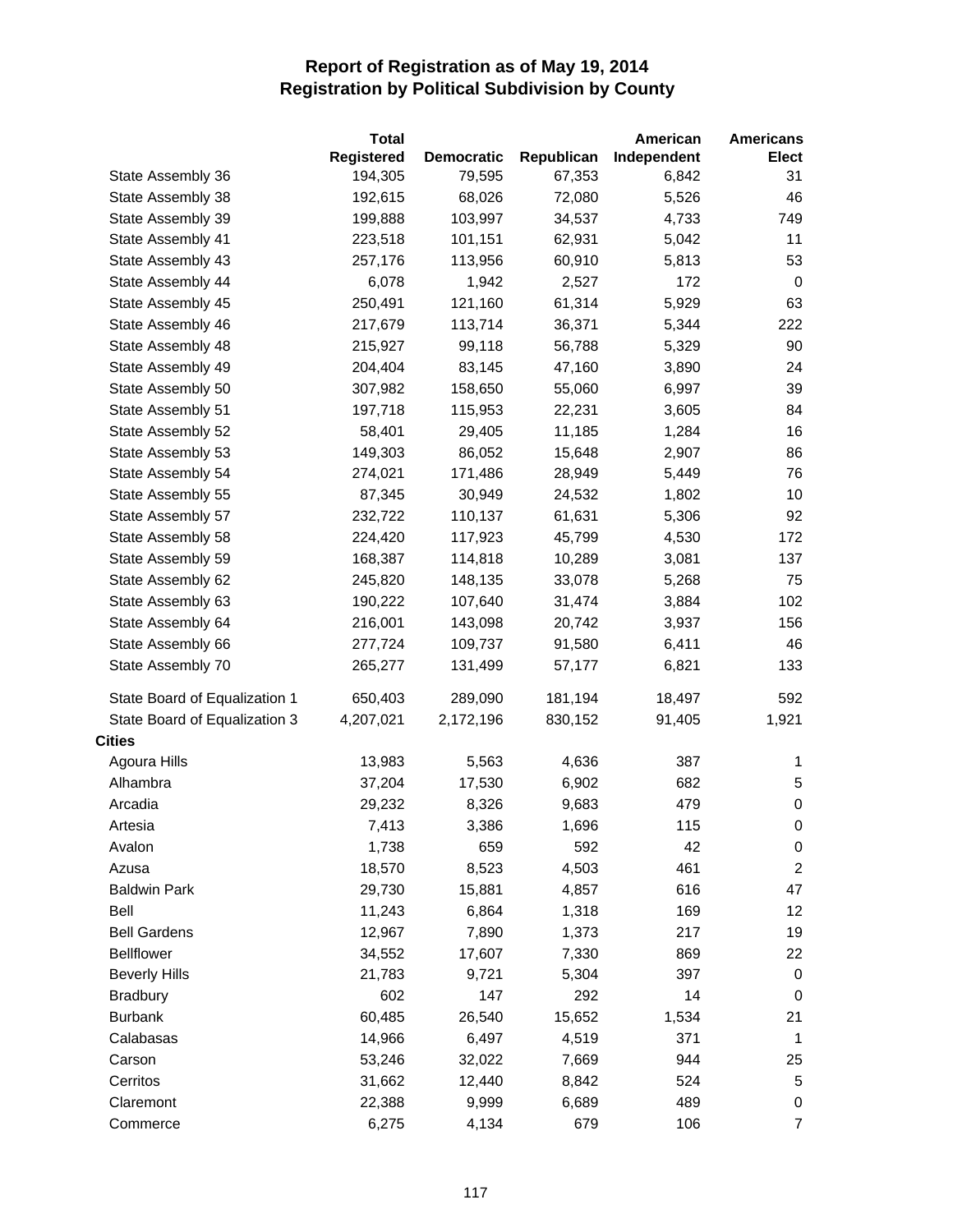|                               |           |             | Peace and      |         | <b>No Party</b>   |
|-------------------------------|-----------|-------------|----------------|---------|-------------------|
|                               | Green     | Libertarian | Freedom        | Other   | <b>Preference</b> |
| State Assembly 36             | 582       | 1,106       | 835            | 12,766  | 25,195            |
| State Assembly 38             | 781       | 1,257       | 486            | 12,808  | 31,605            |
| State Assembly 39             | 1,186     | 1,261       | 1,265          | 16,336  | 35,824            |
| State Assembly 41             | 1,492     | 1,394       | 1,219          | 13,617  | 36,661            |
| State Assembly 43             | 1,615     | 1,714       | 1,154          | 22,000  | 49,961            |
| State Assembly 44             | 24        | 41          | 13             | 378     | 981               |
| State Assembly 45             | 1,306     | 1,489       | 1,014          | 17,242  | 40,974            |
| State Assembly 46             | 1,313     | 1,476       | 989            | 19,081  | 39,169            |
| State Assembly 48             | 821       | 1,104       | 2,570          | 12,808  | 37,299            |
| State Assembly 49             | 752       | 888         | 1,484          | 14,294  | 52,767            |
| State Assembly 50             | 2,247     | 2,134       | 922            | 25,174  | 56,759            |
| State Assembly 51             | 1,631     | 1,046       | 2,094          | 15,271  | 35,803            |
| State Assembly 52             | 243       | 294         | 1,911          | 4,441   | 9,622             |
| State Assembly 53             | 963       | 798         | 1,523          | 15,073  | 26,253            |
| State Assembly 54             | 1,585     | 1,463       | 1,261          | 21,695  | 42,057            |
| State Assembly 55             | 277       | 343         | 656            | 6,142   | 22,634            |
| State Assembly 57             | 808       | 1,184       | 2,061          | 12,886  | 38,617            |
| State Assembly 58             | 725       | 981         | 2,277          | 13,844  | 38,169            |
| State Assembly 59             | 564       | 567         | 1,757          | 14,387  | 22,787            |
| State Assembly 62             | 1,262     | 1,319       | 1,412          | 17,330  | 37,941            |
| State Assembly 63             | 682       | 879         | 2,654          | 12,222  | 30,685            |
| State Assembly 64             | 582       | 646         | 2,581          | 14,162  | 30,097            |
| State Assembly 66             | 1,251     | 1,842       | 878            | 17,078  | 48,901            |
| State Assembly 70             | 2,098     | 1,888       | 2,795          | 22,210  | 40,656            |
| State Board of Equalization 1 | 2,712     | 3,778       | 4,609          | 48,046  | 101,885           |
| State Board of Equalization 3 | 22,078    | 23,336      | 31,202         | 305,199 | 729,532           |
| <b>Cities</b>                 |           |             |                |         |                   |
| Agoura Hills                  | 54        | 107         | 16             | 859     | 2,360             |
| Alhambra                      | 176       | 158         | 294            | 2,715   | 8,742             |
| Arcadia                       | 83        | 127         | 116            | 2,118   | 8,300             |
| Artesia                       | 19        | 28          | 86             | 637     | 1,446             |
| Avalon                        | 21        | 9           | 14             | 115     | 286               |
| Azusa                         | 82        | 102         | 328            | 1,284   | 3,285             |
| <b>Baldwin Park</b>           | 102       | 109         | 326            | 2,109   | 5,683             |
| Bell                          | 36        | 43          | 163            | 719     | 1,919             |
| <b>Bell Gardens</b>           | 38        | 63          | 186            | 844     | 2,337             |
| <b>Bellflower</b>             | 129       | 188         | 464            | 2,325   | 5,618             |
| <b>Beverly Hills</b>          | 77        | 109         | 58             | 1,510   | 4,607             |
| <b>Bradbury</b>               | $\pmb{0}$ | 5           | $\overline{c}$ | 22      | 120               |
| <b>Burbank</b>                | 337       | 472         | 215            | 4,650   | 11,064            |
| Calabasas                     | 63        | 91          | 34             | 907     | 2,483             |
| Carson                        | 134       | 175         | 416            | 2,804   | 9,057             |
| Cerritos                      | 71        | 96          | 182            | 1,861   | 7,641             |
| Claremont                     | 188       | 136         | 118            | 1,313   | 3,456             |
| Commerce                      | 22        | 28          | 76             | 307     | 916               |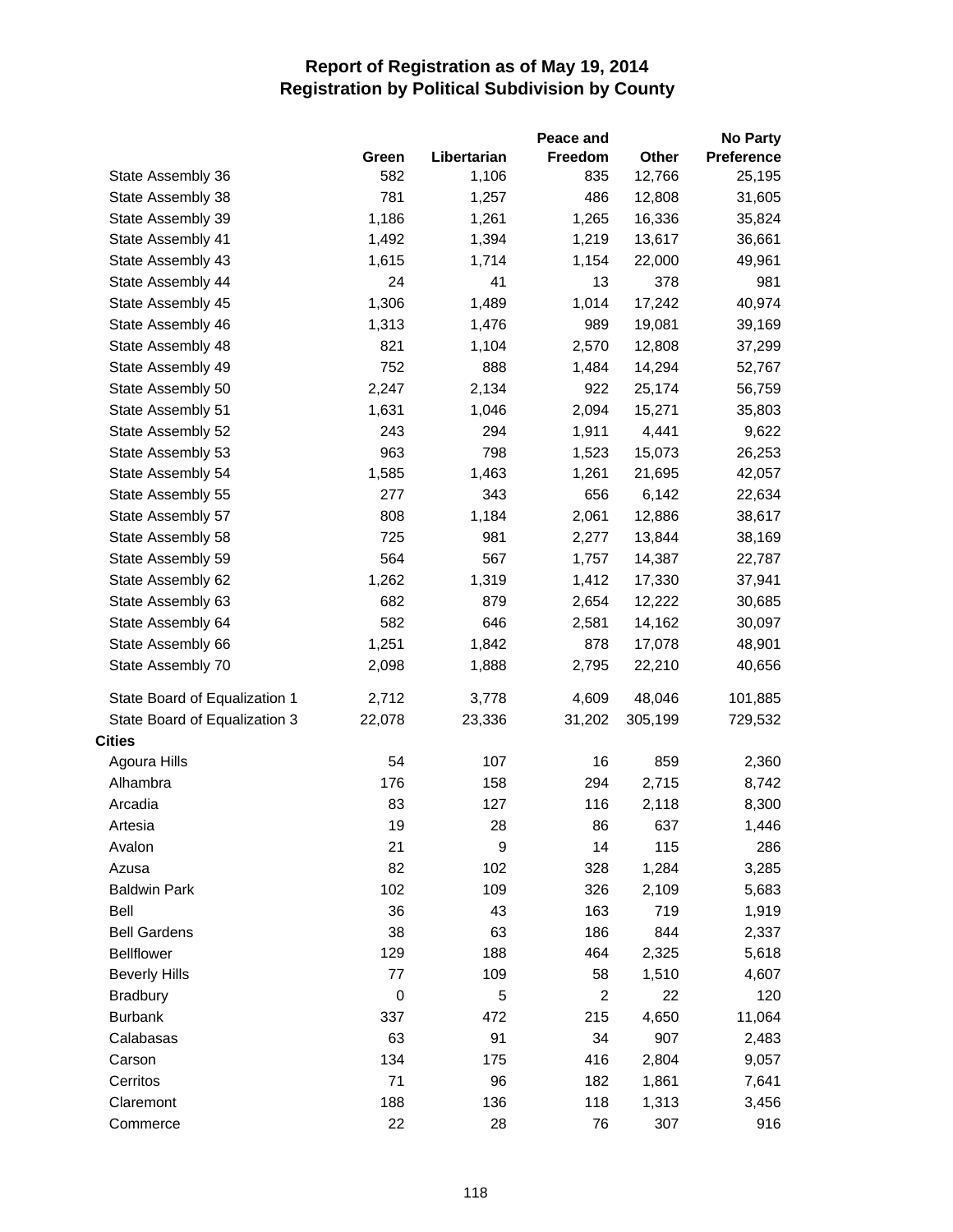|                      | <b>Total</b>      |                   |            | American    | <b>Americans</b>          |
|----------------------|-------------------|-------------------|------------|-------------|---------------------------|
|                      | <b>Registered</b> | <b>Democratic</b> | Republican | Independent | Elect                     |
| Compton              | 43,431            | 31,363            | 2,747      | 748         | 42                        |
| Covina               | 25,879            | 10,838            | 8,088      | 749         | 4                         |
| Cudahy               | 6,751             | 4,146             | 737        | 96          | 9                         |
| <b>Culver City</b>   | 26,392            | 15,023            | 4,008      | 589         | $\ensuremath{\mathsf{3}}$ |
| Diamond Bar          | 31,548            | 10,799            | 9,792      | 685         | $\boldsymbol{2}$          |
| Downey               | 54,955            | 27,540            | 13,371     | 1,212       | 29                        |
| Duarte               | 11,787            | 5,520             | 3,116      | 280         | $\mathbf 0$               |
| El Monte             | 36,233            | 18,106            | 6,028      | 806         | 20                        |
| El Segundo           | 11,318            | 3,752             | 4,135      | 335         | 1                         |
| Gardena              | 30,463            | 19,076            | 4,543      | 549         | 8                         |
| Glendale             | 97,797            | 39,440            | 25,672     | 2,249       | 13                        |
| Glendora             | 31,390            | 9,425             | 14,125     | 869         | $\overline{2}$            |
| Hawaiian Gardens     | 4,749             | 2,529             | 759        | 103         | $\boldsymbol{2}$          |
| Hawthorne            | 36,727            | 22,347            | 4,749      | 784         | 11                        |
| Hermosa Beach        | 13,538            | 4,748             | 4,296      | 354         | $\overline{c}$            |
| <b>Hidden Hills</b>  | 1,334             | 497               | 507        | 30          | $\pmb{0}$                 |
| Huntington Park      | 16,741            | 10,526            | 1,777      | 283         | 9                         |
| Industry             | 101               | 28                | 53         | 5           | $\mathbf 0$               |
| Inglewood            | 55,441            | 40,473            | 3,328      | 949         | 22                        |
| Irwindale            | 941               | 573               | 143        | 28          | $\pmb{0}$                 |
| La Canada Flintridge | 14,553            | 4,351             | 6,569      | 263         | 0                         |
| La Habra Heights     | 3,758             | 852               | 2,001      | 98          | $\pmb{0}$                 |
| La Mirada            | 27,258            | 10,375            | 10,156     | 699         | $\mathbf 5$               |
| La Puente            | 15,886            | 9,161             | 2,480      | 315         | 9                         |
| La Verne             | 20,574            | 7,010             | 8,715      | 559         | 1                         |
| Lakewood             | 48,444            | 21,420            | 14,491     | 1,316       | 8                         |
| Lancaster            | 73,633            | 30,769            | 25,168     | 2,685       | 15                        |
| Lawndale             | 13,483            | 7,209             | 2,325      | 342         | 6                         |
| Lomita               | 11,290            | 4,685             | 3,616      | 309         | $\mathsf 3$               |
| Long Beach           | 256,735           | 130,920           | 50,995     | 6,411       | 144                       |
| Los Angeles          | 1,806,343         | 1,001,148         | 276,776    | 39,279      | 1,479                     |
| Lynwood              | 24,654            | 16,123            | 2,204      | 431         | 20                        |
| Malibu               | 9,250             | 3,859             | 2,605      | 238         | $\pmb{0}$                 |
| Manhattan Beach      | 24,679            | 8,834             | 9,160      | 589         | 3                         |
| Maywood              | 8,365             | 5,155             | 802        | 123         | $\overline{7}$            |
| Monrovia             | 20,159            | 8,291             | 6,342      | 486         | $\boldsymbol{2}$          |
| Montebello           | 29,138            | 16,971            | 4,724      | 530         | 34                        |
| <b>Monterey Park</b> | 27,497            | 12,148            | 5,071      | 437         | 3                         |
| Norwalk              | 47,778            | 25,510            | 9,188      | 1,016       | 18                        |
| Palmdale             | 72,366            | 34,509            | 20,792     | 2,285       | 16                        |
| Palos Verdes Estates | 10,095            | 2,579             | 5,093      | 204         | 0                         |
| Paramount            | 20,141            | 12,164            | 2,601      | 396         | 15                        |
| Pasadena             | 78,740            | 38,962            | 17,738     | 1,618       | $\overline{2}$            |
| Pico Rivera          | 32,591            | 19,937            | 4,998      | 594         | 44                        |
| Pomona               | 58,144            | 29,303            | 11,116     | 1,279       | 16                        |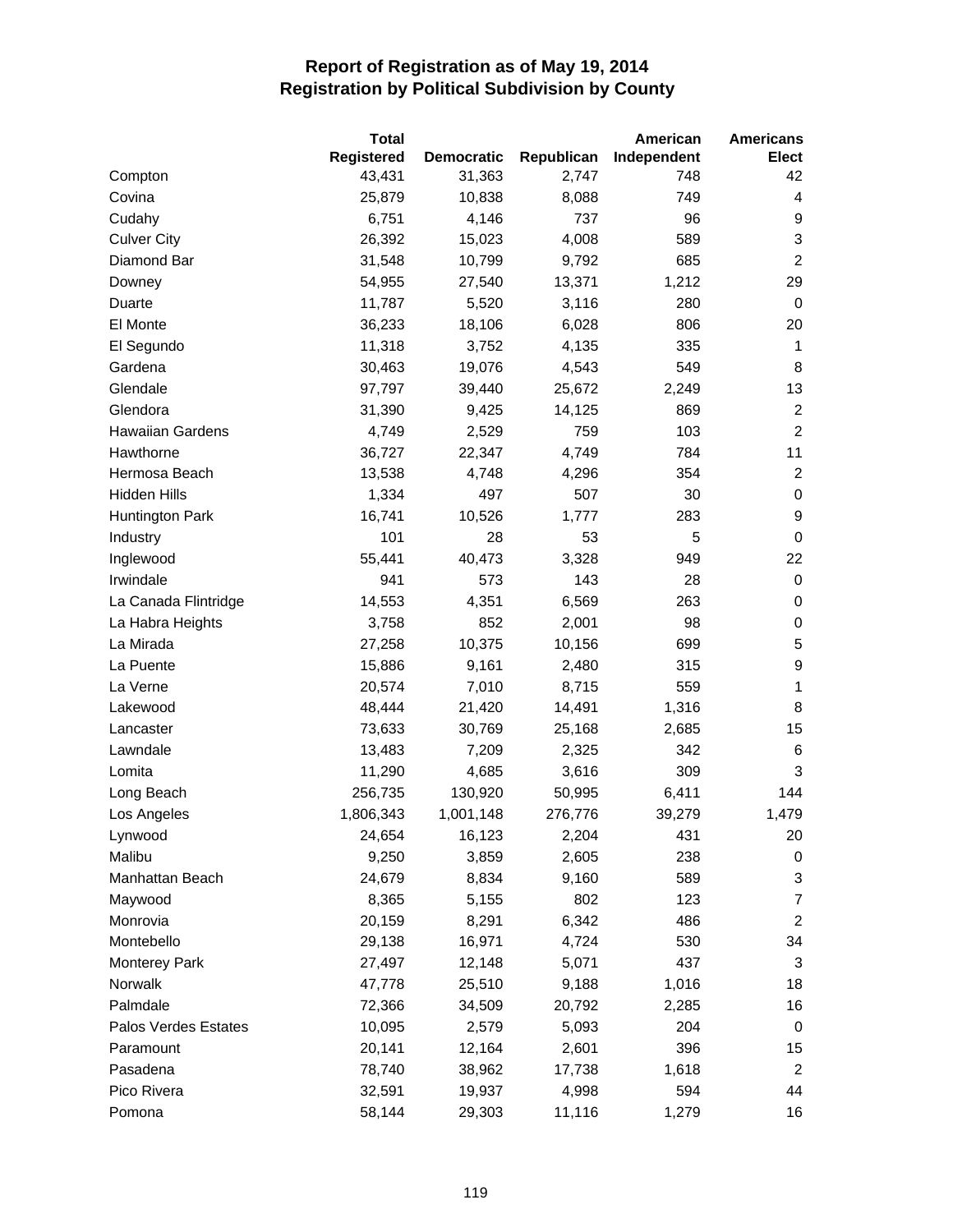|                         |             |             | Peace and      |              | <b>No Party</b> |
|-------------------------|-------------|-------------|----------------|--------------|-----------------|
|                         | Green       | Libertarian | <b>Freedom</b> | <b>Other</b> | Preference      |
| Compton                 | 105         | 101         | 502            | 2,743        | 5,080           |
| Covina                  | 78          | 162         | 369            | 1,506        | 4,085           |
| Cudahy                  | 29          | 18          | 110            | 469          | 1,137           |
| <b>Culver City</b>      | 214         | 146         | 78             | 1,739        | 4,592           |
| Diamond Bar             | 125         | 132         | 171            | 2,038        | 7,804           |
| Downey                  | 162         | 263         | 463            | 3,627        | 8,288           |
| Duarte                  | 49          | 54          | 73             | 629          | 2,066           |
| El Monte                | 116         | 156         | 365            | 2,596        | 8,040           |
| El Segundo              | 59          | 109         | 35             | 813          | 2,079           |
| Gardena                 | 102         | 106         | 164            | 1,601        | 4,314           |
| Glendale                | 492         | 564         | 468            | 7,925        | 20,974          |
| Glendora                | 146         | 221         | 236            | 1,457        | 4,909           |
| <b>Hawaiian Gardens</b> | 13          | 23          | 62             | 359          | 899             |
| Hawthorne               | 127         | 169         | 246            | 2,591        | 5,703           |
| Hermosa Beach           | 77          | 140         | 25             | 1,298        | 2,598           |
| <b>Hidden Hills</b>     | 5           | 9           | $\overline{2}$ | 66           | 218             |
| <b>Huntington Park</b>  | 50          | 73          | 198            | 1,131        | 2,694           |
| Industry                | $\mathbf 0$ | 0           | $\pmb{0}$      | 5            | 10              |
| Inglewood               | 162         | 169         | 351            | 3,159        | 6,828           |
| Irwindale               | 3           | 5           | 13             | 40           | 136             |
| La Canada Flintridge    | 47          | 71          | 24             | 764          | 2,464           |
| La Habra Heights        | 14          | 29          | 13             | 169          | 582             |
| La Mirada               | 76          | 140         | 175            | 1,382        | 4,250           |
| La Puente               | 53          | 70          | 184            | 935          | 2,679           |
| La Verne                | 83          | 129         | 143            | 979          | 2,955           |
| Lakewood                | 193         | 320         | 314            | 2,692        | 7,690           |
| Lancaster               | 193         | 386         | 394            | 5,014        | 9,009           |
| Lawndale                | 51          | 85          | 107            | 917          | 2,441           |
| Lomita                  | 62          | 106         | 41             | 661          | 1,807           |
| Long Beach              | 1,925       | 1,696       | 3,633          | 22,026       | 38,985          |
| Los Angeles             | 11,154      | 10,495      | 11,387         | 149,974      | 304,651         |
| Lynwood                 | 64          | 83          | 317            | 1,612        | 3,800           |
| Malibu                  | 82          | 75          | 27             | 711          | 1,653           |
| Manhattan Beach         | 96          | 170         | 37             | 1,563        | 4,227           |
| Maywood                 | 34          | 43          | 100            | 523          | 1,578           |
| Monrovia                | 118         | 144         | 129            | 1,185        | 3,462           |
| Montebello              | 129         | 119         | 307            | 1,646        | 4,678           |
| <b>Monterey Park</b>    | 101         | 92          | 221            | 1,838        | 7,586           |
| Norwalk                 | 155         | 219         | 612            | 2,978        | 8,082           |
| Palmdale                | 193         | 377         | 277            | 4,697        | 9,220           |
| Palos Verdes Estates    | 28          | 52          | 13             | 480          | 1,646           |
| Paramount               | 48          | 75          | 262            | 1,388        | 3,192           |
| Pasadena                | 549         | 478         | 410            | 5,627        | 13,356          |
| Pico Rivera             | 121         | 124         | 300            | 1,645        | 4,828           |
| Pomona                  | 241         | 290         | 1,904          | 4,418        | 9,577           |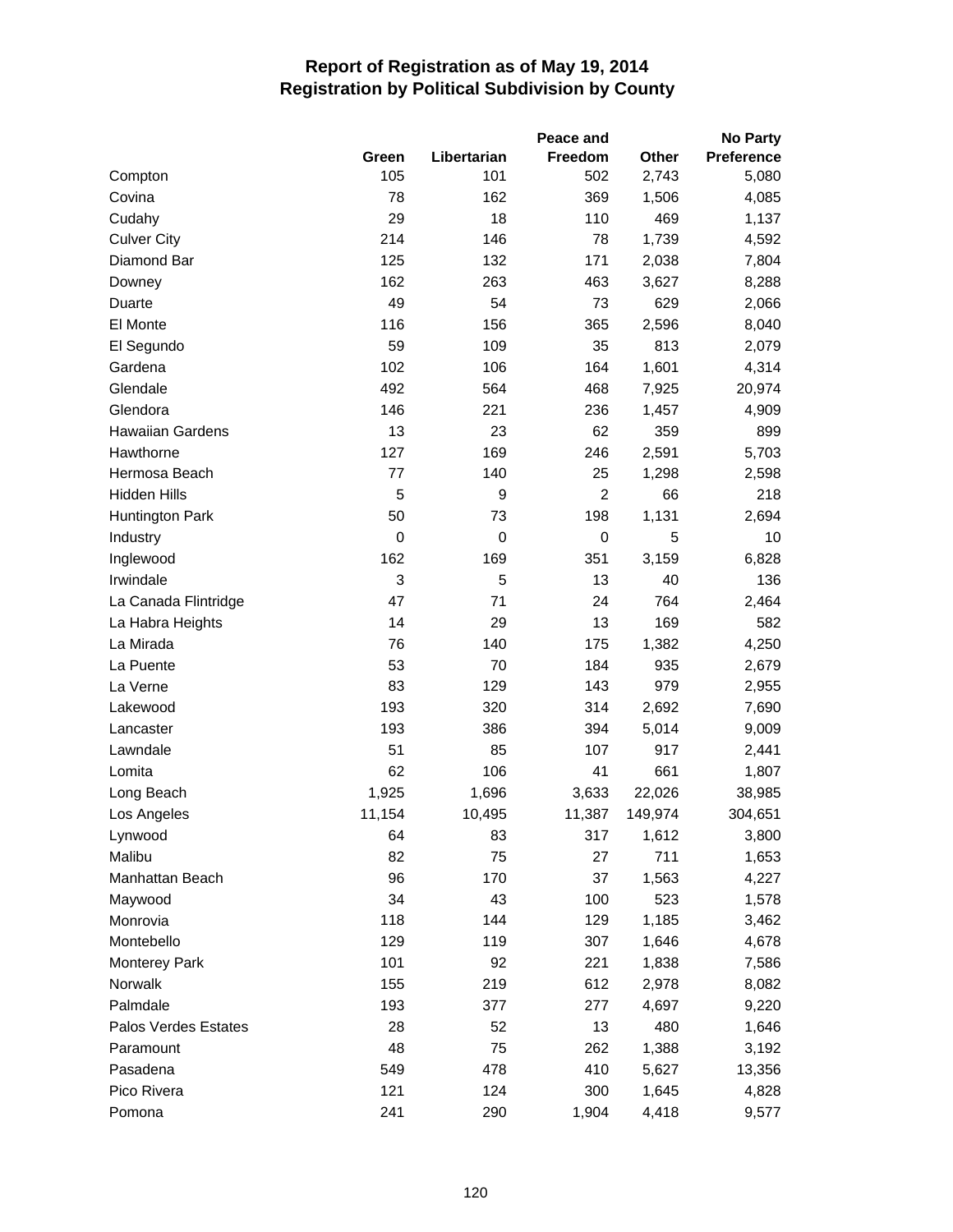|                               | <b>Total</b>      |                   |            | American    | <b>Americans</b>        |
|-------------------------------|-------------------|-------------------|------------|-------------|-------------------------|
|                               | <b>Registered</b> | <b>Democratic</b> | Republican | Independent | Elect                   |
| Rancho Palos Verdes           | 28,084            | 8,947             | 11,778     | 583         | $\overline{2}$          |
| Redondo Beach                 | 43,888            | 16,553            | 13,528     | 1,162       | $\overline{7}$          |
| <b>Rolling Hills</b>          | 1,511             | 277               | 862        | 36          | 0                       |
| <b>Rolling Hills Estates</b>  | 5,831             | 1,652             | 2,846      | 107         | $\pmb{0}$               |
| Rosemead                      | 20,669            | 9,173             | 3,445      | 466         | $\boldsymbol{2}$        |
| San Dimas                     | 21,353            | 7,254             | 8,748      | 638         | $\mathbf 1$             |
| San Fernando                  | 9,266             | 5,561             | 1,100      | 181         | 22                      |
| San Gabriel                   | 16,328            | 6,673             | 3,629      | 300         | $\overline{2}$          |
| San Marino                    | 8,573             | 1,954             | 3,551      | 121         | $\mathbf 0$             |
| Santa Clarita                 | 112,311           | 37,285            | 44,813     | 3,528       | 24                      |
| Santa Fe Springs              | 9,727             | 5,458             | 1,940      | 208         | $\overline{7}$          |
| Santa Monica                  | 63,613            | 33,822            | 9,567      | 1,422       | 3                       |
| Sierra Madre                  | 8,054             | 3,056             | 2,918      | 205         | $\pmb{0}$               |
| Signal Hill                   | 6,299             | 3,146             | 1,282      | 177         | $\boldsymbol{2}$        |
| South El Monte                | 7,330             | 4,167             | 936        | 133         | $\overline{c}$          |
| South Gate                    | 35,938            | 22,222            | 4,363      | 627         | 13                      |
| South Pasadena                | 16,145            | 7,405             | 3,762      | 327         | $\overline{2}$          |
| <b>Temple City</b>            | 17,660            | 6,178             | 4,859      | 382         | $\overline{c}$          |
| Torrance                      | 83,447            | 30,898            | 29,047     | 1,956       | 15                      |
| Vernon                        | 60                | 19                | 17         | 3           | $\pmb{0}$               |
| Walnut                        | 18,041            | 5,925             | 4,943      | 342         | 0                       |
| West Covina                   | 53,785            | 24,769            | 13,529     | 1,293       | 12                      |
| West Hollywood                | 25,118            | 15,170            | 2,426      | 567         | $\mathsf 3$             |
| Westlake Village              | 6,078             | 1,942             | 2,527      | 172         | 0                       |
| Whittier                      | 46,088            | 20,307            | 14,769     | 1,180       | 26                      |
| Unincorporated Area           | 491,118           | 248,750           | 109,925    | 11,165      | 170                     |
| <b>Los Angeles Totals</b>     | 4,857,424         | 2,461,286         | 1,011,346  | 109,902     | 2,513                   |
| <b>Percent</b>                |                   | 50.67%            | 20.82%     | 2.26%       | 0.05%                   |
| <b>Madera</b>                 |                   |                   |            |             |                         |
| <b>Districts</b>              |                   |                   |            |             |                         |
| County Supervisorial 1        | 11,133            | 3,490             | 5,241      | 314         | $\pmb{0}$               |
| <b>County Supervisorial 2</b> | 10,021            | 3,284             | 4,314      | 324         | $\pmb{0}$               |
| <b>County Supervisorial 3</b> | 10,639            | 4,121             | 4,063      | 269         | $\overline{\mathbf{c}}$ |
| County Supervisorial 4        | 5,282             | 2,731             | 1,163      | 140         | 1                       |
| County Supervisorial 5        | 15,742            | 3,947             | 8,126      | 617         | $\pmb{0}$               |
| US Congressional 4            | 16,092            | 4,021             | 8,326      | 629         | 0                       |
| US Congressional 16           | 36,725            | 13,552            | 14,581     | 1,035       | 3                       |
| State Senate 8                | 16,092            | 4,021             | 8,326      | 629         | 0                       |
| State Senate 12               | 36,725            | 13,552            | 14,581     | 1,035       | 3                       |
| State Assembly 5              | 52,817            | 17,573            | 22,907     | 1,664       | 3                       |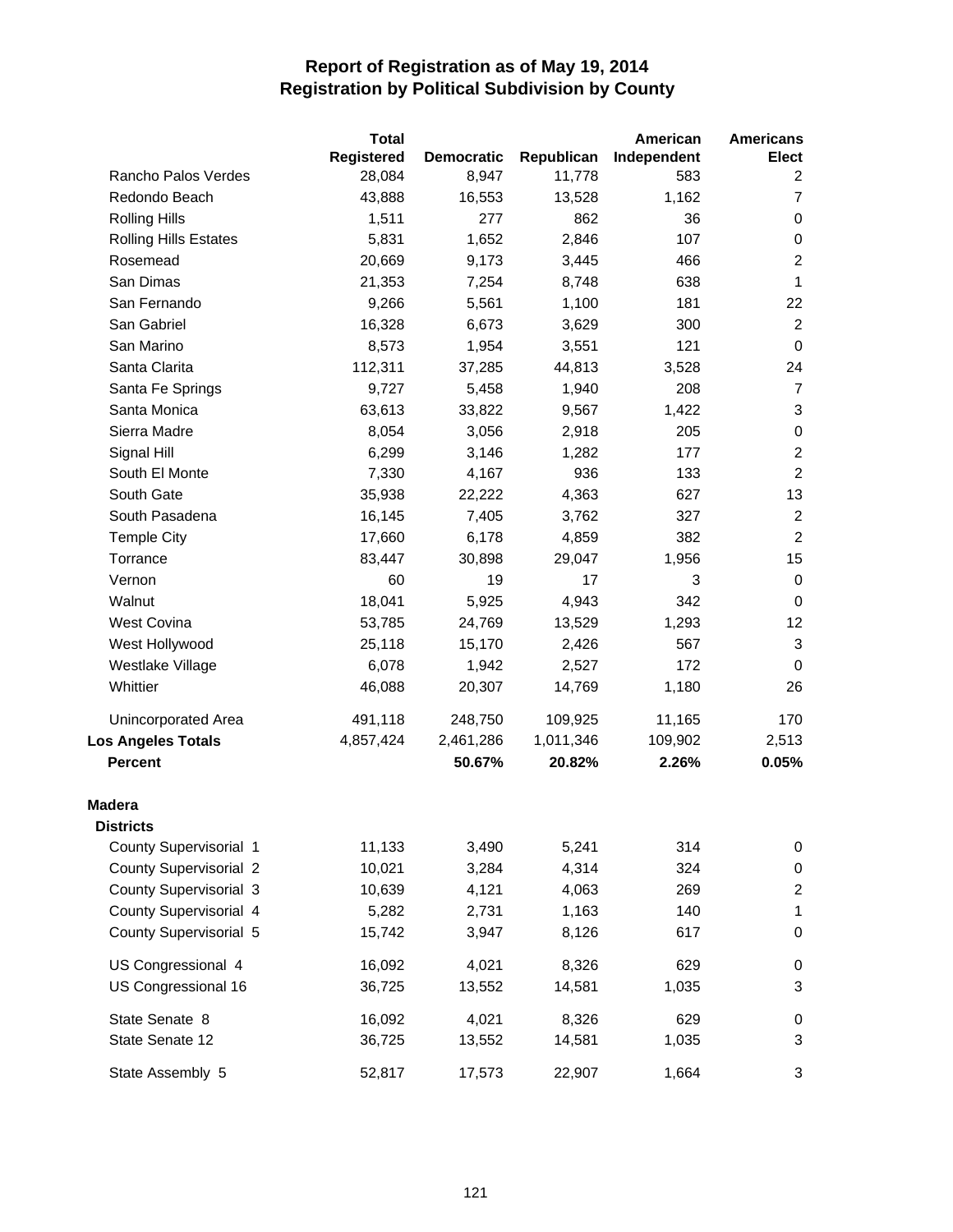|                               |                |             | Peace and      |         | <b>No Party</b> |
|-------------------------------|----------------|-------------|----------------|---------|-----------------|
|                               | Green          | Libertarian | Freedom        | Other   | Preference      |
| Rancho Palos Verdes           | 104            | 169         | 47             | 1,406   | 5,048           |
| Redondo Beach                 | 268            | 390         | 107            | 3,583   | 8,290           |
| <b>Rolling Hills</b>          | 3              | 6           | $\overline{c}$ | 82      | 243             |
| <b>Rolling Hills Estates</b>  | 20             | 46          | 12             | 258     | 890             |
| Rosemead                      | 69             | 100         | 239            | 1,580   | 5,595           |
| San Dimas                     | 75             | 136         | 141            | 1,092   | 3,268           |
| San Fernando                  | 43             | 49          | 57             | 727     | 1,526           |
| San Gabriel                   | 50             | 71          | 139            | 1,227   | 4,237           |
| San Marino                    | 18             | 37          | 10             | 466     | 2,416           |
| Santa Clarita                 | 401            | 781         | 239            | 7,509   | 17,731          |
| Santa Fe Springs              | 31             | 40          | 95             | 522     | 1,426           |
| Santa Monica                  | 642            | 475         | 217            | 5,696   | 11,769          |
| Sierra Madre                  | 70             | 67          | 19             | 401     | 1,318           |
| Signal Hill                   | 37             | 57          | 43             | 507     | 1,048           |
| South El Monte                | 21             | 29          | 58             | 504     | 1,480           |
| South Gate                    | 134            | 156         | 422            | 2,073   | 5,928           |
| South Pasadena                | 128            | 93          | 59             | 1,165   | 3,204           |
| <b>Temple City</b>            | 74             | 75          | 76             | 1,126   | 4,888           |
| Torrance                      | 378            | 519         | 310            | 4,780   | 15,544          |
| Vernon                        | 1              | 1           | 0              | 9       | 10              |
| Walnut                        | 47             | 69          | 127            | 1,309   | 5,279           |
| West Covina                   | 197            | 254         | 727            | 3,233   | 9,771           |
| West Hollywood                | 191            | 174         | 60             | 2,071   | 4,456           |
| Westlake Village              | 24             | 41          | 13             | 378     | 981             |
| Whittier                      | 213            | 267         | 333            | 2,418   | 6,575           |
| <b>Unincorporated Area</b>    | 1,995          | 2,478       | 3,903          | 30,408  | 82,324          |
| <b>Los Angeles Totals</b>     | 24,790         | 27,114      | 35,811         | 353,245 | 831,417         |
| <b>Percent</b>                | 0.51%          | 0.56%       | 0.74%          | 7.27%   | 17.12%          |
| <b>Madera</b>                 |                |             |                |         |                 |
| <b>Districts</b>              |                |             |                |         |                 |
| County Supervisorial 1        | 35             | 52          | 24             | 37      | 1,940           |
| <b>County Supervisorial 2</b> | 24             | 60          | 33             | 33      | 1,949           |
| <b>County Supervisorial 3</b> | 27             | 45          | 35             | 31      | 2,046           |
| County Supervisorial 4        | $\overline{7}$ | 18          | 25             | 10      | 1,187           |
| County Supervisorial 5        | 106            | 134         | 27             | 63      | 2,722           |
| US Congressional 4            | 109            | 138         | 28             | 63      | 2,778           |
| US Congressional 16           | 90             | 171         | 116            | 111     | 7,066           |
| State Senate 8                | 109            | 138         | 28             | 63      | 2,778           |
| State Senate 12               | 90             | 171         | 116            | 111     | 7,066           |
| State Assembly 5              | 199            | 309         | 144            | 174     | 9,844           |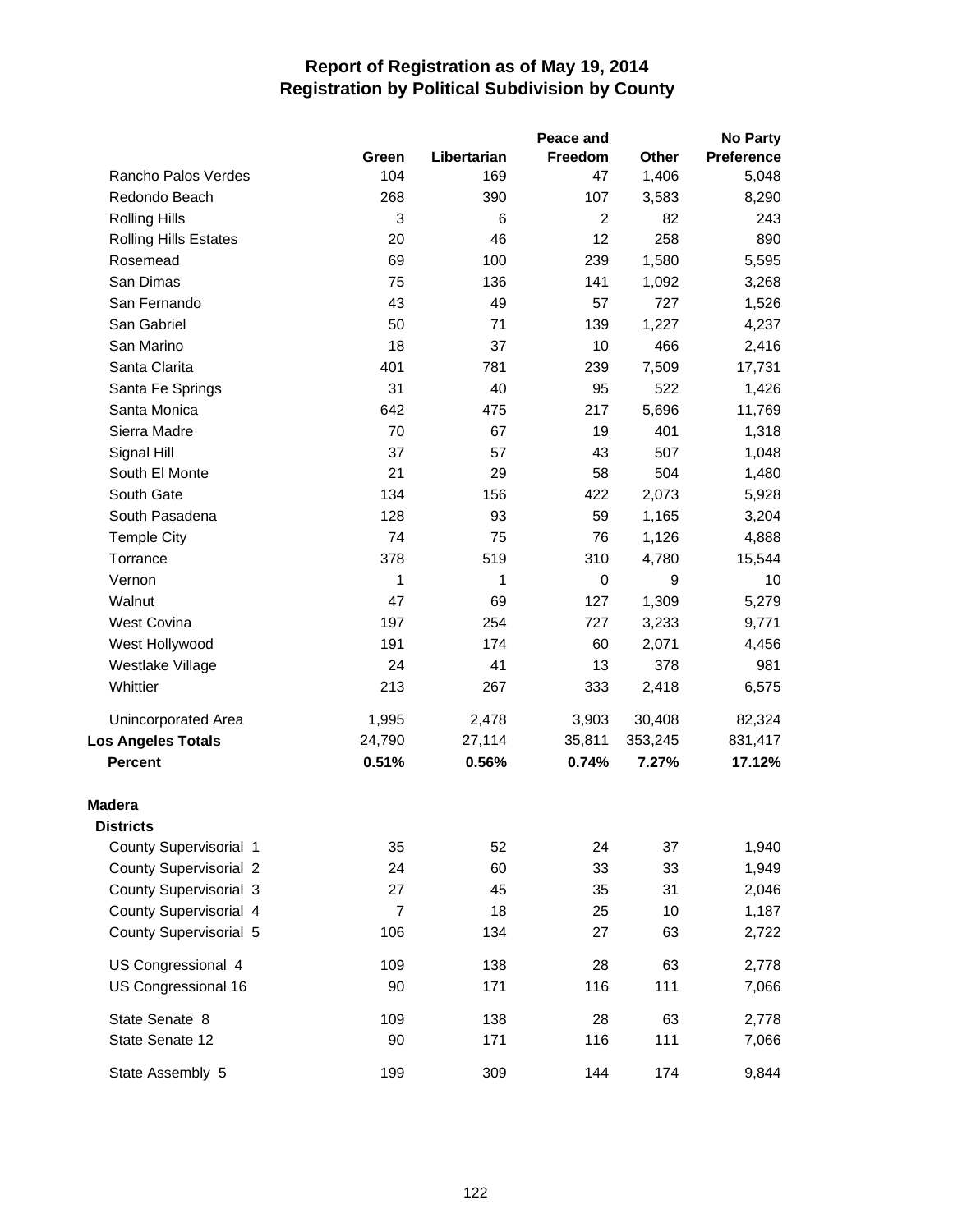|                               | <b>Total</b><br><b>Registered</b> | <b>Democratic</b> | Republican | American<br>Independent | <b>Americans</b><br>Elect |
|-------------------------------|-----------------------------------|-------------------|------------|-------------------------|---------------------------|
| State Board of Equalization 1 | 52,817                            | 17,573            | 22,907     | 1,664                   | 3                         |
| <b>Cities</b>                 |                                   |                   |            |                         |                           |
| Chowchilla                    | 4,154                             | 1,248             | 1,841      | 158                     | 0                         |
| Madera                        | 15,978                            | 7,012             | 5,118      | 414                     | 3                         |
| Unincorporated Area           | 32,685                            | 9,313             | 15,948     | 1,092                   | 0                         |
| <b>Madera Totals</b>          | 52,817                            | 17,573            | 22,907     | 1,664                   | 3                         |
| <b>Percent</b>                |                                   | 33.27%            | 43.37%     | 3.15%                   | 0.01%                     |
| <b>Marin</b>                  |                                   |                   |            |                         |                           |
| <b>Districts</b>              |                                   |                   |            |                         |                           |
| County Supervisorial 1        | 30,822                            | 16,799            | 5,788      | 604                     | 2                         |
| <b>County Supervisorial 2</b> | 33,241                            | 19,045            | 5,015      | 719                     | $\mathbf{1}$              |
| <b>County Supervisorial 3</b> | 32,960                            | 18,050            | 5,402      | 626                     | 0                         |
| County Supervisorial 4        | 23,719                            | 13,198            | 3,859      | 515                     | 1                         |
| County Supervisorial 5        | 28,020                            | 13,756            | 6,473      | 810                     | $\overline{c}$            |
| US Congressional 2            | 148,762                           | 80,848            | 26,537     | 3,274                   | 6                         |
| State Senate 2                | 148,762                           | 80,848            | 26,537     | 3,274                   | 6                         |
| State Assembly 10             | 148,762                           | 80,848            | 26,537     | 3,274                   | 6                         |
| State Board of Equalization 2 | 148,762                           | 80,848            | 26,537     | 3,274                   | 6                         |
| <b>Cities</b>                 |                                   |                   |            |                         |                           |
| <b>Belvedere</b>              | 1,442                             | 539               | 497        | 49                      | $\pmb{0}$                 |
| Corte Madera                  | 5,872                             | 3,246             | 991        | 130                     | 1                         |
| Fairfax                       | 5,231                             | 3,364             | 357        | 89                      | 0                         |
| Larkspur                      | 8,066                             | 4,419             | 1,445      | 165                     | 0                         |
| Mill Valley                   | 9,462                             | 5,801             | 1,136      | 154                     | 0                         |
| Novato                        | 28,748                            | 14,248            | 6,562      | 850                     | $\overline{c}$            |
| Ross                          | 1,585                             | 673               | 480        | 38                      | $\pmb{0}$                 |
| San Anselmo                   | 8,296                             | 5,135             | 937        | 184                     | 0                         |
| San Rafael                    | 28,443                            | 15,689            | 4,959      | 554                     | 2                         |
| Sausalito                     | 4,996                             | 2,613             | 778        | 109                     | 0                         |
| Tiburon                       | 5,762                             | 2,660             | 1,393      | 122                     | 0                         |
| Unincorporated Area           | 40,859                            | 22,461            | 7,002      | 830                     | 1                         |
| <b>Marin Totals</b>           | 148,762                           | 80,848            | 26,537     | 3,274                   | 6                         |
| Percent                       |                                   | 54.35%            | 17.84%     | 2.20%                   | $0.00\%$                  |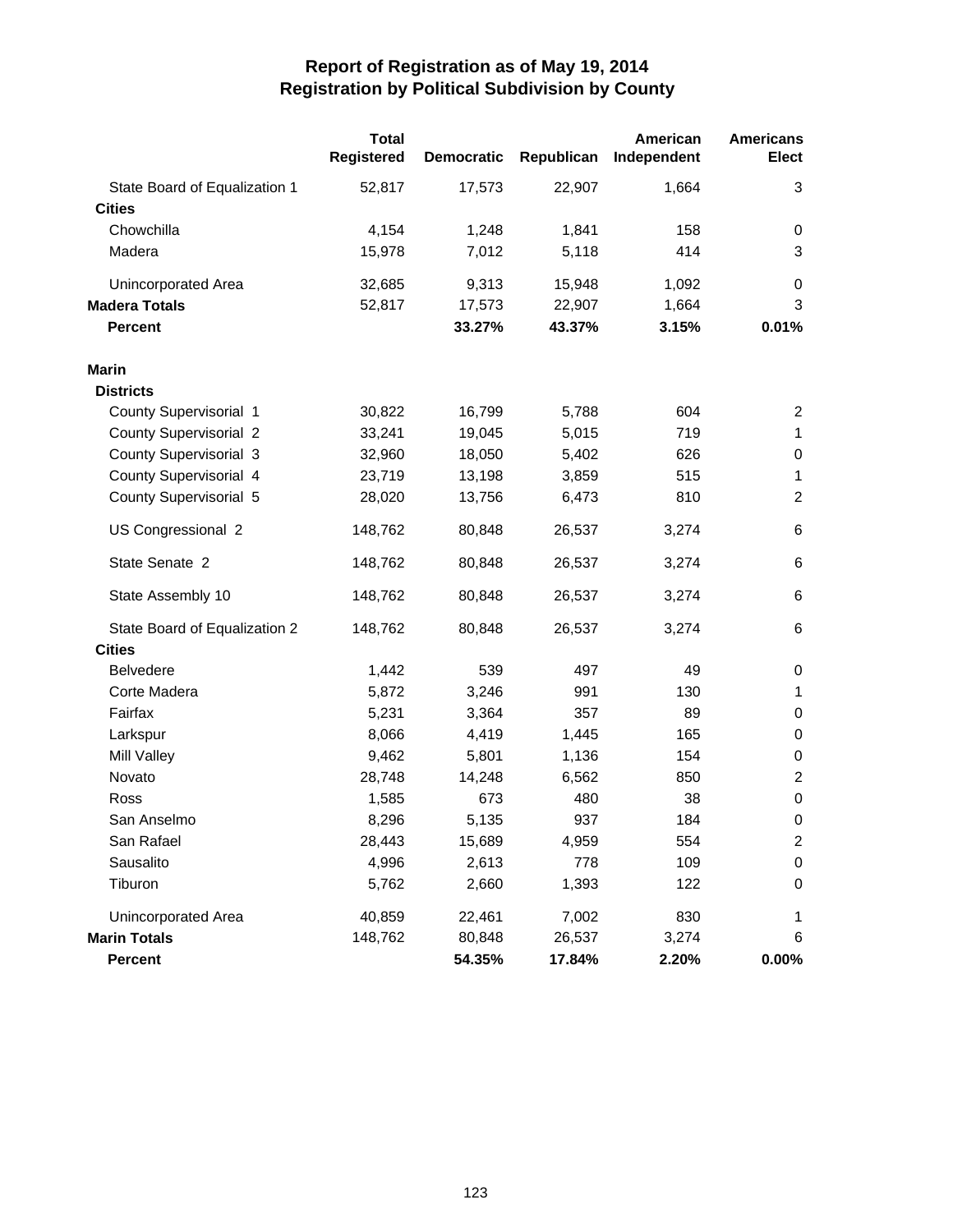|                               | Peace and      |                |             |                |            |
|-------------------------------|----------------|----------------|-------------|----------------|------------|
|                               | Green          | Libertarian    | Freedom     | <b>Other</b>   | Preference |
| State Board of Equalization 1 | 199            | 309            | 144         | 174            | 9,844      |
| <b>Cities</b>                 |                |                |             |                |            |
| Chowchilla                    | 8              | 25             | 14          | 17             | 843        |
| Madera                        | 33             | 55             | 61          | 41             | 3,241      |
| <b>Unincorporated Area</b>    | 158            | 229            | 69          | 116            | 5,760      |
| <b>Madera Totals</b>          | 199            | 309            | 144         | 174            | 9,844      |
| <b>Percent</b>                | 0.38%          | 0.59%          | 0.27%       | 0.33%          | 18.64%     |
| <b>Marin</b>                  |                |                |             |                |            |
| <b>Districts</b>              |                |                |             |                |            |
| County Supervisorial 1        | 382            | 163            | 53          | 108            | 6,923      |
| <b>County Supervisorial 2</b> | 665            | 195            | 54          | 80             | 7,467      |
| <b>County Supervisorial 3</b> | 300            | 180            | 45          | 98             | 8,259      |
| County Supervisorial 4        | 448            | 150            | 48          | 88             | 5,412      |
| County Supervisorial 5        | 283            | 179            | 59          | 91             | 6,367      |
| US Congressional 2            | 2,078          | 867            | 259         | 465            | 34,428     |
| State Senate 2                | 2,078          | 867            | 259         | 465            | 34,428     |
| State Assembly 10             | 2,078          | 867            | 259         | 465            | 34,428     |
| State Board of Equalization 2 | 2,078          | 867            | 259         | 465            | 34,428     |
| <b>Cities</b>                 |                |                |             |                |            |
| <b>Belvedere</b>              | $\overline{7}$ | $\overline{4}$ | $\mathsf 0$ | $\overline{c}$ | 344        |
| Corte Madera                  | 46             | 36             | 6           | 20             | 1,396      |
| Fairfax                       | 248            | 28             | 16          | 11             | 1,118      |
| Larkspur                      | 83             | 38             | 11          | 20             | 1,885      |
| Mill Valley                   | 94             | 53             | 14          | 21             | 2,189      |
| Novato                        | 286            | 179            | 55          | 91             | 6,475      |
| Ross                          | 6              | 11             | $\mathbf 0$ | 4              | 373        |
| San Anselmo                   | 186            | 56             | 14          | 22             | 1,762      |
| San Rafael                    | 387            | 162            | 58          | 87             | 6,545      |
| Sausalito                     | 61             | 32             | 8           | 17             | 1,378      |
| Tiburon                       | 26             | 25             | 5           | 21             | 1,510      |
| <b>Unincorporated Area</b>    | 648            | 243            | 72          | 149            | 9,453      |
| <b>Marin Totals</b>           | 2,078          | 867            | 259         | 465            | 34,428     |
| Percent                       | 1.40%          | 0.58%          | 0.17%       | 0.31%          | 23.14%     |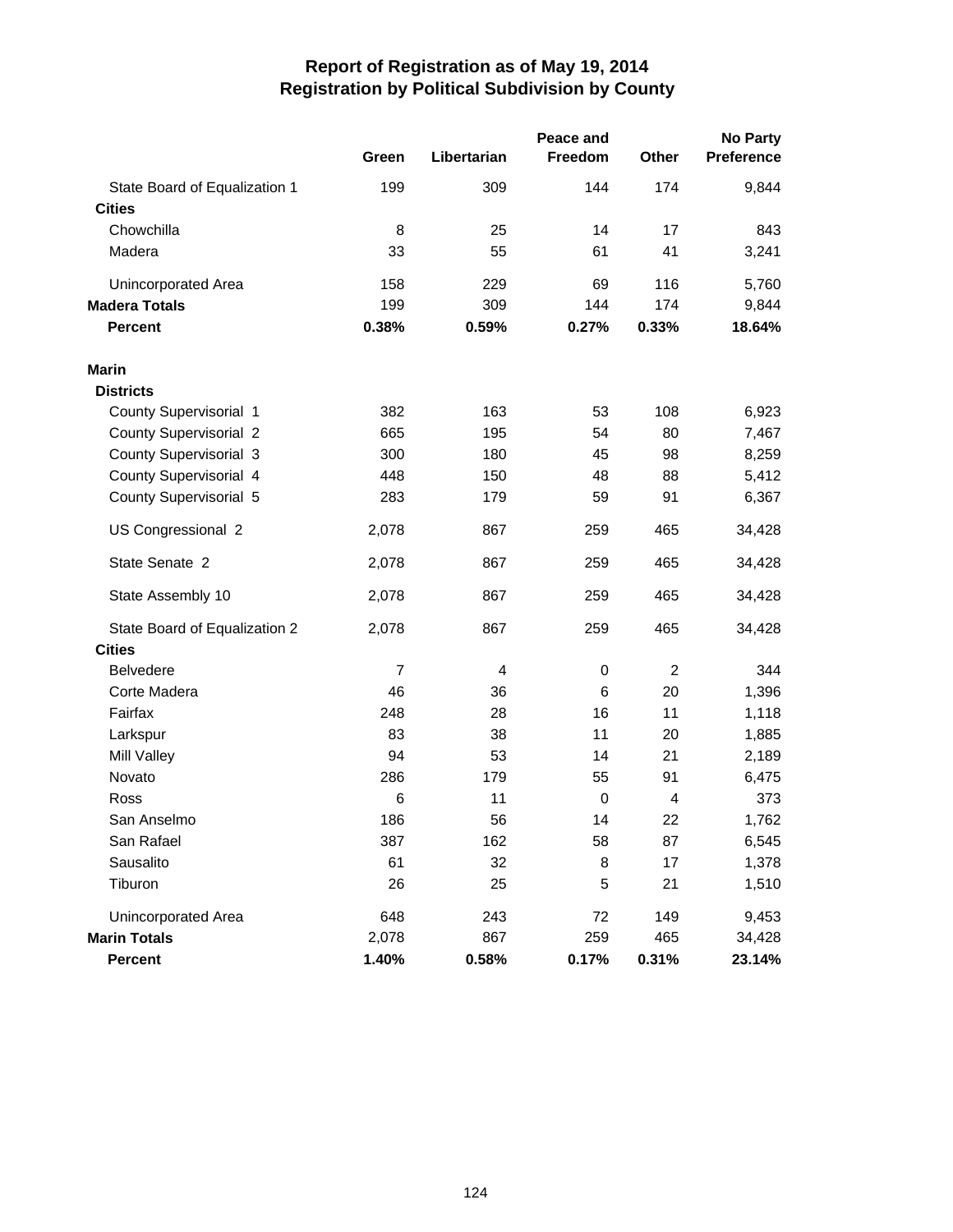|                                                | <b>Total</b> |                   |            | American    | <b>Americans</b>  |
|------------------------------------------------|--------------|-------------------|------------|-------------|-------------------|
|                                                | Registered   | <b>Democratic</b> | Republican | Independent | <b>Elect</b>      |
| <b>Mariposa</b>                                |              |                   |            |             |                   |
| <b>Districts</b>                               |              |                   |            |             |                   |
| County Supervisorial 1                         | 1,946        | 778               | 592        | 79          | 1                 |
| <b>County Supervisorial 2</b>                  | 1,747        | 454               | 749        | 109         | 0                 |
| County Supervisorial 3                         | 2,314        | 617               | 1,135      | 114         | 0                 |
| County Supervisorial 4                         | 2,060        | 610               | 966        | 75          | $\mathbf 0$       |
| County Supervisorial 5                         | 2,507        | 650               | 1,212      | 100         | $\mathbf 0$       |
| US Congressional 4                             | 10,574       | 3,109             | 4,654      | 477         | 1                 |
| State Senate 8                                 | 10,574       | 3,109             | 4,654      | 477         | $\mathbf{1}$      |
| State Assembly 5                               | 10,574       | 3,109             | 4,654      | 477         | 1                 |
| State Board of Equalization 1<br><b>Cities</b> | 10,574       | 3,109             | 4,654      | 477         | 1                 |
| Unincorporated Area                            | 10,574       | 3,109             | 4,654      | 477         | 1                 |
| <b>Mariposa Totals</b>                         | 10,574       | 3,109             | 4,654      | 477         | 1                 |
| <b>Percent</b>                                 |              | 29.40%            | 44.01%     | 4.51%       | 0.01%             |
| <b>Mendocino</b>                               |              |                   |            |             |                   |
| <b>Districts</b>                               |              |                   |            | 330         |                   |
| County Supervisorial 1                         | 9,462        | 3,727             | 2,852      |             | 0                 |
| <b>County Supervisorial 2</b>                  | 7,848        | 3,620             | 1,806      | 256<br>428  | 0<br>$\mathbf{1}$ |
| County Supervisorial 3                         | 10,192       | 4,379             | 1,989      |             |                   |
| County Supervisorial 4                         | 9,329        | 4,746             | 1,648      | 330         | 0                 |
| County Supervisorial 5                         | 10,569       | 5,251             | 1,813      | 324         | 0                 |
| US Congressional 2                             | 47,400       | 21,723            | 10,108     | 1,668       | 1                 |
| State Senate 2                                 | 47,400       | 21,723            | 10,108     | 1,668       | 1                 |
| State Assembly 2                               | 47,400       | 21,723            | 10,108     | 1,668       | 1                 |
| State Board of Equalization 2                  | 47,400       | 21,723            | 10,108     | 1,668       | 1                 |
| <b>Cities</b>                                  |              |                   |            |             |                   |
| Fort Bragg                                     | 3,101        | 1,575             | 538        | 122         | $\pmb{0}$         |
| Point Arena                                    | 248          | 129               | 25         | 10          | $\pmb{0}$         |
| Ukiah                                          | 7,280        | 3,360             | 1,686      | 226         | $\mathbf 0$       |
| Willits                                        | 2,484        | 1,110             | 511        | 107         | $\mathbf 0$       |
| Unincorporated Area                            | 34,287       | 15,549            | 7,348      | 1,203       | 1                 |
| <b>Mendocino Totals</b>                        | 47,400       | 21,723            | 10,108     | 1,668       | 1                 |
| Percent                                        |              | 45.83%            | 21.32%     | 3.52%       | $0.00\%$          |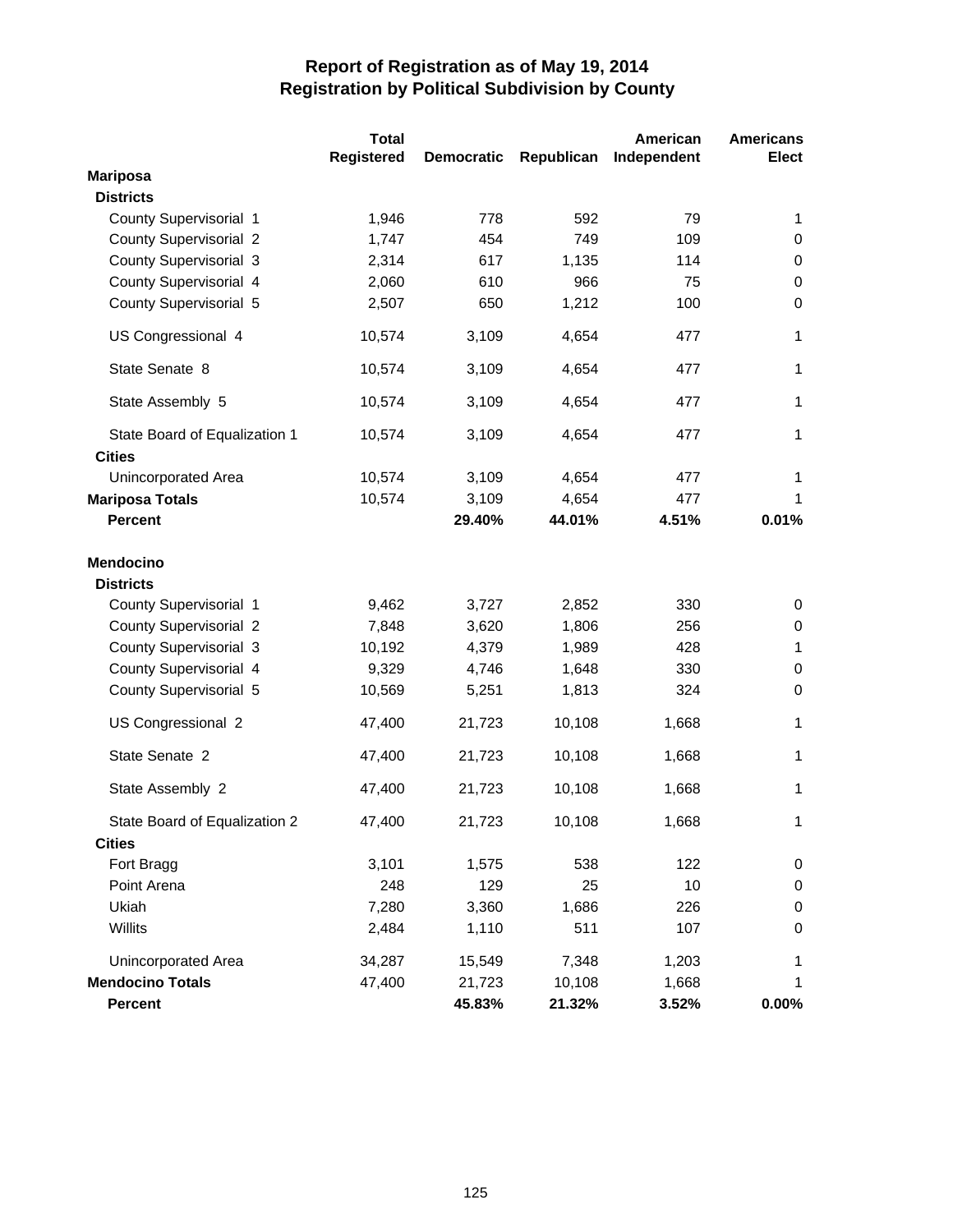|                               | <b>No Party</b><br>Peace and |             |                |              |                   |
|-------------------------------|------------------------------|-------------|----------------|--------------|-------------------|
|                               | Green                        | Libertarian | Freedom        | <b>Other</b> | <b>Preference</b> |
| <b>Mariposa</b>               |                              |             |                |              |                   |
| <b>Districts</b>              |                              |             |                |              |                   |
| County Supervisorial 1        | 42                           | 16          | 3              | 40           | 395               |
| <b>County Supervisorial 2</b> | 11                           | 18          | $\overline{c}$ | 25           | 379               |
| <b>County Supervisorial 3</b> | 22                           | 19          | 6              | 37           | 364               |
| County Supervisorial 4        | 15                           | 20          | 3              | 26           | 345               |
| County Supervisorial 5        | 21                           | 31          | 12             | 38           | 443               |
| US Congressional 4            | 111                          | 104         | 26             | 166          | 1,926             |
| State Senate 8                | 111                          | 104         | 26             | 166          | 1,926             |
| State Assembly 5              | 111                          | 104         | 26             | 166          | 1,926             |
| State Board of Equalization 1 | 111                          | 104         | 26             | 166          | 1,926             |
| <b>Cities</b>                 |                              |             |                |              |                   |
| <b>Unincorporated Area</b>    | 111                          | 104         | 26             | 166          | 1,926             |
| <b>Mariposa Totals</b>        | 111                          | 104         | 26             | 166          | 1,926             |
| <b>Percent</b>                | 1.05%                        | 0.98%       | 0.25%          | 1.57%        | 18.21%            |
| <b>Mendocino</b>              |                              |             |                |              |                   |
| <b>Districts</b>              |                              |             |                |              |                   |
| County Supervisorial 1        | 267                          | 84          | 44             | 36           | 2,122             |
| <b>County Supervisorial 2</b> | 191                          | 62          | 33             | 23           | 1,857             |
| <b>County Supervisorial 3</b> | 505                          | 100         | 89             | 68           | 2,633             |
| County Supervisorial 4        | 328                          | 75          | 53             | 27           | 2,122             |
| County Supervisorial 5        | 515                          | 122         | 61             | 35           | 2,448             |
| US Congressional 2            | 1,806                        | 443         | 280            | 189          | 11,182            |
| State Senate 2                | 1,806                        | 443         | 280            | 189          | 11,182            |
| State Assembly 2              | 1,806                        | 443         | 280            | 189          | 11,182            |
| State Board of Equalization 2 | 1,806                        | 443         | 280            | 189          | 11,182            |
| <b>Cities</b>                 |                              |             |                |              |                   |
| Fort Bragg                    | 88                           | 22          | 22             | 10           | 724               |
| Point Arena                   | 11                           | 3           | $\overline{c}$ | 3            | 65                |
| Ukiah                         | 173                          | 58          | 30             | 22           | 1,725             |
| Willits                       | 77                           | 22          | 12             | 14           | 631               |
| <b>Unincorporated Area</b>    | 1,457                        | 338         | 214            | 140          | 8,037             |
| <b>Mendocino Totals</b>       | 1,806                        | 443         | 280            | 189          | 11,182            |
| <b>Percent</b>                | 3.81%                        | 0.93%       | 0.59%          | 0.40%        | 23.59%            |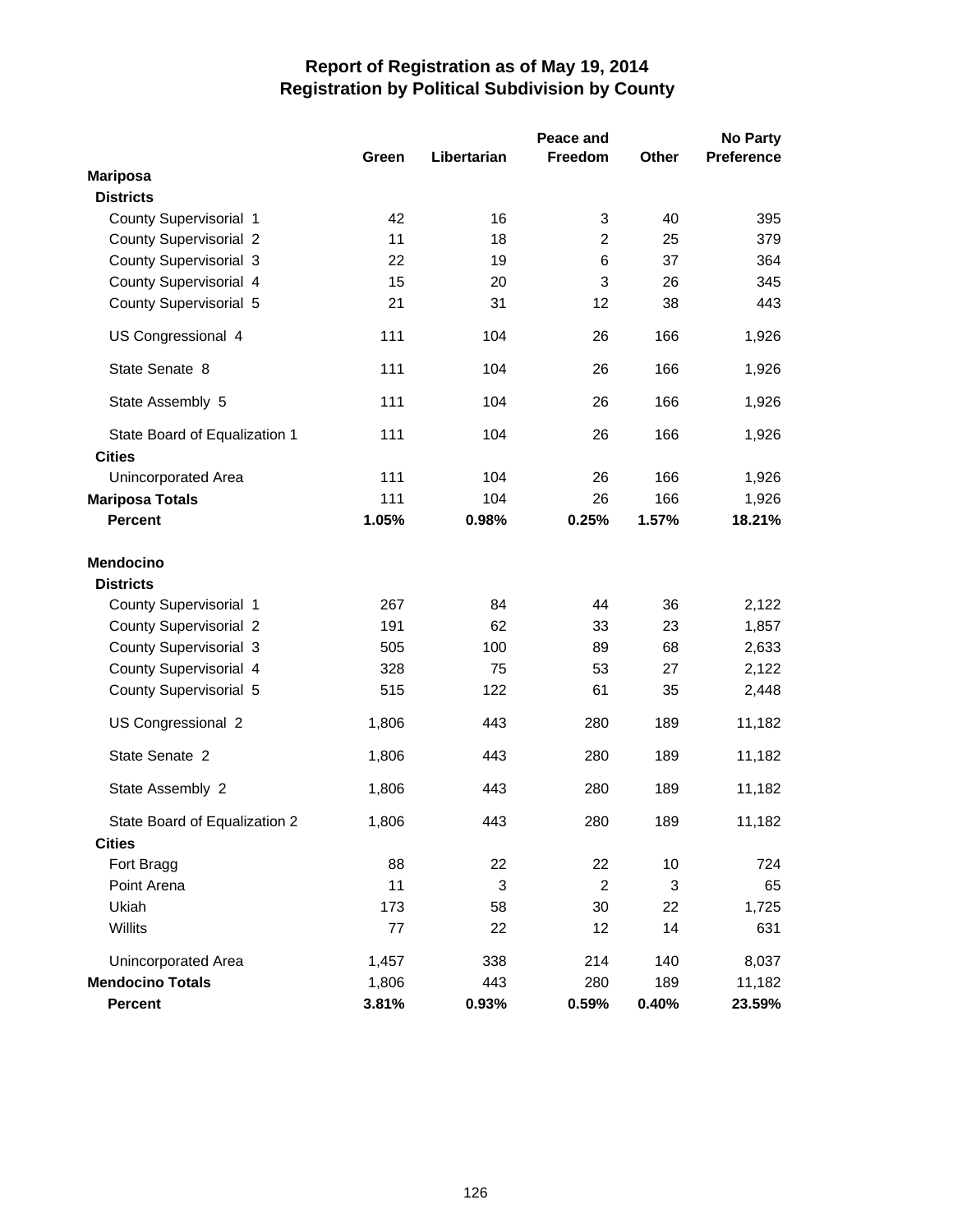|                               | <b>Total</b>      |                   |            | American    | <b>Americans</b> |
|-------------------------------|-------------------|-------------------|------------|-------------|------------------|
|                               | <b>Registered</b> | <b>Democratic</b> | Republican | Independent | <b>Elect</b>     |
| <b>Merced</b>                 |                   |                   |            |             |                  |
| <b>Districts</b>              |                   |                   |            |             |                  |
| County Supervisorial 1        | 14,880            | 7,904             | 3,670      | 319         | 2                |
| <b>County Supervisorial 2</b> | 24,611            | 9,885             | 8,597      | 792         | 3                |
| <b>County Supervisorial 3</b> | 20,808            | 7,913             | 7,726      | 704         | 0                |
| County Supervisorial 4        | 16,879            | 6,662             | 6,322      | 554         | $\mathbf 0$      |
| County Supervisorial 5        | 17,601            | 8,271             | 5,346      | 555         | $\Omega$         |
| US Congressional 16           | 94,779            | 40,635            | 31,661     | 2,924       | 5                |
| State Senate 12               | 94,779            | 40,635            | 31,661     | 2,924       | 5                |
| State Assembly 21             | 94,779            | 40,635            | 31,661     | 2,924       | 5                |
| State Board of Equalization 1 | 94,779            | 40,635            | 31,661     | 2,924       | 5                |
| <b>Cities</b>                 |                   |                   |            |             |                  |
| Atwater                       | 10,824            | 4,142             | 4,017      | 363         | 0                |
| Dos Palos                     | 1,797             | 793               | 617        | 71          | 0                |
| Gustine                       | 1,850             | 889               | 553        | 68          | 0                |
| Livingston                    | 4,496             | 2,711             | 741        | 84          | 0                |
| Los Banos                     | 12,455            | 6,127             | 3,407      | 397         | 0                |
| Merced                        | 30,404            | 13,299            | 9,608      | 942         | 5                |
| Unincorporated Area           | 32,953            | 12,674            | 12,718     | 999         | 0                |
| <b>Merced Totals</b>          | 94,779            | 40,635            | 31,661     | 2,924       | 5                |
| <b>Percent</b>                |                   | 42.87%            | 33.41%     | 3.09%       | 0.01%            |
| <b>Modoc</b>                  |                   |                   |            |             |                  |
| <b>Districts</b>              |                   |                   |            |             |                  |
| County Supervisorial 1        | 1,100             | 273               | 541        | 52          | 0                |
| <b>County Supervisorial 2</b> | 1,140             | 310               | 544        | 63          | 0                |
| <b>County Supervisorial 3</b> | 1,122             | 289               | 503        | 51          | 0                |
| County Supervisorial 4        | 1,132             | 270               | 554        | 68          | 0                |
| County Supervisorial 5        | 960               | 214               | 544        | 48          | $\pmb{0}$        |
| US Congressional 1            | 5,454             | 1,356             | 2,686      | 282         | $\pmb{0}$        |
| State Senate 1                | 5,454             | 1,356             | 2,686      | 282         | $\pmb{0}$        |
| State Assembly 1              | 5,454             | 1,356             | 2,686      | 282         | $\mathbf 0$      |
| State Board of Equalization 1 | 5,454             | 1,356             | 2,686      | 282         | $\pmb{0}$        |
| <b>Cities</b>                 |                   |                   |            |             |                  |
| Alturas                       | 1,592             | 469               | 661        | 95          | 0                |
| Unincorporated Area           | 3,862             | 887               | 2,025      | 187         | 0                |
| <b>Modoc Totals</b>           | 5,454             | 1,356             | 2,686      | 282         | 0                |
| Percent                       |                   | 24.86%            | 49.25%     | 5.17%       | 0.00%            |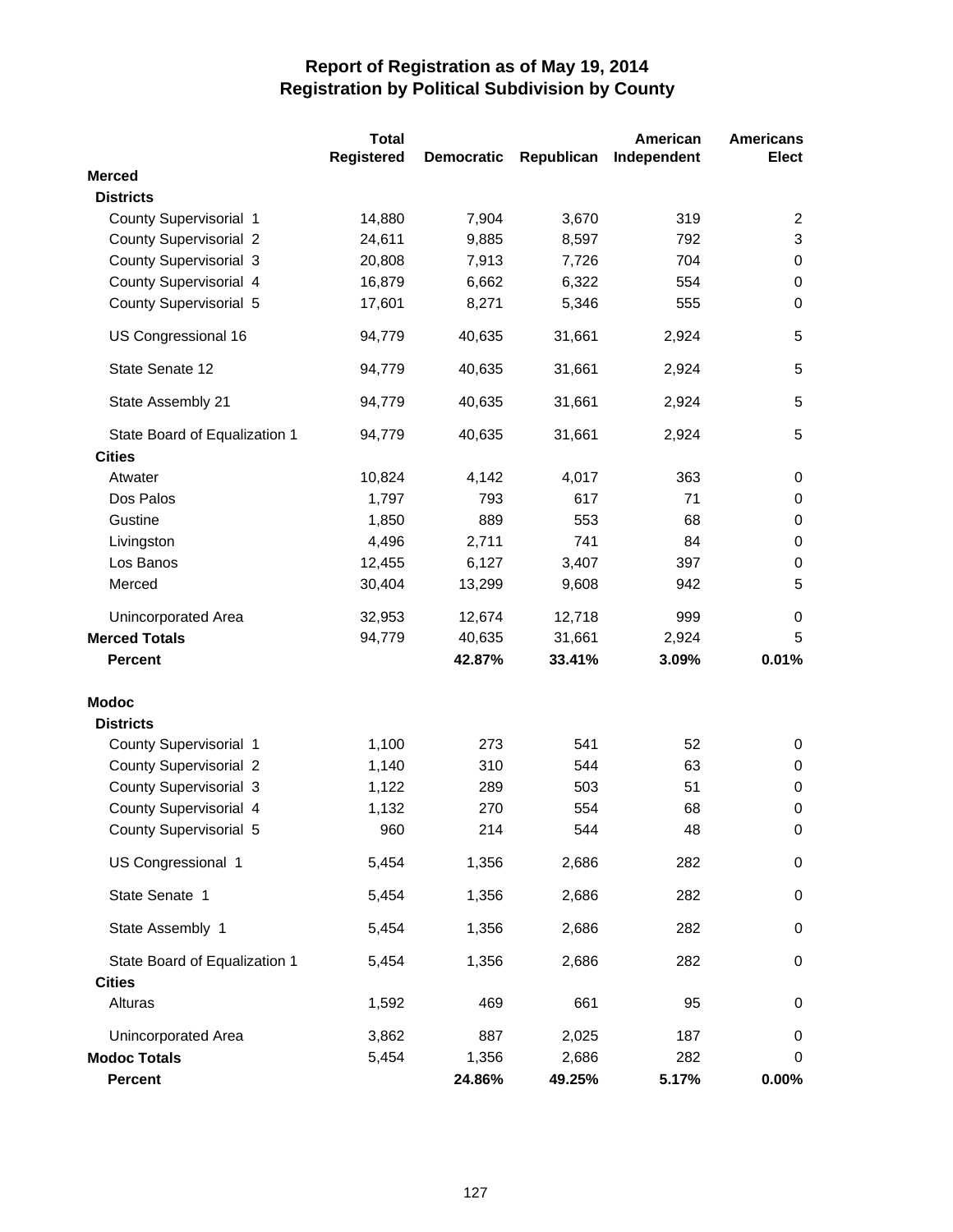|                               |       |                  | Peace and      |                  | <b>No Party</b>   |
|-------------------------------|-------|------------------|----------------|------------------|-------------------|
|                               | Green | Libertarian      | Freedom        | Other            | <b>Preference</b> |
| <b>Merced</b>                 |       |                  |                |                  |                   |
| <b>Districts</b>              |       |                  |                |                  |                   |
| County Supervisorial 1        | 49    | 66               | 55             | 26               | 2,789             |
| <b>County Supervisorial 2</b> | 212   | 143              | 82             | 43               | 4,854             |
| <b>County Supervisorial 3</b> | 104   | 126              | 68             | 50               | 4,117             |
| County Supervisorial 4        | 58    | 111              | 55             | 24               | 3,093             |
| County Supervisorial 5        | 65    | 93               | 61             | 41               | 3,169             |
| US Congressional 16           | 488   | 539              | 321            | 184              | 18,022            |
| State Senate 12               | 488   | 539              | 321            | 184              | 18,022            |
| State Assembly 21             | 488   | 539              | 321            | 184              | 18,022            |
| State Board of Equalization 1 | 488   | 539              | 321            | 184              | 18,022            |
| <b>Cities</b>                 |       |                  |                |                  |                   |
| Atwater                       | 57    | 62               | 37             | 24               | 2,122             |
| Dos Palos                     | 6     | 9                | 14             | 4                | 283               |
| Gustine                       | 3     | 15               | 6              | 1                | 315               |
| Livingston                    | 11    | 14               | 17             | 8                | 910               |
| Los Banos                     | 50    | 69               | 42             | 27               | 2,336             |
| Merced                        | 224   | 186              | 115            | 53               | 5,972             |
| Unincorporated Area           | 137   | 184              | 90             | 67               | 6,084             |
| <b>Merced Totals</b>          | 488   | 539              | 321            | 184              | 18,022            |
| <b>Percent</b>                | 0.51% | 0.57%            | 0.34%          | 0.19%            | 19.01%            |
| <b>Modoc</b>                  |       |                  |                |                  |                   |
| <b>Districts</b>              |       |                  |                |                  |                   |
| County Supervisorial 1        | 8     | 15               | 2              | 1                | 208               |
| <b>County Supervisorial 2</b> | 4     | $\boldsymbol{9}$ | 1              | 1                | 208               |
| <b>County Supervisorial 3</b> | 6     | $\overline{7}$   | $\overline{c}$ | 2                | 262               |
| County Supervisorial 4        | 1     | 9                | 6              | 3                | 221               |
| County Supervisorial 5        | 6     | 5                | 1              | $\overline{c}$   | 140               |
| US Congressional 1            | 25    | 45               | 12             | 9                | 1,039             |
| State Senate 1                | 25    | 45               | 12             | $\boldsymbol{9}$ | 1,039             |
| State Assembly 1              | 25    | 45               | 12             | 9                | 1,039             |
| State Board of Equalization 1 | 25    | 45               | 12             | $\boldsymbol{9}$ | 1,039             |
| <b>Cities</b>                 |       |                  |                |                  |                   |
| Alturas                       | 8     | 12               | 3              | $\mathbf 0$      | 344               |
| Unincorporated Area           | 17    | 33               | 9              | 9                | 695               |
| <b>Modoc Totals</b>           | 25    | 45               | 12             | 9                | 1,039             |
| Percent                       | 0.46% | 0.83%            | 0.22%          | 0.17%            | 19.05%            |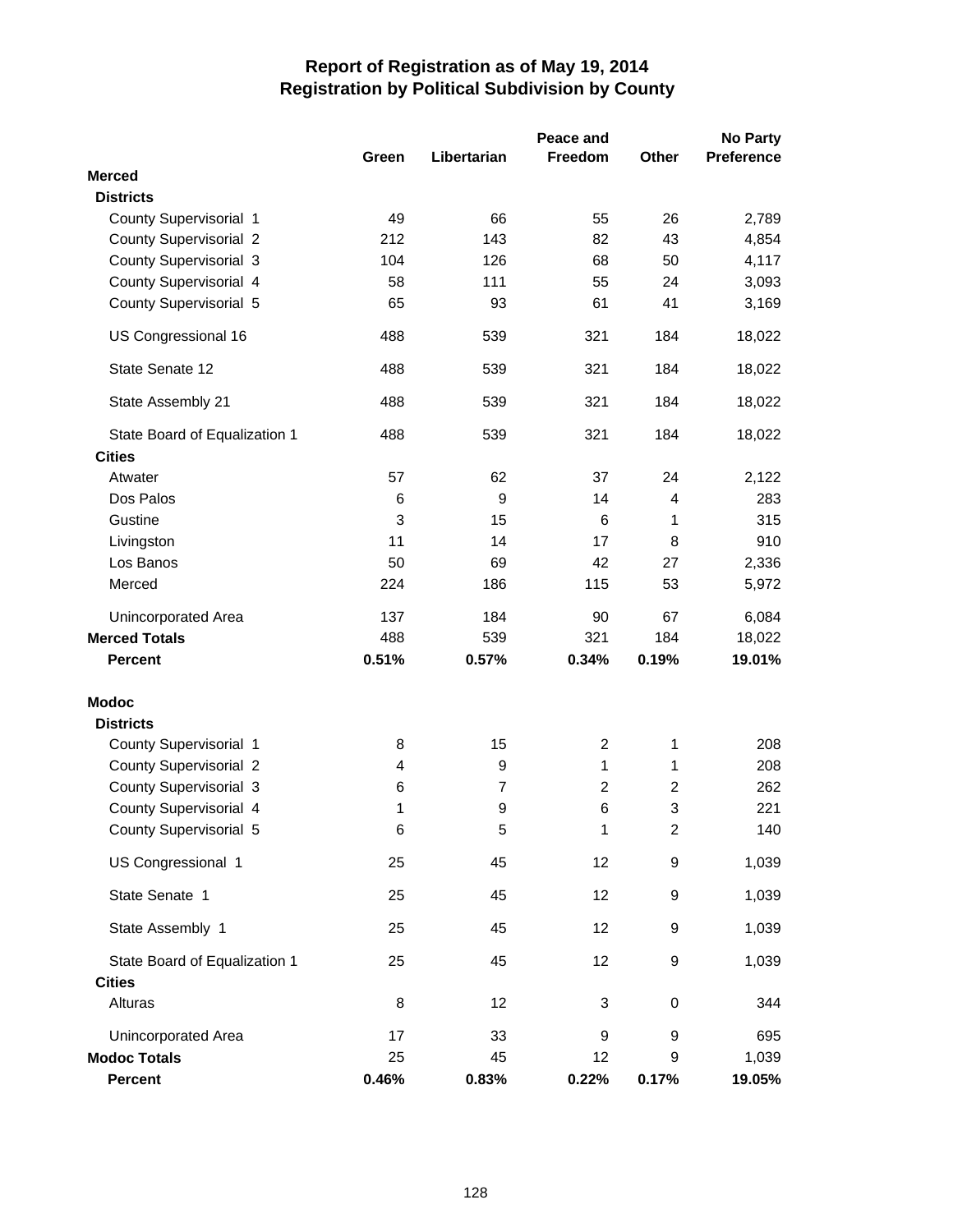|                               | <b>Total</b>      |                   |            | American    | <b>Americans</b> |
|-------------------------------|-------------------|-------------------|------------|-------------|------------------|
|                               | <b>Registered</b> | <b>Democratic</b> | Republican | Independent | <b>Elect</b>     |
| <b>Mono</b>                   |                   |                   |            |             |                  |
| <b>Districts</b>              |                   |                   |            |             |                  |
| County Supervisorial 1        | 720               | 254               | 172        | 28          | 0                |
| <b>County Supervisorial 2</b> | 1,467             | 493               | 561        | 76          | $\mathbf 0$      |
| <b>County Supervisorial 3</b> | 1,333             | 427               | 451        | 53          | 0                |
| County Supervisorial 4        | 1,275             | 363               | 559        | 58          | $\mathbf 0$      |
| County Supervisorial 5        | 1,007             | 375               | 274        | 30          | $\mathbf 0$      |
| US Congressional 8            | 5,802             | 1,912             | 2,017      | 245         | $\mathbf 0$      |
| State Senate 8                | 5,802             | 1,912             | 2,017      | 245         | $\mathbf 0$      |
| State Assembly 5              | 5,802             | 1,912             | 2,017      | 245         | $\mathbf 0$      |
| State Board of Equalization 1 | 5,802             | 1,912             | 2,017      | 245         | $\mathbf 0$      |
| <b>Cities</b>                 |                   |                   |            |             |                  |
| <b>Mammoth Lakes</b>          | 2,901             | 1,010             | 820        | 108         | $\mathbf 0$      |
| <b>Unincorporated Area</b>    | 2,901             | 902               | 1,197      | 137         | $\mathbf 0$      |
| <b>Mono Totals</b>            | 5,802             | 1,912             | 2,017      | 245         | 0                |
| <b>Percent</b>                |                   | 32.95%            | 34.76%     | 4.22%       | 0.00%            |
| <b>Monterey</b>               |                   |                   |            |             |                  |
| <b>Districts</b>              |                   |                   |            |             |                  |
| County Supervisorial 1        | 21,092            | 13,248            | 3,307      | 337         | 2                |
| <b>County Supervisorial 2</b> | 34,905            | 18,733            | 7,763      | 766         | $\overline{c}$   |
| <b>County Supervisorial 3</b> | 22,809            | 13,134            | 4,822      | 436         | $\overline{2}$   |
| County Supervisorial 4        | 34,222            | 16,719            | 8,159      | 929         | $\overline{4}$   |
| County Supervisorial 5        | 51,004            | 21,370            | 15,937     | 1,386       | 1                |
| US Congressional 20           | 164,032           | 83,204            | 39,988     | 3,854       | 11               |
| State Senate 12               | 69,224            | 40,578            | 13,587     | 1,221       | 5                |
| State Senate 17               | 94,808            | 42,626            | 26,401     | 2,633       | 6                |
| State Assembly 29             | 87,259            | 40,131            | 23,317     | 2,393       | 6                |
| State Assembly 30             | 76,773            | 43,073            | 16,671     | 1,461       | $\,$ 5 $\,$      |
| State Board of Equalization 2 | 164,032           | 83,204            | 39,988     | 3,854       | 11               |
| <b>Cities</b>                 |                   |                   |            |             |                  |
| Carmel-by-the-Sea             | 2,633             | 1,063             | 870        | 95          | 0                |
| Del Rey Oaks                  | 1,096             | 531               | 292        | 31          | $\pmb{0}$        |
| Gonzales                      | 2,705             | 1,743             | 413        | 51          | $\pmb{0}$        |
| Greenfield                    | 4,101             | 2,799             | 518        | 56          | 1                |
| King City                     | 2,712             | 1,542             | 628        | 48          | $\pmb{0}$        |
| Marina                        | 8,827             | 4,156             | 1,905      | 275         | 1                |
| Monterey                      | 13,169            | 6,208             | 3,157      | 339         | 1                |
| Pacific Grove                 | 9,117             | 4,517             | 2,129      | 238         | 0                |
| Salinas                       | 50,151            | 29,063            | 10,059     | 890         | 3                |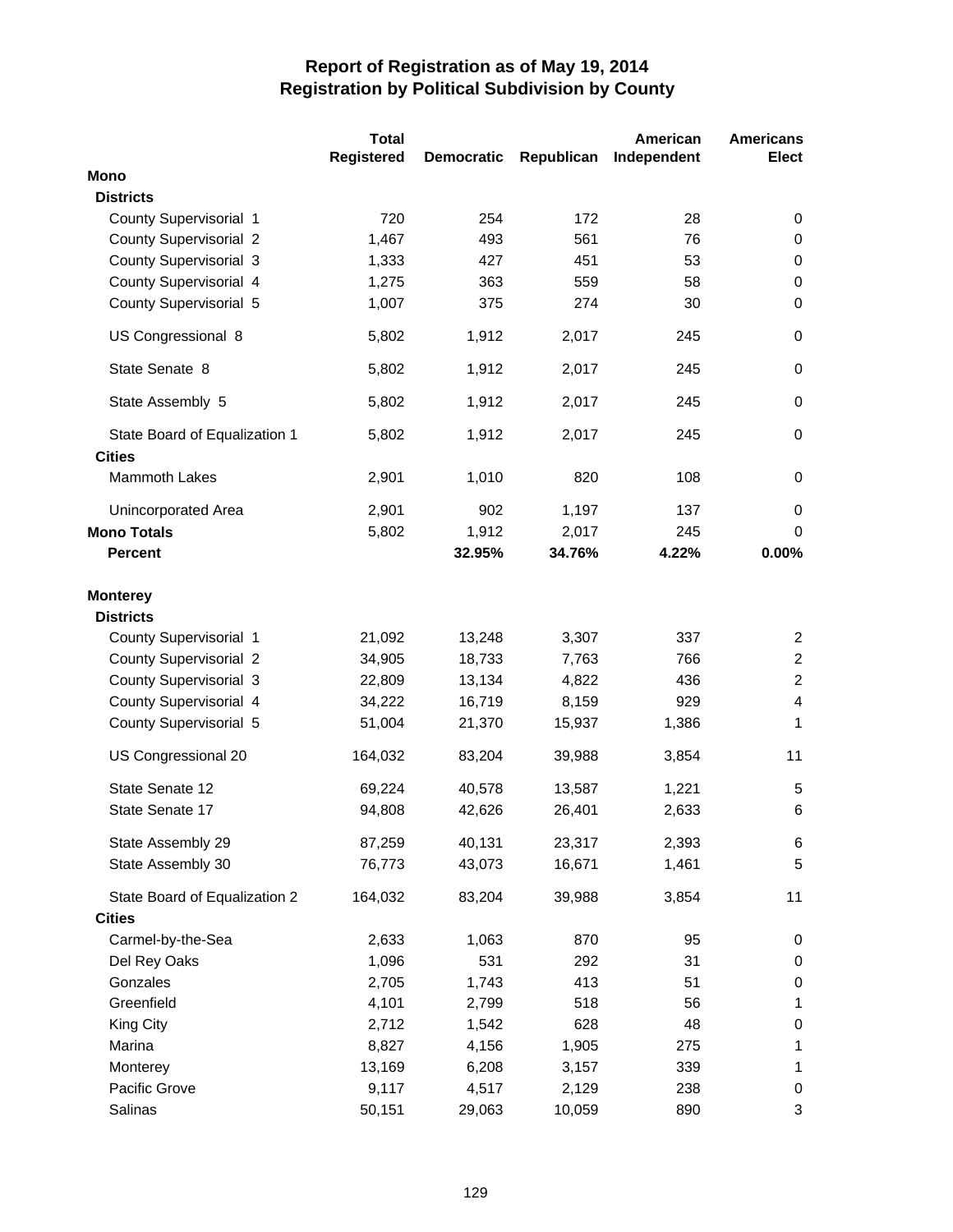|                                     |                |                | Peace and      |                | <b>No Party</b>   |
|-------------------------------------|----------------|----------------|----------------|----------------|-------------------|
|                                     | Green          | Libertarian    | <b>Freedom</b> | Other          | <b>Preference</b> |
| <b>Mono</b>                         |                |                |                |                |                   |
| <b>Districts</b>                    |                |                |                |                |                   |
| County Supervisorial 1              | 12             | 8              | 4              | $\mathbf 0$    | 242               |
| <b>County Supervisorial 2</b>       | 8              | 8              | 4              | 0              | 317               |
| County Supervisorial 3              | 19             | 9              | 3              | $\mathbf 0$    | 371               |
| County Supervisorial 4              | $\overline{4}$ | $\overline{7}$ | 4              | 0              | 280               |
| County Supervisorial 5              | 14             | 10             | 3              | $\mathbf 0$    | 301               |
| US Congressional 8                  | 57             | 42             | 18             | 0              | 1,511             |
| State Senate 8                      | 57             | 42             | 18             | 0              | 1,511             |
| State Assembly 5                    | 57             | 42             | 18             | $\mathbf 0$    | 1,511             |
| State Board of Equalization 1       | 57             | 42             | 18             | 0              | 1,511             |
| <b>Cities</b>                       |                |                |                |                |                   |
| <b>Mammoth Lakes</b>                | 37             | 27             | 13             | $\mathbf 0$    | 886               |
| Unincorporated Area                 | 20             | 15             | 5              | $\mathbf 0$    | 625               |
| <b>Mono Totals</b>                  | 57             | 42             | 18             | 0              | 1,511             |
| <b>Percent</b>                      | 0.98%          | 0.72%          | 0.31%          | 0.00%          | 26.04%            |
| <b>Monterey</b><br><b>Districts</b> |                |                |                |                |                   |
| County Supervisorial 1              | 50             | 57             | 73             | 23             | 3,995             |
| <b>County Supervisorial 2</b>       | 206            | 181            | 99             | 49             | 7,106             |
| <b>County Supervisorial 3</b>       | 58             | 80             | 77             | 25             | 4,175             |
| County Supervisorial 4              | 221            | 223            | 85             | 50             | 7,832             |
| County Supervisorial 5              | 526            | 353            | 94             | 82             | 11,255            |
| US Congressional 20                 | 1,061          | 894            | 428            | 229            | 34,363            |
| State Senate 12                     | 204            | 252            | 210            | 83             | 13,084            |
| State Senate 17                     | 857            | 642            | 218            | 146            | 21,279            |
| State Assembly 29                   | 786            | 584            | 190            | 129            | 19,723            |
| State Assembly 30                   | 275            | 310            | 238            | 100            | 14,640            |
| State Board of Equalization 2       | 1,061          | 894            | 428            | 229            | 34,363            |
| <b>Cities</b>                       |                |                |                |                |                   |
| Carmel-by-the-Sea                   | 18             | 22             | 5              | 6              | 554               |
| Del Rey Oaks                        | 4              | 5              | 1              | $\overline{4}$ | 228               |
| Gonzales                            | 3              | $\overline{7}$ | 9              | 10             | 469               |
| Greenfield                          | 3              | 8              | 14             | 3              | 699               |
| King City                           | 4              | 9              | 9              | $\overline{4}$ | 468               |
| Marina                              | 66             | 58             | 25             | 12             | 2,329             |
| Monterey                            | 132            | 95             | 32             | 23             | 3,182             |
| Pacific Grove                       | 120            | 66             | 15             | 16             | 2,016             |
| Salinas                             | 157            | 189            | 150            | 62             | 9,578             |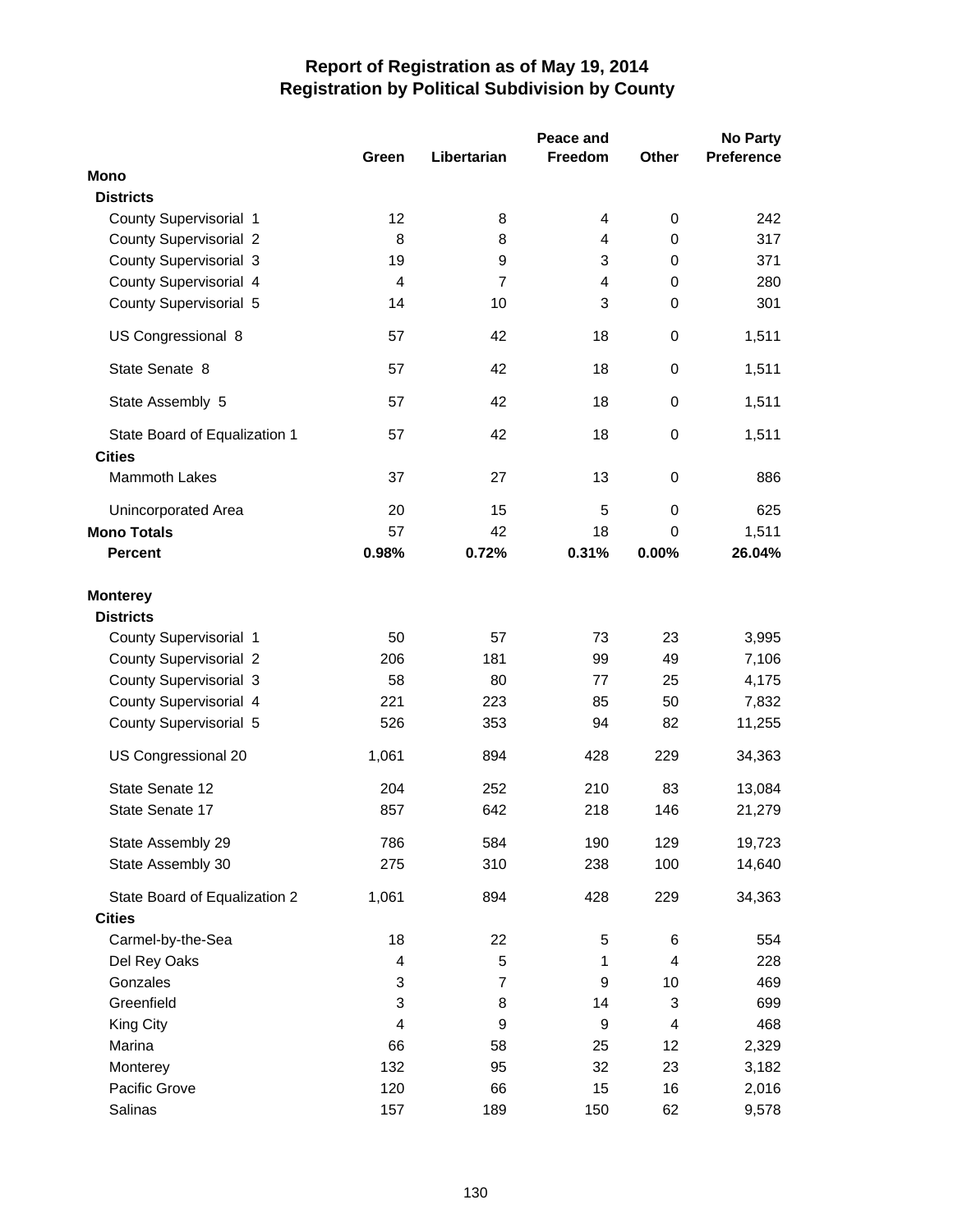|                               | <b>Total</b>      |                   |            | American    | <b>Americans</b>         |
|-------------------------------|-------------------|-------------------|------------|-------------|--------------------------|
|                               | <b>Registered</b> | <b>Democratic</b> | Republican | Independent | <b>Elect</b>             |
| Sand City                     | 142               | 55                | 36         | 9           | 0                        |
| Seaside                       | 11,227            | 5,990             | 2,079      | 280         | $\overline{2}$           |
| Soledad                       | 5,015             | 3,277             | 611        | 66          | 1                        |
| Unincorporated Area           | 53,137            | 22,260            | 17,291     | 1,476       | $\overline{2}$           |
| <b>Monterey Totals</b>        | 164,032           | 83,204            | 39,988     | 3,854       | 11                       |
| <b>Percent</b>                |                   | 50.72%            | 24.38%     | 2.35%       | 0.01%                    |
| <b>Napa</b>                   |                   |                   |            |             |                          |
| <b>Districts</b>              |                   |                   |            |             |                          |
| County Supervisorial 1        | 12,643            | 6,031             | 3,077      | 398         | 0                        |
| <b>County Supervisorial 2</b> | 15,383            | 7,044             | 4,341      | 448         | $\overline{2}$           |
| County Supervisorial 3        | 15,329            | 6,553             | 4,419      | 485         | $\pmb{0}$                |
| County Supervisorial 4        | 13,752            | 6,132             | 3,818      | 455         | 1                        |
| County Supervisorial 5        | 14,134            | 7,001             | 2,987      | 428         | 1                        |
| US Congressional 5            | 71,241            | 32,761            | 18,642     | 2,214       | $\overline{\mathcal{L}}$ |
| State Senate 3                | 71,241            | 32,761            | 18,642     | 2,214       | $\overline{4}$           |
| State Assembly 4              | 71,241            | 32,761            | 18,642     | 2,214       | $\overline{4}$           |
| State Board of Equalization 2 | 71,241            | 32,761            | 18,642     | 2,214       | $\overline{4}$           |
| <b>Cities</b>                 |                   |                   |            |             |                          |
| American Canyon               | 9,229             | 4,758             | 1,610      | 279         | 1                        |
| Calistoga                     | 2,207             | 1,161             | 452        | 78          | 0                        |
| Napa                          | 38,899            | 18,401            | 9,926      | 1,194       | 3                        |
| St. Helena                    | 3,274             | 1,522             | 866        | 69          | $\mathbf 0$              |
| Yountville                    | 1,975             | 913               | 504        | 83          | 0                        |
| Unincorporated Area           | 15,657            | 6,006             | 5,284      | 511         | 0                        |
| <b>Napa Totals</b>            | 71,241            | 32,761            | 18,642     | 2,214       | 4                        |
| <b>Percent</b>                |                   | 45.99%            | 26.17%     | 3.11%       | 0.01%                    |
| Nevada                        |                   |                   |            |             |                          |
| <b>Districts</b>              |                   |                   |            |             |                          |
| County Supervisorial 1        | 13,971            | 5,036             | 4,722      | 474         | 0                        |
| <b>County Supervisorial 2</b> | 13,180            | 3,477             | 6,251      | 504         | 0                        |
| County Supervisorial 3        | 11,407            | 3,927             | 3,888      | 440         | 0                        |
| County Supervisorial 4        | 12,947            | 3,842             | 5,108      | 512         | $\overline{c}$           |
| County Supervisorial 5        | 10,206            | 3,881             | 2,548      | 418         | $\mathbf 0$              |
| US Congressional 1            | 53,149            | 16,815            | 20,472     | 1,999       | $\overline{c}$           |
| US Congressional 4            | 8,562             | 3,348             | 2,045      | 349         | $\mathbf 0$              |
| State Senate 1                | 61,711            | 20,163            | 22,517     | 2,348       | $\overline{c}$           |
| State Assembly 1              | 61,711            | 20,163            | 22,517     | 2,348       | $\overline{c}$           |
| State Board of Equalization 1 | 61,711            | 20,163            | 22,517     | 2,348       | $\overline{\mathbf{c}}$  |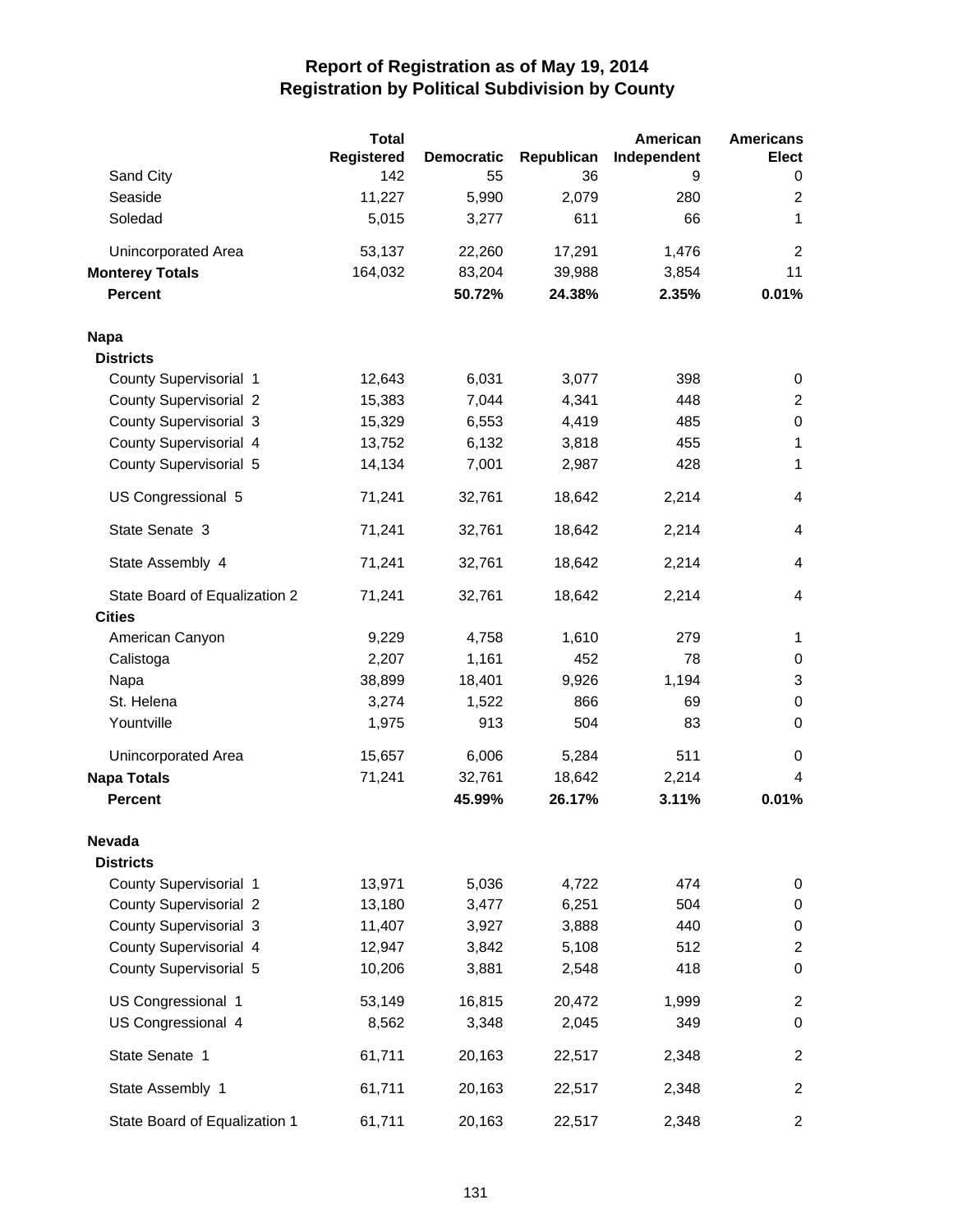|                               |       |                | Peace and |                | <b>No Party</b>   |
|-------------------------------|-------|----------------|-----------|----------------|-------------------|
|                               | Green | Libertarian    | Freedom   | <b>Other</b>   | <b>Preference</b> |
| Sand City                     | 1     | $\overline{c}$ | 0         | 0              | 39                |
| Seaside                       | 76    | 73             | 29        | 13             | 2,685             |
| Soledad                       | 19    | 18             | 18        | $\overline{2}$ | 1,003             |
| Unincorporated Area           | 458   | 342            | 121       | 74             | 11,113            |
| <b>Monterey Totals</b>        | 1,061 | 894            | 428       | 229            | 34,363            |
| <b>Percent</b>                | 0.65% | 0.55%          | 0.26%     | 0.14%          | 20.95%            |
| <b>Napa</b>                   |       |                |           |                |                   |
| <b>Districts</b>              |       |                |           |                |                   |
| County Supervisorial 1        | 196   | 112            | 40        | 74             | 2,715             |
| <b>County Supervisorial 2</b> | 150   | 110            | 49        | 72             | 3,167             |
| <b>County Supervisorial 3</b> | 160   | 108            | 37        | 112            | 3,455             |
| County Supervisorial 4        | 169   | 101            | 48        | 87             | 2,941             |
| County Supervisorial 5        | 130   | 72             | 31        | 68             | 3,416             |
| US Congressional 5            | 805   | 503            | 205       | 413            | 15,694            |
| State Senate 3                | 805   | 503            | 205       | 413            | 15,694            |
| State Assembly 4              | 805   | 503            | 205       | 413            | 15,694            |
| State Board of Equalization 2 | 805   | 503            | 205       | 413            | 15,694            |
| <b>Cities</b>                 |       |                |           |                |                   |
| American Canyon               | 54    | 32             | 22        | 48             | 2,425             |
| Calistoga                     | 22    | 12             | 4         | 11             | 467               |
| Napa                          | 502   | 294            | 123       | 210            | 8,246             |
| St. Helena                    | 22    | 19             | 6         | 24             | 746               |
| Yountville                    | 23    | 9              | 3         | 22             | 418               |
| Unincorporated Area           | 182   | 137            | 47        | 98             | 3,392             |
| <b>Napa Totals</b>            | 805   | 503            | 205       | 413            | 15,694            |
| <b>Percent</b>                | 1.13% | 0.71%          | 0.29%     | 0.58%          | 22.03%            |
| Nevada                        |       |                |           |                |                   |
| <b>Districts</b>              |       |                |           |                |                   |
| County Supervisorial 1        | 407   | 150            | 40        | 28             | 3,114             |
| <b>County Supervisorial 2</b> | 219   | 142            | 23        | 35             | 2,529             |
| <b>County Supervisorial 3</b> | 224   | 131            | 35        | 25             | 2,737             |
| County Supervisorial 4        | 373   | 146            | 44        | 38             | 2,882             |
| County Supervisorial 5        | 207   | 120            | 22        | 14             | 2,996             |
| US Congressional 1            | 1,260 | 597            | 149       | 132            | 11,723            |
| US Congressional 4            | 170   | 92             | 15        | 8              | 2,535             |
| State Senate 1                | 1,430 | 689            | 164       | 140            | 14,258            |
| State Assembly 1              | 1,430 | 689            | 164       | 140            | 14,258            |
| State Board of Equalization 1 | 1,430 | 689            | 164       | 140            | 14,258            |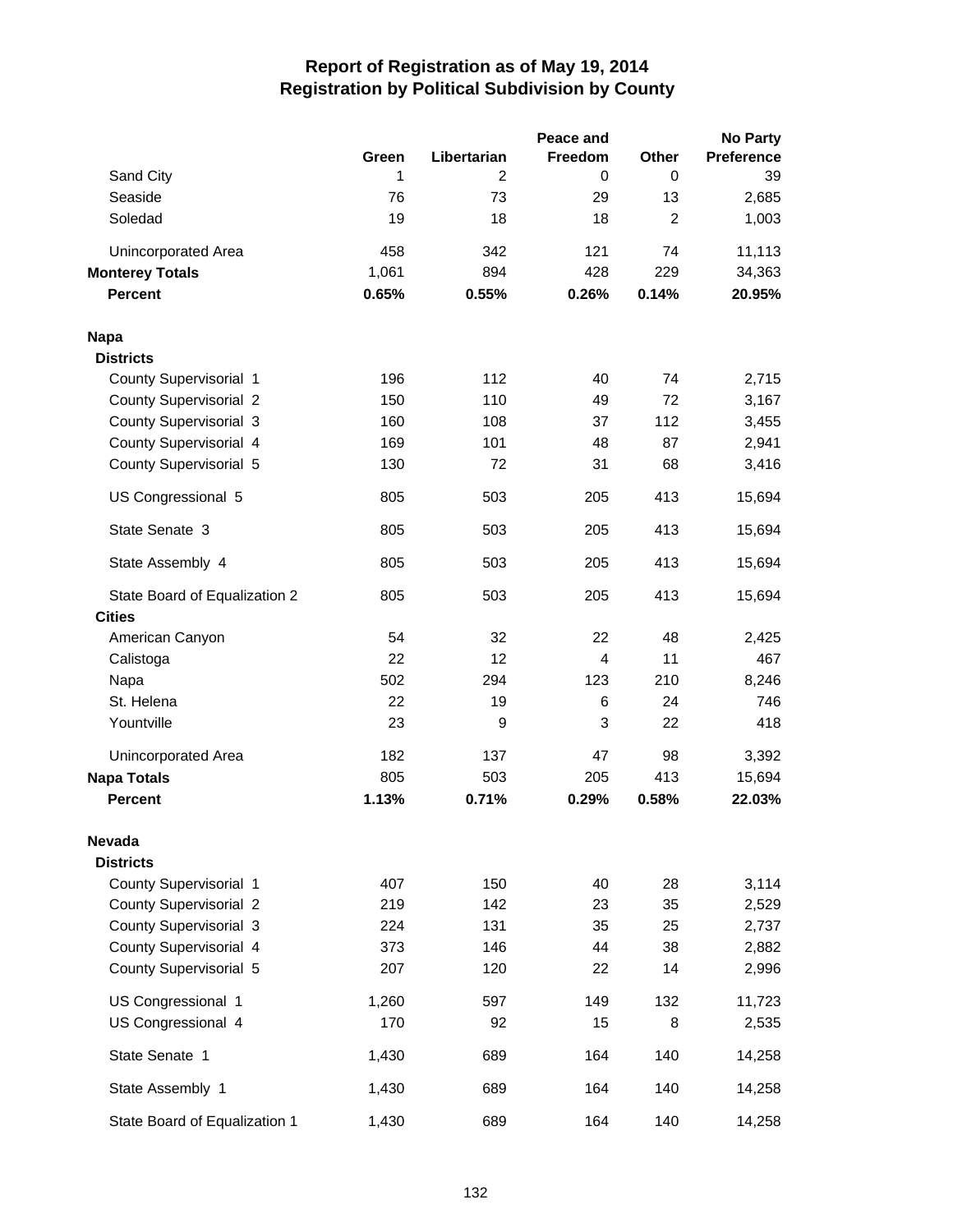|                               | <b>Total</b>      |                   |            | American    | <b>Americans</b> |
|-------------------------------|-------------------|-------------------|------------|-------------|------------------|
|                               | <b>Registered</b> | <b>Democratic</b> | Republican | Independent | <b>Elect</b>     |
| <b>Cities</b>                 |                   |                   |            |             |                  |
| <b>Grass Valley</b>           | 6,601             | 2,373             | 2,083      | 256         | 0                |
| Nevada City                   | 2,116             | 940               | 450        | 75          | 0                |
| Truckee                       | 8,438             | 3,312             | 2,003      | 342         | 0                |
| <b>Unincorporated Area</b>    | 44,556            | 13,538            | 17,981     | 1,675       | $\overline{c}$   |
| <b>Nevada Totals</b>          | 61,711            | 20,163            | 22,517     | 2,348       | $\overline{c}$   |
| <b>Percent</b>                |                   | 32.67%            | 36.49%     | 3.80%       | 0.00%            |
| Orange                        |                   |                   |            |             |                  |
| <b>Districts</b>              |                   |                   |            |             |                  |
| County Supervisorial 1        | 208,619           | 87,796            | 64,494     | 4,475       | 80               |
| <b>County Supervisorial 2</b> | 325,775           | 94,322            | 143,960    | 9,371       | 51               |
| County Supervisorial 3        | 299,322           | 86,527            | 127,369    | 7,575       | 43               |
| County Supervisorial 4        | 241,167           | 89,533            | 87,191     | 5,972       | 48               |
| County Supervisorial 5        | 336,349           | 89,640            | 155,641    | 10,367      | 42               |
| US Congressional 38           | 7,745             | 2,786             | 2,878      | 169         | $\mathbf 0$      |
| US Congressional 39           | 209,399           | 64,820            | 90,735     | 5,298       | 27               |
| US Congressional 45           | 376,965           | 106,281           | 163,486    | 9,967       | 38               |
| US Congressional 46           | 221,253           | 101,851           | 61,656     | 4,945       | 87               |
| US Congressional 47           | 125,705           | 42,497            | 48,468     | 3,169       | 38               |
| US Congressional 48           | 379,095           | 107,374           | 167,175    | 11,116      | 59               |
| US Congressional 49           | 91,070            | 22,209            | 44,257     | 3,096       | 15               |
| State Senate 29               | 299,749           | 101,549           | 119,759    | 7,435       | 54               |
| State Senate 32               | 23,980            | 10,129            | 7,408      | 560         | 5                |
| State Senate 34               | 332,279           | 127,476           | 116,338    | 7,901       | 103              |
| State Senate 36               | 261,653           | 66,441            | 124,540    | 8,118       | 37               |
| State Senate 37               | 493,571           | 142,223           | 210,610    | 13,746      | 65               |
| State Assembly 55             | 113,935           | 31,732            | 54,672     | 2,999       | 15               |
| State Assembly 65             | 191,302           | 71,168            | 67,690     | 4,612       | 41               |
| State Assembly 68             | 230,624           | 65,836            | 101,561    | 6,107       | 34               |
| State Assembly 69             | 131,592           | 67,430            | 30,622     | 2,529       | 54               |
| State Assembly 72             | 222,010           | 69,616            | 91,878     | 5,832       | 52               |
| State Assembly 73             | 261,653           | 66,441            | 124,540    | 8,118       | 37               |
| State Assembly 74             | 260,116           | 75,595            | 107,692    | 7,563       | 31               |
| State Board of Equalization 4 | 1,411,232         | 447,818           | 578,655    | 37,760      | 264              |
| <b>Cities</b>                 |                   |                   |            |             |                  |
| Aliso Viejo                   | 24,512            | 7,171             | 9,721      | 768         | 5                |
| Anaheim                       | 123,485           | 47,844            | 43,279     | 3,056       | 27               |
| Brea                          | 21,781            | 6,162             | 10,319     | 594         | $\overline{c}$   |
| <b>Buena Park</b>             | 32,649            | 13,053            | 10,624     | 761         | $\,6$            |
| Costa Mesa                    | 49,237            | 14,930            | 18,759     | 1,773       | 13               |
| Cypress                       | 24,511            | 8,130             | 9,778      | 592         | 5                |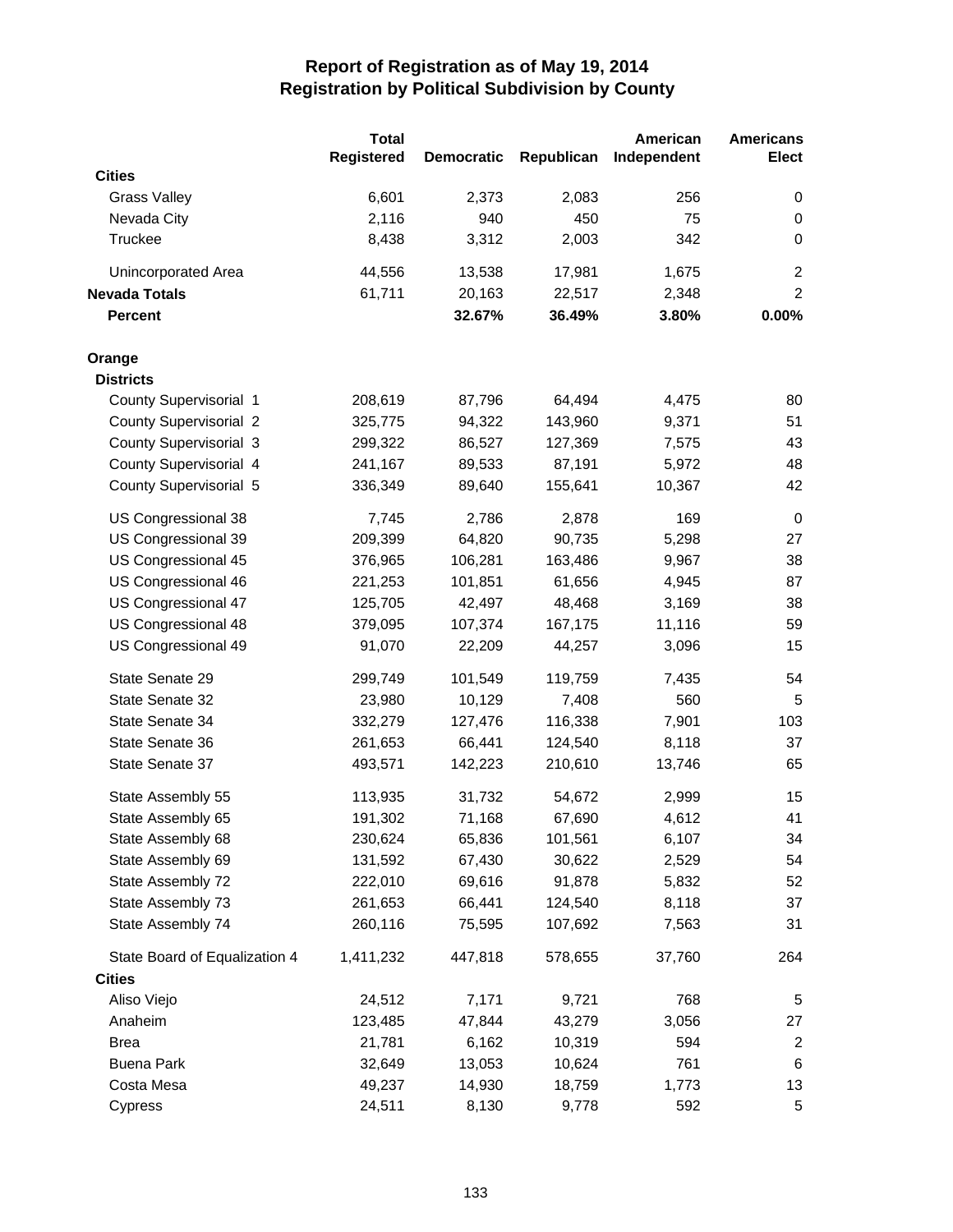|                               |       |             | Peace and      |       | <b>No Party</b> |
|-------------------------------|-------|-------------|----------------|-------|-----------------|
|                               | Green | Libertarian | Freedom        | Other | Preference      |
| <b>Cities</b>                 |       |             |                |       |                 |
| <b>Grass Valley</b>           | 131   | 79          | 26             | 15    | 1,638           |
| Nevada City                   | 97    | 26          | $\overline{7}$ | 3     | 518             |
| <b>Truckee</b>                | 167   | 92          | 15             | 8     | 2,499           |
| Unincorporated Area           | 1,035 | 492         | 116            | 114   | 9,603           |
| <b>Nevada Totals</b>          | 1,430 | 689         | 164            | 140   | 14,258          |
| <b>Percent</b>                | 2.32% | 1.12%       | 0.27%          | 0.23% | 23.10%          |
| Orange                        |       |             |                |       |                 |
| <b>Districts</b>              |       |             |                |       |                 |
| County Supervisorial 1        | 681   | 1,391       | 874            | 720   | 48,108          |
| <b>County Supervisorial 2</b> | 1,478 | 3,068       | 721            | 1,236 | 71,568          |
| <b>County Supervisorial 3</b> | 1,182 | 2,548       | 625            | 941   | 72,512          |
| County Supervisorial 4        | 937   | 1,833       | 754            | 814   | 54,085          |
| County Supervisorial 5        | 1,318 | 2,798       | 580            | 1,028 | 74,935          |
| US Congressional 38           | 11    | 45          | 22             | 20    | 1,814           |
| US Congressional 39           | 773   | 1,609       | 498            | 691   | 44,948          |
| US Congressional 45           | 1,395 | 3,039       | 707            | 1,088 | 90,964          |
| US Congressional 46           | 820   | 1,644       | 852            | 783   | 48,615          |
| US Congressional 47           | 442   | 881         | 453            | 467   | 29,290          |
| US Congressional 48           | 1,749 | 3,590       | 861            | 1,380 | 85,791          |
| US Congressional 49           | 406   | 830         | 161            | 310   | 19,786          |
| State Senate 29               | 1,083 | 2,212       | 825            | 1,040 | 65,792          |
| State Senate 32               | 95    | 149         | 85             | 69    | 5,480           |
| State Senate 34               | 1,200 | 2,449       | 1,171          | 1,151 | 74,490          |
| State Senate 36               | 1,011 | 2,216       | 436            | 811   | 58,043          |
| State Senate 37               | 2,207 | 4,612       | 1,037          | 1,668 | 117,403         |
| State Assembly 55             | 363   | 837         | 236            | 370   | 22,711          |
| State Assembly 65             | 740   | 1,388       | 609            | 688   | 44,366          |
| State Assembly 68             | 832   | 2,034       | 505            | 743   | 52,972          |
| State Assembly 69             | 466   | 917         | 522            | 411   | 28,641          |
| State Assembly 72             | 819   | 1,693       | 722            | 798   | 50,600          |
| State Assembly 73             | 1,011 | 2,216       | 436            | 811   | 58,043          |
| State Assembly 74             | 1,365 | 2,553       | 524            | 918   | 63,875          |
| State Board of Equalization 4 | 5,596 | 11,638      | 3,554          | 4,739 | 321,208         |
| <b>Cities</b>                 |       |             |                |       |                 |
| Aliso Viejo                   | 108   | 243         | 39             | 72    | 6,385           |
| Anaheim                       | 441   | 861         | 398            | 432   | 27,147          |
| <b>Brea</b>                   | 56    | 158         | 43             | 65    | 4,382           |
| <b>Buena Park</b>             | 117   | 206         | 107            | 91    | 7,684           |
| Costa Mesa                    | 356   | 648         | 139            | 235   | 12,384          |
| Cypress                       | 83    | 168         | 59             | 91    | 5,605           |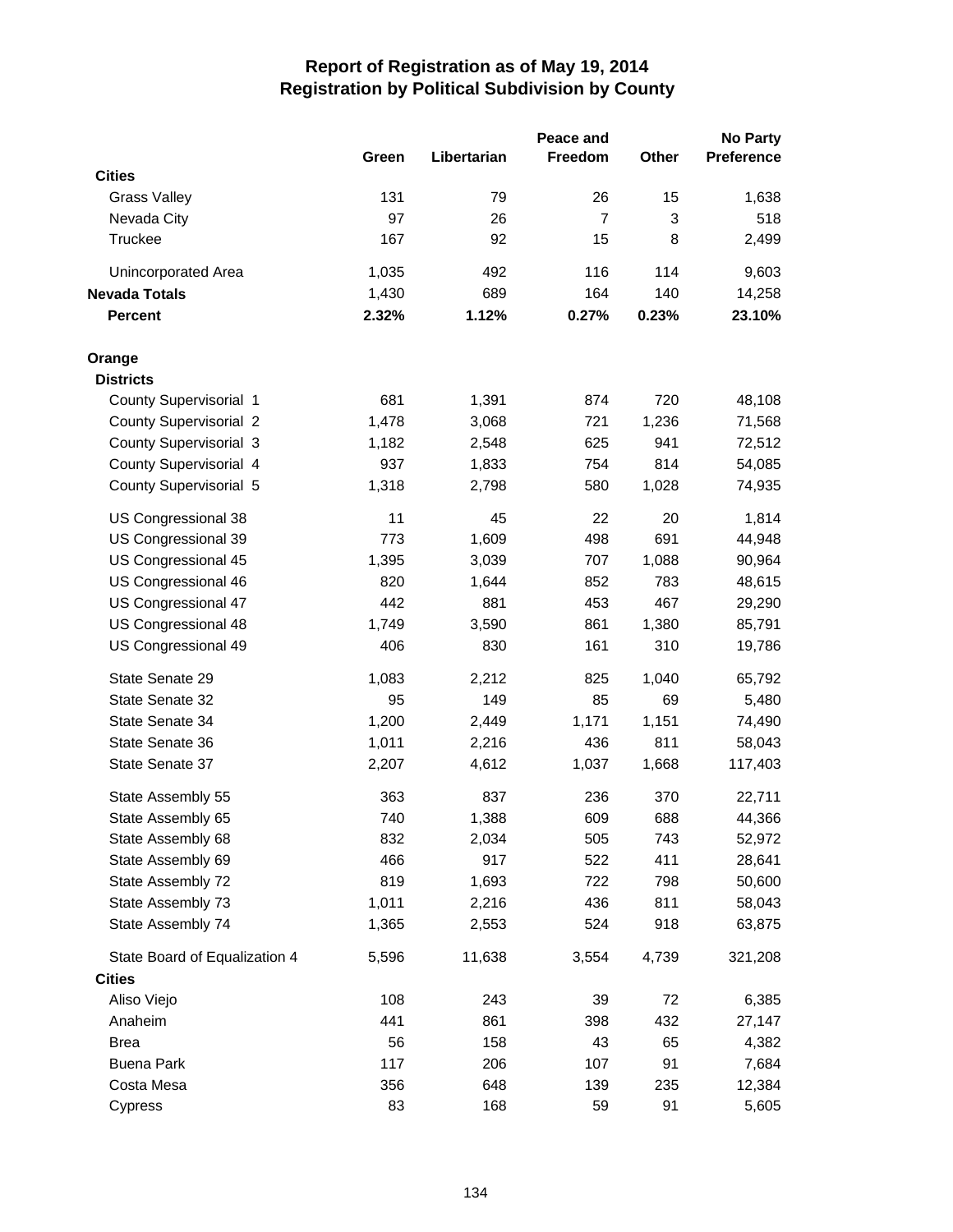|                               | <b>Total</b>      |                   |            | American    | <b>Americans</b>        |
|-------------------------------|-------------------|-------------------|------------|-------------|-------------------------|
|                               | <b>Registered</b> | <b>Democratic</b> | Republican | Independent | Elect                   |
| Dana Point                    | 20,490            | 5,311             | 9,544      | 749         | 5                       |
| <b>Fountain Valley</b>        | 31,336            | 8,862             | 14,246     | 773         | $\overline{c}$          |
| Fullerton                     | 63,193            | 20,794            | 24,660     | 1,526       | $\,6$                   |
| Garden Grove                  | 65,878            | 23,134            | 24,051     | 1,549       | 19                      |
| Huntington Beach              | 109,805           | 30,310            | 49,744     | 3,265       | 15                      |
| Irvine                        | 105,414           | 33,659            | 34,481     | 2,476       | 11                      |
| La Habra                      | 23,650            | 8,845             | 8,912      | 668         | 8                       |
| La Palma                      | 7,745             | 2,786             | 2,878      | 169         | 0                       |
| Laguna Beach                  | 16,183            | 6,007             | 5,627      | 507         | $\overline{2}$          |
| Laguna Hills                  | 17,047            | 4,536             | 7,812      | 495         | $\overline{\mathbf{4}}$ |
| Laguna Niguel                 | 37,425            | 9,935             | 17,417     | 1,157       | 5                       |
| Laguna Woods                  | 13,058            | 4,969             | 5,099      | 374         | $\pmb{0}$               |
| Lake Forest                   | 39,616            | 10,761            | 18,034     | 1,270       | 3                       |
| Los Alamitos                  | 5,827             | 1,966             | 2,367      | 177         | $\pmb{0}$               |
| Mission Viejo                 | 55,376            | 14,557            | 26,461     | 1,587       | 4                       |
| Newport Beach                 | 54,456            | 11,213            | 29,970     | 1,459       | 4                       |
| Orange                        | 63,189            | 18,938            | 27,829     | 1,794       | 17                      |
| Placentia                     | 24,917            | 7,262             | 11,198     | 647         | $\sqrt{2}$              |
| Rancho Santa Margarita        | 25,851            | 6,307             | 12,497     | 758         | $\mathbf 1$             |
| San Clemente                  | 37,138            | 8,616             | 18,447     | 1,297       | 5                       |
| San Juan Capistrano           | 17,613            | 4,659             | 8,509      | 549         | 4                       |
| Santa Ana                     | 90,640            | 48,670            | 19,665     | 1,613       | 48                      |
| Seal Beach                    | 16,633            | 5,613             | 7,345      | 478         | 3                       |
| Stanton                       | 12,234            | 5,079             | 3,780      | 294         | 6                       |
| Tustin                        | 30,232            | 9,816             | 11,217     | 780         | 5                       |
| <b>Villa Park</b>             | 4,162             | 731               | 2,644      | 73          | $\mathbf 0$             |
| Westminster                   | 38,681            | 11,978            | 15,108     | 1,009       | 12                      |
| Yorba Linda                   | 40,814            | 8,753             | 22,723     | 1,030       | $\mathsf 3$             |
| Unincorporated Area           | 66,454            | 16,461            | 33,910     | 1,693       | 12                      |
| <b>Orange Totals</b>          | 1,411,232         | 447,818           | 578,655    | 37,760      | 264                     |
| <b>Percent</b>                |                   | 31.73%            | 41.00%     | 2.68%       | 0.02%                   |
| <b>Placer</b>                 |                   |                   |            |             |                         |
| <b>Districts</b>              |                   |                   |            |             |                         |
| County Supervisorial 1        | 41,458            | 12,027            | 18,513     | 957         | 4                       |
| <b>County Supervisorial 2</b> | 38,547            | 10,439            | 18,802     | 863         | 3                       |
| <b>County Supervisorial 3</b> | 39,689            | 10,253            | 19,201     | 935         | 3                       |
| County Supervisorial 4        | 41,471            | 10,893            | 20,373     | 823         | $\overline{\mathbf{c}}$ |
| County Supervisorial 5        | 39,664            | 11,752            | 16,461     | 1,027       | 6                       |
| US Congressional 1            | 26,575            | 7,106             | 12,556     | 718         | 1                       |
| US Congressional 4            | 174,254           | 48,258            | 80,794     | 3,887       | 17                      |
| State Senate 1                | 129,366           | 34,975            | 60,709     | 2,985       | 12                      |
| State Senate 4                | 71,463            | 20,389            | 32,641     | 1,620       | 6                       |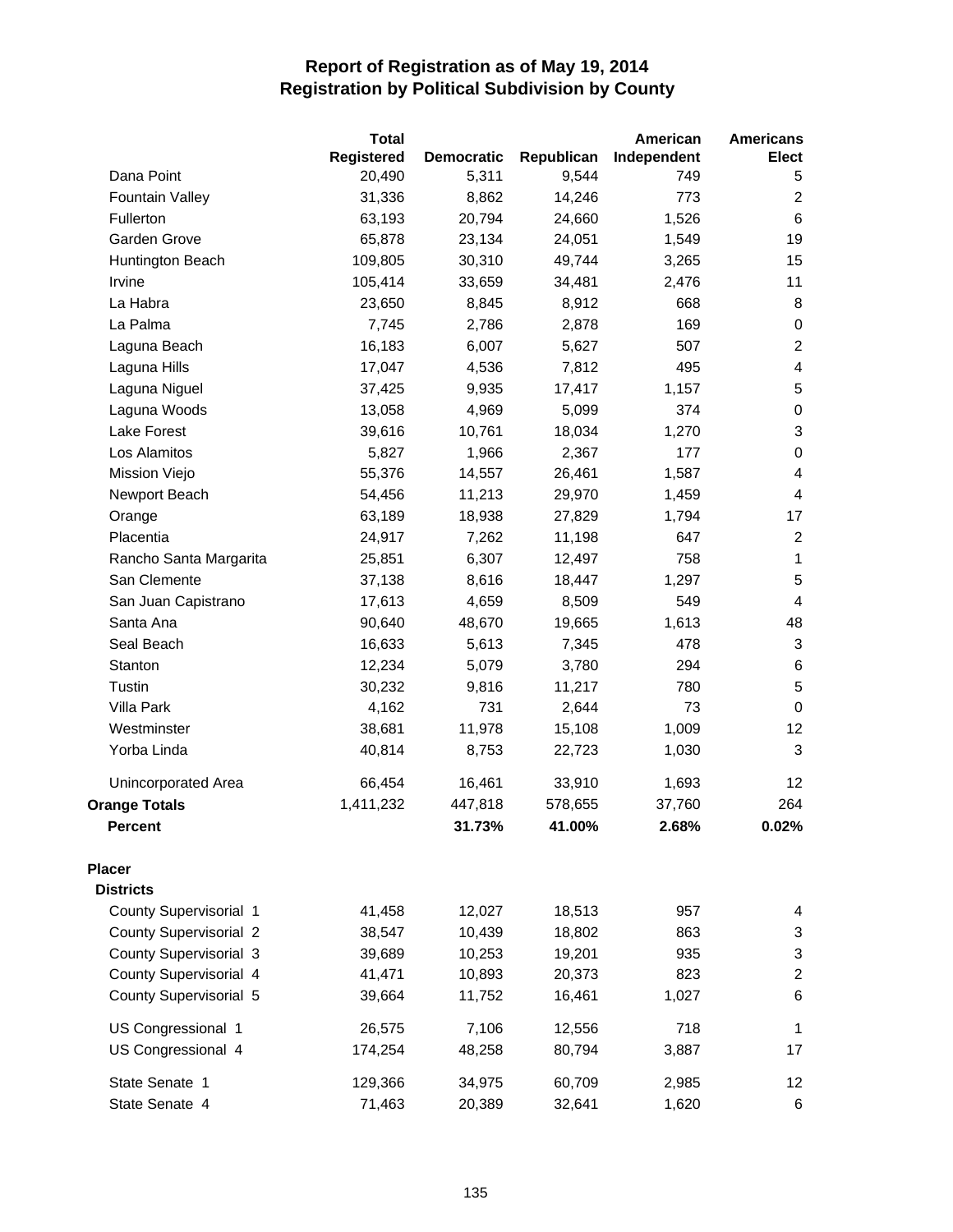|                               |       |             | Peace and |                | <b>No Party</b> |
|-------------------------------|-------|-------------|-----------|----------------|-----------------|
|                               | Green | Libertarian | Freedom   | Other          | Preference      |
| Dana Point                    | 110   | 191         | 32        | 76             | 4,472           |
| <b>Fountain Valley</b>        | 109   | 231         | 80        | 117            | 6,916           |
| Fullerton                     | 299   | 555         | 173       | 216            | 14,964          |
| Garden Grove                  | 200   | 444         | 295       | 260            | 15,926          |
| Huntington Beach              | 550   | 1,133       | 221       | 459            | 24,108          |
| Irvine                        | 493   | 834         | 218       | 260            | 32,982          |
| La Habra                      | 109   | 176         | 76        | 80             | 4,776           |
| La Palma                      | 11    | 45          | 22        | 20             | 1,814           |
| Laguna Beach                  | 132   | 172         | 38        | 65             | 3,633           |
| Laguna Hills                  | 71    | 134         | 37        | 62             | 3,896           |
| Laguna Niguel                 | 141   | 299         | 66        | 105            | 8,300           |
| Laguna Woods                  | 32    | 41          | 11        | 23             | 2,509           |
| Lake Forest                   | 137   | 341         | 86        | 114            | 8,870           |
| Los Alamitos                  | 28    | 48          | 21        | 26             | 1,194           |
| Mission Viejo                 | 178   | 411         | 98        | 178            | 11,902          |
| Newport Beach                 | 175   | 518         | 72        | 146            | 10,899          |
| Orange                        | 233   | 624         | 169       | 220            | 13,365          |
| Placentia                     | 78    | 207         | 61        | 87             | 5,375           |
| Rancho Santa Margarita        | 77    | 211         | 37        | 66             | 5,897           |
| San Clemente                  | 176   | 355         | 68        | 130            | 8,044           |
| San Juan Capistrano           | 84    | 165         | 41        | 60             | 3,542           |
| Santa Ana                     | 307   | 580         | 370       | 282            | 19,105          |
| Seal Beach                    | 73    | 115         | 27        | 43             | 2,936           |
| Stanton                       | 48    | 94          | 41        | 66             | 2,826           |
| Tustin                        | 132   | 301         | 96        | 99             | 7,786           |
| Villa Park                    | 13    | 25          | 1         | $\overline{7}$ | 668             |
| Westminster                   | 122   | 259         | 171       | 138            | 9,884           |
| Yorba Linda                   | 112   | 276         | 53        | 127            | 7,737           |
| Unincorporated Area           | 205   | 569         | 88        | 221            | 13,295          |
| <b>Orange Totals</b>          | 5,596 | 11,638      | 3,554     | 4,739          | 321,208         |
| <b>Percent</b>                | 0.40% | 0.82%       | 0.25%     | 0.34%          | 22.76%          |
| <b>Placer</b>                 |       |             |           |                |                 |
| <b>Districts</b>              |       |             |           |                |                 |
| County Supervisorial 1        | 153   | 512         | 125       | 96             | 9,071           |
| <b>County Supervisorial 2</b> | 139   | 445         | 57        | 94             | 7,705           |
| County Supervisorial 3        | 247   | 619         | 85        | 114            | 8,232           |
| County Supervisorial 4        | 144   | 503         | 79        | 104            | 8,550           |
| County Supervisorial 5        | 379   | 534         | 127       | 161            | 9,217           |
| US Congressional 1            | 203   | 319         | 68        | 104            | 5,500           |
| US Congressional 4            | 859   | 2,294       | 405       | 465            | 37,275          |
| State Senate 1                | 815   | 1,737       | 281       | 396            | 27,456          |
| State Senate 4                | 247   | 876         | 192       | 173            | 15,319          |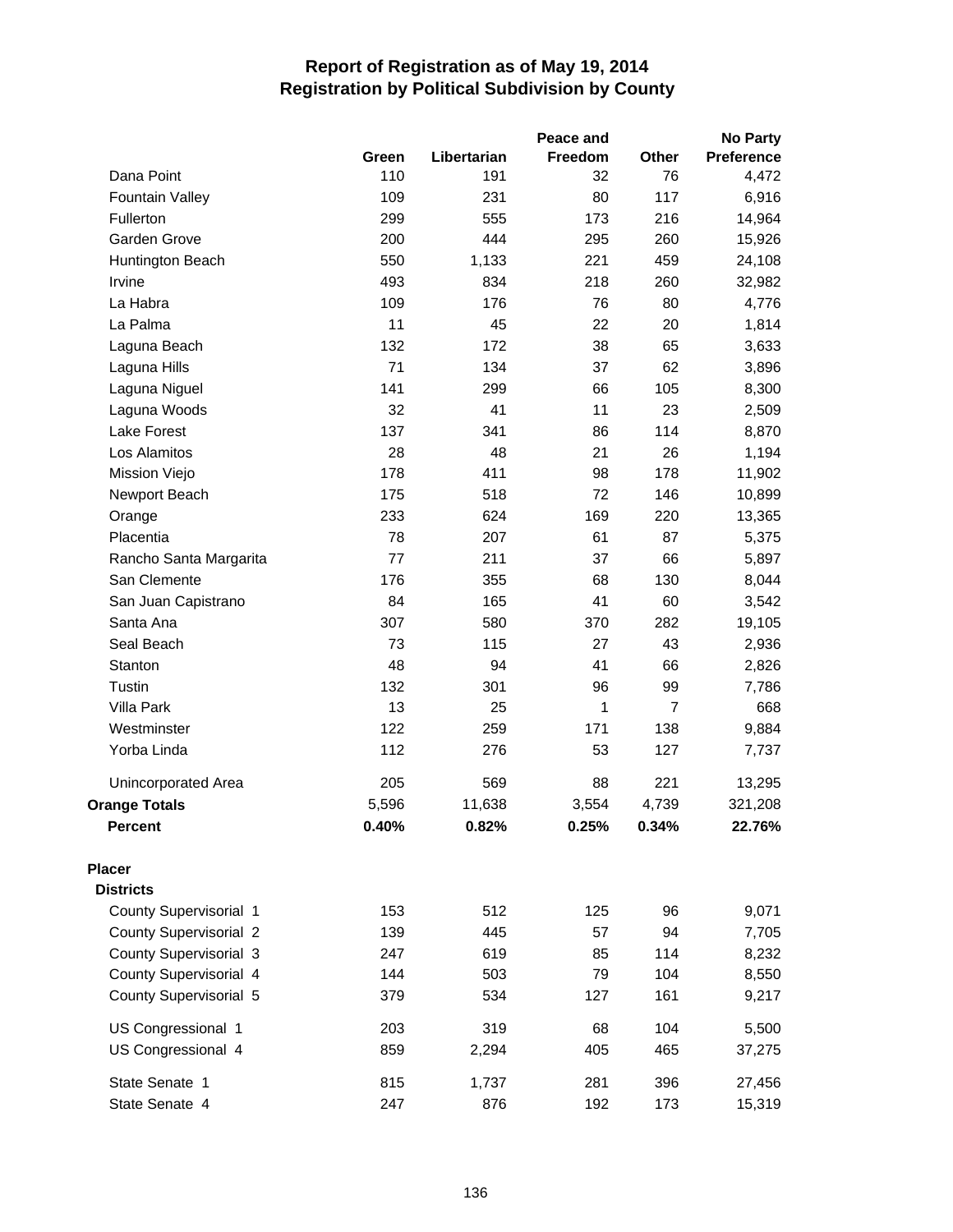|                               | <b>Total</b>      |                   |            | American    | <b>Americans</b>          |
|-------------------------------|-------------------|-------------------|------------|-------------|---------------------------|
|                               | <b>Registered</b> | <b>Democratic</b> | Republican | Independent | <b>Elect</b>              |
| State Assembly 1              | 32,806            | 9,627             | 13,642     | 884         | 5                         |
| State Assembly 5              | 12,893            | 3,769             | 5,572      | 325         | $\mathbf 1$               |
| State Assembly 6              | 155,130           | 41,968            | 74,136     | 3,396       | 12                        |
| State Board of Equalization 1 | 200,829           | 55,364            | 93,350     | 4,605       | 18                        |
| <b>Cities</b>                 |                   |                   |            |             |                           |
| Auburn                        | 8,219             | 2,537             | 3,341      | 200         | 1                         |
| Colfax                        | 850               | 224               | 334        | 34          | 0                         |
| Lincoln                       | 24,365            | 7,034             | 11,626     | 538         | $\ensuremath{\mathsf{3}}$ |
| Loomis                        | 4,083             | 938               | 2,101      | 83          | $\pmb{0}$                 |
| Rocklin                       | 31,390            | 8,196             | 14,868     | 708         | $\mathbf{3}$              |
| Roseville                     | 65,758            | 19,025            | 29,623     | 1,473       | 5                         |
| Unincorporated Area           | 66,164            | 17,410            | 31,457     | 1,569       | 6                         |
| <b>Placer Totals</b>          | 200,829           | 55,364            | 93,350     | 4,605       | 18                        |
| <b>Percent</b>                |                   | 27.57%            | 46.48%     | 2.29%       | 0.01%                     |
| <b>Plumas</b>                 |                   |                   |            |             |                           |
| <b>Districts</b>              |                   |                   |            |             |                           |
| County Supervisorial 1        | 2,018             | 553               | 873        | 132         | 0                         |
| <b>County Supervisorial 2</b> | 2,466             | 857               | 865        | 119         | 0                         |
| <b>County Supervisorial 3</b> | 2,527             | 630               | 1,316      | 120         | $\boldsymbol{2}$          |
| County Supervisorial 4        | 2,286             | 755               | 865        | 117         | $\pmb{0}$                 |
| County Supervisorial 5        | 2,733             | 848               | 1,198      | 128         | $\mathbf 0$               |
| US Congressional 1            | 12,030            | 3,643             | 5,117      | 616         | $\overline{2}$            |
| State Senate 1                | 12,030            | 3,643             | 5,117      | 616         | $\overline{c}$            |
| State Assembly 1              | 12,030            | 3,643             | 5,117      | 616         | $\overline{c}$            |
| State Board of Equalization 1 | 12,030            | 3,643             | 5,117      | 616         | $\overline{c}$            |
| <b>Cities</b>                 |                   |                   |            |             |                           |
| Portola                       | 962               | 314               | 310        | 77          | 0                         |
| Unincorporated Area           | 11,068            | 3,329             | 4,807      | 539         | $\overline{2}$            |
| <b>Plumas Totals</b>          | 12,030            | 3,643             | 5,117      | 616         | $\overline{2}$            |
| <b>Percent</b>                |                   | 30.28%            | 42.54%     | 5.12%       | 0.02%                     |
| <b>Riverside</b>              |                   |                   |            |             |                           |
| <b>Districts</b>              |                   |                   |            |             |                           |
| County Supervisorial 1        | 179,013           | 60,400            | 72,969     | 5,517       | 25                        |
| <b>County Supervisorial 2</b> | 166,045           | 57,618            | 67,207     | 4,526       | 15                        |
| <b>County Supervisorial 3</b> | 188,439           | 52,841            | 84,856     | 7,417       | 23                        |
| County Supervisorial 4        | 170,884           | 69,648            | 65,288     | 4,344       | 8                         |
| County Supervisorial 5        | 183,262           | 75,654            | 66,784     | 5,284       | 13                        |
| US Congressional 36           | 279,501           | 105,765           | 110,514    | 8,710       | 23                        |
| US Congressional 41           | 270,873           | 113,851           | 94,307     | 6,799       | 34                        |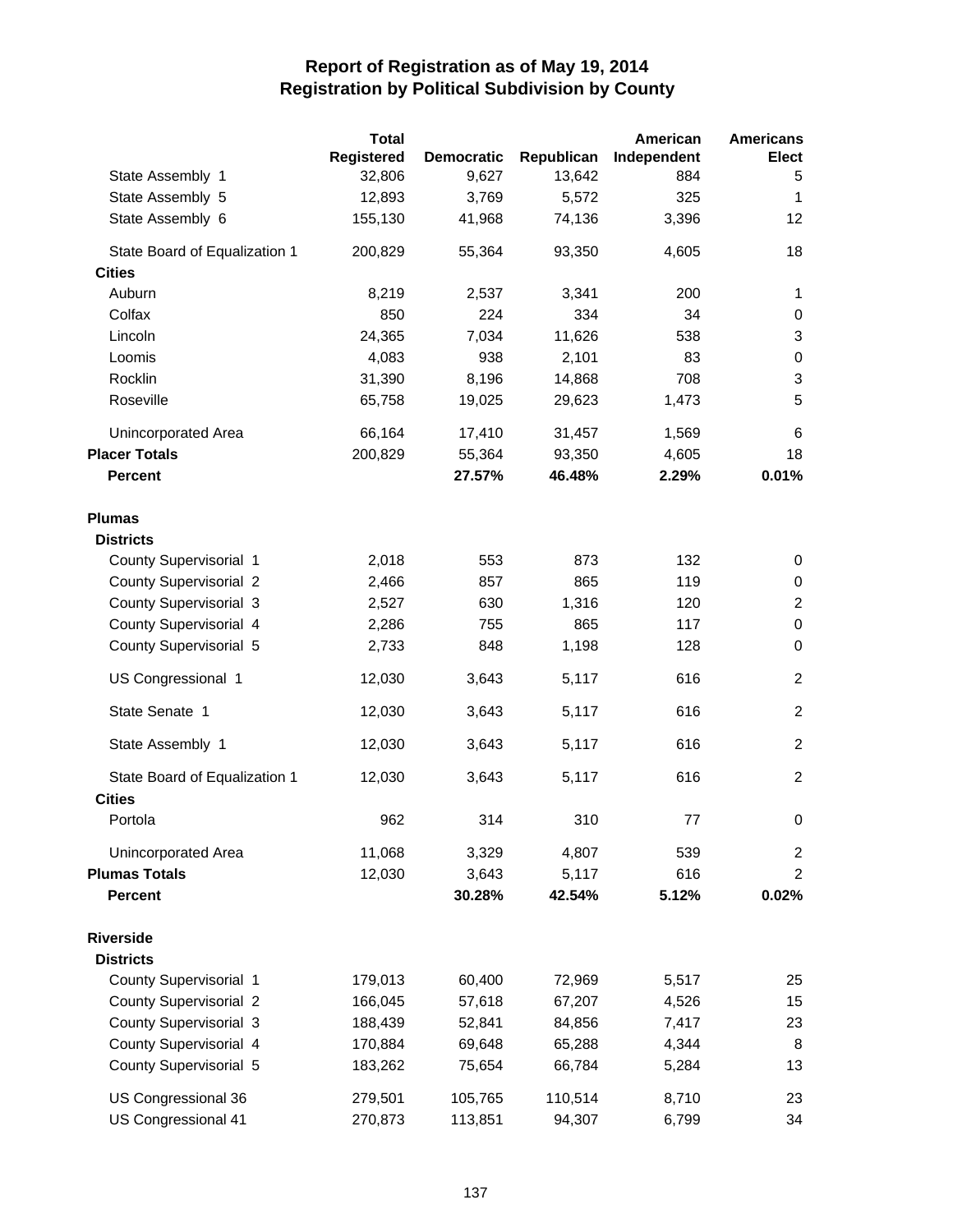|                               |       |             | Peace and      |             | <b>No Party</b>   |
|-------------------------------|-------|-------------|----------------|-------------|-------------------|
|                               | Green | Libertarian | <b>Freedom</b> | Other       | <b>Preference</b> |
| State Assembly 1              | 305   | 416         | 107            | 132         | 7,688             |
| State Assembly 5              | 124   | 191         | 28             | 48          | 2,835             |
| State Assembly 6              | 633   | 2,006       | 338            | 389         | 32,252            |
| State Board of Equalization 1 | 1,062 | 2,613       | 473            | 569         | 42,775            |
| <b>Cities</b>                 |       |             |                |             |                   |
| Auburn                        | 87    | 136         | 20             | 30          | 1,867             |
| Colfax                        | 12    | 18          | 1              | 1           | 226               |
| Lincoln                       | 61    | 214         | 41             | 53          | 4,795             |
| Loomis                        | 27    | 65          | 3              | 10          | 856               |
| Rocklin                       | 183   | 526         | 67             | 87          | 6,752             |
| Roseville                     | 230   | 822         | 182            | 156         | 14,242            |
| Unincorporated Area           | 462   | 832         | 159            | 232         | 14,037            |
| <b>Placer Totals</b>          | 1,062 | 2,613       | 473            | 569         | 42,775            |
| <b>Percent</b>                | 0.53% | 1.30%       | 0.24%          | 0.28%       | 21.30%            |
| <b>Plumas</b>                 |       |             |                |             |                   |
| <b>Districts</b>              |       |             |                |             |                   |
| County Supervisorial 1        | 10    | 17          | 5              | $\mathbf 0$ | 428               |
| <b>County Supervisorial 2</b> | 27    | 27          | 11             | 0           | 560               |
| <b>County Supervisorial 3</b> | 8     | 19          | 5              | 0           | 427               |
| County Supervisorial 4        | 24    | 15          | 14             | $\mathbf 0$ | 496               |
| County Supervisorial 5        | 16    | 24          | 5              | 1           | 513               |
| US Congressional 1            | 85    | 102         | 40             | 1           | 2,424             |
| State Senate 1                | 85    | 102         | 40             | 1           | 2,424             |
| State Assembly 1              | 85    | 102         | 40             | 1           | 2,424             |
| State Board of Equalization 1 | 85    | 102         | 40             | 1           | 2,424             |
| <b>Cities</b>                 |       |             |                |             |                   |
| Portola                       | 10    | 15          | 1              | $\pmb{0}$   | 235               |
| <b>Unincorporated Area</b>    | 75    | 87          | 39             | 1           | 2,189             |
| <b>Plumas Totals</b>          | 85    | 102         | 40             | 1           | 2,424             |
| <b>Percent</b>                | 0.71% | 0.85%       | 0.33%          | 0.01%       | 20.15%            |
| <b>Riverside</b>              |       |             |                |             |                   |
| <b>Districts</b>              |       |             |                |             |                   |
| County Supervisorial 1        | 610   | 1,241       | 827            | 1,462       | 35,962            |
| <b>County Supervisorial 2</b> | 541   | 1,102       | 787            | 1,201       | 33,048            |
| <b>County Supervisorial 3</b> | 548   | 1,363       | 484            | 1,735       | 39,172            |
| County Supervisorial 4        | 441   | 815         | 354            | 1,256       | 28,730            |
| County Supervisorial 5        | 449   | 943         | 670            | 1,370       | 32,095            |
| US Congressional 36           | 781   | 1,550       | 701            | 2,208       | 49,249            |
| US Congressional 41           | 863   | 1,555       | 1,522          | 1,930       | 50,012            |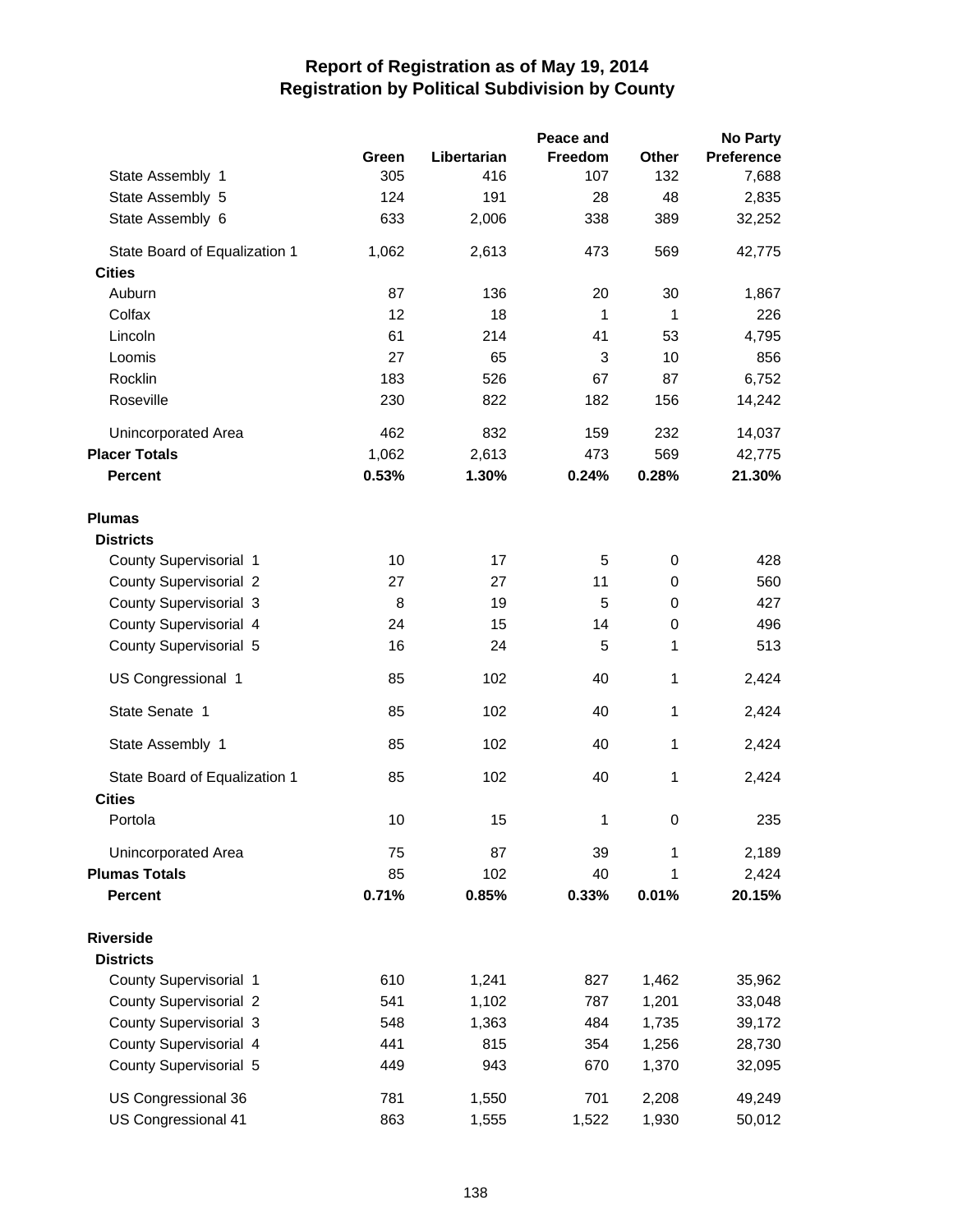|                               | <b>Total</b> |                   |            | American    | <b>Americans</b> |
|-------------------------------|--------------|-------------------|------------|-------------|------------------|
|                               | Registered   | <b>Democratic</b> | Republican | Independent | <b>Elect</b>     |
| US Congressional 42           | 301,738      | 87,839            | 135,425    | 10,139      | 25               |
| US Congressional 50           | 35,531       | 8,706             | 16,858     | 1,440       | 2                |
| State Senate 23               | 136,961      | 44,958            | 57,527     | 5,373       | 16               |
| State Senate 28               | 384,020      | 126,592           | 163,763    | 12,320      | 27               |
| State Senate 31               | 366,662      | 144,611           | 135,814    | 9,395       | 41               |
| State Assembly 42             | 151,866      | 54,063            | 62,021     | 5,148       | 11               |
| State Assembly 56             | 94,598       | 41,733            | 33,965     | 2,169       | 6                |
| State Assembly 60             | 175,047      | 60,775            | 70,549     | 4,752       | 20               |
| State Assembly 61             | 191,615      | 83,836            | 65,265     | 4,643       | 21               |
| State Assembly 67             | 202,481      | 57,706            | 90,853     | 7,482       | 20               |
| State Assembly 71             | 19,274       | 4,970             | 9,512      | 843         | 3                |
| State Assembly 75             | 52,762       | 13,078            | 24,939     | 2,051       | 3                |
| State Board of Equalization 4 | 887,643      | 316,161           | 357,104    | 27,088      | 84               |
| <b>Cities</b>                 |              |                   |            |             |                  |
| Banning                       | 12,171       | 4,628             | 4,933      | 395         | 0                |
| <b>Beaumont</b>               | 15,696       | 5,211             | 6,391      | 650         | $\mathbf{1}$     |
| <b>Blythe</b>                 | 4,432        | 1,767             | 1,578      | 157         | $\mathbf{1}$     |
| Calimesa                      | 3,930        | 1,114             | 1,934      | 167         | 0                |
| Canyon Lake                   | 5,766        | 1,155             | 3,276      | 227         | 0                |
| <b>Cathedral City</b>         | 18,830       | 8,395             | 6,459      | 422         | 0                |
| Coachella                     | 10,060       | 6,411             | 2,023      | 89          | $\overline{c}$   |
| Corona                        | 61,769       | 19,529            | 27,604     | 1,645       | 4                |
| Desert Hot Springs            | 9,730        | 3,598             | 4,099      | 273         | $\mathbf{1}$     |
| Eastvale                      | 20,520       | 7,625             | 7,041      | 570         | $\overline{4}$   |
| Hemet                         | 32,948       | 11,109            | 13,584     | 1,338       | 10               |
| <b>Indian Wells</b>           | 2,807        | 527               | 1,741      | 73          | 0                |
| Indio                         | 29,065       | 12,946            | 10,529     | 642         | 1                |
| Jurupa Valley                 | 31,665       | 12,362            | 11,419     | 833         | $\mathbf{1}$     |
| La Quinta                     | 18,335       | 5,511             | 8,732      | 602         | 1                |
| Lake Elsinore                 | 18,736       | 6,258             | 6,738      | 704         | $\mathbf 5$      |
| Menifee                       | 37,803       | 11,552            | 16,528     | 1,507       | $\overline{c}$   |
| Moreno Valley                 | 77,440       | 36,868            | 24,860     | 1,665       | 6                |
| Murrieta                      | 45,972       | 11,566            | 21,940     | 1,720       | 5                |
| Norco                         | 11,440       | 2,759             | 6,099      | 358         | 1                |
| Palm Desert                   | 23,711       | 7,366             | 10,934     | 691         | 1                |
| Palm Springs                  | 22,965       | 11,642            | 6,207      | 611         | 0                |
| Perris                        | 23,003       | 12,210            | 6,089      | 406         | 3                |
| Rancho Mirage                 | 9,156        | 3,060             | 4,083      | 227         | 0                |
| Riverside                     | 124,444      | 47,208            | 46,142     | 3,519       | 20               |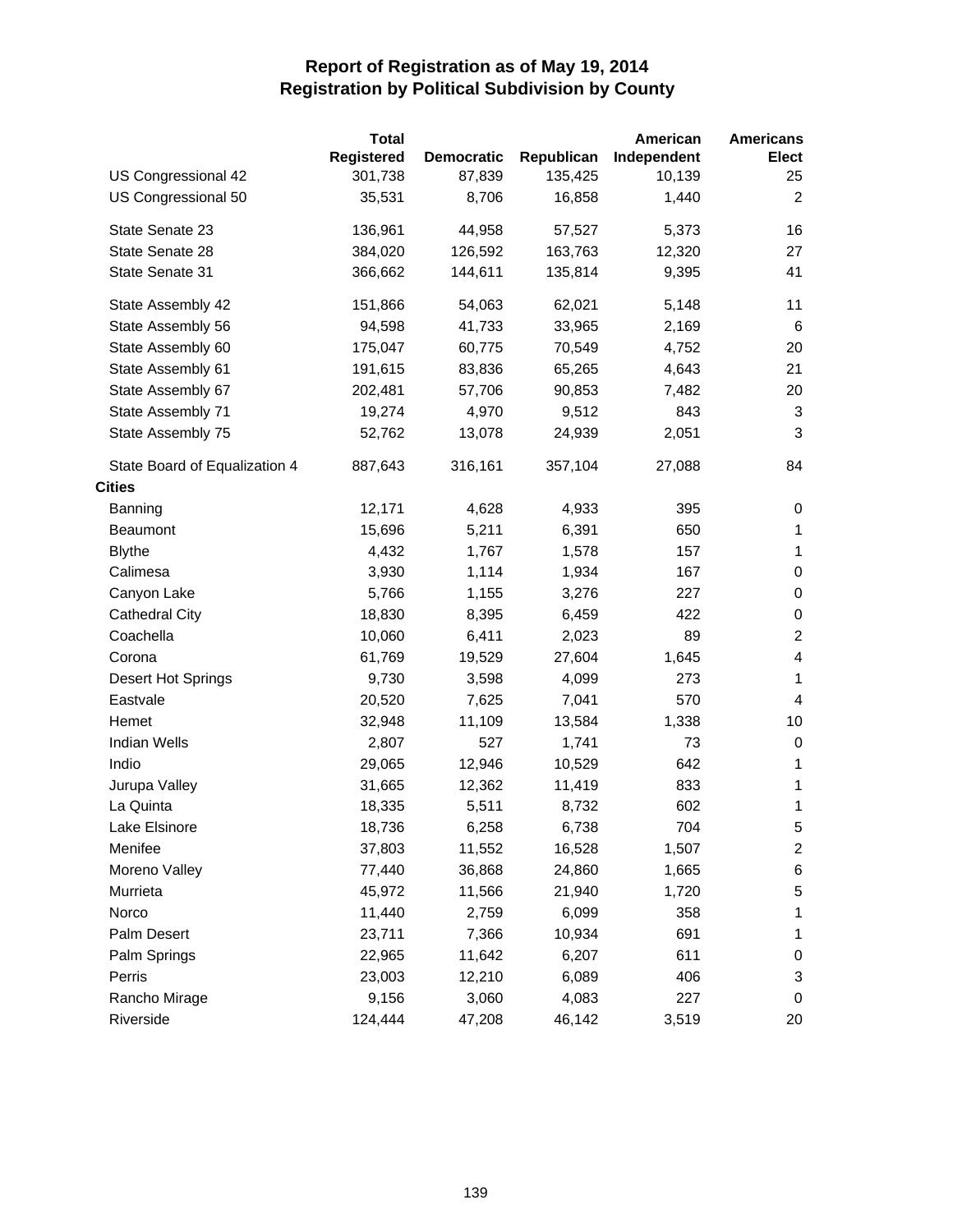|                               |       |             | Peace and |       | <b>No Party</b> |
|-------------------------------|-------|-------------|-----------|-------|-----------------|
|                               | Green | Libertarian | Freedom   | Other | Preference      |
| US Congressional 42           | 848   | 2,090       | 831       | 2,562 | 61,979          |
| US Congressional 50           | 97    | 269         | 68        | 324   | 7,767           |
| State Senate 23               | 362   | 860         | 400       | 1,196 | 26,269          |
| State Senate 28               | 1,132 | 2,420       | 896       | 3,252 | 73,618          |
| State Senate 31               | 1,095 | 2,184       | 1,826     | 2,576 | 69,120          |
| State Assembly 42             | 431   | 901         | 354       | 1,246 | 27,691          |
| State Assembly 56             | 210   | 409         | 244       | 651   | 15,211          |
| State Assembly 60             | 488   | 1,092       | 855       | 1,297 | 35,219          |
| State Assembly 61             | 607   | 1,092       | 971       | 1,279 | 33,901          |
| State Assembly 67             | 593   | 1,395       | 544       | 1,885 | 42,003          |
| State Assembly 71             | 115   | 169         | 64        | 197   | 3,401           |
| State Assembly 75             | 145   | 406         | 90        | 469   | 11,581          |
| State Board of Equalization 4 | 2,589 | 5,464       | 3,122     | 7,024 | 169,007         |
| <b>Cities</b>                 |       |             |           |       |                 |
| Banning                       | 34    | 67          | 38        | 94    | 1,982           |
| <b>Beaumont</b>               | 46    | 94          | 37        | 138   | 3,128           |
| <b>Blythe</b>                 | 11    | 22          | 8         | 19    | 869             |
| Calimesa                      | 8     | 19          | 12        | 35    | 641             |
| Canyon Lake                   | 16    | 37          | 9         | 52    | 994             |
| <b>Cathedral City</b>         | 48    | 70          | 56        | 129   | 3,251           |
| Coachella                     | 8     | 23          | 28        | 34    | 1,442           |
| Corona                        | 176   | 402         | 191       | 418   | 11,800          |
| <b>Desert Hot Springs</b>     | 32    | 69          | 32        | 73    | 1,553           |
| Eastvale                      | 28    | 102         | 62        | 136   | 4,952           |
| Hemet                         | 58    | 199         | 95        | 261   | 6,294           |
| <b>Indian Wells</b>           | 5     | 14          | 1         | 20    | 426             |
| Indio                         | 52    | 113         | 80        | 201   | 4,501           |
| Jurupa Valley                 | 100   | 164         | 223       | 260   | 6,303           |
| La Quinta                     | 34    | 98          | 27        | 151   | 3,179           |
| Lake Elsinore                 | 65    | 167         | 65        | 179   | 4,555           |
| Menifee                       | 97    | 235         | 87        | 351   | 7,444           |
| Moreno Valley                 | 163   | 336         | 364       | 479   | 12,699          |
| Murrieta                      | 116   | 316         | 98        | 463   | 9,748           |
| Norco                         | 27    | 100         | 33        | 84    | 1,979           |
| Palm Desert                   | 67    | 127         | 34        | 191   | 4,300           |
| Palm Springs                  | 105   | 126         | 37        | 190   | 4,047           |
| Perris                        | 52    | 96          | 91        | 156   | 3,900           |
| Rancho Mirage                 | 18    | 43          | 12        | 62    | 1,651           |
| Riverside                     | 501   | 874         | 756       | 940   | 24,484          |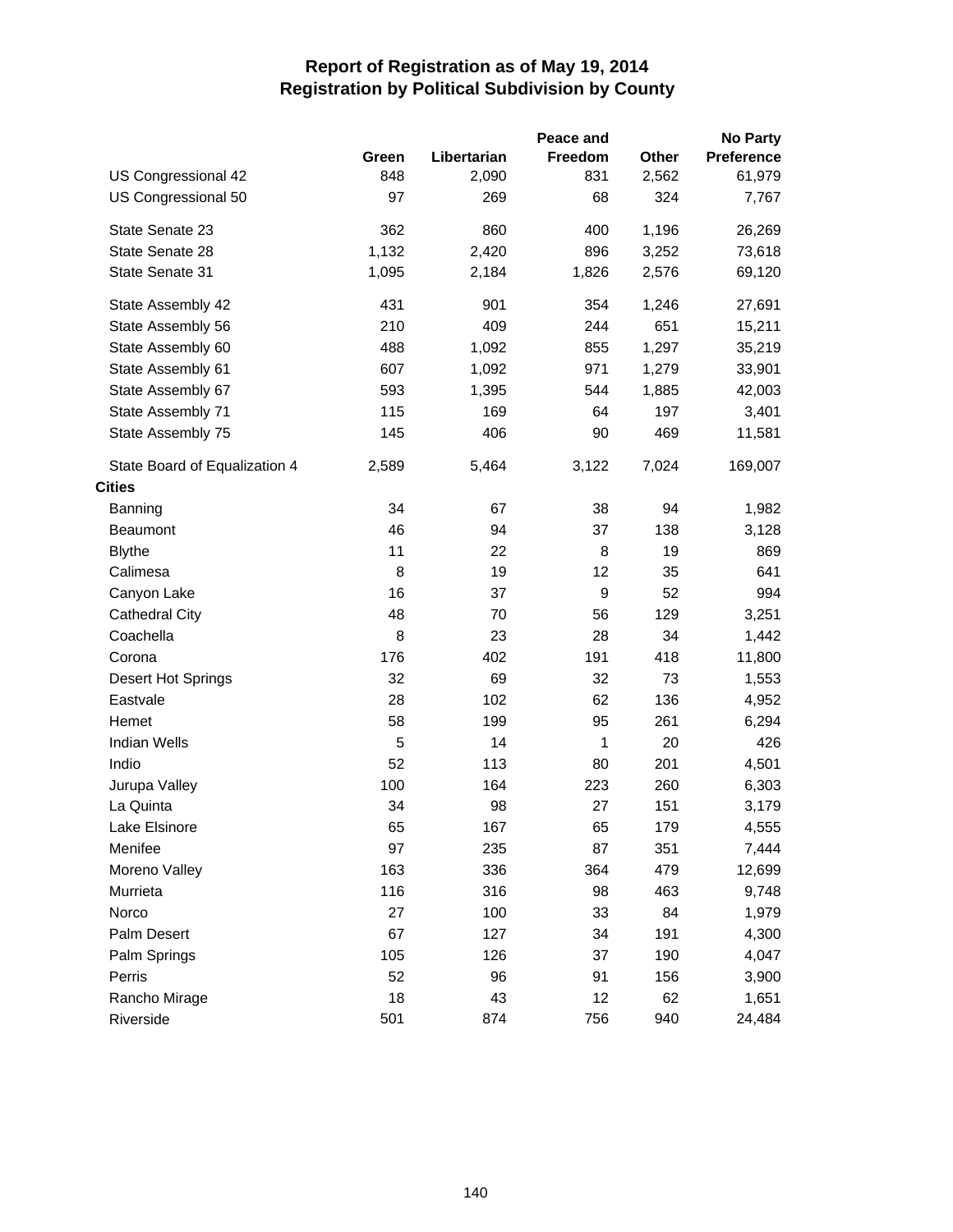|                               | <b>Total</b> |                   |            | American    | <b>Americans</b>        |
|-------------------------------|--------------|-------------------|------------|-------------|-------------------------|
|                               | Registered   | <b>Democratic</b> | Republican | Independent | Elect                   |
| San Jacinto                   | 15,504       | 5,661             | 5,705      | 597         | 2                       |
| Temecula                      | 44,093       | 10,941            | 20,849     | 1,751       | $\overline{\mathbf{c}}$ |
| Wildomar                      | 14,338       | 3,724             | 6,474      | 569         | $\mathbf 0$             |
| Unincorporated Area           | 141,314      | 43,458            | 63,113     | 4,680       | 11                      |
| <b>Riverside Totals</b>       | 887,643      | 316,161           | 357,104    | 27,088      | 84                      |
| <b>Percent</b>                |              | 35.62%            | 40.23%     | 3.05%       | 0.01%                   |
| <b>Sacramento</b>             |              |                   |            |             |                         |
| <b>Districts</b>              |              |                   |            |             |                         |
| County Supervisorial 1        | 130,377      | 66,294            | 26,454     | 3,582       | 15                      |
| <b>County Supervisorial 2</b> | 126,070      | 66,618            | 27,731     | 3,006       | 8                       |
| <b>County Supervisorial 3</b> | 145,469      | 60,406            | 50,742     | 4,328       | 10                      |
| County Supervisorial 4        | 138,830      | 44,627            | 57,982     | 4,918       | 8                       |
| County Supervisorial 5        | 147,697      | 61,312            | 49,156     | 4,552       | 10                      |
| US Congressional 3            | 15,270       | 5,179             | 6,012      | 566         | 3                       |
| US Congressional 6            | 295,767      | 148,160           | 67,848     | 8,089       | 23                      |
| US Congressional 7            | 366,268      | 142,105           | 133,649    | 11,307      | 25                      |
| US Congressional 9            | 11,138       | 3,813             | 4,556      | 424         | $\pmb{0}$               |
| State Senate 1                | 80,294       | 24,472            | 35,421     | 2,638       | $\overline{c}$          |
| State Senate 3                | 2,880        | 1,048             | 1,149      | 113         | 1                       |
| State Senate 4                | 148,573      | 55,903            | 54,821     | 5,132       | 13                      |
| State Senate 5                | 11,383       | 3,902             | 4,654      | 434         | 0                       |
| State Senate 6                | 422,300      | 206,309           | 106,244    | 11,348      | 34                      |
| State Senate 8                | 23,013       | 7,623             | 9,776      | 721         | 1                       |
| State Assembly 6              | 74,632       | 22,676            | 32,878     | 2,489       | $\overline{2}$          |
| State Assembly 7              | 189,777      | 90,999            | 44,944     | 5,476       | 18                      |
| State Assembly 8              | 237,599      | 95,973            | 84,182     | 7,354       | 18                      |
| State Assembly 9              | 184,619      | 88,945            | 49,376     | 4,997       | 13                      |
| State Assembly 11             | 1,816        | 664               | 685        | 70          | $\pmb{0}$               |
| State Board of Equalization 1 | 688,443      | 299,257           | 212,065    | 20,386      | 51                      |
| <b>Cities</b>                 |              |                   |            |             |                         |
| <b>Citrus Heights</b>         | 41,043       | 13,965            | 16,695     | 1,599       | 4                       |
| <b>Elk Grove</b>              | 77,732       | 33,767            | 24,168     | 2,312       | 4                       |
| Folsom                        | 35,758       | 10,614            | 15,500     | 1,169       | 1                       |
| Galt                          | 9,935        | 3,494             | 3,953      | 380         | $\pmb{0}$               |
| Isleton                       | 322          | 168               | 72         | 13          | $\pmb{0}$               |
| Rancho Cordova                | 31,040       | 13,022            | 9,980      | 927         | 3                       |
| Sacramento                    | 219,242      | 113,821           | 45,563     | 5,652       | 20                      |
| <b>Unincorporated Area</b>    | 273,371      | 110,406           | 96,134     | 8,334       | 19                      |
| <b>Sacramento Totals</b>      | 688,443      | 299,257           | 212,065    | 20,386      | 51                      |
| <b>Percent</b>                |              | 43.47%            | 30.80%     | 2.96%       | 0.01%                   |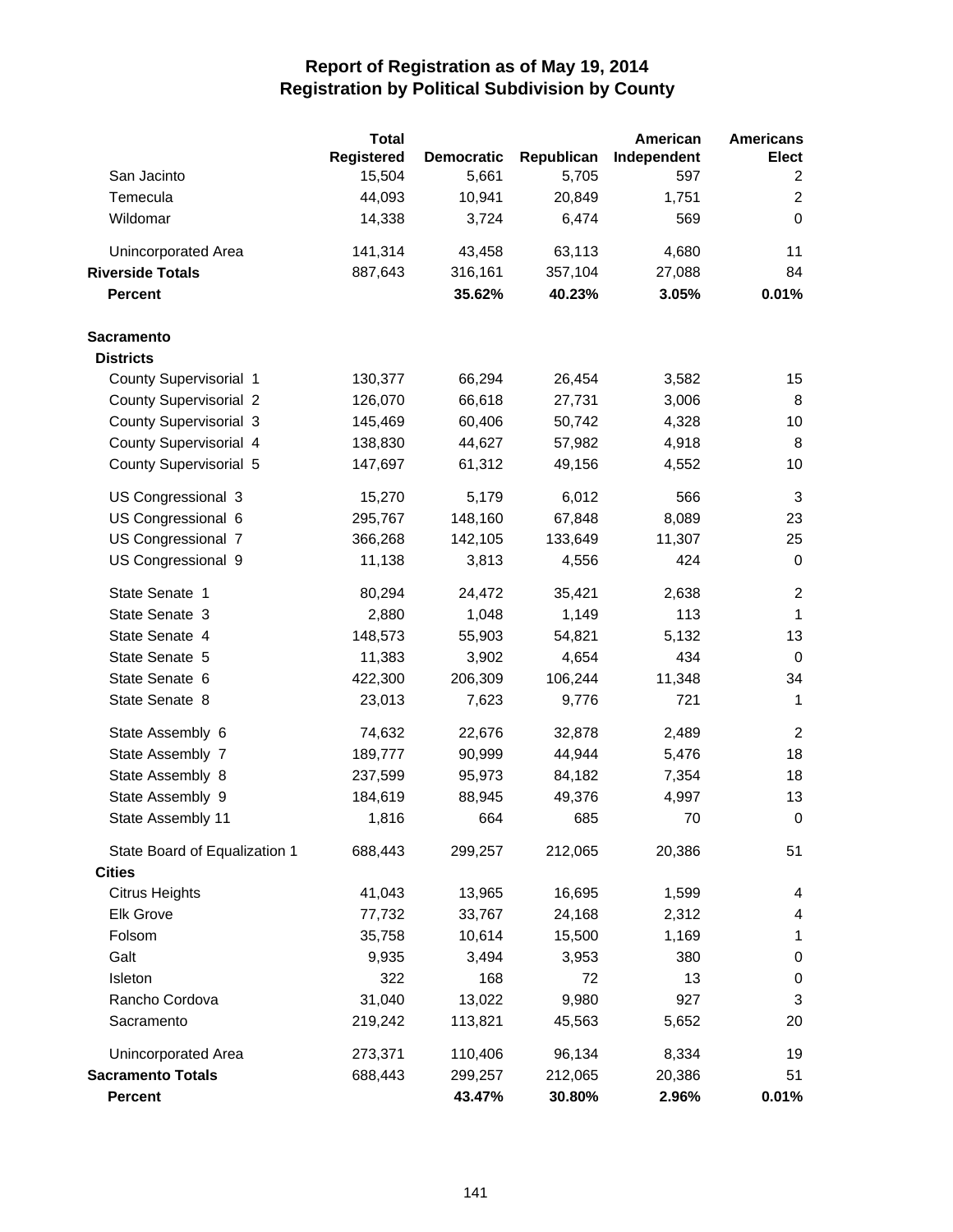|                               |       |             | Peace and      |             | <b>No Party</b>   |
|-------------------------------|-------|-------------|----------------|-------------|-------------------|
|                               | Green | Libertarian | <b>Freedom</b> | Other       | <b>Preference</b> |
| San Jacinto                   | 58    | 108         | 68             | 129         | 3,176             |
| Temecula                      | 129   | 335         | 80             | 408         | 9,598             |
| Wildomar                      | 63    | 130         | 46             | 153         | 3,179             |
| <b>Unincorporated Area</b>    | 472   | 978         | 452            | 1,218       | 26,932            |
| <b>Riverside Totals</b>       | 2,589 | 5,464       | 3,122          | 7,024       | 169,007           |
| <b>Percent</b>                | 0.29% | 0.62%       | 0.35%          | 0.79%       | 19.04%            |
| <b>Sacramento</b>             |       |             |                |             |                   |
| <b>Districts</b>              |       |             |                |             |                   |
| County Supervisorial 1        | 1,254 | 976         | 1,484          | 261         | 30,057            |
| <b>County Supervisorial 2</b> | 562   | 544         | 1,676          | 208         | 25,717            |
| <b>County Supervisorial 3</b> | 858   | 1,113       | 1,117          | 316         | 26,579            |
| County Supervisorial 4        | 647   | 1,220       | 566            | 305         | 28,557            |
| County Supervisorial 5        | 563   | 993         | 948            | 267         | 29,896            |
| US Congressional 3            | 61    | 128         | 98             | 39          | 3,184             |
| US Congressional 6            | 2,107 | 1,960       | 3,588          | 558         | 63,434            |
| US Congressional 7            | 1,682 | 2,673       | 2,037          | 746         | 72,044            |
| US Congressional 9            | 34    | 85          | 68             | 14          | 2,144             |
| State Senate 1                | 381   | 684         | 179            | 168         | 16,349            |
| State Senate 3                | 8     | 18          | 10             | 8           | 525               |
| State Senate 4                | 809   | 1,281       | 1,075          | 368         | 29,171            |
| State Senate 5                | 36    | 86          | 68             | 15          | 2,188             |
| State Senate 6                | 2,581 | 2,578       | 4,337          | 757         | 88,112            |
| State Senate 8                | 69    | 199         | 122            | 41          | 4,461             |
| State Assembly 6              | 366   | 647         | 176            | 161         | 15,237            |
| State Assembly 7              | 1,572 | 1,435       | 2,037          | 378         | 42,918            |
| State Assembly 8              | 1,234 | 1,860       | 1,874          | 527         | 44,577            |
| State Assembly 9              | 707   | 892         | 1,697          | 286         | 37,706            |
| State Assembly 11             | 5     | 12          | 7              | 5           | 368               |
| State Board of Equalization 1 | 3,884 | 4,846       | 5,791          | 1,357       | 140,806           |
| <b>Cities</b>                 |       |             |                |             |                   |
| <b>Citrus Heights</b>         | 240   | 373         | 233            | 109         | 7,825             |
| <b>Elk Grove</b>              | 260   | 406         | 328            | 121         | 16,366            |
| Folsom                        | 141   | 298         | 66             | 53          | 7,916             |
| Galt                          | 28    | 68          | 66             | 11          | 1,935             |
| Isleton                       | 0     | $\mathbf 0$ | 1              | $\mathbf 0$ | 68                |
| Rancho Cordova                | 144   | 296         | 348            | 76          | 6,244             |
| Sacramento                    | 1,721 | 1,384       | 2,588          | 395         | 48,098            |
| <b>Unincorporated Area</b>    | 1,350 | 2,021       | 2,161          | 592         | 52,354            |
| <b>Sacramento Totals</b>      | 3,884 | 4,846       | 5,791          | 1,357       | 140,806           |
| <b>Percent</b>                | 0.56% | 0.70%       | 0.84%          | 0.20%       | 20.45%            |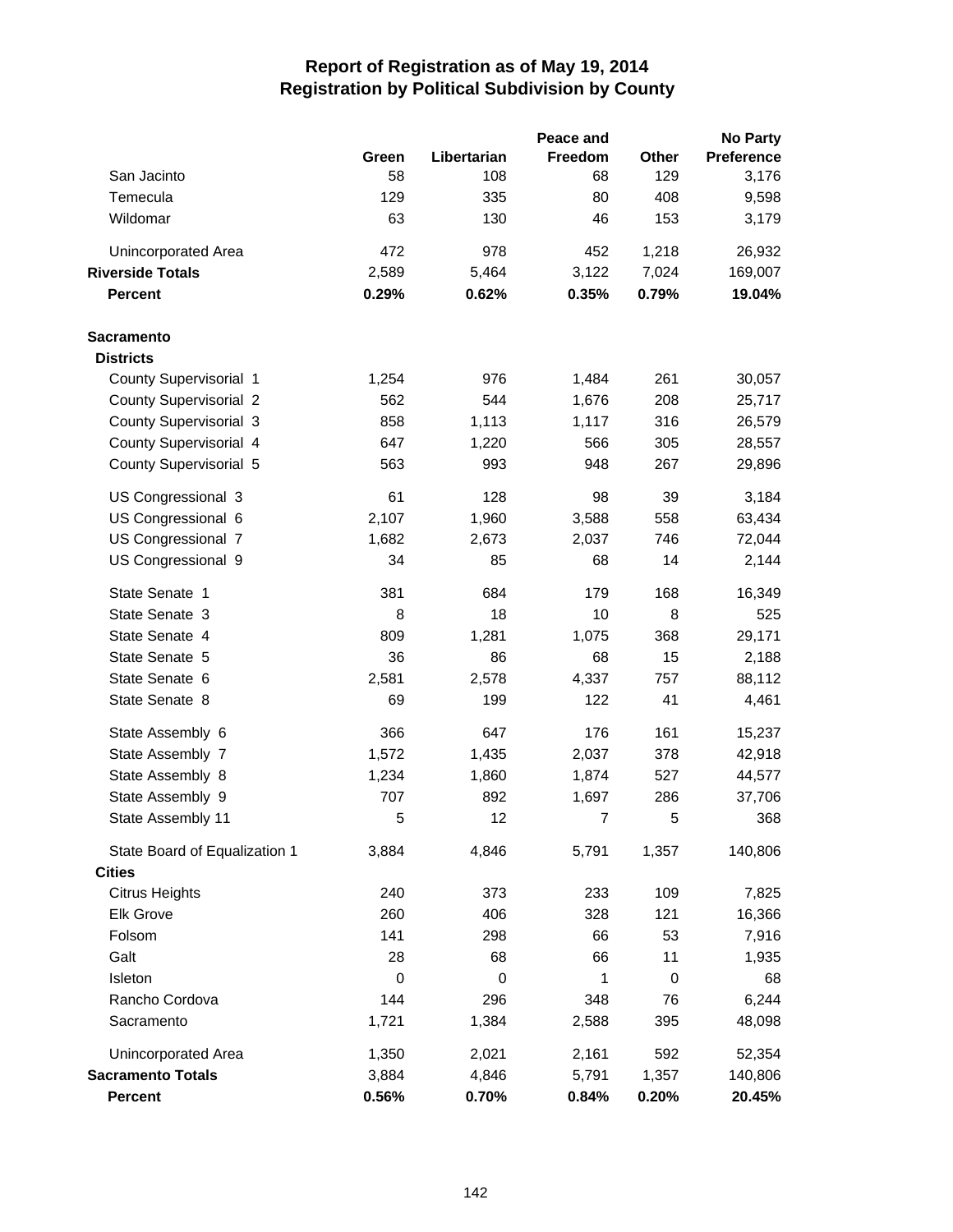|                               | <b>Total</b> |                   |            | American    | <b>Americans</b>         |
|-------------------------------|--------------|-------------------|------------|-------------|--------------------------|
|                               | Registered   | <b>Democratic</b> | Republican | Independent | <b>Elect</b>             |
| <b>San Benito</b>             |              |                   |            |             |                          |
| <b>Districts</b>              |              |                   |            |             |                          |
| County Supervisorial 1        | 5,072        | 2,112             | 1,727      | 113         | 0                        |
| <b>County Supervisorial 2</b> | 4,901        | 2,204             | 1,412      | 168         | 0                        |
| County Supervisorial 3        | 4,275        | 2,278             | 1,027      | 94          | $\mathbf{1}$             |
| County Supervisorial 4        | 5,858        | 2,083             | 2,430      | 167         | $\overline{2}$           |
| County Supervisorial 5        | 3,672        | 2,421             | 483        | 69          | $\Omega$                 |
| US Congressional 20           | 23,778       | 11,098            | 7,079      | 611         | $\sqrt{3}$               |
| State Senate 12               | 23,778       | 11,098            | 7,079      | 611         | 3                        |
| State Assembly 30             | 23,778       | 11,098            | 7,079      | 611         | 3                        |
| State Board of Equalization 2 | 23,778       | 11,098            | 7,079      | 611         | 3                        |
| <b>Cities</b>                 |              |                   |            |             |                          |
| Hollister                     | 13,585       | 7,180             | 3,190      | 331         | 2                        |
| San Juan Bautista             | 825          | 427               | 185        | 37          | $\mathbf 0$              |
| Unincorporated Area           | 9,368        | 3,491             | 3,704      | 243         | $\mathbf{1}$             |
| <b>San Benito Totals</b>      | 23,778       | 11,098            | 7,079      | 611         | 3                        |
| <b>Percent</b>                |              | 46.67%            | 29.77%     | 2.57%       | 0.01%                    |
| San Bernardino                |              |                   |            |             |                          |
| <b>Districts</b>              |              |                   |            |             |                          |
| County Supervisorial 1        | 167,207      | 56,854            | 62,787     | 8,549       | 13                       |
| <b>County Supervisorial 2</b> | 189,879      | 71,600            | 68,834     | 6,076       | 21                       |
| County Supervisorial 3        | 186,606      | 62,184            | 74,756     | 7,524       | 17                       |
| County Supervisorial 4        | 157,724      | 64,729            | 50,883     | 4,489       | 16                       |
| County Supervisorial 5        | 149,910      | 71,839            | 38,441     | 4,295       | 30                       |
| US Congressional 8            | 285,431      | 92,424            | 113,401    | 13,881      | 24                       |
| US Congressional 27           | 21,880       | 6,464             | 10,487     | 629         | $\boldsymbol{2}$         |
| US Congressional 31           | 307,864      | 124,353           | 104,078    | 9,926       | 33                       |
| US Congressional 35           | 198,452      | 92,138            | 52,602     | 5,404       | 34                       |
| US Congressional 39           | 37,699       | 11,827            | 15,133     | 1,093       | $\overline{\mathcal{A}}$ |
| State Senate 16               | 54,650       | 16,517            | 21,386     | 2,974       | 6                        |
| State Senate 20               | 290,864      | 136,541           | 76,935     | 8,004       | 49                       |
| State Senate 21               | 137,429      | 48,953            | 49,415     | 6,809       | 11                       |
| State Senate 23               | 291,578      | 99,909            | 116,796    | 10,847      | 24                       |
| State Senate 25               | 39,433       | 13,557            | 16,176     | 1,221       | 3                        |
| State Senate 29               | 37,372       | 11,729            | 14,993     | 1,078       | 4                        |
| State Assembly 33             | 196,259      | 65,606            | 75,045     | 9,935       | 13                       |
| State Assembly 36             | 9,351        | 2,311             | 4,429      | 551         | $\mathbf{1}$             |
| State Assembly 40             | 209,380      | 78,363            | 76,896     | 7,103       | 21                       |
| State Assembly 41             | 53,070       | 17,195            | 23,092     | 1,667       | $\sqrt{3}$               |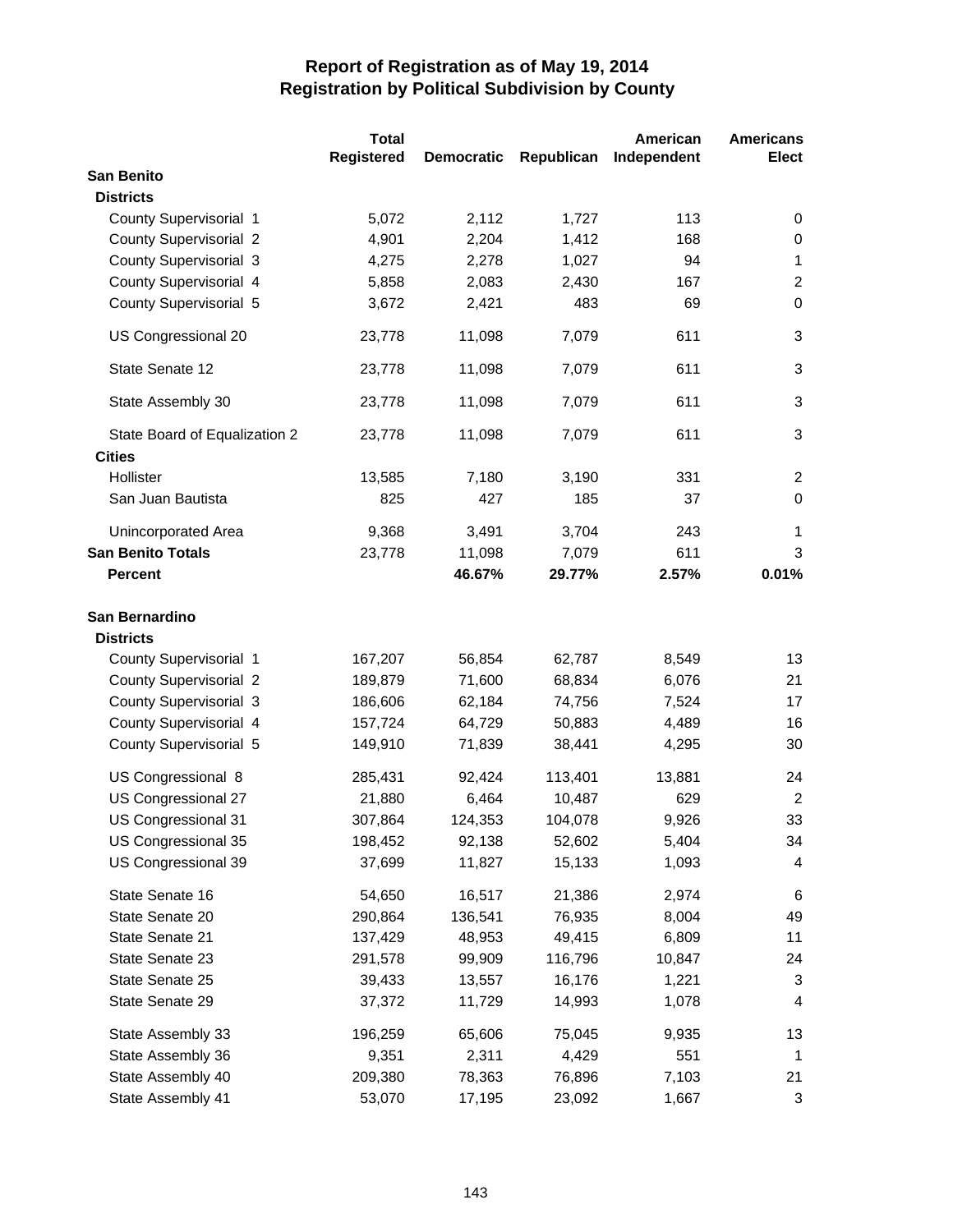|                               |       |             | Peace and      |       | <b>No Party</b>   |
|-------------------------------|-------|-------------|----------------|-------|-------------------|
|                               | Green | Libertarian | <b>Freedom</b> | Other | <b>Preference</b> |
| <b>San Benito</b>             |       |             |                |       |                   |
| <b>Districts</b>              |       |             |                |       |                   |
| County Supervisorial 1        | 27    | 29          | 14             | 27    | 1,023             |
| <b>County Supervisorial 2</b> | 51    | 35          | 10             | 23    | 998               |
| <b>County Supervisorial 3</b> | 12    | 21          | 10             | 14    | 818               |
| County Supervisorial 4        | 25    | 37          | 10             | 18    | 1,086             |
| County Supervisorial 5        | 15    | 10          | 10             | 9     | 655               |
| US Congressional 20           | 130   | 132         | 54             | 91    | 4,580             |
| State Senate 12               | 130   | 132         | 54             | 91    | 4,580             |
| State Assembly 30             | 130   | 132         | 54             | 91    | 4,580             |
| State Board of Equalization 2 | 130   | 132         | 54             | 91    | 4,580             |
| <b>Cities</b>                 |       |             |                |       |                   |
| Hollister                     | 63    | 63          | 35             | 53    | 2,668             |
| San Juan Bautista             | 4     | 6           | 3              | 2     | 161               |
| Unincorporated Area           | 63    | 63          | 16             | 36    | 1,751             |
| <b>San Benito Totals</b>      | 130   | 132         | 54             | 91    | 4,580             |
| <b>Percent</b>                | 0.55% | 0.56%       | 0.23%          | 0.38% | 19.26%            |
| San Bernardino                |       |             |                |       |                   |
| <b>Districts</b>              |       |             |                |       |                   |
| County Supervisorial 1        | 510   | 1,231       | 627            | 541   | 36,095            |
| <b>County Supervisorial 2</b> | 741   | 1,107       | 813            | 334   | 40,353            |
| County Supervisorial 3        | 854   | 1,314       | 639            | 510   | 38,808            |
| County Supervisorial 4        | 522   | 960         | 845            | 251   | 35,029            |
| County Supervisorial 5        | 454   | 731         | 1,086          | 350   | 32,684            |
| US Congressional 8            | 1,126 | 2,193       | 1,015          | 896   | 60,471            |
| US Congressional 27           | 77    | 123         | 53             | 38    | 4,007             |
| US Congressional 31           | 1,128 | 1,745       | 1,463          | 643   | 64,495            |
| US Congressional 35           | 653   | 1,074       | 1,347          | 340   | 44,860            |
| US Congressional 39           | 97    | 208         | 132            | 69    | 9,136             |
| State Senate 16               | 266   | 469         | 195            | 191   | 12,646            |
| State Senate 20               | 902   | 1,502       | 1,907          | 534   | 64,490            |
| State Senate 21               | 384   | 916         | 539            | 421   | 29,981            |
| State Senate 23               | 1,250 | 1,994       | 1,088          | 706   | 58,964            |
| State Senate 25               | 183   | 254         | 151            | 65    | 7,823             |
| State Senate 29               | 96    | 208         | 130            | 69    | 9,065             |
| State Assembly 33             | 701   | 1,469       | 745            | 598   | 42,147            |
| State Assembly 36             | 56    | 119         | 19             | 40    | 1,825             |
| State Assembly 40             | 816   | 1,241       | 864            | 450   | 43,626            |
| State Assembly 41             | 232   | 335         | 191            | 96    | 10,259            |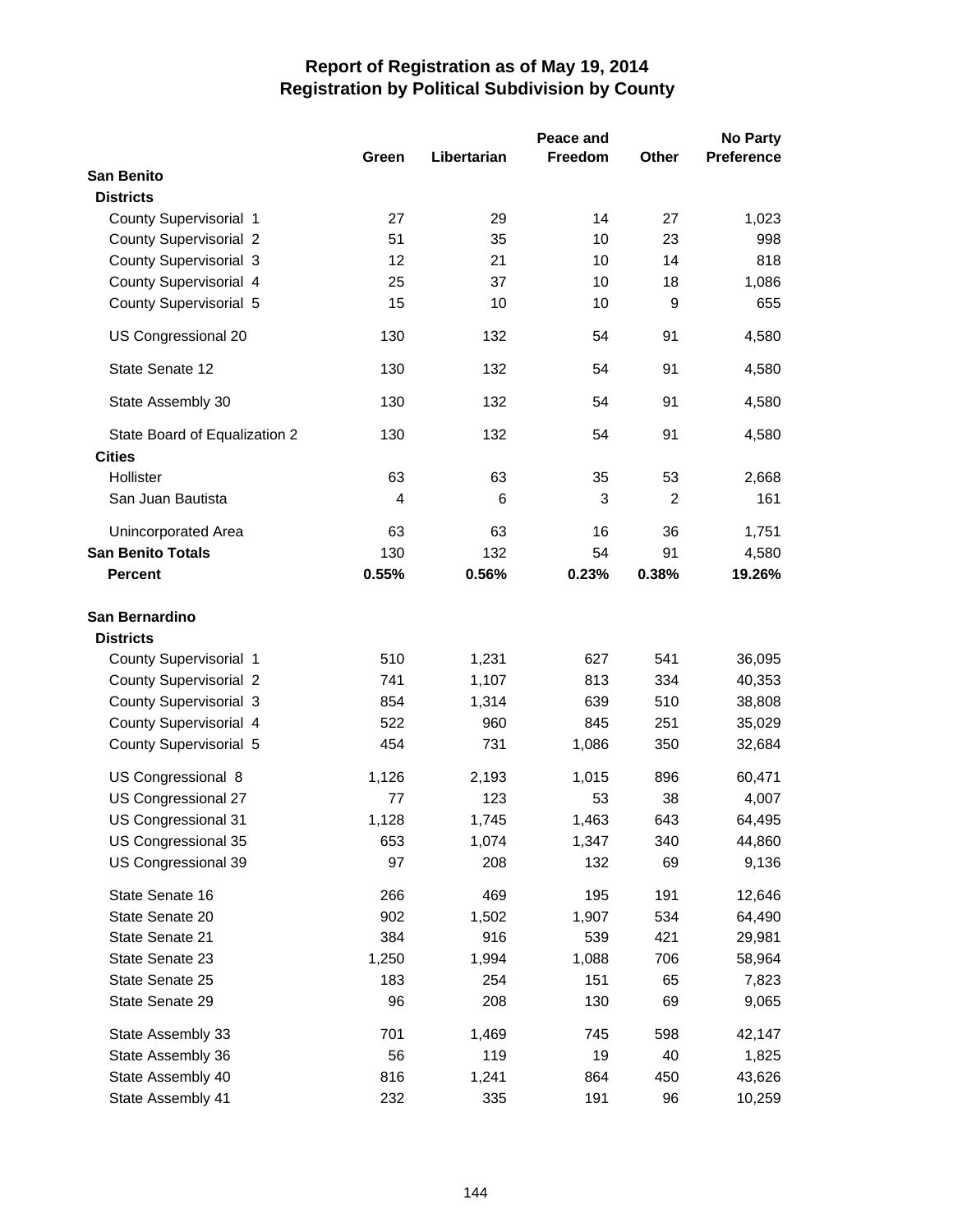|                               | <b>Total</b>      |                   |            | American    | <b>Americans</b>          |
|-------------------------------|-------------------|-------------------|------------|-------------|---------------------------|
|                               | <b>Registered</b> | <b>Democratic</b> | Republican | Independent | <b>Elect</b>              |
| State Assembly 42             | 55,030            | 15,461            | 24,311     | 2,595       | 6                         |
| State Assembly 47             | 175,909           | 85,179            | 43,423     | 4,835       | 36                        |
| State Assembly 52             | 114,955           | 51,362            | 33,512     | 3,169       | 13                        |
| State Assembly 55             | 37,372            | 11,729            | 14,993     | 1,078       | $\overline{\mathbf{4}}$   |
| State Board of Equalization 1 | 447,527           | 162,763           | 164,764    | 17,949      | 34                        |
| State Board of Equalization 3 | 37,372            | 11,729            | 14,993     | 1,078       | 4                         |
| State Board of Equalization 4 | 366,427           | 152,714           | 115,944    | 11,906      | 59                        |
| <b>Cities</b>                 |                   |                   |            |             |                           |
| Adelanto                      | 9,186             | 4,439             | 1,845      | 488         | 0                         |
| Apple Valley                  | 36,123            | 10,263            | 15,981     | 1,914       | 4                         |
| <b>Barstow</b>                | 8,296             | 3,320             | 2,372      | 421         | 0                         |
| <b>Big Bear Lake</b>          | 2,707             | 628               | 1,393      | 114         | $\pmb{0}$                 |
| Chino                         | 31,869            | 12,400            | 11,552     | 907         | $\pmb{0}$                 |
| Chino Hills                   | 37,372            | 11,729            | 14,993     | 1,078       | 4                         |
| Colton                        | 19,976            | 9,898             | 4,884      | 595         | $\,6$                     |
| Fontana                       | 73,139            | 34,838            | 17,609     | 2,004       | 17                        |
| <b>Grand Terrace</b>          | 6,525             | 2,394             | 2,525      | 229         | $\mathbf 1$               |
| Hesperia                      | 36,799            | 12,505            | 13,581     | 1,821       | 1                         |
| Highland                      | 22,995            | 8,620             | 8,690      | 721         | $\sqrt{3}$                |
| Loma Linda                    | 10,261            | 3,347             | 3,612      | 367         | $\pmb{0}$                 |
| Montclair                     | 12,672            | 6,275             | 2,864      | 327         | $\overline{c}$            |
| Needles                       | 1,861             | 744               | 535        | 116         | $\pmb{0}$                 |
| Ontario                       | 58,786            | 27,209            | 16,281     | 1,655       | 8                         |
| Rancho Cucamonga              | 84,940            | 29,967            | 33,291     | 2,842       | $\mathbf 5$               |
| Redlands                      | 37,608            | 12,649            | 15,752     | 1,379       | $\ensuremath{\mathsf{3}}$ |
| Rialto                        | 38,885            | 19,883            | 8,829      | 1,045       | $\overline{7}$            |
| San Bernardino                | 77,495            | 34,279            | 23,465     | 2,341       | 12                        |
| <b>Twenty-nine Palms</b>      | 5,214             | 1,412             | 2,108      | 243         | $\pmb{0}$                 |
| Upland                        | 37,053            | 13,001            | 14,933     | 1,154       | 3                         |
| Victorville                   | 42,728            | 18,391            | 12,048     | 1,943       | $\,6$                     |
| Yucaipa                       | 26,980            | 7,341             | 13,060     | 1,153       | 0                         |
| <b>Yucca Valley</b>           | 9,647             | 2,608             | 4,139      | 476         | 5                         |
| <b>Unincorporated Area</b>    | 122,209           | 39,066            | 49,359     | 5,600       | 10                        |
| <b>San Bernardino Totals</b>  | 851,326           | 327,206           | 295,701    | 30,933      | 97                        |
| <b>Percent</b>                |                   | 38.43%            | 34.73%     | 3.63%       | 0.01%                     |
| San Diego                     |                   |                   |            |             |                           |
| <b>Districts</b>              |                   |                   |            |             |                           |
| County Supervisorial 1        | 253,879           | 109,615           | 62,306     | 6,750       | 31                        |
| <b>County Supervisorial 2</b> | 339,701           | 105,524           | 134,185    | 13,076      | 21                        |
| <b>County Supervisorial 3</b> | 318,889           | 98,579            | 114,194    | 10,348      | 23                        |
| County Supervisorial 4        | 330,131           | 140,278           | 74,812     | 11,008      | 37                        |
| County Supervisorial 5        | 302,241           | 84,823            | 125,196    | 11,358      | 24                        |
| US Congressional 49           | 271,336           | 82,432            | 102,507    | 9,742       | 23                        |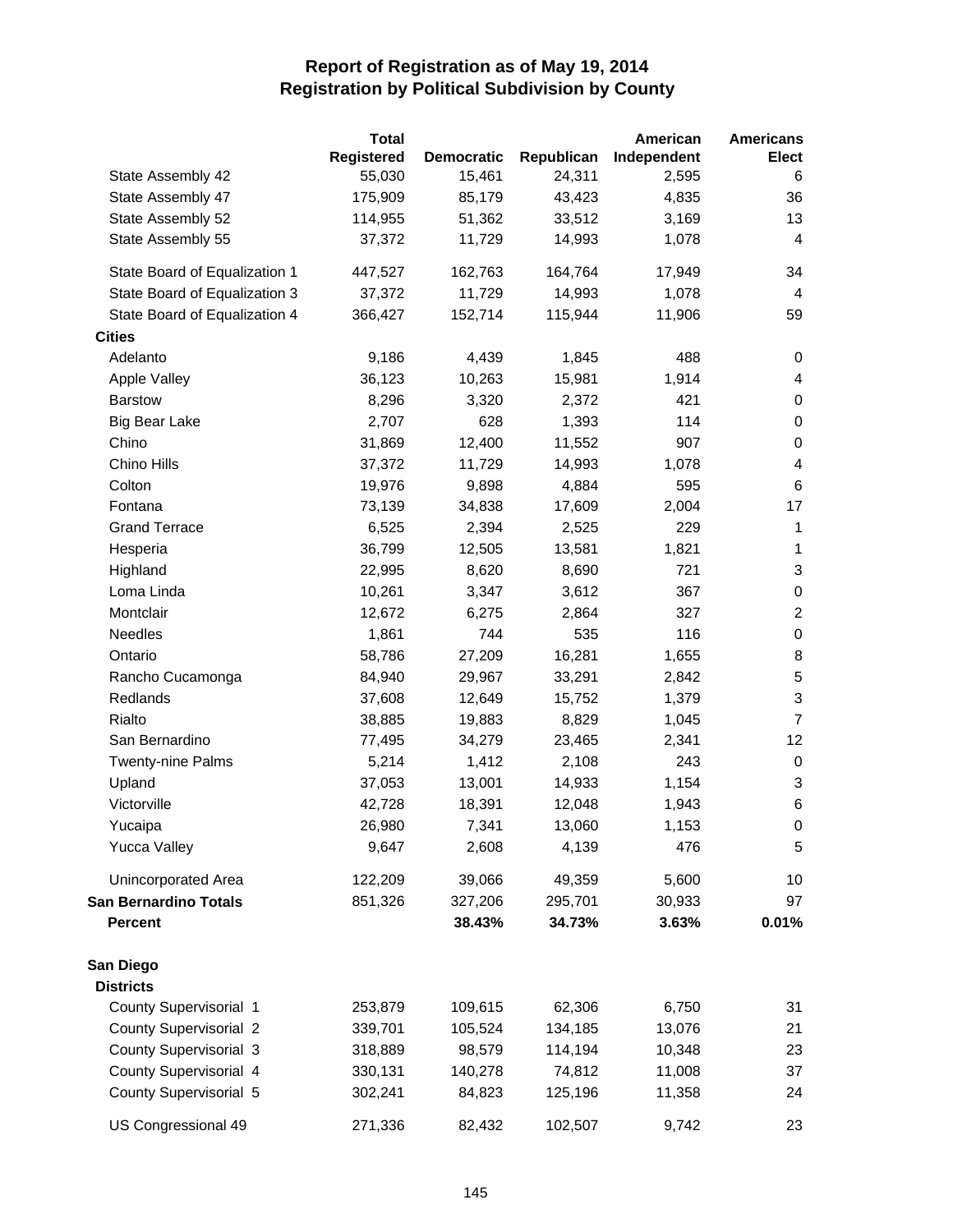|                               |       |             | Peace and      |       | <b>No Party</b> |
|-------------------------------|-------|-------------|----------------|-------|-----------------|
|                               | Green | Libertarian | <b>Freedom</b> | Other | Preference      |
| State Assembly 42             | 278   | 469         | 154            | 199   | 11,557          |
| State Assembly 47             | 525   | 822         | 1,212          | 353   | 39,524          |
| State Assembly 52             | 377   | 680         | 695            | 181   | 24,966          |
| State Assembly 55             | 96    | 208         | 130            | 69    | 9,065           |
| State Board of Equalization 1 | 1,631 | 3,054       | 1,882          | 1,047 | 94,403          |
| State Board of Equalization 3 | 96    | 208         | 130            | 69    | 9,065           |
| State Board of Equalization 4 | 1,354 | 2,081       | 1,998          | 870   | 79,501          |
| <b>Cities</b>                 |       |             |                |       |                 |
| Adelanto                      | 23    | 43          | 51             | 22    | 2,275           |
| Apple Valley                  | 105   | 240         | 105            | 84    | 7,427           |
| <b>Barstow</b>                | 29    | 30          | 38             | 25    | 2,061           |
| <b>Big Bear Lake</b>          | 12    | 39          | 3              | 10    | 508             |
| Chino                         | 89    | 185         | 117            | 50    | 6,569           |
| Chino Hills                   | 96    | 208         | 130            | 69    | 9,065           |
| Colton                        | 63    | 99          | 113            | 40    | 4,278           |
| Fontana                       | 244   | 337         | 475            | 135   | 17,480          |
| <b>Grand Terrace</b>          | 29    | 33          | 27             | 11    | 1,276           |
| Hesperia                      | 106   | 283         | 152            | 126   | 8,224           |
| Highland                      | 81    | 123         | 93             | 60    | 4,604           |
| Loma Linda                    | 40    | 69          | 36             | 25    | 2,765           |
| Montclair                     | 49    | 89          | 120            | 12    | 2,934           |
| Needles                       | 4     | 12          | $\overline{7}$ | $\,6$ | 437             |
| Ontario                       | 203   | 345         | 369            | 84    | 12,632          |
| Rancho Cucamonga              | 301   | 500         | 294            | 156   | 17,584          |
| Redlands                      | 190   | 250         | 111            | 74    | 7,200           |
| Rialto                        | 90    | 157         | 302            | 90    | 8,482           |
| San Bernardino                | 242   | 416         | 473            | 187   | 16,080          |
| <b>Twenty-nine Palms</b>      | 21    | 51          | 26             | 14    | 1,339           |
| Upland                        | 169   | 232         | 142            | 58    | 7,361           |
| Victorville                   | 110   | 259         | 190            | 136   | 9,645           |
| Yucaipa                       | 113   | 216         | 65             | 105   | 4,927           |
| <b>Yucca Valley</b>           | 46    | 73          | 22             | 23    | 2,255           |
| <b>Unincorporated Area</b>    | 626   | 1,054       | 549            | 384   | 25,561          |
| <b>San Bernardino Totals</b>  | 3,081 | 5,343       | 4,010          | 1,986 | 182,969         |
| <b>Percent</b>                | 0.36% | 0.63%       | 0.47%          | 0.23% | 21.49%          |
| San Diego                     |       |             |                |       |                 |
| <b>Districts</b>              |       |             |                |       |                 |
| County Supervisorial 1        | 972   | 1,423       | 1,007          | 924   | 70,851          |
| <b>County Supervisorial 2</b> | 1,434 | 2,897       | 844            | 1,476 | 80,244          |
| <b>County Supervisorial 3</b> | 1,377 | 2,407       | 621            | 965   | 90,375          |
| County Supervisorial 4        | 2,605 | 3,054       | 1,082          | 1,342 | 95,913          |
| County Supervisorial 5        | 1,301 | 2,578       | 680            | 913   | 75,368          |
|                               |       |             |                |       |                 |
| US Congressional 49           | 1,380 | 2,297       | 601            | 837   | 71,517          |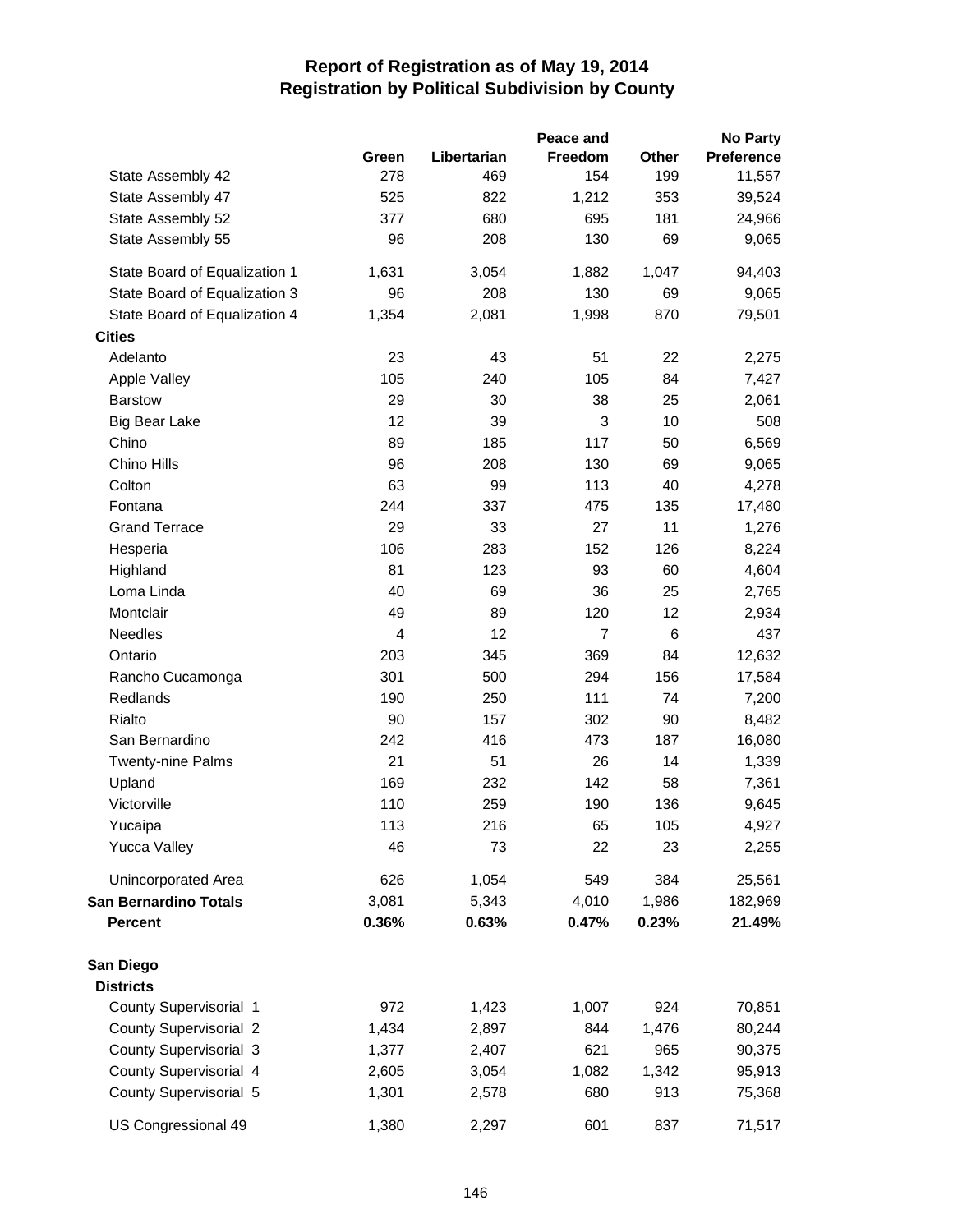|                                                | <b>Total</b> |                   |            | American    | <b>Americans</b>         |
|------------------------------------------------|--------------|-------------------|------------|-------------|--------------------------|
|                                                | Registered   | <b>Democratic</b> | Republican | Independent | <b>Elect</b>             |
| US Congressional 50                            | 315,493      | 81,735            | 141,119    | 12,600      | 24                       |
| US Congressional 51                            | 200,080      | 95,928            | 37,573     | 5,392       | 35                       |
| US Congressional 52                            | 385,540      | 124,386           | 129,963    | 12,531      | 27                       |
| US Congressional 53                            | 372,392      | 154,338           | 99,531     | 12,275      | 27                       |
| State Senate 36                                | 234,321      | 71,478            | 88,804     | 8,663       | 20                       |
| State Senate 38                                | 481,746      | 135,252           | 202,897    | 18,175      | 36                       |
| State Senate 39                                | 513,692      | 190,587           | 147,095    | 17,111      | 37                       |
| State Senate 40                                | 315,082      | 141,502           | 71,897     | 8,591       | 43                       |
| State Assembly 71                              | 219,515      | 62,823            | 93,380     | 8,804       | 14                       |
| State Assembly 75                              | 167,893      | 44,180            | 73,556     | 6,443       | 15                       |
| State Assembly 76                              | 229,085      | 70,230            | 86,287     | 8,467       | 20                       |
| State Assembly 77                              | 257,299      | 77,321            | 94,941     | 8,051       | 16                       |
| State Assembly 78                              | 261,680      | 103,669           | 66,346     | 8,703       | 18                       |
| State Assembly 79                              | 229,252      | 95,351            | 60,972     | 7,423       | 24                       |
| State Assembly 80                              | 180,117      | 85,245            | 35,211     | 4,649       | 29                       |
| State Board of Equalization 4<br><b>Cities</b> | 1,544,841    | 538,819           | 510,693    | 52,540      | 136                      |
| Carlsbad                                       | 65,133       | 18,312            | 26,777     | 2,327       |                          |
| Chula Vista                                    | 113,398      | 47,120            | 30,405     | 3,106       | 8<br>13                  |
|                                                |              |                   |            | 359         |                          |
| Coronado                                       | 10,360       | 2,512             | 4,808      |             | $\mathbf 1$<br>$\pmb{0}$ |
| Del Mar                                        | 3,027        | 1,042             | 1,036      | 91          | $\overline{\mathbf{4}}$  |
| El Cajon                                       | 39,952       | 13,294            | 14,632     | 1,555       |                          |
| Encinitas                                      | 38,813       | 13,568            | 12,557     | 1,312       | $\mathbf{1}$             |
| Escondido                                      | 60,052       | 16,793            | 24,341     | 2,381       | 10                       |
| Imperial Beach                                 | 11,037       | 4,065             | 2,858      | 430         | $\mathbf{1}$             |
| La Mesa                                        | 32,324       | 12,106            | 10,229     | 1,256       | $\overline{2}$           |
| Lemon Grove                                    | 12,873       | 5,614             | 3,456      | 410         | $\pmb{0}$                |
| <b>National City</b>                           | 19,480       | 9,342             | 3,628      | 489         | 4                        |
| Oceanside                                      | 82,900       | 26,044            | 30,541     | 3,217       | 4                        |
| Poway                                          | 28,775       | 7,118             | 12,952     | 925         | $\overline{\mathbf{c}}$  |
| San Diego                                      | 660,122      | 261,624           | 173,254    | 20,713      | 62                       |
| San Marcos                                     | 39,385       | 11,497            | 15,579     | 1,440       | $\pmb{0}$                |
| Santee                                         | 31,161       | 8,309             | 13,507     | 1,282       | 5                        |
| Solana Beach                                   | 8,393        | 2,750             | 3,034      | 246         | 1                        |
| Vista                                          | 37,711       | 11,305            | 14,388     | 1,422       | $\overline{7}$           |
| Unincorporated Area                            | 249,945      | 66,404            | 112,711    | 9,579       | 11                       |
| <b>San Diego Totals</b>                        | 1,544,841    | 538,819           | 510,693    | 52,540      | 136                      |
| <b>Percent</b>                                 |              | 34.88%            | 33.06%     | 3.40%       | 0.01%                    |
| San Francisco                                  |              |                   |            |             |                          |
| <b>Districts</b>                               |              |                   |            |             |                          |
| County Supervisorial 1                         | 37,722       | 19,979            | 3,509      | 680         | 1                        |
| <b>County Supervisorial 2</b>                  | 43,450       | 21,667            | 7,397      | 1,004       | $\overline{\mathbf{c}}$  |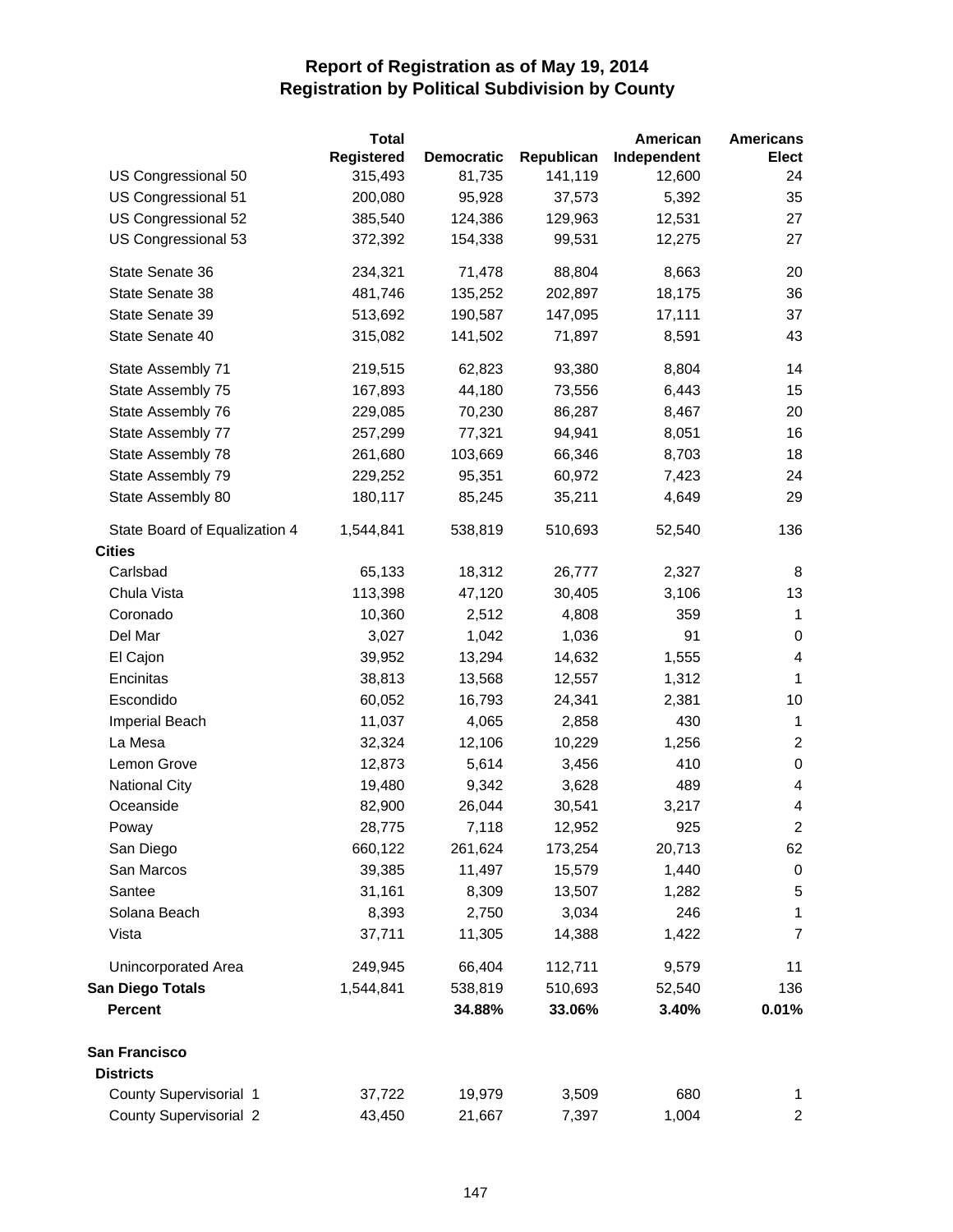|                               |       |             | Peace and      |                | <b>No Party</b>   |
|-------------------------------|-------|-------------|----------------|----------------|-------------------|
|                               | Green | Libertarian | Freedom        | Other          | <b>Preference</b> |
| US Congressional 50           | 1,206 | 2,673       | 767            | 1,216          | 74,153            |
| US Congressional 51           | 920   | 1,145       | 1,056          | 833            | 57,198            |
| US Congressional 52           | 1,989 | 3,299       | 719            | 1,255          | 111,371           |
| US Congressional 53           | 2,194 | 2,945       | 1,091          | 1,479          | 98,512            |
| State Senate 36               | 1,260 | 2,035       | 549            | 741            | 60,771            |
| State Senate 38               | 1,843 | 3,967       | 1,128          | 1,824          | 116,624           |
| State Senate 39               | 3,339 | 4,623       | 1,211          | 1,804          | 147,885           |
| State Senate 40               | 1,247 | 1,734       | 1,346          | 1,251          | 87,471            |
| State Assembly 71             | 852   | 1,837       | 544            | 981            | 50,280            |
| State Assembly 75             | 659   | 1,414       | 446            | 554            | 40,626            |
| State Assembly 76             | 1,226 | 1,998       | 537            | 718            | 59,602            |
| State Assembly 77             | 956   | 1,941       | 398            | 819            | 72,856            |
| State Assembly 78             | 2,155 | 2,596       | 716            | 894            | 76,583            |
| State Assembly 79             | 1,026 | 1,572       | 709            | 966            | 61,209            |
| State Assembly 80             | 815   | 1,001       | 884            | 688            | 51,595            |
| State Board of Equalization 4 | 7,689 | 12,359      | 4,234          | 5,620          | 412,751           |
| <b>Cities</b>                 |       |             |                |                |                   |
| Carlsbad                      | 298   | 521         | 92             | 190            | 16,608            |
| Chula Vista                   | 408   | 630         | 376            | 367            | 30,973            |
| Coronado                      | 39    | 87          | 14             | 22             | 2,518             |
| Del Mar                       | 9     | 23          | $\overline{7}$ | $\overline{7}$ | 812               |
| El Cajon                      | 146   | 291         | 155            | 161            | 9,714             |
| Encinitas                     | 346   | 362         | 105            | 129            | 10,433            |
| Escondido                     | 231   | 489         | 196            | 220            | 15,391            |
| <b>Imperial Beach</b>         | 80    | 96          | 68             | 55             | 3,384             |
| La Mesa                       | 187   | 315         | 83             | 163            | 7,983             |
| Lemon Grove                   | 68    | 94          | 58             | 64             | 3,109             |
| <b>National City</b>          | 63    | 101         | 113            | 87             | 5,653             |
| Oceanside                     | 374   | 707         | 227            | 256            | 21,530            |
| Poway                         | 91    | 241         | 46             | 92             | 7,308             |
| San Diego                     | 3,886 | 5,295       | 1,894          | 2,372          | 191,022           |
| San Marcos                    | 163   | 326         | 105            | 101            | 10,174            |
| Santee                        | 123   | 280         | 61             | 153            | 7,441             |
| Solana Beach                  | 41    | 60          | 12             | 38             | 2,211             |
| Vista                         | 195   | 366         | 103            | 127            | 9,798             |
| Unincorporated Area           | 941   | 2,075       | 519            | 1,016          | 56,689            |
| <b>San Diego Totals</b>       | 7,689 | 12,359      | 4,234          | 5,620          | 412,751           |
| <b>Percent</b>                | 0.50% | 0.80%       | 0.27%          | 0.36%          | 26.72%            |
| San Francisco                 |       |             |                |                |                   |
| <b>Districts</b>              |       |             |                |                |                   |
| County Supervisorial 1        | 610   | 219         | 93             | 182            | 12,449            |
| <b>County Supervisorial 2</b> | 300   | 335         | 36             | 208            | 12,501            |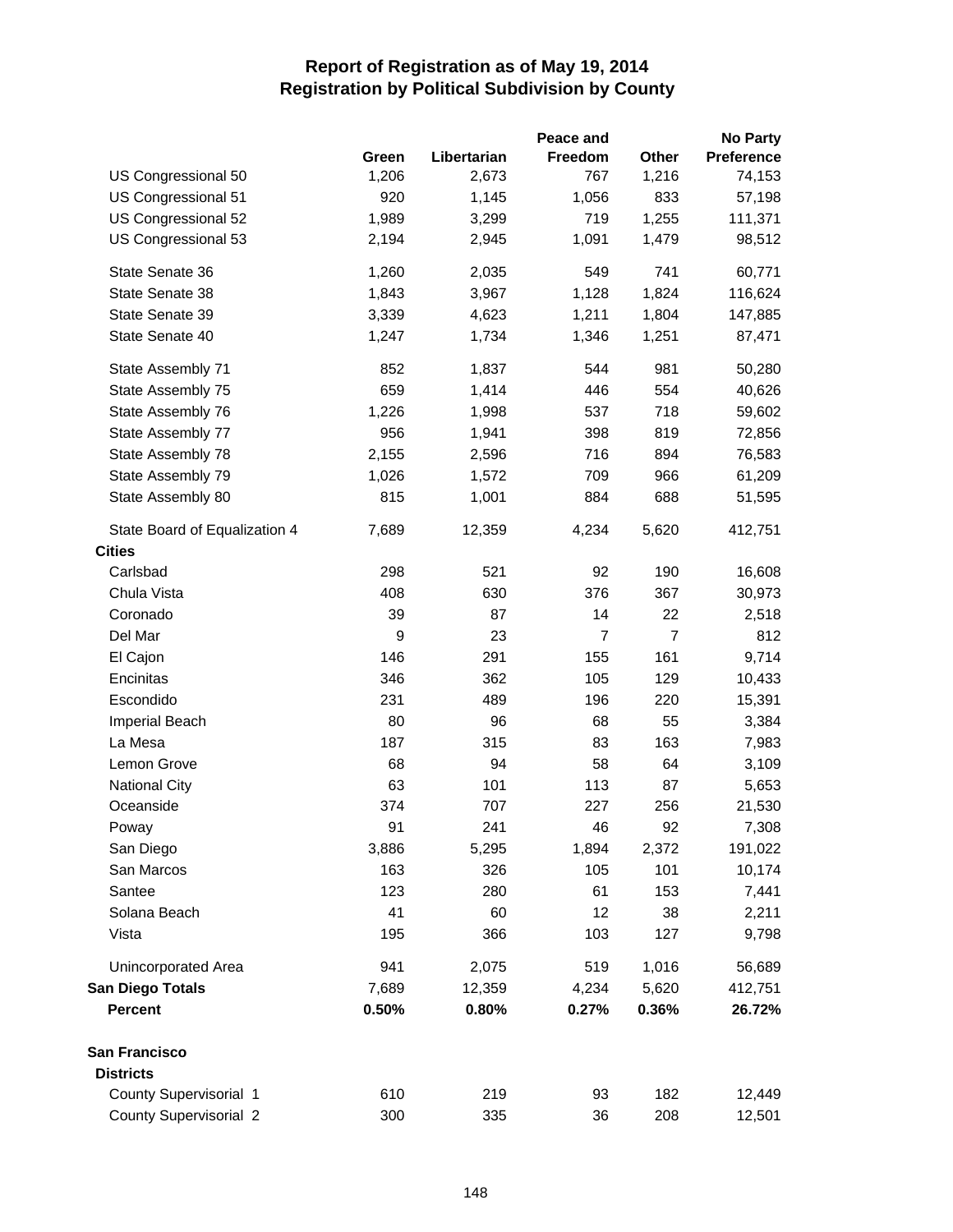|                                                | <b>Total</b>      |                   |            | American    | <b>Americans</b> |
|------------------------------------------------|-------------------|-------------------|------------|-------------|------------------|
|                                                | <b>Registered</b> | <b>Democratic</b> | Republican | Independent | <b>Elect</b>     |
| <b>County Supervisorial 3</b>                  | 33,196            | 16,650            | 3,364      | 653         | 3                |
| County Supervisorial 4                         | 37,914            | 18,393            | 3,717      | 710         | $\overline{c}$   |
| County Supervisorial 5                         | 47,543            | 28,822            | 2,359      | 849         | 3                |
| County Supervisorial 6                         | 33,883            | 18,278            | 2,474      | 673         | $\sqrt{5}$       |
| <b>County Supervisorial 7</b>                  | 42,327            | 22,855            | 5,365      | 785         | $\mathbf 1$      |
| <b>County Supervisorial 8</b>                  | 53,611            | 35,208            | 2,519      | 694         | $\sqrt{3}$       |
| County Supervisorial 9                         | 38,318            | 23,117            | 1,802      | 511         | $\sqrt{3}$       |
| County Supervisorial 10                        | 34,922            | 20,992            | 1,875      | 502         | $\overline{c}$   |
| <b>County Supervisorial 11</b>                 | 32,036            | 17,659            | 2,268      | 531         | $\overline{c}$   |
| US Congressional 12                            | 384,868           | 216,587           | 31,337     | 6,698       | 24               |
| US Congressional 13                            | 0                 | 0                 | 0          | 0           | 0                |
| US Congressional 14                            | 50,054            | 27,033            | 5,312      | 894         | $\mathbf{3}$     |
| State Senate 11                                | 434,922           | 243,620           | 36,649     | 7,592       | 27               |
| State Assembly 17                              | 250,883           | 147,814           | 15,976     | 4,043       | 19               |
| State Assembly 19                              | 184,039           | 95,806            | 20,673     | 3,549       | 8                |
| State Board of Equalization 2<br><b>Cities</b> | 434,922           | 243,620           | 36,649     | 7,592       | 27               |
| San Francisco                                  | 434,922           | 243,620           | 36,649     | 7,592       | 27               |
| <b>San Francisco Totals</b>                    | 434,922           | 243,620           | 36,649     | 7,592       | 27               |
| <b>Percent</b>                                 |                   | 56.01%            | 8.43%      | 1.75%       | 0.01%            |
| San Joaquin                                    |                   |                   |            |             |                  |
| <b>Districts</b>                               |                   |                   |            |             |                  |
| County Supervisorial 1                         | 47,350            | 27,177            | 11,011     | 890         | 6                |
| <b>County Supervisorial 2</b>                  | 58,561            | 28,476            | 17,955     | 1,283       | 4                |
| <b>County Supervisorial 3</b>                  | 64,522            | 27,357            | 22,539     | 1,859       | 3                |
| County Supervisorial 4                         | 66,698            | 19,028            | 34,130     | 2,057       | $\sqrt{5}$       |
| County Supervisorial 5                         | 56,706            | 23,527            | 17,821     | 1,700       | 4                |
| US Congressional 9                             | 211,479           | 94,220            | 73,513     | 5,084       | 15               |
| US Congressional 10                            | 82,358            | 31,345            | 29,943     | 2,705       | 7                |
| State Senate 5                                 | 293,837           | 125,565           | 103,456    | 7,789       | 22               |
| State Assembly 9                               | 32,930            | 9,941             | 16,189     | 961         | $\overline{c}$   |
| State Assembly 12                              | 70,631            | 23,850            | 30,216     | 2,370       | 6                |
| State Assembly 13                              | 190,276           | 91,774            | 57,051     | 4,458       | 14               |
| State Board of Equalization 1                  | 293,837           | 125,565           | 103,456    | 7,789       | 22               |
| <b>Cities</b>                                  |                   |                   |            |             |                  |
| Escalon                                        | 3,601             | 1,113             | 1,649      | 143         | 2                |
| Lathrop                                        | 7,193             | 3,445             | 1,799      | 186         | 1                |
| Lodi                                           | 28,061            | 8,556             | 13,688     | 797         | $\overline{c}$   |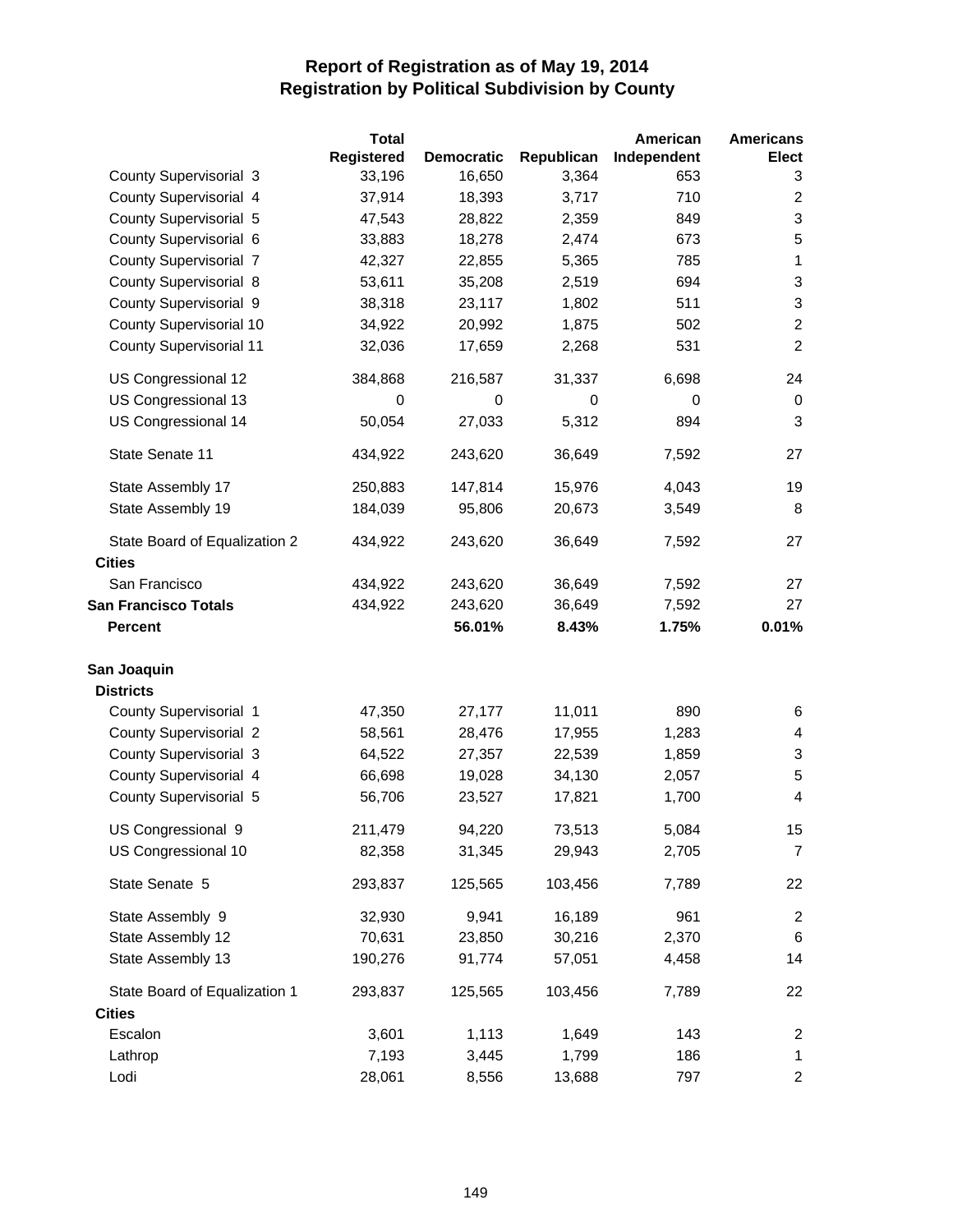|                                                |             |             | Peace and |             | <b>No Party</b>   |
|------------------------------------------------|-------------|-------------|-----------|-------------|-------------------|
|                                                | Green       | Libertarian | Freedom   | Other       | <b>Preference</b> |
| County Supervisorial 3                         | 381         | 287         | 91        | 162         | 11,605            |
| County Supervisorial 4                         | 557         | 232         | 124       | 201         | 13,978            |
| County Supervisorial 5                         | 1,074       | 361         | 183       | 236         | 13,656            |
| County Supervisorial 6                         | 500         | 303         | 181       | 175         | 11,294            |
| <b>County Supervisorial 7</b>                  | 553         | 244         | 124       | 199         | 12,201            |
| County Supervisorial 8                         | 1,147       | 280         | 117       | 267         | 13,376            |
| County Supervisorial 9                         | 1,012       | 213         | 208       | 212         | 11,240            |
| County Supervisorial 10                        | 376         | 162         | 144       | 155         | 10,714            |
| <b>County Supervisorial 11</b>                 | 380         | 132         | 134       | 136         | 10,794            |
| US Congressional 12                            | 6,342       | 2,526       | 1,264     | 1,903       | 118,187           |
| US Congressional 13                            | $\mathbf 0$ | 0           | 0         | $\mathbf 0$ | 0                 |
| US Congressional 14                            | 548         | 242         | 171       | 230         | 15,621            |
| State Senate 11                                | 6,890       | 2,768       | 1,435     | 2,133       | 133,808           |
| State Assembly 17                              | 4,496       | 1,629       | 944       | 1,251       | 74,711            |
| State Assembly 19                              | 2,394       | 1,139       | 491       | 882         | 59,097            |
| State Board of Equalization 2<br><b>Cities</b> | 6,890       | 2,768       | 1,435     | 2,133       | 133,808           |
| San Francisco                                  | 6,890       | 2,768       | 1,435     | 2,133       | 133,808           |
| <b>San Francisco Totals</b>                    | 6,890       | 2,768       | 1,435     | 2,133       | 133,808           |
| <b>Percent</b>                                 | 1.58%       | 0.64%       | 0.33%     | 0.49%       | 30.77%            |
| San Joaquin                                    |             |             |           |             |                   |
| <b>Districts</b>                               |             |             |           |             |                   |
| County Supervisorial 1                         | 121         | 156         | 195       | 149         | 7,645             |
| <b>County Supervisorial 2</b>                  | 180         | 237         | 213       | 258         | 9,955             |
| <b>County Supervisorial 3</b>                  | 191         | 331         | 173       | 332         | 11,737            |
| County Supervisorial 4                         | 193         | 426         | 165       | 311         | 10,383            |
| County Supervisorial 5                         | 162         | 341         | 123       | 303         | 12,725            |
| US Congressional 9                             | 622         | 979         | 690       | 888         | 35,468            |
| US Congressional 10                            | 225         | 512         | 179       | 465         | 16,977            |
| State Senate 5                                 | 847         | 1,491       | 869       | 1,353       | 52,445            |
| State Assembly 9                               | 101         | 202         | 101       | 143         | 5,290             |
| State Assembly 12                              | 203         | 436         | 157       | 396         | 12,997            |
| State Assembly 13                              | 543         | 853         | 611       | 814         | 34,158            |
| State Board of Equalization 1                  | 847         | 1,491       | 869       | 1,353       | 52,445            |
| <b>Cities</b>                                  |             |             |           |             |                   |
| Escalon                                        | 6           | 31          | 12        | 25          | 620               |
| Lathrop                                        | 24          | 44          | 24        | 39          | 1,631             |
| Lodi                                           | 80          | 163         | 88        | 123         | 4,564             |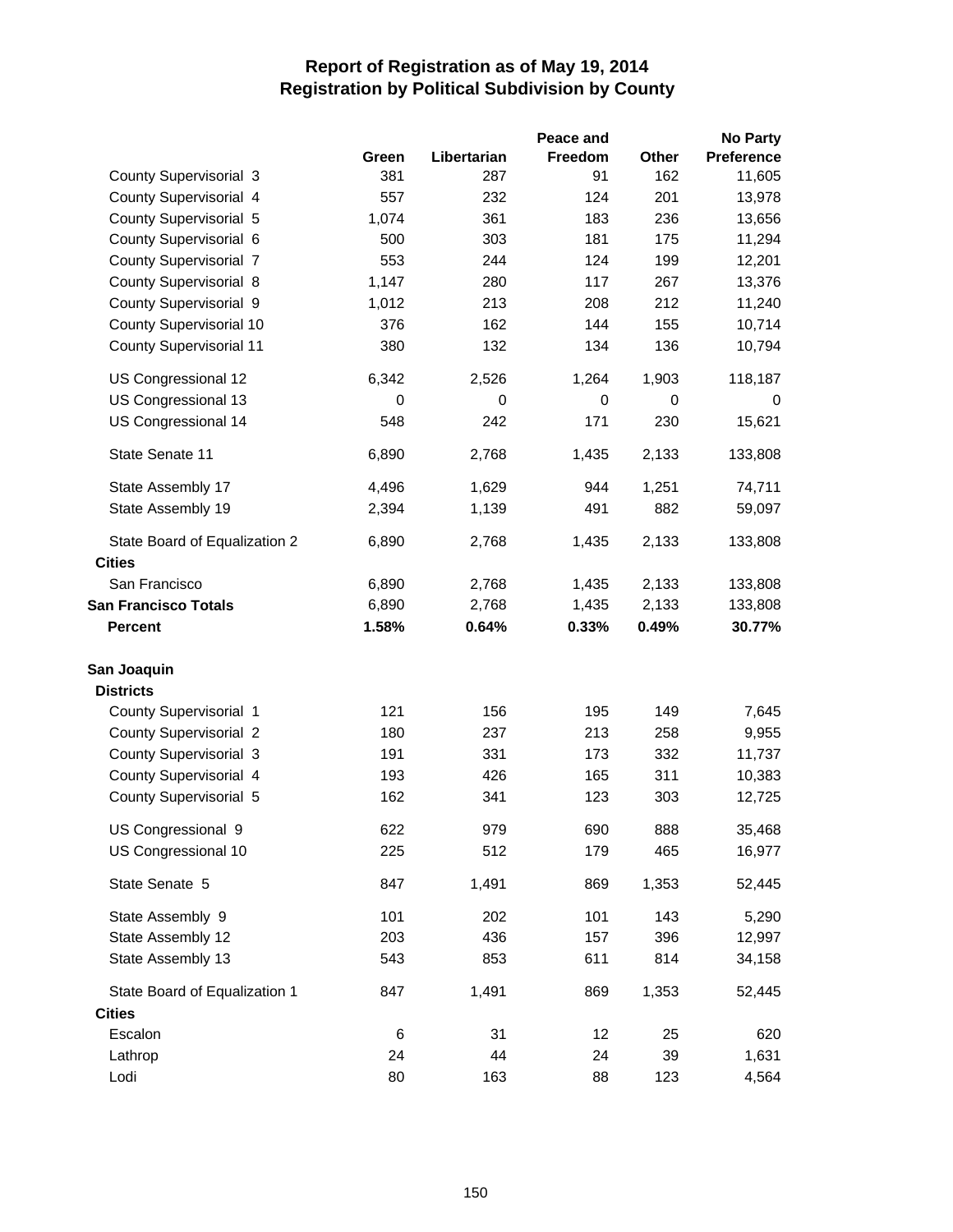|                               | <b>Total</b>      |                   |            | American    | <b>Americans</b> |
|-------------------------------|-------------------|-------------------|------------|-------------|------------------|
|                               | <b>Registered</b> | <b>Democratic</b> | Republican | Independent | <b>Elect</b>     |
| Manteca                       | 30,788            | 11,669            | 11,142     | 1,123       | 2                |
| Ripon                         | 7,800             | 1,848             | 4,295      | 252         | 0                |
| Stockton                      | 120,638           | 61,702            | 34,694     | 2,514       | 11               |
| Tracy                         | 33,776            | 14,774            | 9,742      | 1,006       | $\boldsymbol{2}$ |
| Unincorporated Area           | 61,980            | 22,458            | 26,447     | 1,768       | $\overline{2}$   |
| <b>San Joaquin Totals</b>     | 293,837           | 125,565           | 103,456    | 7,789       | 22               |
| <b>Percent</b>                |                   | 42.73%            | 35.21%     | 2.65%       | 0.01%            |
| San Luis Obispo               |                   |                   |            |             |                  |
| <b>Districts</b>              |                   |                   |            |             |                  |
| County Supervisorial 1        | 28,123            | 7,594             | 13,468     | 870         | 0                |
| <b>County Supervisorial 2</b> | 30,318            | 11,982            | 9,526      | 848         | 3                |
| County Supervisorial 3        | 31,066            | 11,511            | 10,873     | 839         | $\pmb{0}$        |
| County Supervisorial 4        | 30,715            | 10,027            | 12,766     | 892         | 3                |
| County Supervisorial 5        | 30,080            | 9,117             | 12,787     | 891         | $\overline{c}$   |
| US Congressional 24           | 150,302           | 50,231            | 59,420     | 4,340       | 8                |
| State Senate 17               | 150,302           | 50,231            | 59,420     | 4,340       | 8                |
| State Assembly 35             | 150,302           | 50,231            | 59,420     | 4,340       | 8                |
| State Assembly 37             | 0                 | $\mathbf 0$       | 0          | 0           | 0                |
| State Board of Equalization 2 | 150,302           | 50,231            | 59,420     | 4,340       | 8                |
| <b>Cities</b>                 |                   |                   |            |             |                  |
| Arroyo Grande                 | 10,826            | 3,609             | 4,516      | 302         | 0                |
| Atascadero                    | 15,998            | 4,887             | 6,957      | 461         | 0                |
| El Paso de Robles             | 14,617            | 4,338             | 6,534      | 448         | $\pmb{0}$        |
| Grover Beach                  | 6,360             | 2,303             | 2,242      | 195         | $\pmb{0}$        |
| Morro Bay                     | 6,806             | 2,655             | 2,149      | 203         | $\pmb{0}$        |
| Pismo Beach                   | 5,283             | 1,677             | 2,196      | 153         | 0                |
| San Luis Obispo               | 25,125            | 9,984             | 7,507      | 705         | $\mathbf 0$      |
| Unincorporated Area           | 65,287            | 20,778            | 27,319     | 1,873       | 8                |
| <b>San Luis Obispo Totals</b> | 150,302           | 50,231            | 59,420     | 4,340       | 8                |
| <b>Percent</b>                |                   | 33.42%            | 39.53%     | 2.89%       | 0.01%            |
| San Mateo                     |                   |                   |            |             |                  |
| <b>Districts</b>              |                   |                   |            |             |                  |
| County Supervisorial 1        | 71,366            | 36,283            | 13,961     | 1,594       | 1                |
| <b>County Supervisorial 2</b> | 75,009            | 36,994            | 15,127     | 1,624       | 4                |
| <b>County Supervisorial 3</b> | 91,933            | 44,492            | 20,496     | 2,242       | $\overline{c}$   |
| County Supervisorial 4        | 58,608            | 31,375            | 10,075     | 1,094       | 6                |
| County Supervisorial 5        | 58,078            | 31,629            | 7,342      | 1,088       | $\,6$            |
| US Congressional 14           | 289,101           | 149,118           | 51,482     | 6,367       | 18               |
| US Congressional 18           | 65,893            | 31,655            | 15,519     | 1,275       | 1                |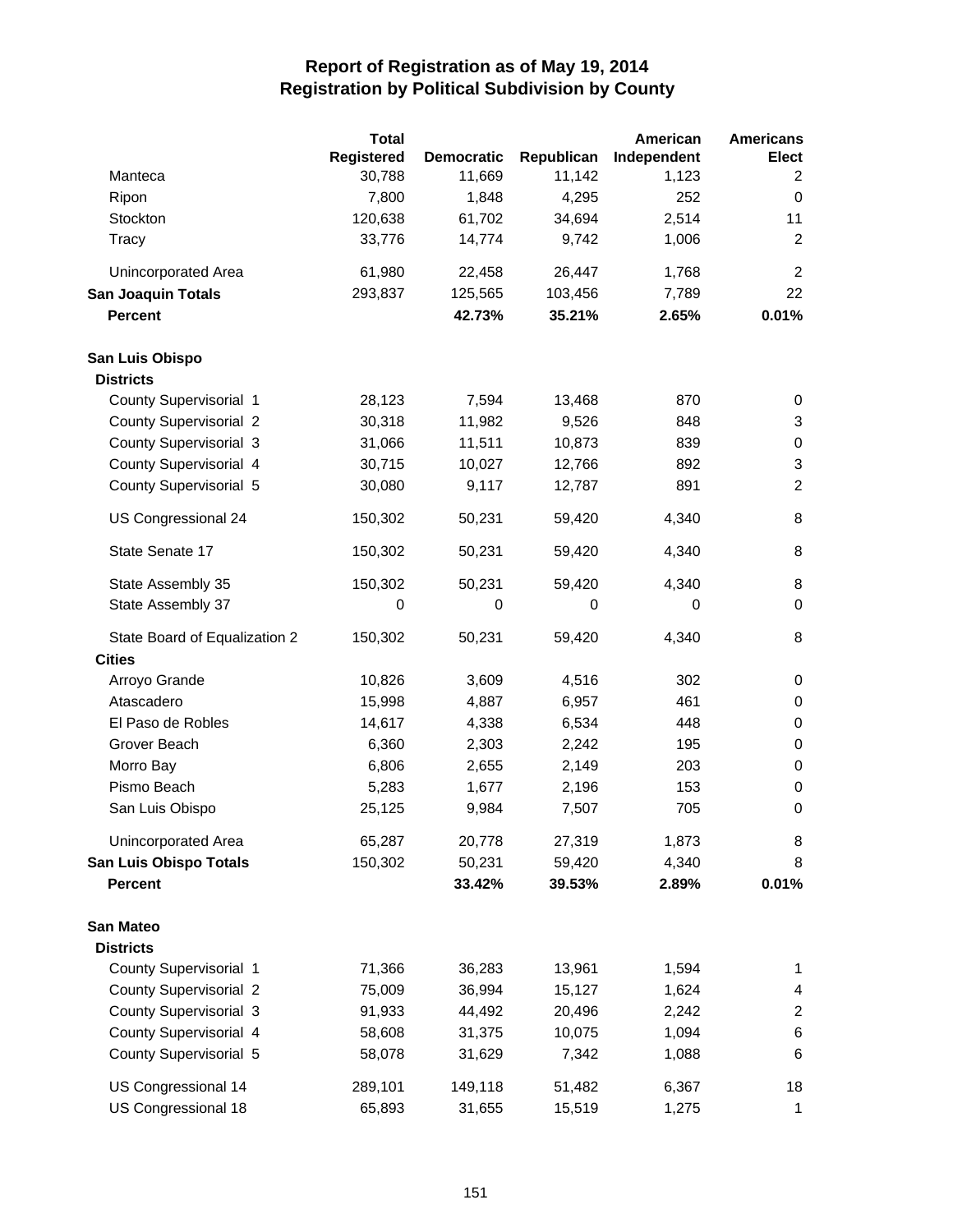|                               |       |             | Peace and |       | <b>No Party</b>   |
|-------------------------------|-------|-------------|-----------|-------|-------------------|
|                               | Green | Libertarian | Freedom   | Other | <b>Preference</b> |
| Manteca                       | 90    | 188         | 71        | 189   | 6,314             |
| Ripon                         | 16    | 53          | 12        | 45    | 1,279             |
| Stockton                      | 355   | 419         | 420       | 472   | 20,051            |
| Tracy                         | 100   | 213         | 70        | 171   | 7,698             |
| <b>Unincorporated Area</b>    | 176   | 380         | 172       | 289   | 10,288            |
| <b>San Joaquin Totals</b>     | 847   | 1,491       | 869       | 1,353 | 52,445            |
| <b>Percent</b>                | 0.29% | 0.51%       | 0.30%     | 0.46% | 17.85%            |
| San Luis Obispo               |       |             |           |       |                   |
| <b>Districts</b>              |       |             |           |       |                   |
| County Supervisorial 1        | 148   | 203         | 55        | 292   | 5,493             |
| <b>County Supervisorial 2</b> | 405   | 319         | 78        | 402   | 6,755             |
| <b>County Supervisorial 3</b> | 296   | 292         | 64        | 364   | 6,827             |
| County Supervisorial 4        | 166   | 218         | 67        | 367   | 6,209             |
| County Supervisorial 5        | 267   | 285         | 58        | 334   | 6,339             |
| US Congressional 24           | 1,282 | 1,317       | 322       | 1,759 | 31,623            |
| State Senate 17               | 1,282 | 1,317       | 322       | 1,759 | 31,623            |
| State Assembly 35             | 1,282 | 1,317       | 322       | 1,759 | 31,623            |
| State Assembly 37             | 0     | 0           | 0         | 0     | 0                 |
| State Board of Equalization 2 | 1,282 | 1,317       | 322       | 1,759 | 31,623            |
| <b>Cities</b>                 |       |             |           |       |                   |
| Arroyo Grande                 | 60    | 77          | 18        | 133   | 2,111             |
| Atascadero                    | 133   | 130         | 37        | 185   | 3,208             |
| El Paso de Robles             | 69    | 115         | 24        | 146   | 2,943             |
| Grover Beach                  | 45    | 62          | 25        | 71    | 1,417             |
| Morro Bay                     | 78    | 65          | 24        | 99    | 1,533             |
| Pismo Beach                   | 30    | 42          | 15        | 69    | 1,101             |
| San Luis Obispo               | 292   | 272         | 37        | 273   | 6,055             |
| Unincorporated Area           | 575   | 554         | 142       | 783   | 13,255            |
| <b>San Luis Obispo Totals</b> | 1,282 | 1,317       | 322       | 1,759 | 31,623            |
| <b>Percent</b>                | 0.85% | 0.88%       | 0.21%     | 1.17% | 21.04%            |
| <b>San Mateo</b>              |       |             |           |       |                   |
| <b>Districts</b>              |       |             |           |       |                   |
| County Supervisorial 1        | 353   | 318         | 141       | 153   | 18,562            |
| <b>County Supervisorial 2</b> | 455   | 396         | 133       | 171   | 20,105            |
| <b>County Supervisorial 3</b> | 876   | 631         | 141       | 244   | 22,809            |
| County Supervisorial 4        | 455   | 353         | 182       | 134   | 14,934            |
| County Supervisorial 5        | 313   | 224         | 175       | 157   | 17,144            |
| US Congressional 14           | 1,929 | 1,472       | 674       | 701   | 77,340            |
| US Congressional 18           | 523   | 450         | 98        | 158   | 16,214            |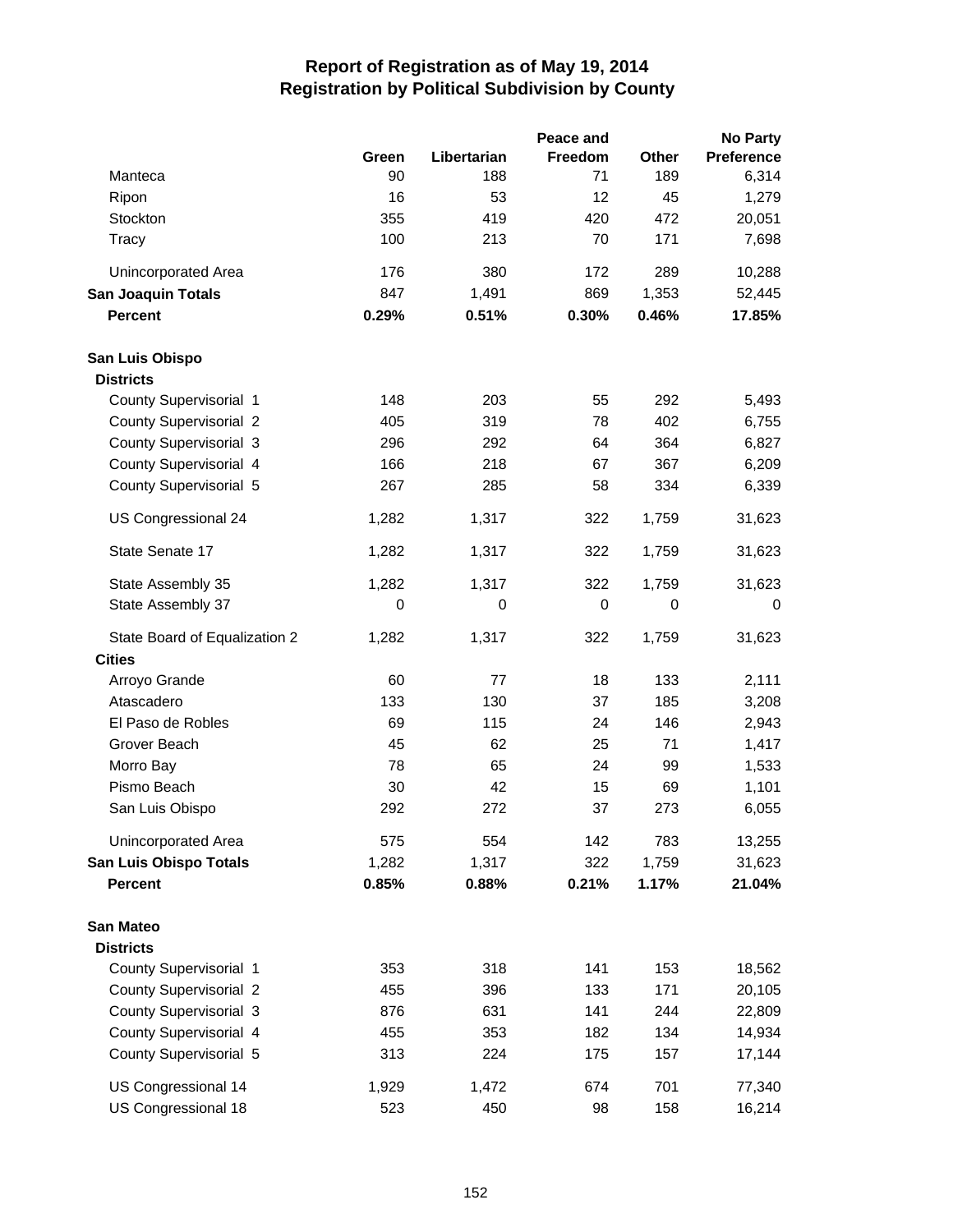|                               | <b>Total</b><br>Registered | <b>Democratic</b> | Republican | American<br>Independent | <b>Americans</b><br><b>Elect</b> |
|-------------------------------|----------------------------|-------------------|------------|-------------------------|----------------------------------|
| State Senate 11               | 49,522                     | 27,214            | 6,015      | 892                     | 6                                |
| State Senate 13               | 305,472                    | 153,559           | 60,986     | 6,750                   | 13                               |
| State Assembly 19             | 51,202                     | 28,196            | 6,231      | 924                     | $\,6$                            |
| State Assembly 22             | 240,566                    | 121,119           | 47,353     | 5,474                   | 10                               |
| State Assembly 24             | 63,226                     | 31,458            | 13,417     | 1,244                   | 3                                |
| State Board of Equalization 2 | 354,994                    | 180,773           | 67,001     | 7,642                   | 19                               |
| <b>Cities</b>                 |                            |                   |            |                         |                                  |
| Atherton                      | 4,834                      | 1,519             | 1,963      | 100                     | 0                                |
| <b>Belmont</b>                | 14,642                     | 7,149             | 3,015      | 343                     | $\mathbf{1}$                     |
| <b>Brisbane</b>               | 2,324                      | 1,269             | 300        | 54                      | $\pmb{0}$                        |
| <b>Burlingame</b>             | 15,687                     | 7,602             | 3,402      | 362                     | $\pmb{0}$                        |
| Colma                         | 620                        | 358               | 66         | 14                      | $\pmb{0}$                        |
| Daly City                     | 38,393                     | 21,044            | 4,608      | 682                     | $\mathbf 5$                      |
| East Palo Alto                | 8,519                      | 5,343             | 724        | 137                     | $\mathbf 1$                      |
| <b>Foster City</b>            | 15,078                     | 6,744             | 3,150      | 266                     | $\mathbf 1$                      |
| Half Moon Bay                 | 6,525                      | 3,079             | 1,429      | 181                     | $\pmb{0}$                        |
| Hillsborough                  | 7,074                      | 2,260             | 2,707      | 146                     | $\pmb{0}$                        |
| Menlo Park                    | 17,666                     | 8,950             | 3,658      | 269                     | $\sqrt{2}$                       |
| Millbrae                      | 11,317                     | 5,361             | 2,297      | 258                     | $\pmb{0}$                        |
| Pacifica                      | 22,413                     | 12,283            | 3,483      | 620                     | $\pmb{0}$                        |
| Portola Valley                | 3,223                      | 1,479             | 909        | 58                      | $\pmb{0}$                        |
| <b>Redwood City</b>           | 35,664                     | 17,945            | 7,154      | 745                     | $\ensuremath{\mathsf{3}}$        |
| San Bruno                     | 19,851                     | 10,977            | 3,092      | 466                     | $\mathbf{1}$                     |
| San Carlos                    | 18,197                     | 8,752             | 4,283      | 448                     | $\sqrt{2}$                       |
| San Mateo                     | 47,825                     | 24,346            | 9,431      | 1,079                   | $\boldsymbol{2}$                 |
| South San Francisco           | 28,090                     | 15,910            | 3,657      | 558                     | $\mathbf{1}$                     |
| Woodside                      | 3,825                      | 1,407             | 1,275      | 92                      | $\pmb{0}$                        |
| Unincorporated Area           | 33,227                     | 16,996            | 6,398      | 764                     | 0                                |
| <b>San Mateo Totals</b>       | 354,994                    | 180,773           | 67,001     | 7,642                   | 19                               |
| <b>Percent</b>                |                            | 50.92%            | 18.87%     | 2.15%                   | 0.01%                            |
| Santa Barbara                 |                            |                   |            |                         |                                  |
| <b>Districts</b>              |                            |                   |            |                         |                                  |
| County Supervisorial 1        | 42,823                     | 20,463            | 9,851      | 1,107                   | 3                                |
| <b>County Supervisorial 2</b> | 49,031                     | 22,058            | 13,352     | 1,097                   | 4                                |
| <b>County Supervisorial 3</b> | 41,920                     | 15,760            | 12,290     | 1,074                   | $\overline{\mathbf{c}}$          |
| County Supervisorial 4        | 36,420                     | 11,203            | 15,711     | 1,214                   | $\ensuremath{\mathsf{3}}$        |
| County Supervisorial 5        | 23,706                     | 9,650             | 7,280      | 665                     | 1                                |
| US Congressional 24           | 193,900                    | 79,134            | 58,484     | 5,157                   | 13                               |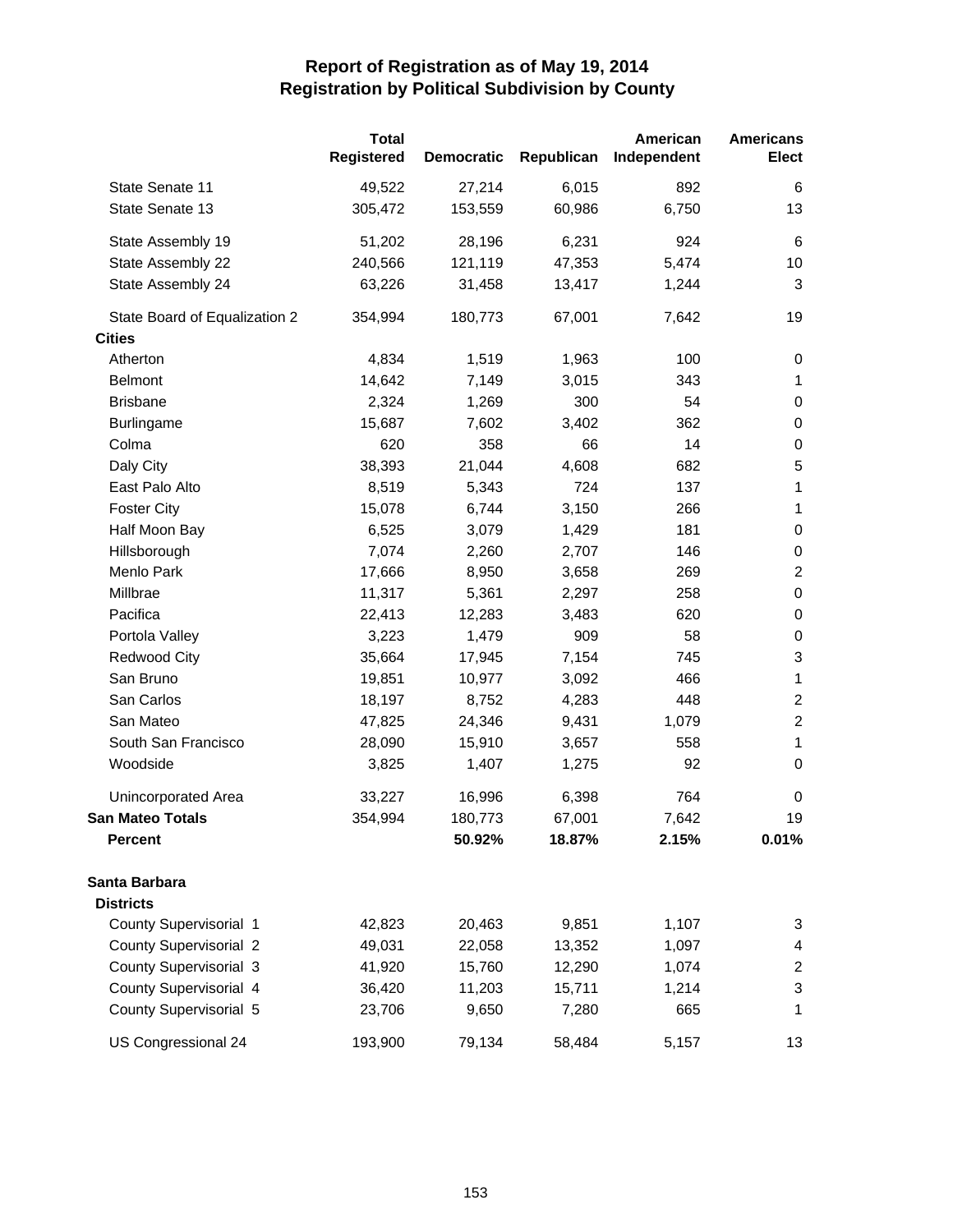|                               |       |                | Peace and |       | No Party          |
|-------------------------------|-------|----------------|-----------|-------|-------------------|
|                               | Green | Libertarian    | Freedom   | Other | <b>Preference</b> |
| State Senate 11               | 243   | 177            | 150       | 125   | 14,700            |
| State Senate 13               | 2,209 | 1,745          | 622       | 734   | 78,854            |
| State Assembly 19             | 247   | 184            | 152       | 127   | 15,135            |
| State Assembly 22             | 1,645 | 1,312          | 464       | 576   | 62,613            |
| State Assembly 24             | 560   | 426            | 156       | 156   | 15,806            |
| State Board of Equalization 2 | 2,452 | 1,922          | 772       | 859   | 93,554            |
| <b>Cities</b>                 |       |                |           |       |                   |
| Atherton                      | 17    | 26             | 4         | 8     | 1,197             |
| <b>Belmont</b>                | 108   | 93             | 31        | 27    | 3,875             |
| <b>Brisbane</b>               | 28    | 13             | 8         | 12    | 640               |
| <b>Burlingame</b>             | 93    | 81             | 18        | 31    | 4,098             |
| Colma                         | 4     | $\overline{2}$ | 3         | 3     | 170               |
| Daly City                     | 181   | 140            | 122       | 101   | 11,510            |
| East Palo Alto                | 50    | 36             | 65        | 19    | 2,144             |
| <b>Foster City</b>            | 44    | 73             | 15        | 43    | 4,742             |
| Half Moon Bay                 | 93    | 56             | 13        | 17    | 1,657             |
| Hillsborough                  | 23    | 46             | 3         | 15    | 1,874             |
| Menlo Park                    | 127   | 120            | 26        | 32    | 4,482             |
| Millbrae                      | 63    | 35             | 19        | 20    | 3,264             |
| Pacifica                      | 232   | 146            | 58        | 60    | 5,531             |
| Portola Valley                | 20    | 28             | 5         | 5     | 719               |
| <b>Redwood City</b>           | 282   | 218            | 67        | 77    | 9,173             |
| San Bruno                     | 109   | 93             | 53        | 55    | 5,005             |
| San Carlos                    | 108   | 96             | 20        | 42    | 4,446             |
| San Mateo                     | 320   | 247            | 92        | 105   | 12,203            |
| South San Francisco           | 120   | 109            | 79        | 67    | 7,589             |
| Woodside                      | 23    | 23             | 1         | 13    | 991               |
| Unincorporated Area           | 407   | 241            | 70        | 107   | 8,244             |
| San Mateo Totals              | 2,452 | 1,922          | 772       | 859   | 93,554            |
| <b>Percent</b>                | 0.69% | 0.54%          | 0.22%     | 0.24% | 26.35%            |
| Santa Barbara                 |       |                |           |       |                   |
| <b>Districts</b>              |       |                |           |       |                   |
| County Supervisorial 1        | 486   | 305            | 87        | 531   | 9,990             |
| <b>County Supervisorial 2</b> | 492   | 347            | 103       | 539   | 11,039            |
| <b>County Supervisorial 3</b> | 311   | 409            | 89        | 401   | 11,584            |
| County Supervisorial 4        | 112   | 197            | 96        | 382   | 7,502             |
| County Supervisorial 5        | 69    | 143            | 82        | 245   | 5,571             |
| US Congressional 24           | 1,470 | 1,401          | 457       | 2,098 | 45,686            |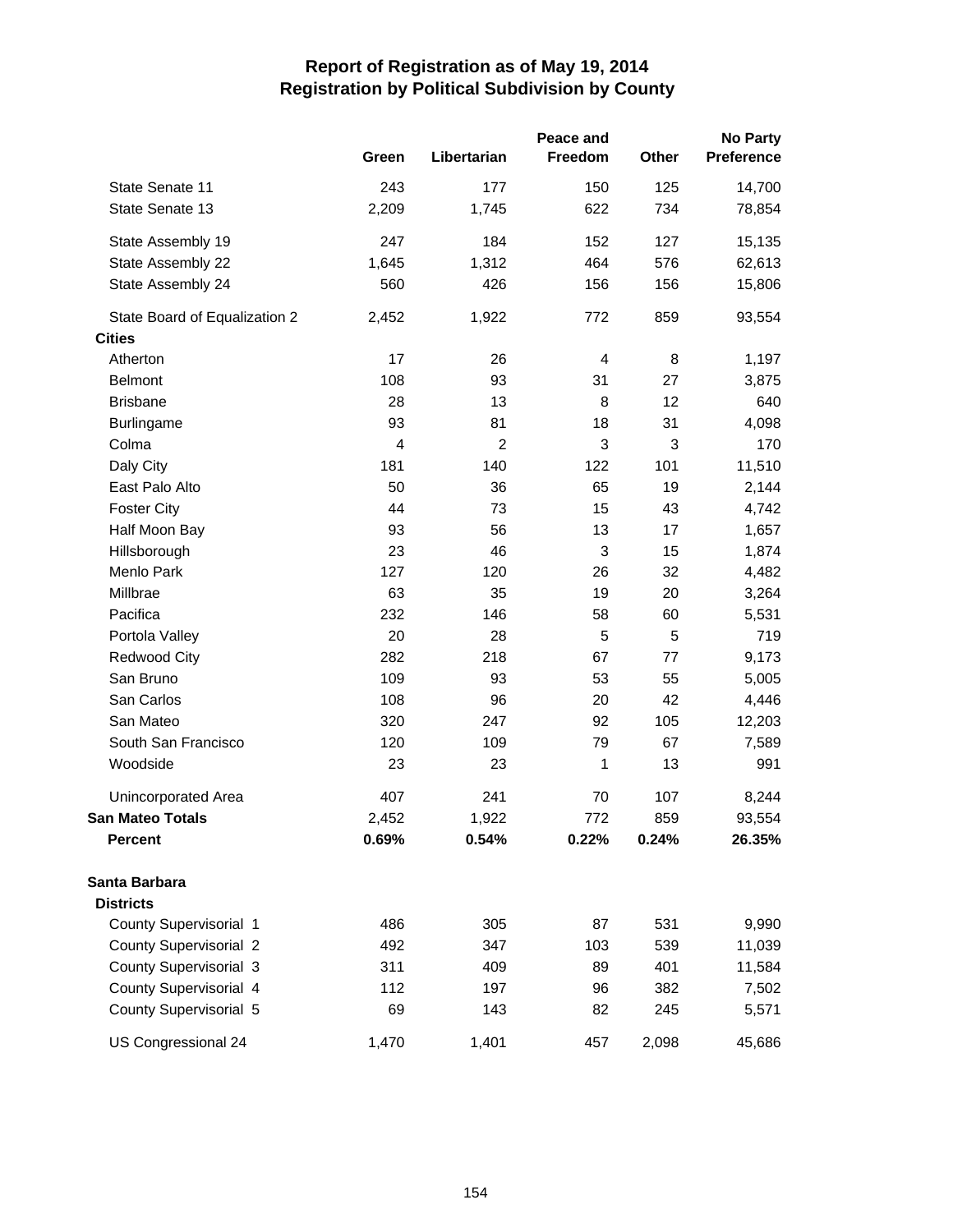|                               | <b>Total</b><br>Registered | <b>Democratic</b> | Republican | American<br>Independent | <b>Americans</b><br><b>Elect</b> |
|-------------------------------|----------------------------|-------------------|------------|-------------------------|----------------------------------|
| State Senate 19               | 193,900                    | 79,134            | 58,484     | 5,157                   | 13                               |
| State Assembly 35             | 69,235                     | 24,073            | 26,405     | 2,148                   | 5                                |
| State Assembly 37             | 124,665                    | 55,061            | 32,079     | 3,009                   | 8                                |
| State Board of Equalization 2 | 193,900                    | 79,134            | 58,484     | 5,157                   | 13                               |
| <b>Cities</b>                 |                            |                   |            |                         |                                  |
| <b>Buellton</b>               | 2,561                      | 858               | 1,048      | 66                      | $\pmb{0}$                        |
| Carpinteria                   | 6,573                      | 3,052             | 1,662      | 176                     | 1                                |
| Goleta                        | 15,859                     | 6,957             | 4,377      | 367                     | $\overline{4}$                   |
| Guadalupe                     | 1,936                      | 1,076             | 281        | 42                      | $\boldsymbol{0}$                 |
| Lompoc                        | 14,445                     | 5,325             | 4,970      | 511                     | $\mathsf 3$                      |
| Santa Barbara                 | 45,069                     | 22,677            | 9,036      | 1,110                   | $\mathbf{1}$                     |
| Santa Maria                   | 27,254                     | 10,832            | 8,653      | 751                     | $\overline{c}$                   |
| Solvang                       | 3,024                      | 901               | 1,381      | 82                      | $\Omega$                         |
| Unincorporated Area           | 77,179                     | 27,456            | 27,076     | 2,052                   | $\overline{2}$                   |
| <b>Santa Barbara Totals</b>   | 193,900                    | 79,134            | 58,484     | 5,157                   | 13                               |
| <b>Percent</b>                |                            | 40.81%            | 30.16%     | 2.66%                   | 0.01%                            |
| <b>Santa Clara</b>            |                            |                   |            |                         |                                  |
| <b>Districts</b>              |                            |                   |            |                         |                                  |
| County Supervisorial 1        | 175,650                    | 74,427            | 50,048     | 4,548                   | 7                                |
| <b>County Supervisorial 2</b> | 119,853                    | 58,759            | 20,971     | 2,529                   | 13                               |
| <b>County Supervisorial 3</b> | 152,382                    | 66,813            | 31,297     | 3,090                   | 10                               |
| County Supervisorial 4        | 170,473                    | 78,734            | 38,159     | 3,909                   | 6                                |
| County Supervisorial 5        | 187,564                    | 81,356            | 39,144     | 2,750                   | 5                                |
| US Congressional 17           | 213,629                    | 91,234            | 42,089     | 4,140                   | 11                               |
| US Congressional 18           | 279,398                    | 123,959           | 66,840     | 5,531                   | 10                               |
| US Congressional 19           | 307,395                    | 141,958           | 69,718     | 7,027                   | 20                               |
| US Congressional 20           | 5,500                      | 2,938             | 972        | 128                     | $\mathbf 0$                      |
| State Senate 10               | 126,076                    | 55,888            | 24,871     | 2,742                   | 7                                |
| State Senate 13               | 156,147                    | 73,037            | 30,513     | 2,399                   | 8                                |
| State Senate 15               | 429,297                    | 189,465           | 98,851     | 9,162                   | 19                               |
| State Senate 17               | 94,402                     | 41,699            | 25,384     | 2,523                   | $\overline{7}$                   |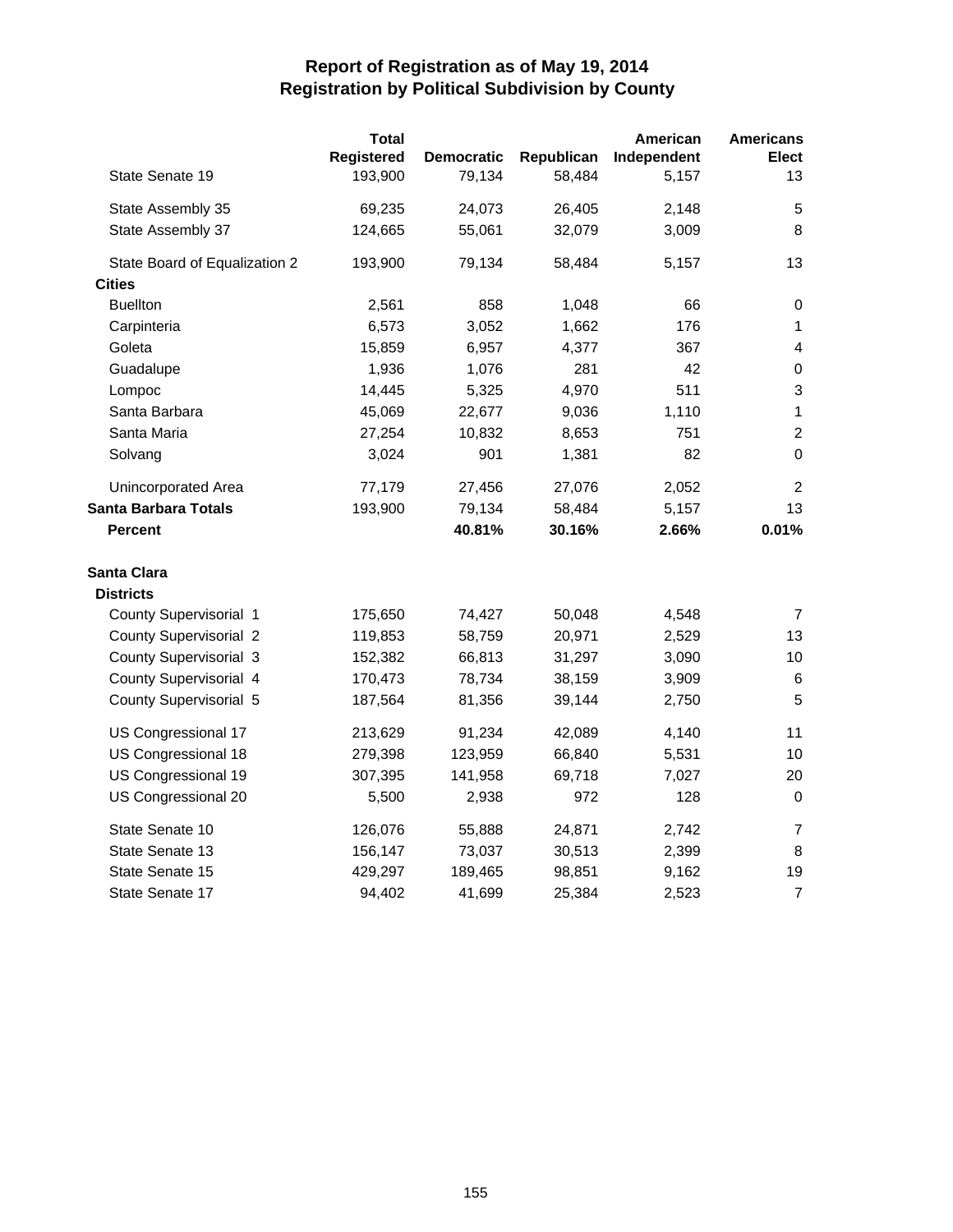|                               |                |             | Peace and      |              | <b>No Party</b>   |
|-------------------------------|----------------|-------------|----------------|--------------|-------------------|
|                               | Green          | Libertarian | <b>Freedom</b> | <b>Other</b> | <b>Preference</b> |
| State Senate 19               | 1,470          | 1,401       | 457            | 2,098        | 45,686            |
| State Assembly 35             | 210            | 403         | 206            | 723          | 15,062            |
| State Assembly 37             | 1,260          | 998         | 251            | 1,375        | 30,624            |
| State Board of Equalization 2 | 1,470          | 1,401       | 457            | 2,098        | 45,686            |
| <b>Cities</b>                 |                |             |                |              |                   |
| <b>Buellton</b>               | 14             | 20          | 4              | 20           | 531               |
| Carpinteria                   | 73             | 34          | 12             | 74           | 1,489             |
| Goleta                        | 126            | 119         | 32             | 177          | 3,700             |
| Guadalupe                     | $\overline{7}$ | 10          | 14             | 19           | 487               |
| Lompoc                        | 47             | 90          | 58             | 157          | 3,284             |
| Santa Barbara                 | 527            | 340         | 112            | 551          | 10,715            |
| Santa Maria                   | 77             | 157         | 94             | 271          | 6,417             |
| Solvang                       | 15             | 23          | $\overline{2}$ | 31           | 589               |
| Unincorporated Area           | 584            | 608         | 129            | 798          | 18,474            |
| <b>Santa Barbara Totals</b>   | 1,470          | 1,401       | 457            | 2,098        | 45,686            |
| <b>Percent</b>                | 0.76%          | 0.72%       | 0.24%          | 1.08%        | 23.56%            |
| <b>Santa Clara</b>            |                |             |                |              |                   |
| <b>Districts</b>              |                |             |                |              |                   |
| County Supervisorial 1        | 853            | 1,165       | 395            | 289          | 43,918            |
| <b>County Supervisorial 2</b> | 641            | 665         | 637            | 206          | 35,432            |
| County Supervisorial 3        | 593            | 745         | 479            | 257          | 49,098            |
| County Supervisorial 4        | 1,056          | 1,289       | 435            | 341          | 46,544            |
| County Supervisorial 5        | 1,066          | 1,126       | 227            | 344          | 61,546            |
| US Congressional 17           | 938            | 1,222       | 525            | 406          | 73,064            |
| US Congressional 18           | 1,682          | 1,926       | 489            | 513          | 78,448            |
| US Congressional 19           | 1,554          | 1,807       | 1,133          | 509          | 83,669            |
| US Congressional 20           | 35             | 35          | 26             | 9            | 1,357             |
| State Senate 10               | 574            | 722         | 383            | 233          | 40,656            |
| State Senate 13               | 1,004          | 1,046       | 229            | 269          | 47,642            |
| State Senate 15               | 2,197          | 2,610       | 1,274          | 783          | 124,936           |
| State Senate 17               | 434            | 612         | 287            | 152          | 23,304            |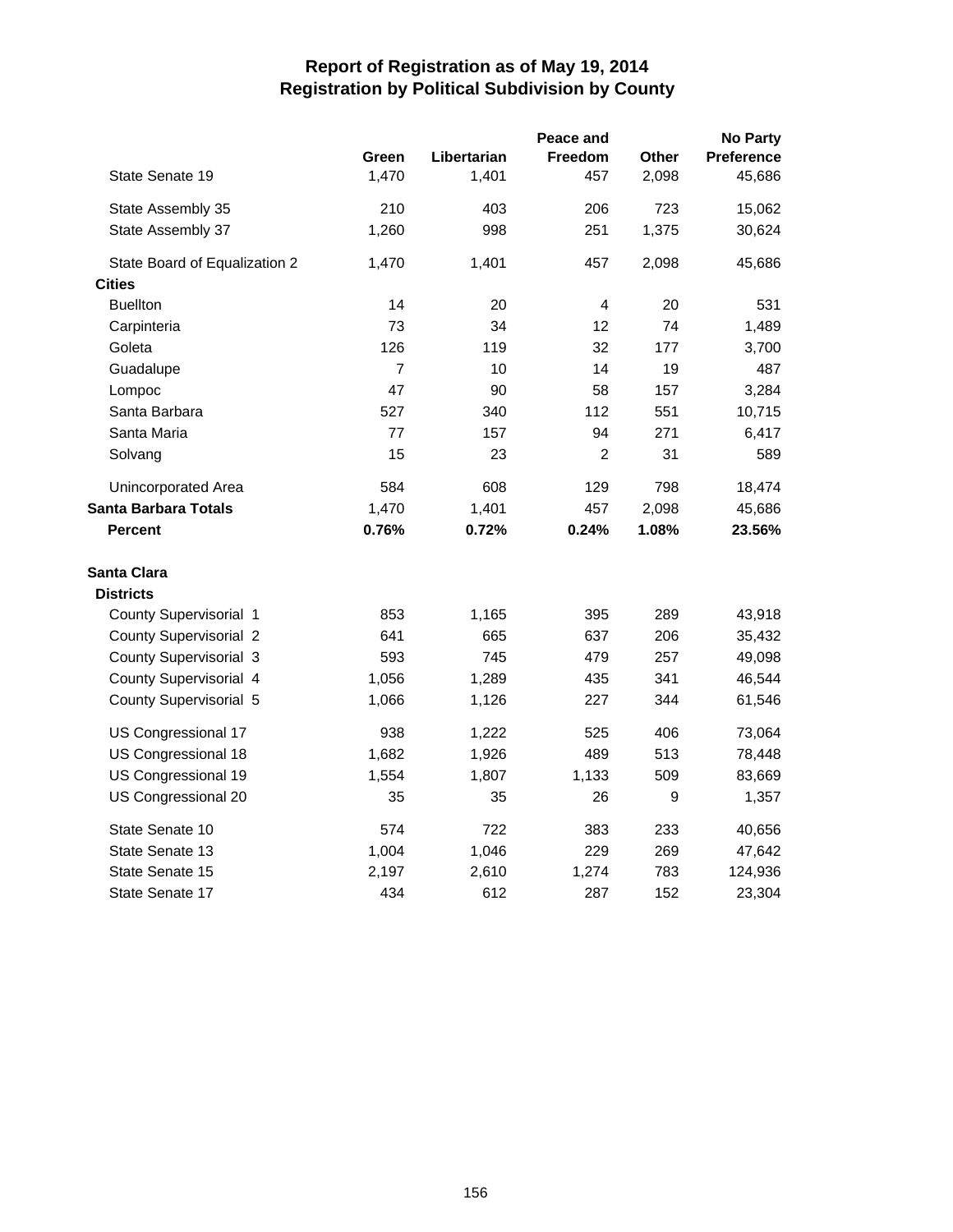|                               | <b>Total</b> |                   |            | American    | <b>Americans</b>          |
|-------------------------------|--------------|-------------------|------------|-------------|---------------------------|
|                               | Registered   | <b>Democratic</b> | Republican | Independent | <b>Elect</b>              |
| State Assembly 24             | 158,519      | 73,907            | 31,168     | 2,437       | 8                         |
| State Assembly 25             | 126,278      | 55,472            | 25,152     | 2,727       | $\overline{7}$            |
| State Assembly 27             | 181,365      | 85,757            | 35,179     | 3,813       | 15                        |
| State Assembly 28             | 241,670      | 102,996           | 60,334     | 5,221       | $\overline{7}$            |
| State Assembly 29             | 49,149       | 20,910            | 13,114     | 1,248       | $\sqrt{2}$                |
| State Assembly 30             | 48,941       | 21,047            | 14,672     | 1,380       | $\boldsymbol{2}$          |
| State Board of Equalization 2 | 805,922      | 360,089           | 179,619    | 16,826      | 41                        |
| <b>Cities</b>                 |              |                   |            |             |                           |
| Campbell                      | 21,100       | 9,433             | 5,042      | 538         | 1                         |
| Cupertino                     | 27,052       | 9,872             | 5,367      | 382         | 0                         |
| Gilroy                        | 20,414       | 9,715             | 5,244      | 566         | 1                         |
| Los Altos                     | 18,942       | 7,875             | 5,459      | 287         | $\pmb{0}$                 |
| Los Altos Hills               | 5,679        | 1,984             | 1,870      | 98          | 0                         |
| Los Gatos                     | 18,544       | 7,506             | 5,773      | 443         | $\pmb{0}$                 |
| <b>Milpitas</b>               | 26,060       | 10,925            | 5,133      | 533         | $\ensuremath{\mathsf{3}}$ |
| Monte Sereno                  | 2,343        | 860               | 866        | 61          | $\pmb{0}$                 |
| Morgan Hill                   | 19,658       | 7,930             | 6,318      | 562         | 1                         |
| Mountain View                 | 32,540       | 15,949            | 5,246      | 546         | 4                         |
| Palo Alto                     | 36,966       | 19,349            | 5,657      | 407         | $\pmb{0}$                 |
| San Jose                      | 415,778      | 188,797           | 90,420     | 9,200       | 25                        |
| Santa Clara                   | 47,157       | 21,585            | 9,431      | 1,041       | $\mathbf{1}$              |
| Saratoga                      | 19,440       | 6,614             | 6,045      | 271         | 0                         |
| Sunnyvale                     | 55,463       | 24,666            | 11,069     | 968         | 4                         |
| <b>Unincorporated Area</b>    | 38,786       | 17,029            | 10,679     | 923         | 1                         |
| <b>Santa Clara Totals</b>     | 805,922      | 360,089           | 179,619    | 16,826      | 41                        |
| <b>Percent</b>                |              | 44.68%            | 22.29%     | 2.09%       | 0.01%                     |
| <b>Santa Cruz</b>             |              |                   |            |             |                           |
| <b>Districts</b>              |              |                   |            |             |                           |
| County Supervisorial 1        | 31,398       | 16,625            | 5,610      | 772         | $\pmb{0}$                 |
| <b>County Supervisorial 2</b> | 29,572       | 15,560            | 6,171      | 715         | 2                         |
| County Supervisorial 3        | 33,774       | 19,910            | 2,906      | 720         | $\boldsymbol{2}$          |
| County Supervisorial 4        | 15,555       | 9,504             | 2,184      | 294         | $\ensuremath{\mathsf{3}}$ |
| County Supervisorial 5        | 30,806       | 15,026            | 6,390      | 846         | $\ensuremath{\mathsf{3}}$ |
| US Congressional 18           | 31,617       | 15,013            | 6,957      | 870         | $\overline{c}$            |
| US Congressional 20           | 109,488      | 61,612            | 16,304     | 2,477       | 8                         |
| State Senate 17               | 141,105      | 76,625            | 23,261     | 3,347       | 10                        |
| State Assembly 29             | 121,356      | 64,481            | 20,578     | 2,992       | 7                         |
| State Assembly 30             | 19,749       | 12,144            | 2,683      | 355         | 3                         |
| State Board of Equalization 2 | 141,105      | 76,625            | 23,261     | 3,347       | 10                        |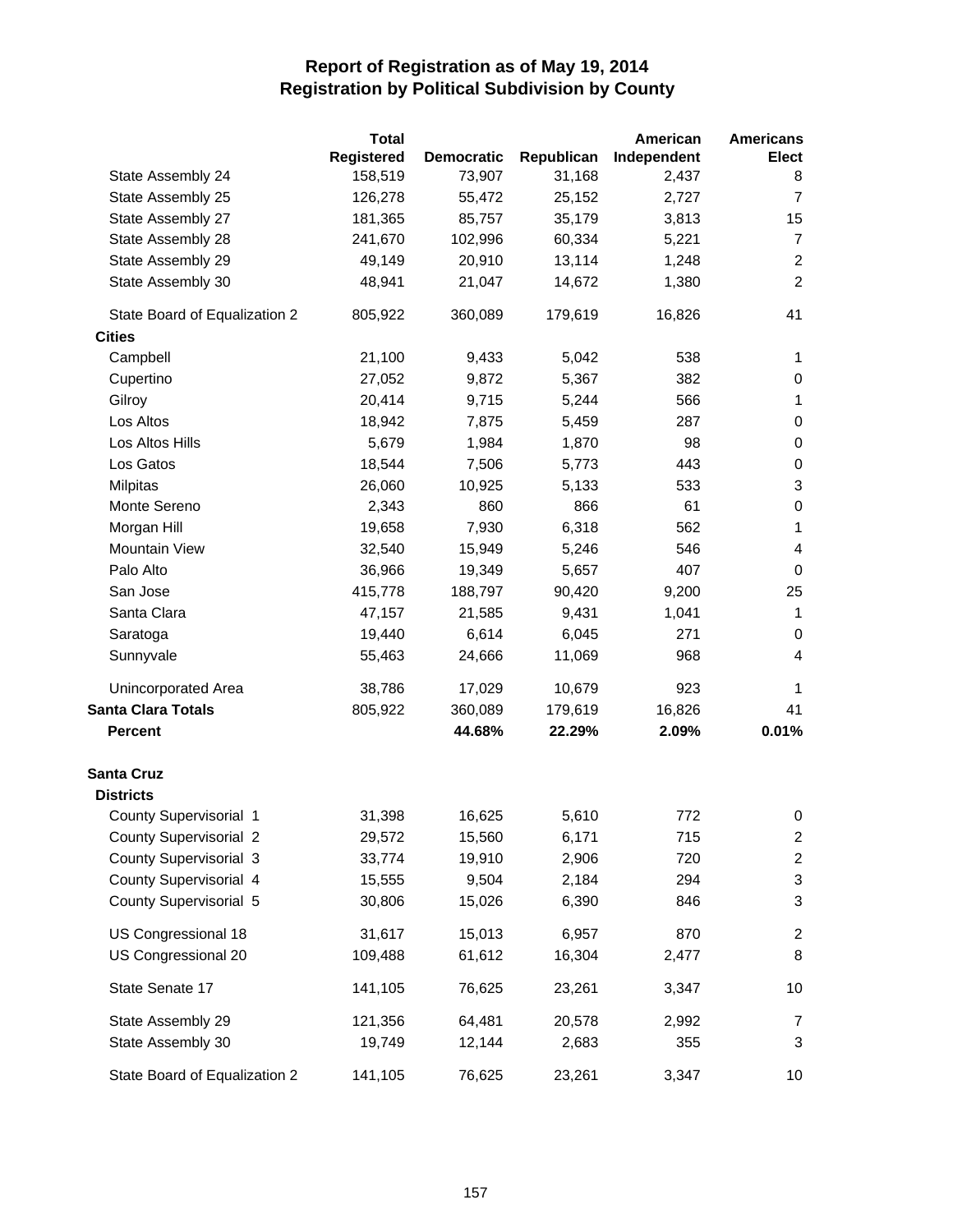|                                       |       |             | Peace and      |       | <b>No Party</b>   |
|---------------------------------------|-------|-------------|----------------|-------|-------------------|
|                                       | Green | Libertarian | <b>Freedom</b> | Other | <b>Preference</b> |
| State Assembly 24                     | 1,010 | 1,059       | 232            | 278   | 48,420            |
| State Assembly 25                     | 530   | 689         | 389            | 229   | 41,083            |
| State Assembly 27                     | 862   | 935         | 840            | 314   | 53,650            |
| State Assembly 28                     | 1,350 | 1,667       | 482            | 470   | 69,143            |
| State Assembly 29                     | 234   | 323         | 108            | 76    | 13,134            |
| State Assembly 30                     | 223   | 317         | 122            | 70    | 11,108            |
| State Board of Equalization 2         | 4,209 | 4,990       | 2,173          | 1,437 | 236,538           |
| <b>Cities</b>                         |       |             |                |       |                   |
| Campbell                              | 145   | 183         | 49             | 58    | 5,651             |
| Cupertino                             | 100   | 131         | 24             | 59    | 11,117            |
| Gilroy                                | 88    | 130         | 56             | 26    | 4,588             |
| Los Altos                             | 83    | 125         | 19             | 39    | 5,055             |
| Los Altos Hills                       | 18    | 39          | 1              | 9     | 1,660             |
| Los Gatos                             | 100   | 133         | 26             | 22    | 4,541             |
| <b>Milpitas</b>                       | 79    | 104         | 90             | 41    | 9,152             |
| Monte Sereno                          | 8     | 8           | 1              | 8     | 531               |
| Morgan Hill                           | 91    | 122         | 42             | 28    | 4,564             |
| Mountain View                         | 280   | 262         | 54             | 51    | 10,148            |
| Palo Alto                             | 297   | 194         | 38             | 60    | 10,964            |
| San Jose                              | 2,081 | 2,491       | 1,440          | 720   | 120,604           |
| Santa Clara                           | 238   | 314         | 116            | 97    | 14,334            |
| Saratoga                              | 62    | 84          | 19             | 37    | 6,308             |
| Sunnyvale                             | 301   | 389         | 111            | 106   | 17,849            |
| Unincorporated Area                   | 238   | 281         | 87             | 76    | 9,472             |
| <b>Santa Clara Totals</b>             | 4,209 | 4,990       | 2,173          | 1,437 | 236,538           |
| <b>Percent</b>                        | 0.52% | 0.62%       | 0.27%          | 0.18% | 29.35%            |
| <b>Santa Cruz</b><br><b>Districts</b> |       |             |                |       |                   |
| County Supervisorial 1                | 549   | 292         | 111            | 139   | 7,300             |
| <b>County Supervisorial 2</b>         | 384   | 240         | 86             | 104   | 6,310             |
| County Supervisorial 3                | 941   | 285         | 136            | 141   | 8,733             |
| County Supervisorial 4                | 106   | 67          | 58             | 30    | 3,309             |
| County Supervisorial 5                | 706   | 388         | 102            | 146   | 7,199             |
|                                       |       |             |                |       |                   |
| US Congressional 18                   | 706   | 417         | 97             | 153   | 7,402             |
| US Congressional 20                   | 1,980 | 855         | 396            | 407   | 25,449            |
| State Senate 17                       | 2,686 | 1,272       | 493            | 560   | 32,851            |
| State Assembly 29                     | 2,548 | 1,188       | 417            | 521   | 28,624            |
| State Assembly 30                     | 138   | 84          | 76             | 39    | 4,227             |
| State Board of Equalization 2         | 2,686 | 1,272       | 493            | 560   | 32,851            |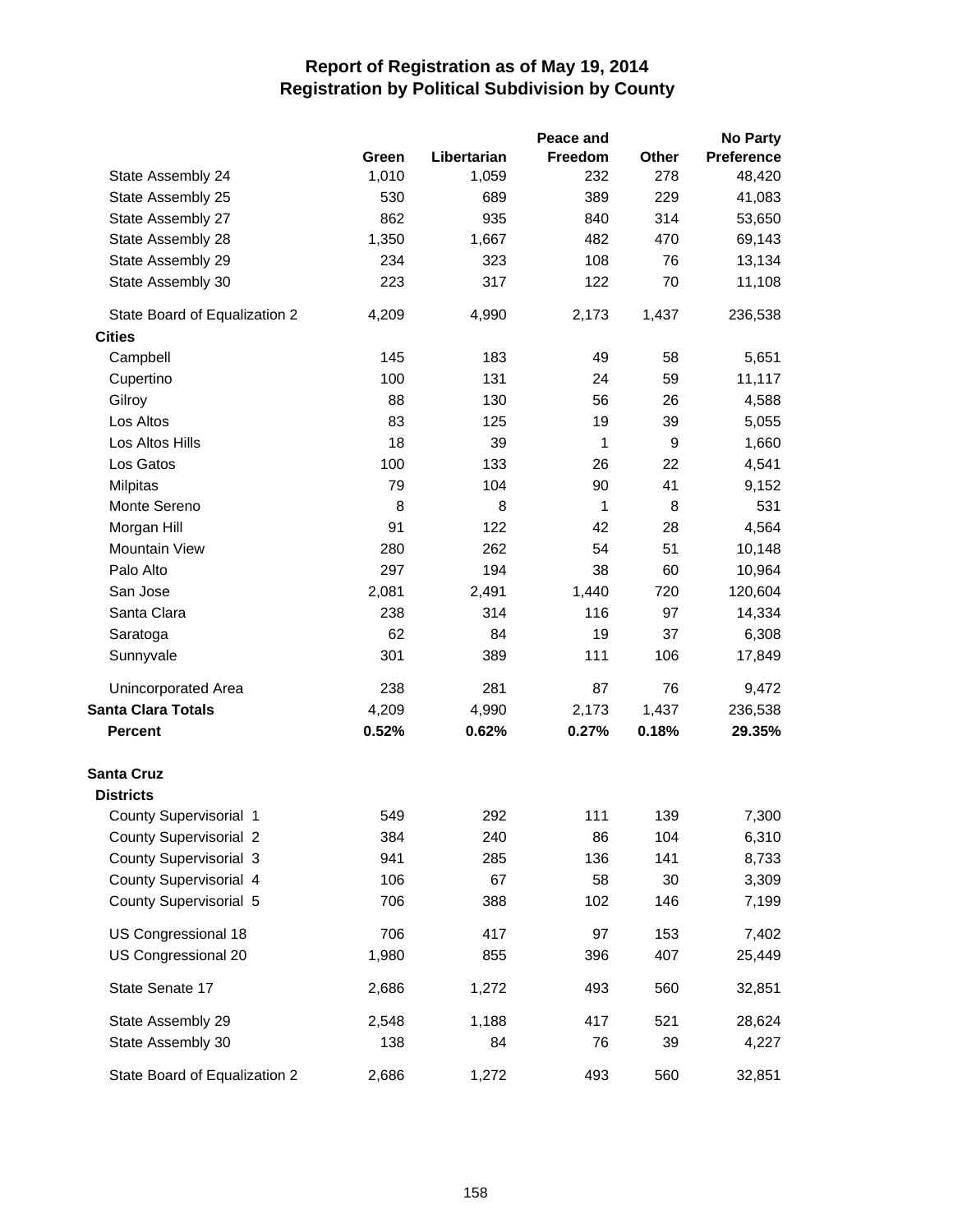|                               | <b>Total</b>      |                   |            | American    | <b>Americans</b> |
|-------------------------------|-------------------|-------------------|------------|-------------|------------------|
|                               | <b>Registered</b> | <b>Democratic</b> | Republican | Independent | Elect            |
| <b>Cities</b>                 |                   |                   |            |             |                  |
| Capitola                      | 5,508             | 3,007             | 942        | 145         | 0                |
| Santa Cruz                    | 37,032            | 21,804            | 3,360      | 808         | $\mathsf 3$      |
| <b>Scotts Valley</b>          | 6,888             | 2,933             | 2,045      | 200         | $\pmb{0}$        |
| Watsonville                   | 14,522            | 9,208             | 1,767      | 263         | $\overline{c}$   |
| Unincorporated Area           | 77,155            | 39,673            | 15,147     | 1,931       | 5                |
| <b>Santa Cruz Totals</b>      | 141,105           | 76,625            | 23,261     | 3,347       | 10               |
| <b>Percent</b>                |                   | 54.30%            | 16.48%     | 2.37%       | 0.01%            |
| <b>Shasta</b>                 |                   |                   |            |             |                  |
| <b>Districts</b>              |                   |                   |            |             |                  |
| County Supervisorial 1        | 19,211            | 5,414             | 7,813      | 762         | 0                |
| <b>County Supervisorial 2</b> | 19,983            | 5,288             | 8,839      | 753         | 1                |
| <b>County Supervisorial 3</b> | 19,636            | 4,917             | 9,211      | 792         | $\pmb{0}$        |
| County Supervisorial 4        | 19,920            | 4,852             | 9,350      | 713         | $\boldsymbol{2}$ |
| County Supervisorial 5        | 20,022            | 4,996             | 9,439      | 879         | 3                |
| US Congressional 1            | 98,772            | 25,467            | 44,652     | 3,899       | 6                |
| State Senate 1                | 98,772            | 25,467            | 44,652     | 3,899       | 6                |
| State Assembly 1              | 98,772            | 25,467            | 44,652     | 3,899       | 6                |
| State Board of Equalization 1 | 98,772            | 25,467            | 44,652     | 3,899       | 6                |
| <b>Cities</b>                 |                   |                   |            |             |                  |
| Anderson                      | 4,624             | 1,323             | 1,750      | 239         | 3                |
| Redding                       | 48,263            | 12,520            | 21,783     | 1,761       | $\overline{c}$   |
| Shasta Lake                   | 5,245             | 1,470             | 1,982      | 227         | 1                |
| Unincorporated Area           | 40,640            | 10,154            | 19,137     | 1,672       | 0                |
| <b>Shasta Totals</b>          | 98,772            | 25,467            | 44,652     | 3,899       | 6                |
| <b>Percent</b>                |                   | 25.78%            | 45.21%     | 3.95%       | 0.01%            |
| <b>Sierra</b>                 |                   |                   |            |             |                  |
| <b>Districts</b>              |                   |                   |            |             |                  |
| County Supervisorial 1        | 520               | 146               | 199        | 30          | $\pmb{0}$        |
| <b>County Supervisorial 2</b> | 448               | 148               | 169        | 24          | $\pmb{0}$        |
| <b>County Supervisorial 3</b> | 466               | 115               | 219        | 30          | $\pmb{0}$        |
| County Supervisorial 4        | 414               | 134               | 162        | 23          | $\pmb{0}$        |
| County Supervisorial 5        | 361               | 76                | 157        | 30          | 0                |
| US Congressional 1            | 2,209             | 619               | 906        | 137         | 0                |
| State Senate 1                | 2,209             | 619               | 906        | 137         | 0                |
| State Assembly 1              | 2,209             | 619               | 906        | 137         | 0                |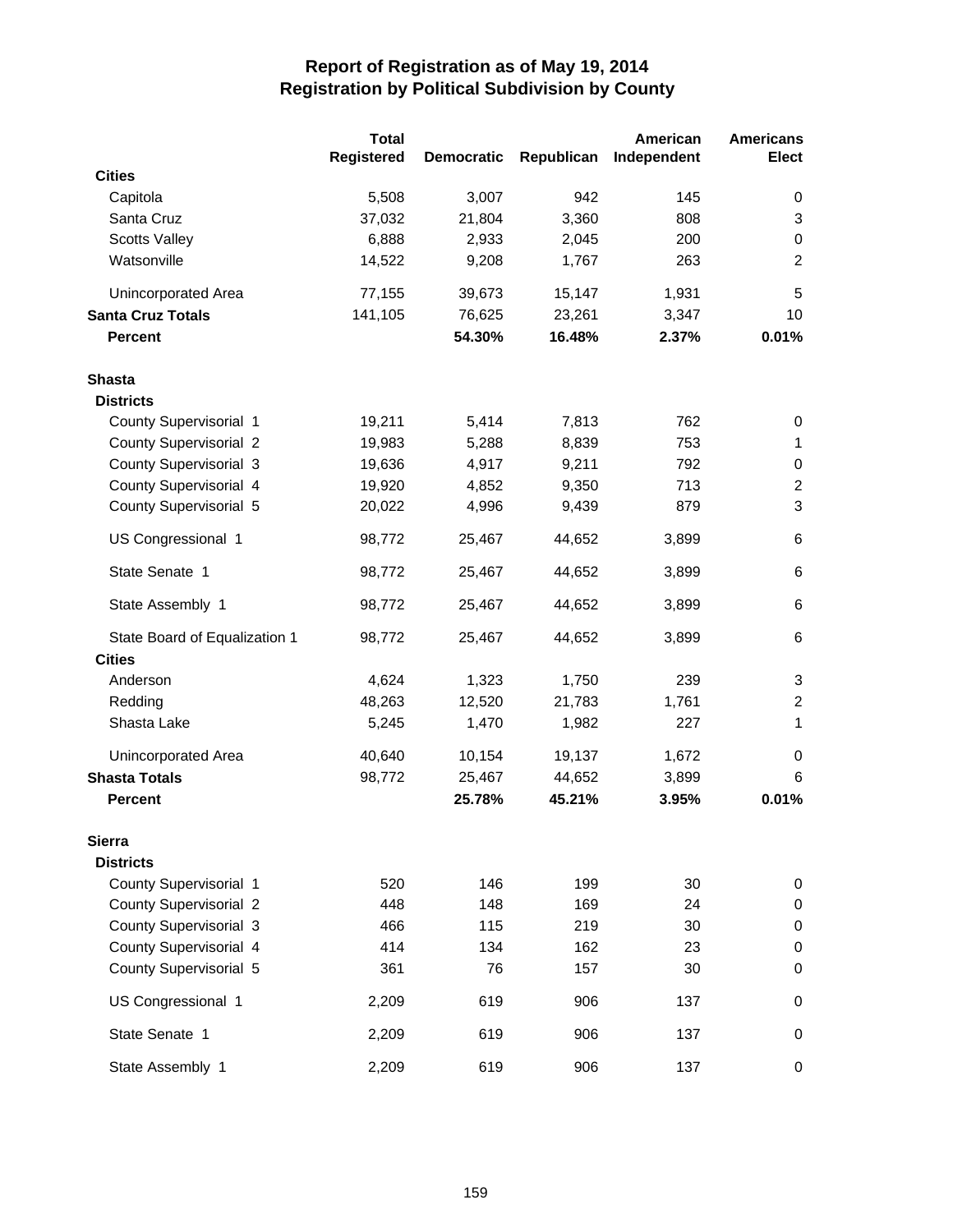|                               |       | <b>No Party</b> |                |                |                   |
|-------------------------------|-------|-----------------|----------------|----------------|-------------------|
|                               | Green | Libertarian     | Freedom        | Other          | <b>Preference</b> |
| <b>Cities</b>                 |       |                 |                |                |                   |
| Capitola                      | 78    | 65              | 16             | 22             | 1,233             |
| Santa Cruz                    | 986   | 297             | 150            | 152            | 9,472             |
| <b>Scotts Valley</b>          | 63    | 53              | $\overline{7}$ | 23             | 1,564             |
| Watsonville                   | 83    | 52              | 56             | 24             | 3,067             |
| Unincorporated Area           | 1,476 | 805             | 264            | 339            | 17,515            |
| <b>Santa Cruz Totals</b>      | 2,686 | 1,272           | 493            | 560            | 32,851            |
| <b>Percent</b>                | 1.90% | 0.90%           | 0.35%          | 0.40%          | 23.28%            |
| Shasta                        |       |                 |                |                |                   |
| <b>Districts</b>              |       |                 |                |                |                   |
| County Supervisorial 1        | 127   | 185             | 76             | 76             | 4,758             |
| <b>County Supervisorial 2</b> | 104   | 201             | 65             | 87             | 4,645             |
| <b>County Supervisorial 3</b> | 82    | 185             | 56             | 88             | 4,305             |
| County Supervisorial 4        | 93    | 179             | 62             | 66             | 4,603             |
| County Supervisorial 5        | 59    | 187             | 65             | 73             | 4,321             |
| US Congressional 1            | 465   | 937             | 324            | 390            | 22,632            |
| State Senate 1                | 465   | 937             | 324            | 390            | 22,632            |
| State Assembly 1              | 465   | 937             | 324            | 390            | 22,632            |
| State Board of Equalization 1 | 465   | 937             | 324            | 390            | 22,632            |
| <b>Cities</b>                 |       |                 |                |                |                   |
| Anderson                      | 12    | 49              | 23             | 23             | 1,202             |
| Redding                       | 240   | 435             | 140            | 173            | 11,209            |
| Shasta Lake                   | 34    | 48              | 28             | 32             | 1,423             |
| Unincorporated Area           | 179   | 405             | 133            | 162            | 8,798             |
| <b>Shasta Totals</b>          | 465   | 937             | 324            | 390            | 22,632            |
| <b>Percent</b>                | 0.47% | 0.95%           | 0.33%          | 0.39%          | 22.91%            |
| <b>Sierra</b>                 |       |                 |                |                |                   |
| <b>Districts</b>              |       |                 |                |                |                   |
| County Supervisorial 1        | 13    | 15              | 1              | 15             | 101               |
| <b>County Supervisorial 2</b> | 3     | 3               | 1              | $\overline{7}$ | 93                |
| <b>County Supervisorial 3</b> | 1     | 6               | $\overline{c}$ | 12             | 81                |
| County Supervisorial 4        | 1     | 4               | 0              | 8              | 82                |
| County Supervisorial 5        | 5     | 1               | 1              | 5              | 86                |
| US Congressional 1            | 23    | 29              | 5              | 47             | 443               |
| State Senate 1                | 23    | 29              | 5              | 47             | 443               |
| State Assembly 1              | 23    | 29              | 5              | 47             | 443               |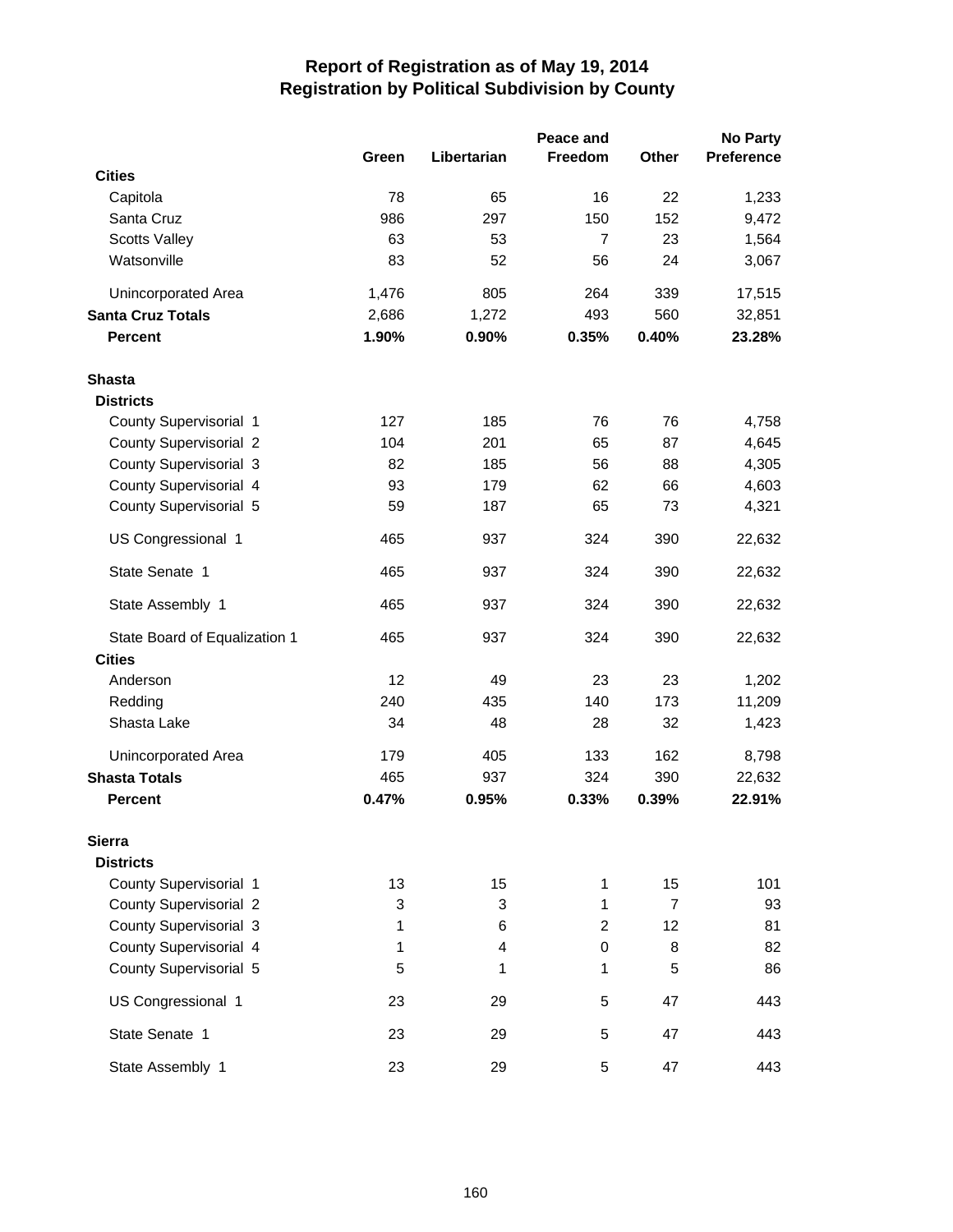|                               | <b>Total</b>      |                   |            | American    | <b>Americans</b>        |
|-------------------------------|-------------------|-------------------|------------|-------------|-------------------------|
|                               | <b>Registered</b> | <b>Democratic</b> | Republican | Independent | Elect                   |
| State Board of Equalization 1 | 2,209             | 619               | 906        | 137         | 0                       |
| <b>Cities</b>                 |                   |                   |            |             |                         |
| Loyalton                      | 425               | 138               | 162        | 24          | 0                       |
| Unincorporated Area           | 1,784             | 481               | 744        | 113         | 0                       |
| <b>Sierra Totals</b>          | 2,209             | 619               | 906        | 137         | $\mathbf 0$             |
| <b>Percent</b>                |                   | 28.02%            | 41.01%     | 6.20%       | 0.00%                   |
| <b>Siskiyou</b>               |                   |                   |            |             |                         |
| <b>Districts</b>              |                   |                   |            |             |                         |
| County Supervisorial 1        | 4,272             | 1,201             | 1,969      | 210         | 1                       |
| <b>County Supervisorial 2</b> | 5,214             | 2,038             | 1,552      | 225         | $\pmb{0}$               |
| <b>County Supervisorial 3</b> | 5,205             | 1,823             | 1,903      | 240         | $\pmb{0}$               |
| County Supervisorial 4        | 5,142             | 1,449             | 2,281      | 238         | $\pmb{0}$               |
| County Supervisorial 5        | 5,000             | 1,304             | 2,273      | 225         | $\mathbf 0$             |
| US Congressional 1            | 24,833            | 7,815             | 9,978      | 1,138       | 1                       |
| State Senate 1                | 24,833            | 7,815             | 9,978      | 1,138       | 1                       |
| State Assembly 1              | 24,833            | 7,815             | 9,978      | 1,138       | 1                       |
| State Board of Equalization 1 | 24,833            | 7,815             | 9,978      | 1,138       | $\mathbf 1$             |
| <b>Cities</b>                 |                   |                   |            |             |                         |
| Dorris                        | 358               | 106               | 149        | 13          | 0                       |
| Dunsmuir                      | 900               | 351               | 223        | 40          | $\pmb{0}$               |
| Etna                          | 427               | 126               | 186        | 14          | $\pmb{0}$               |
| Fort Jones                    | 362               | 106               | 161        | 15          | $\pmb{0}$               |
| Montague                      | 675               | 159               | 294        | 41          | $\pmb{0}$               |
| Mt. Shasta                    | 1,959             | 831               | 489        | 81          | $\pmb{0}$               |
| Tulelake                      | 250               | 53                | 131        | 11          | $\pmb{0}$               |
| Weed                          | 1,241             | 563               | 291        | 64          | $\pmb{0}$               |
| Yreka                         | 3,952             | 1,192             | 1,620      | 191         | $\mathbf 0$             |
| Unincorporated Area           | 14,709            | 4,328             | 6,434      | 668         | 1                       |
| <b>Siskiyou Totals</b>        | 24,833            | 7,815             | 9,978      | 1,138       | 1                       |
| <b>Percent</b>                |                   | 31.47%            | 40.18%     | 4.58%       | 0.00%                   |
| Solano                        |                   |                   |            |             |                         |
| <b>Districts</b>              |                   |                   |            |             |                         |
| County Supervisorial 1        | 39,069            | 23,268            | 5,320      | 877         | 3                       |
| <b>County Supervisorial 2</b> | 45,432            | 23,293            | 9,644      | 1,258       | 3                       |
| County Supervisorial 3        | 36,747            | 18,077            | 8,505      | 975         | 3                       |
| County Supervisorial 4        | 37,717            | 14,471            | 13,048     | 1,301       | $\overline{\mathbf{c}}$ |
| County Supervisorial 5        | 42,763            | 18,269            | 12,949     | 1,373       | $\boldsymbol{2}$        |
| US Congressional 3            | 127,611           | 55,653            | 37,129     | 3,943       | 7                       |
| US Congressional 5            | 74,117            | 41,725            | 12,337     | 1,841       | 6                       |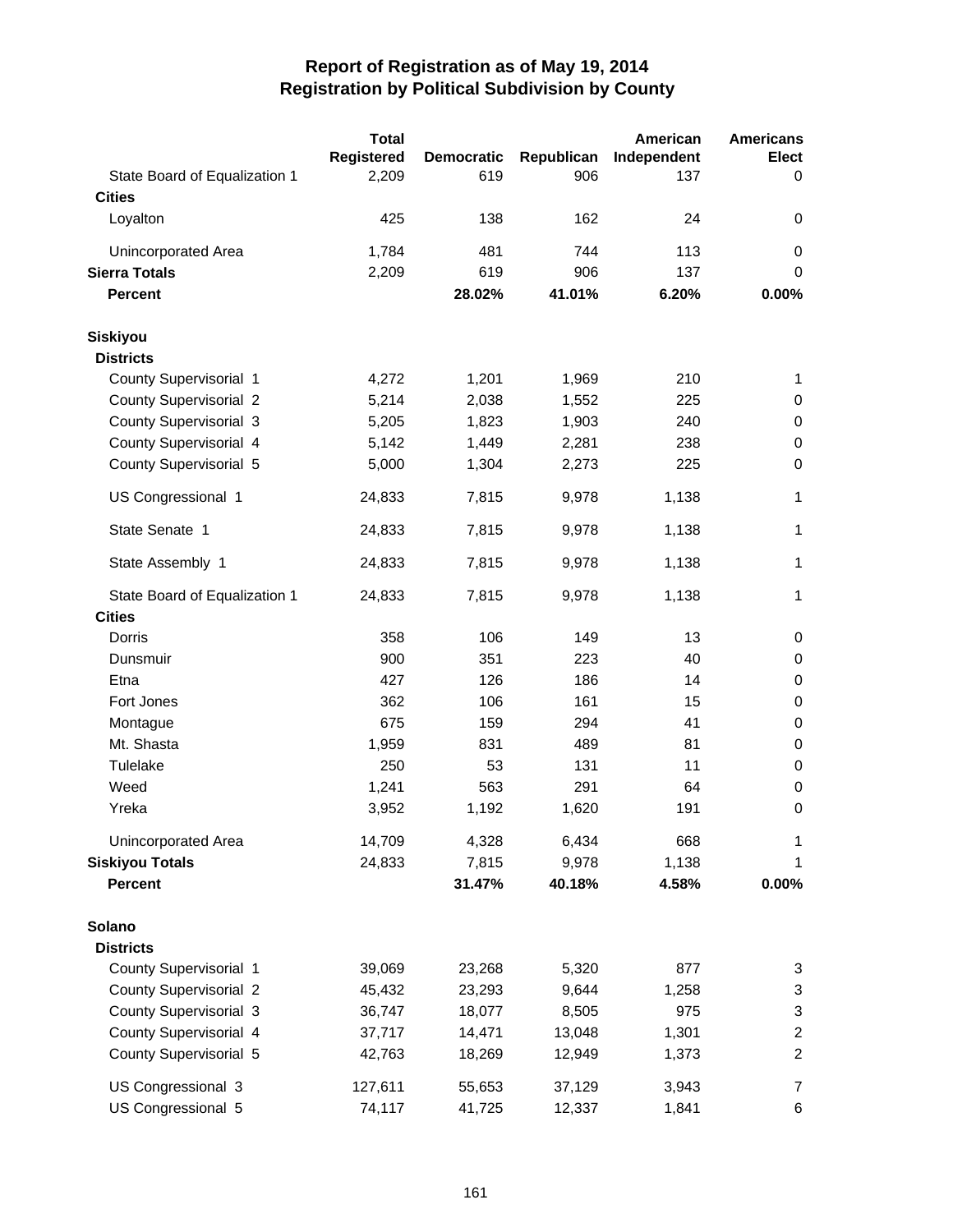|                               |             |                | Peace and      |             | <b>No Party</b>   |
|-------------------------------|-------------|----------------|----------------|-------------|-------------------|
|                               | Green       | Libertarian    | Freedom        | Other       | <b>Preference</b> |
| State Board of Equalization 1 | 23          | 29             | 5              | 47          | 443               |
| <b>Cities</b>                 |             |                |                |             |                   |
| Loyalton                      | 1           | 5              | 1              | 8           | 86                |
| Unincorporated Area           | 22          | 24             | 4              | 39          | 357               |
| <b>Sierra Totals</b>          | 23          | 29             | 5              | 47          | 443               |
| <b>Percent</b>                | 1.04%       | 1.31%          | 0.23%          | 2.13%       | 20.05%            |
| <b>Siskiyou</b>               |             |                |                |             |                   |
| <b>Districts</b>              |             |                |                |             |                   |
| County Supervisorial 1        | 20          | 37             | 9              | 10          | 815               |
| <b>County Supervisorial 2</b> | 74          | 65             | 22             | 18          | 1,220             |
| County Supervisorial 3        | 38          | 56             | 18             | 18          | 1,109             |
| County Supervisorial 4        | 25          | 47             | 18             | 4           | 1,080             |
| County Supervisorial 5        | 45          | 71             | 22             | 8           | 1,052             |
| US Congressional 1            | 202         | 276            | 89             | 58          | 5,276             |
| State Senate 1                | 202         | 276            | 89             | 58          | 5,276             |
| State Assembly 1              | 202         | 276            | 89             | 58          | 5,276             |
| State Board of Equalization 1 | 202         | 276            | 89             | 58          | 5,276             |
| <b>Cities</b>                 |             |                |                |             |                   |
| Dorris                        | 0           | 1              | 0              | 3           | 86                |
| Dunsmuir                      | 21          | 14             | 4              | 3           | 244               |
| Etna                          | 6           | $\overline{7}$ | $\overline{2}$ | 0           | 86                |
| Fort Jones                    | 1           | 5              | 1              | 1           | 72                |
| Montague                      | 1           | 5              | 1              | 1           | 173               |
| Mt. Shasta                    | 22          | 24             | $\overline{7}$ | 5           | 500               |
| Tulelake                      | $\mathbf 0$ | $\pmb{0}$      | 1              | $\mathbf 0$ | 54                |
| Weed                          | 13          | 20             | 4              | 3           | 283               |
| Yreka                         | 19          | 35             | 17             | 3           | 875               |
| Unincorporated Area           | 119         | 165            | 52             | 39          | 2,903             |
| <b>Siskiyou Totals</b>        | 202         | 276            | 89             | 58          | 5,276             |
| <b>Percent</b>                | 0.81%       | 1.11%          | 0.36%          | 0.23%       | 21.25%            |
| Solano                        |             |                |                |             |                   |
| <b>Districts</b>              |             |                |                |             |                   |
| County Supervisorial 1        | 191         | 150            | 137            | 147         | 8,976             |
| <b>County Supervisorial 2</b> | 260         | 290            | 115            | 232         | 10,337            |
| County Supervisorial 3        | 143         | 209            | 106            | 174         | 8,555             |
| County Supervisorial 4        | 142         | 255            | 95             | 150         | 8,253             |
| County Supervisorial 5        | 119         | 263            | 88             | 181         | 9,519             |
| US Congressional 3            | 430         | 786            | 314            | 552         | 28,797            |
| US Congressional 5            | 425         | 381            | 227            | 332         | 16,843            |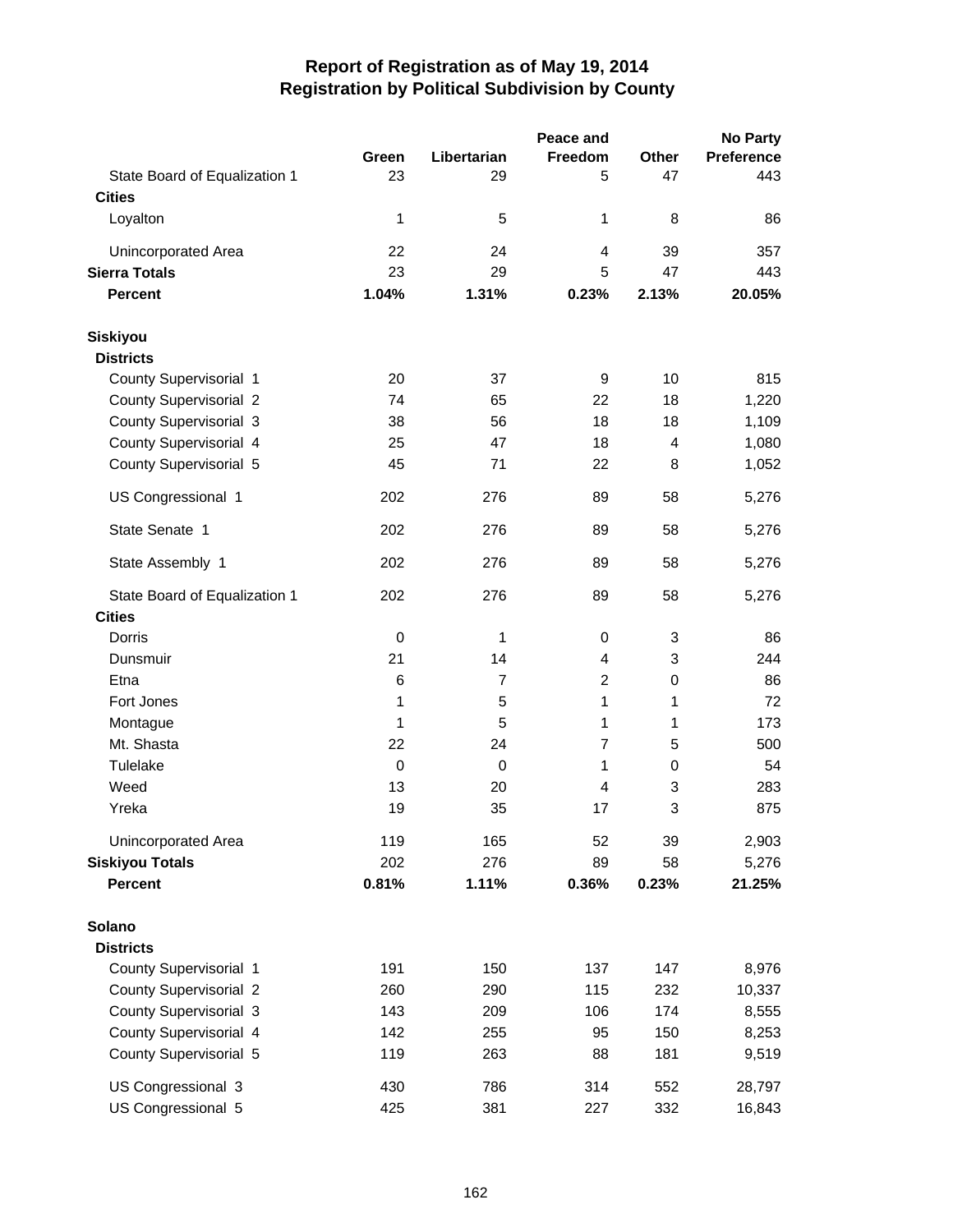|                               | <b>Total</b>      |                   |            | American    | <b>Americans</b> |
|-------------------------------|-------------------|-------------------|------------|-------------|------------------|
|                               | <b>Registered</b> | <b>Democratic</b> | Republican | Independent | <b>Elect</b>     |
| State Senate 3                | 201,728           | 97,378            | 49,466     | 5,784       | 13               |
| State Assembly 4              | 16,020            | 5,702             | 6,249      | 492         | 1                |
| State Assembly 11             | 111,583           | 49,948            | 30,877     | 3,451       | 6                |
| State Assembly 14             | 74,125            | 41,728            | 12,340     | 1,841       | 6                |
| State Board of Equalization 2 | 201,728           | 97,378            | 49,466     | 5,784       | 13               |
| <b>Cities</b>                 |                   |                   |            |             |                  |
| <b>Benicia</b>                | 17,430            | 8,272             | 4,345      | 537         | 0                |
| Dixon                         | 8,773             | 3,409             | 3,060      | 261         | $\mathbf{1}$     |
| Fairfield                     | 47,667            | 22,947            | 11,480     | 1,285       | 3                |
| Rio Vista                     | 4,991             | 2,178             | 1,661      | 199         | 0                |
| Suisun City                   | 13,338            | 6,917             | 2,616      | 354         | 1                |
| Vacaville                     | 43,509            | 17,231            | 14,251     | 1,557       | $\overline{2}$   |
| Vallejo                       | 55,386            | 32,685            | 7,808      | 1,272       | 6                |
| Unincorporated Area           | 10,634            | 3,739             | 4,245      | 319         | $\mathbf 0$      |
| <b>Solano Totals</b>          | 201,728           | 97,378            | 49,466     | 5,784       | 13               |
| <b>Percent</b>                |                   | 48.27%            | 24.52%     | 2.87%       | 0.01%            |
| Sonoma                        |                   |                   |            |             |                  |
| <b>Districts</b>              |                   |                   |            |             |                  |
| County Supervisorial 1        | 55,452            | 28,076            | 13,551     | 1,404       | $\overline{c}$   |
| <b>County Supervisorial 2</b> | 50,456            | 25,792            | 10,768     | 1,332       | $\mathbf{1}$     |
| <b>County Supervisorial 3</b> | 40,714            | 21,473            | 7,692      | 1,081       | $\overline{c}$   |
| County Supervisorial 4        | 47,548            | 23,196            | 12,056     | 1,230       | $\pmb{0}$        |
| County Supervisorial 5        | 46,835            | 26,233            | 7,503      | 1,009       | 0                |
| US Congressional 2            | 102,536           | 53,424            | 21,756     | 2,473       | 0                |
| US Congressional 5            | 138,469           | 71,346            | 29,814     | 3,583       | 5                |
| State Senate 2                | 170,961           | 89,091            | 36,484     | 4,120       | 4                |
| State Senate 3                | 70,044            | 35,679            | 15,086     | 1,936       | 1                |
| State Assembly 2              | 104,947           | 53,521            | 24,204     | 2,546       | 3                |
| State Assembly 4              | 31,890            | 16,142            | 6,797      | 900         | $\overline{2}$   |
| State Assembly 10             | 104,168           | 55,107            | 20,569     | 2,610       | $\pmb{0}$        |
| State Board of Equalization 2 | 241,005           | 124,770           | 51,570     | 6,056       | 5                |
| <b>Cities</b>                 |                   |                   |            |             |                  |
| Cloverdale                    | 4,008             | 2,009             | 945        | 108         | 0                |
| Cotati                        | 3,803             | 2,019             | 649        | 114         | 0                |
| Healdsburg                    | 5,984             | 3,159             | 1,254      | 144         | 0                |
| Petaluma                      | 30,733            | 16,107            | 6,321      | 779         | 0                |
| <b>Rohnert Park</b>           | 18,079            | 8,962             | 3,882      | 544         | 1                |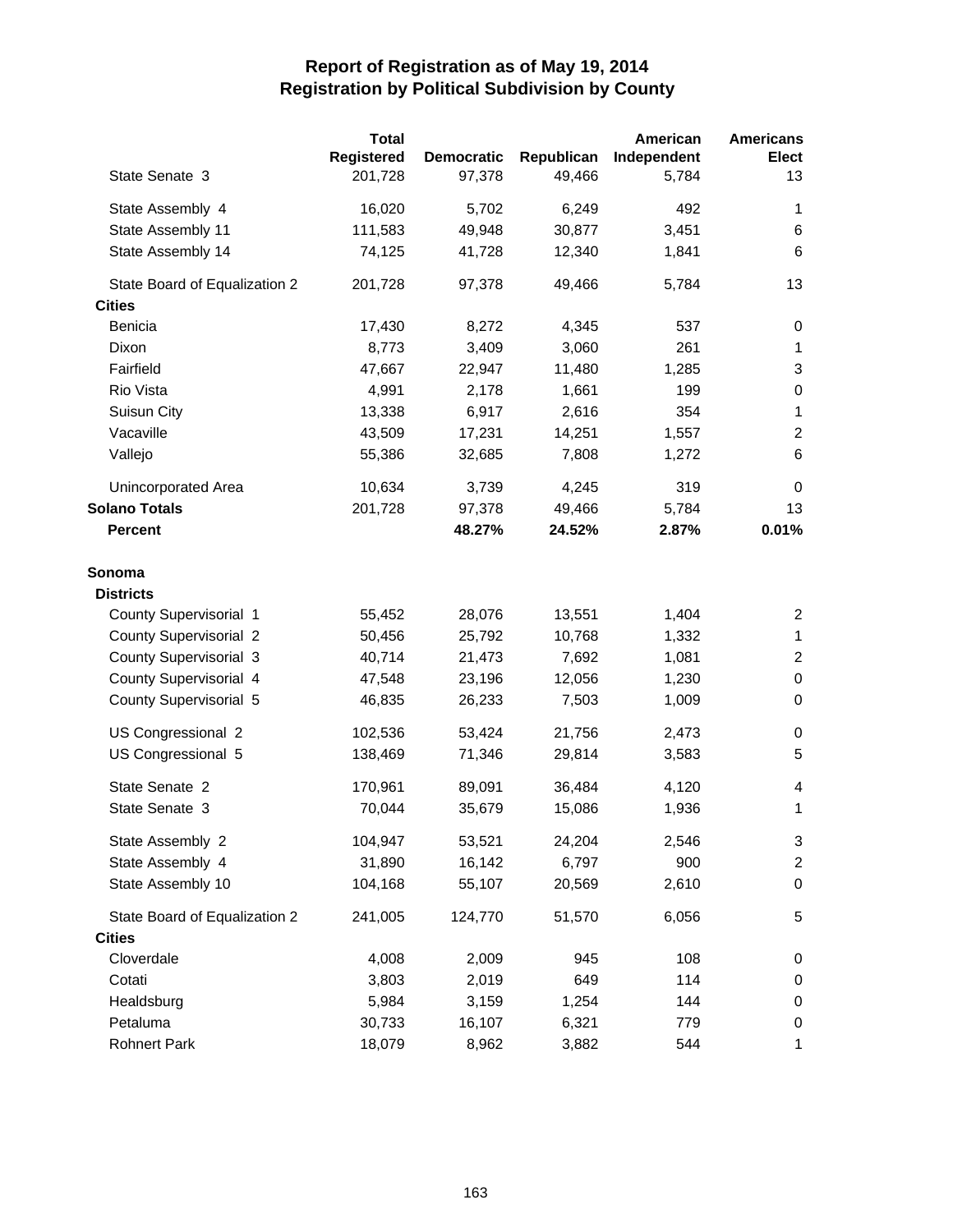|                               |       |             | Peace and |       | <b>No Party</b>   |
|-------------------------------|-------|-------------|-----------|-------|-------------------|
|                               | Green | Libertarian | Freedom   | Other | <b>Preference</b> |
| State Senate 3                | 855   | 1,167       | 541       | 884   | 45,640            |
| State Assembly 4              | 51    | 110         | 34        | 75    | 3,306             |
| State Assembly 11             | 379   | 676         | 280       | 477   | 25,489            |
| State Assembly 14             | 425   | 381         | 227       | 332   | 16,845            |
| State Board of Equalization 2 | 855   | 1,167       | 541       | 884   | 45,640            |
| <b>Cities</b>                 |       |             |           |       |                   |
| <b>Benicia</b>                | 133   | 123         | 41        | 102   | 3,877             |
| Dixon                         | 24    | 57          | 23        | 34    | 1,904             |
| Fairfield                     | 151   | 270         | 127       | 209   | 11,195            |
| Rio Vista                     | 16    | 20          | 12        | 15    | 890               |
| Suisun City                   | 45    | 67          | 33        | 55    | 3,250             |
| Vacaville                     | 151   | 306         | 100       | 183   | 9,728             |
| Vallejo                       | 278   | 249         | 182       | 226   | 12,680            |
| Unincorporated Area           | 57    | 75          | 23        | 60    | 2,116             |
| <b>Solano Totals</b>          | 855   | 1,167       | 541       | 884   | 45,640            |
| <b>Percent</b>                | 0.42% | 0.58%       | 0.27%     | 0.44% | 22.62%            |
| Sonoma                        |       |             |           |       |                   |
| <b>Districts</b>              |       |             |           |       |                   |
| County Supervisorial 1        | 675   | 381         | 124       | 207   | 11,032            |
| <b>County Supervisorial 2</b> | 908   | 377         | 112       | 233   | 10,933            |
| <b>County Supervisorial 3</b> | 682   | 342         | 147       | 167   | 9,128             |
| County Supervisorial 4        | 519   | 390         | 118       | 162   | 9,877             |
| County Supervisorial 5        | 1,375 | 342         | 209       | 205   | 9,959             |
| US Congressional 2            | 2,142 | 770         | 313       | 413   | 21,245            |
| US Congressional 5            | 2,017 | 1,062       | 397       | 561   | 29,684            |
| State Senate 2                | 3,096 | 1,328       | 537       | 658   | 35,643            |
| State Senate 3                | 1,063 | 504         | 173       | 316   | 15,286            |
| State Assembly 2              | 1,694 | 803         | 293       | 398   | 21,485            |
| State Assembly 4              | 446   | 246         | 105       | 142   | 7,110             |
| State Assembly 10             | 2,019 | 783         | 312       | 434   | 22,334            |
| State Board of Equalization 2 | 4,159 | 1,832       | 710       | 974   | 50,929            |
| <b>Cities</b>                 |       |             |           |       |                   |
| Cloverdale                    | 49    | 28          | 13        | 6     | 850               |
| Cotati                        | 94    | 26          | 9         | 15    | 877               |
| Healdsburg                    | 90    | 49          | 20        | 18    | 1,250             |
| Petaluma                      | 463   | 216         | 65        | 137   | 6,645             |
| <b>Rohnert Park</b>           | 240   | 137         | 59        | 88    | 4,166             |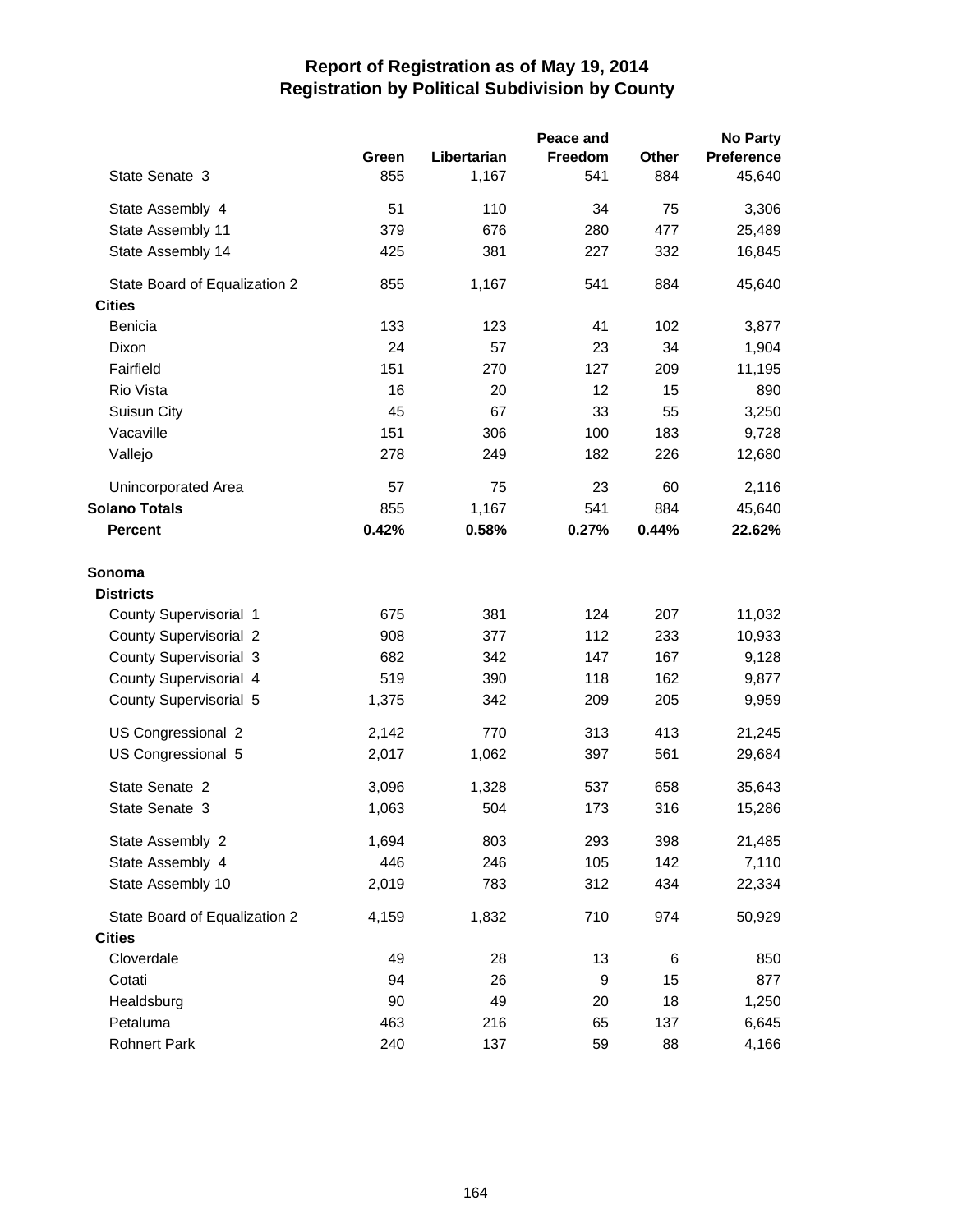|                                                | <b>Total</b>      |                   |            | American    | <b>Americans</b>        |
|------------------------------------------------|-------------------|-------------------|------------|-------------|-------------------------|
|                                                | <b>Registered</b> | <b>Democratic</b> | Republican | Independent | <b>Elect</b>            |
| Santa Rosa                                     | 77,210            | 40,406            | 16,309     | 1,903       | 3                       |
| Sebastopol                                     | 4,718             | 2,919             | 538        | 86          | 0                       |
| Sonoma                                         | 6,391             | 3,315             | 1,395      | 174         | 0                       |
| Windsor                                        | 13,100            | 6,185             | 3,582      | 334         | $\mathbf 0$             |
| Unincorporated Area                            | 76,979            | 39,689            | 16,695     | 1,870       | 1                       |
| <b>Sonoma Totals</b>                           | 241,005           | 124,770           | 51,570     | 6,056       | 5                       |
| <b>Percent</b>                                 |                   | 51.77%            | 21.40%     | 2.51%       | 0.00%                   |
| <b>Stanislaus</b>                              |                   |                   |            |             |                         |
| <b>Districts</b>                               |                   |                   |            |             |                         |
| County Supervisorial 1                         | 45,165            | 15,316            | 19,937     | 1,343       | 4                       |
| <b>County Supervisorial 2</b>                  | 41,572            | 14,446            | 17,995     | 1,191       | $\mathbf{1}$            |
| County Supervisorial 3                         | 40,301            | 15,599            | 16,469     | 1,040       | 6                       |
| County Supervisorial 4                         | 49,350            | 18,731            | 20,431     | 1,331       | $\boldsymbol{7}$        |
| County Supervisorial 5                         | 34,942            | 15,219            | 12,424     | 911         | $\boldsymbol{9}$        |
| US Congressional 10                            | 211,330           | 79,311            | 87,256     | 5,816       | 27                      |
| State Senate 5                                 | 102,929           | 39,307            | 41,854     | 2,813       | 14                      |
| State Senate 8                                 | 61,216            | 20,079            | 27,592     | 1,851       | $\sqrt{2}$              |
| State Senate 12                                | 47,185            | 19,925            | 17,810     | 1,152       | 11                      |
| State Assembly 12                              | 135,106           | 47,911            | 57,620     | 3,868       | 12                      |
| State Assembly 21                              | 76,224            | 31,400            | 29,636     | 1,948       | 15                      |
| State Board of Equalization 1<br><b>Cities</b> | 211,330           | 79,311            | 87,256     | 5,816       | 27                      |
| Ceres                                          | 17,157            | 7,501             | 6,120      | 442         | 3                       |
| Hughson                                        | 2,941             | 904               | 1,396      | 97          | $\mathbf 0$             |
| Modesto                                        | 90,247            | 35,229            | 36,484     | 2,400       | 12                      |
| Newman                                         | 3,305             | 1,367             | 1,153      | 116         | $\overline{2}$          |
| Oakdale                                        | 9,107             | 2,769             | 4,139      | 341         | 1                       |
| Patterson                                      | 7,084             | 3,398             | 1,936      | 218         | $\overline{c}$          |
| Riverbank                                      | 8,527             | 3,246             | 3,263      | 225         | $\overline{\mathbf{c}}$ |
| Turlock                                        | 27,707            | 10,177            | 11,155     | 761         | 1                       |
| Waterford                                      | 3,150             | 941               | 1,413      | 113         | 0                       |
| Unincorporated Area                            | 42,105            | 13,779            | 20,197     | 1,103       | 4                       |
| <b>Stanislaus Totals</b>                       | 211,330           | 79,311            | 87,256     | 5,816       | 27                      |
| <b>Percent</b>                                 |                   | 37.53%            | 41.29%     | 2.75%       | 0.01%                   |
| <b>Sutter</b>                                  |                   |                   |            |             |                         |
| <b>Districts</b>                               |                   |                   |            |             |                         |
| County Supervisorial 1                         | 8,307             | 2,869             | 3,452      | 238         | 0                       |
| <b>County Supervisorial 2</b>                  | 6,056             | 2,056             | 2,291      | 261         | 0                       |
| County Supervisorial 3                         | 10,205            | 2,789             | 5,244      | 321         | $\overline{\mathbf{c}}$ |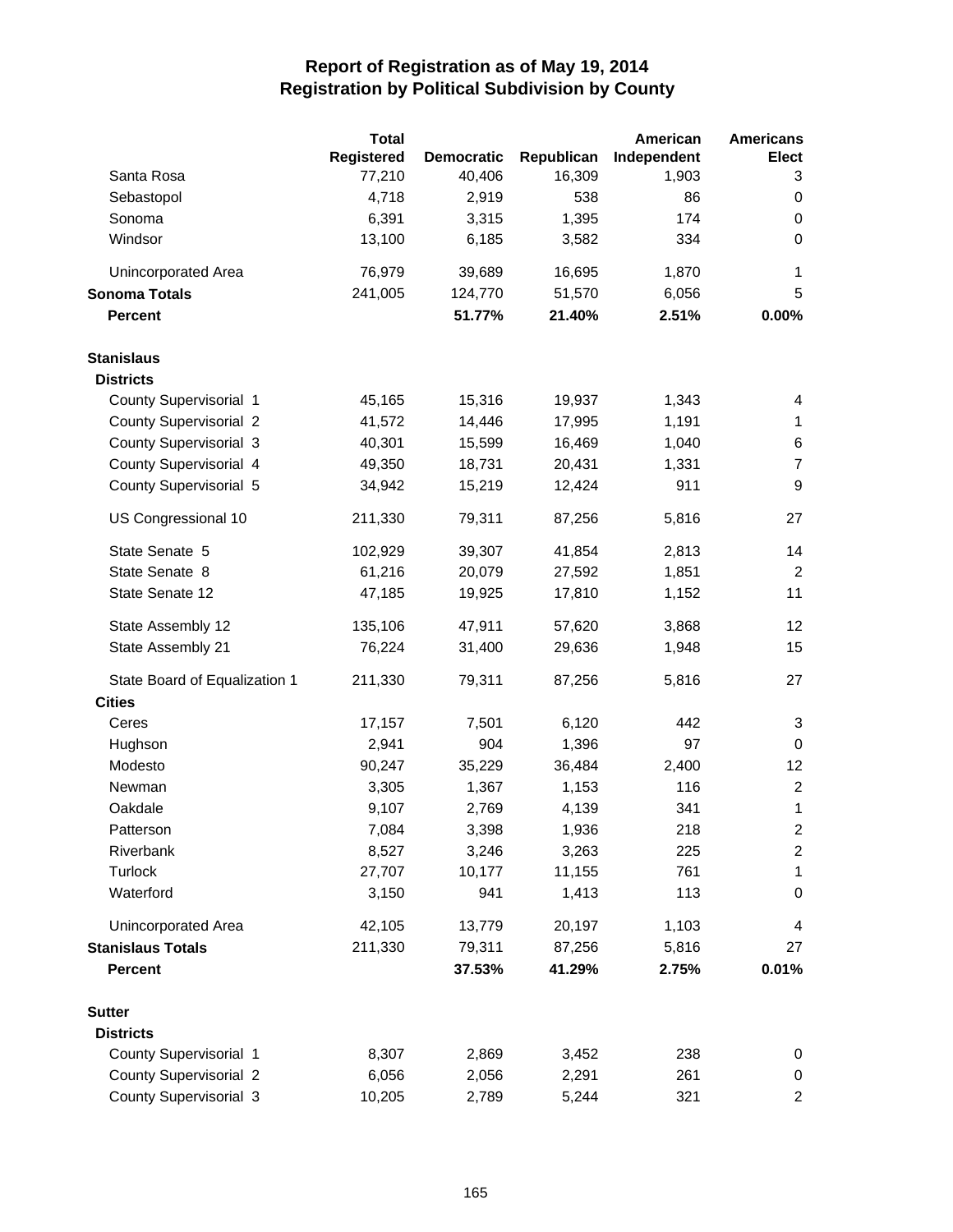|                               |          |             | Peace and             |           | <b>No Party</b>   |
|-------------------------------|----------|-------------|-----------------------|-----------|-------------------|
|                               | Green    | Libertarian | <b>Freedom</b>        | Other     | <b>Preference</b> |
| Santa Rosa                    | 1,066    | 598         | 208                   | 298       | 16,419            |
| Sebastopol                    | 200      | 26          | 26                    | 15        | 908               |
| Sonoma                        | 90       | 35          | 9                     | 22        | 1,351             |
| Windsor                       | 108      | 110         | 30                    | 34        | 2,717             |
| <b>Unincorporated Area</b>    | 1,759    | 607         | 271                   | 341       | 15,746            |
| <b>Sonoma Totals</b>          | 4,159    | 1,832       | 710                   | 974       | 50,929            |
| <b>Percent</b>                | 1.73%    | 0.76%       | 0.29%                 | 0.40%     | 21.13%            |
| <b>Stanislaus</b>             |          |             |                       |           |                   |
| <b>Districts</b>              |          |             |                       |           |                   |
| County Supervisorial 1        | 125      | 250         | 107                   | 481       | 7,602             |
| <b>County Supervisorial 2</b> | 128      | 259         | 93                    | 412       | 7,047             |
| <b>County Supervisorial 3</b> | 80       | 204         | 114                   | 422       | 6,367             |
| County Supervisorial 4        | 177      | 292         | 124                   | 552       | 7,705             |
| County Supervisorial 5        | 79       | 160         | 114                   | 290       | 5,736             |
| US Congressional 10           | 589      | 1,165       | 552                   | 2,157     | 34,457            |
| State Senate 5                | 287      | 576         | 273                   | 1,110     | 16,695            |
| State Senate 8                | 194      | 387         | 127                   | 659       | 10,325            |
| State Senate 12               | 108      | 202         | 152                   | 388       | 7,437             |
| State Assembly 12             | 372      | 756         | 320                   | 1,477     | 22,770            |
| State Assembly 21             | 217      | 409         | 232                   | 680       | 11,687            |
| State Board of Equalization 1 | 589      | 1,165       | 552                   | 2,157     | 34,457            |
| <b>Cities</b>                 |          |             |                       |           |                   |
| Ceres                         | 40       | 62<br>13    | 57                    | 143       | 2,789             |
| Hughson<br>Modesto            | 4<br>249 | 514         | $\overline{7}$<br>235 | 29<br>968 | 491               |
|                               | 6        |             | 12                    | 28        | 14,156<br>600     |
| Newman<br>Oakdale             | 32       | 21<br>72    | 15                    | 128       | 1,610             |
| Patterson                     | 19       | 34          | 25                    | 62        | 1,390             |
| Riverbank                     | 18       | 43          | 29                    | 73        | 1,628             |
| Turlock                       | 99       | 173         | 68                    | 299       | 4,974             |
| Waterford                     | 15       | 12          | $\overline{7}$        | 29        | 620               |
| <b>Unincorporated Area</b>    | 107      | 221         | 97                    | 398       | 6,199             |
| <b>Stanislaus Totals</b>      | 589      | 1,165       | 552                   | 2,157     | 34,457            |
| <b>Percent</b>                | 0.28%    | 0.55%       | 0.26%                 | 1.02%     | 16.30%            |
| <b>Sutter</b>                 |          |             |                       |           |                   |
| <b>Districts</b>              |          |             |                       |           |                   |
| County Supervisorial 1        | 25       | 49          | 36                    | 140       | 1,498             |
| <b>County Supervisorial 2</b> | 32       | 52          | 29                    | 126       | 1,209             |
| County Supervisorial 3        | 29       | 55          | 21                    | 159       | 1,585             |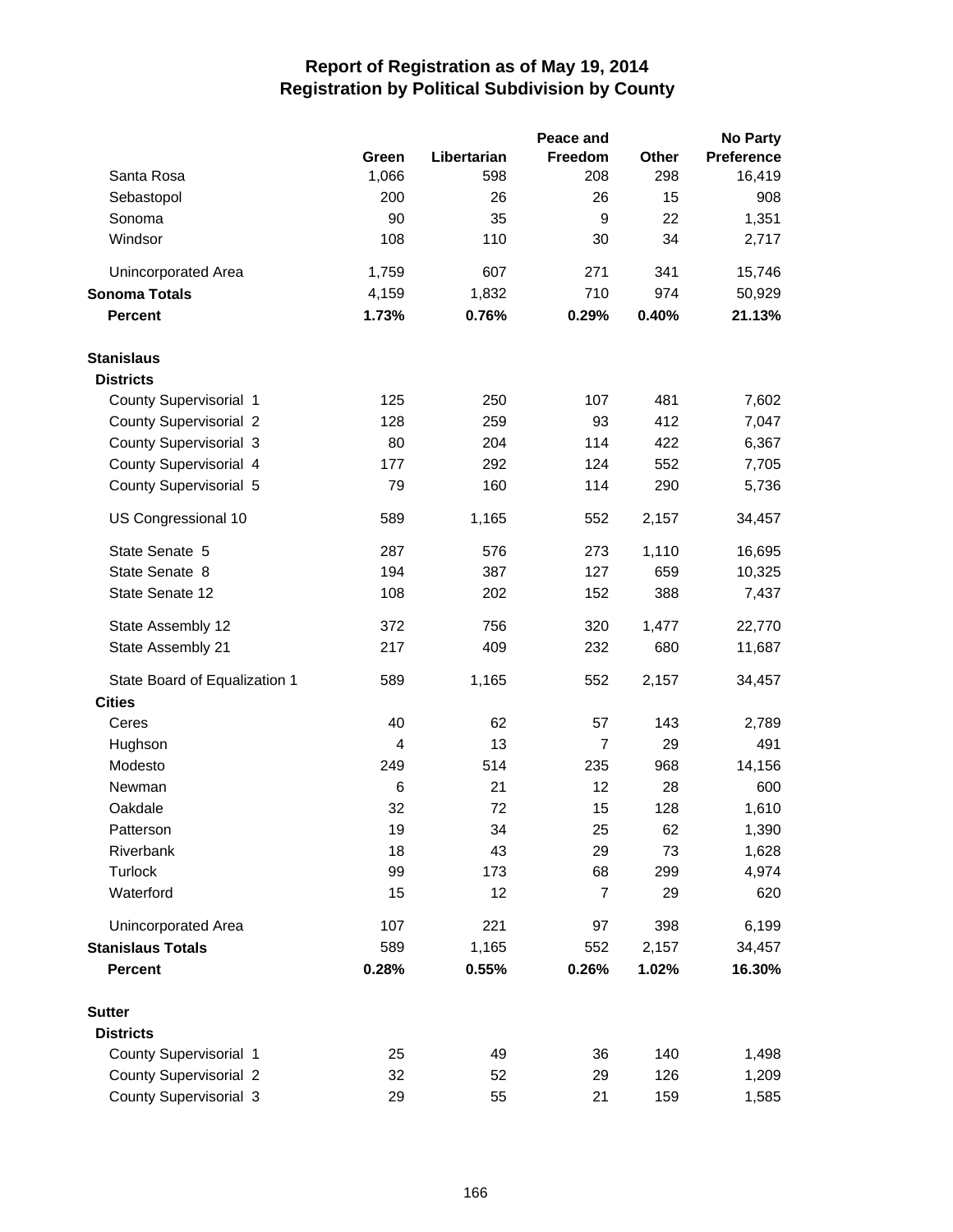|                               | <b>Total</b>      |                   |            | American    | <b>Americans</b> |
|-------------------------------|-------------------|-------------------|------------|-------------|------------------|
|                               | <b>Registered</b> | <b>Democratic</b> | Republican | Independent | <b>Elect</b>     |
| County Supervisorial 4        | 8,900             | 3,297             | 3,225      | 289         | 2                |
| County Supervisorial 5        | 8,750             | 2,548             | 4,135      | 288         | 0                |
| US Congressional 3            | 42,218            | 13,559            | 18,347     | 1,397       | 4                |
| State Senate 4                | 42,218            | 13,559            | 18,347     | 1,397       | 4                |
| State Assembly 3              | 42,218            | 13,559            | 18,347     | 1,397       | $\overline{4}$   |
| State Board of Equalization 1 | 42,218            | 13,559            | 18,347     | 1,397       | 4                |
| <b>Cities</b>                 |                   |                   |            |             |                  |
| Live Oak                      | 3,007             | 1,311             | 887        | 84          | 0                |
| <b>Yuba City</b>              | 27,790            | 9,424             | 11,158     | 972         | 3                |
| Unincorporated Area           | 11,421            | 2,824             | 6,302      | 341         | 1                |
| <b>Sutter Totals</b>          | 42,218            | 13,559            | 18,347     | 1,397       | 4                |
| <b>Percent</b>                |                   | 32.12%            | 43.46%     | 3.31%       | 0.01%            |
| Tehama                        |                   |                   |            |             |                  |
| <b>Districts</b>              |                   |                   |            |             |                  |
| County Supervisorial 1        | 7,018             | 1,865             | 3,287      | 356         | $\overline{2}$   |
| <b>County Supervisorial 2</b> | 6,031             | 1,794             | 2,485      | 319         | $\pmb{0}$        |
| <b>County Supervisorial 3</b> | 6,593             | 1,809             | 3,042      | 330         | 0                |
| County Supervisorial 4        | 5,286             | 1,643             | 2,104      | 294         | 0                |
| County Supervisorial 5        | 5,564             | 1,764             | 2,268      | 251         | 0                |
| US Congressional 1            | 30,492            | 8,875             | 13,186     | 1,550       | $\overline{c}$   |
| State Senate 4                | 30,492            | 8,875             | 13,186     | 1,550       | $\overline{c}$   |
| State Assembly 3              | 30,492            | 8,875             | 13,186     | 1,550       | $\overline{c}$   |
| State Board of Equalization 2 | 30,492            | 8,875             | 13,186     | 1,550       | $\overline{2}$   |
| <b>Cities</b>                 |                   |                   |            |             |                  |
| Corning                       | 2,598             | 904               | 864        | 128         | 0                |
| Red Bluff                     | 6,032             | 1,942             | 2,163      | 326         | 1                |
| Tehama                        | 195               | 68                | 79         | 14          | 0                |
| Unincorporated Area           | 21,667            | 5,961             | 10,080     | 1,082       | 1                |
| <b>Tehama Totals</b>          | 30,492            | 8,875             | 13,186     | 1,550       | 2                |
| <b>Percent</b>                |                   | 29.11%            | 43.24%     | 5.08%       | 0.01%            |
| <b>Trinity</b>                |                   |                   |            |             |                  |
| <b>Districts</b>              |                   |                   |            |             |                  |
| County Supervisorial 1        | 1,503             | 521               | 561        | 91          | 0                |
| <b>County Supervisorial 2</b> | 1,476             | 413               | 546        | 65          | 0                |
| <b>County Supervisorial 3</b> | 1,405             | 486               | 444        | 71          | 0                |
| County Supervisorial 4        | 1,424             | 511               | 457        | 70          | 0                |
| County Supervisorial 5        | 1,254             | 409               | 391        | 66          | 0                |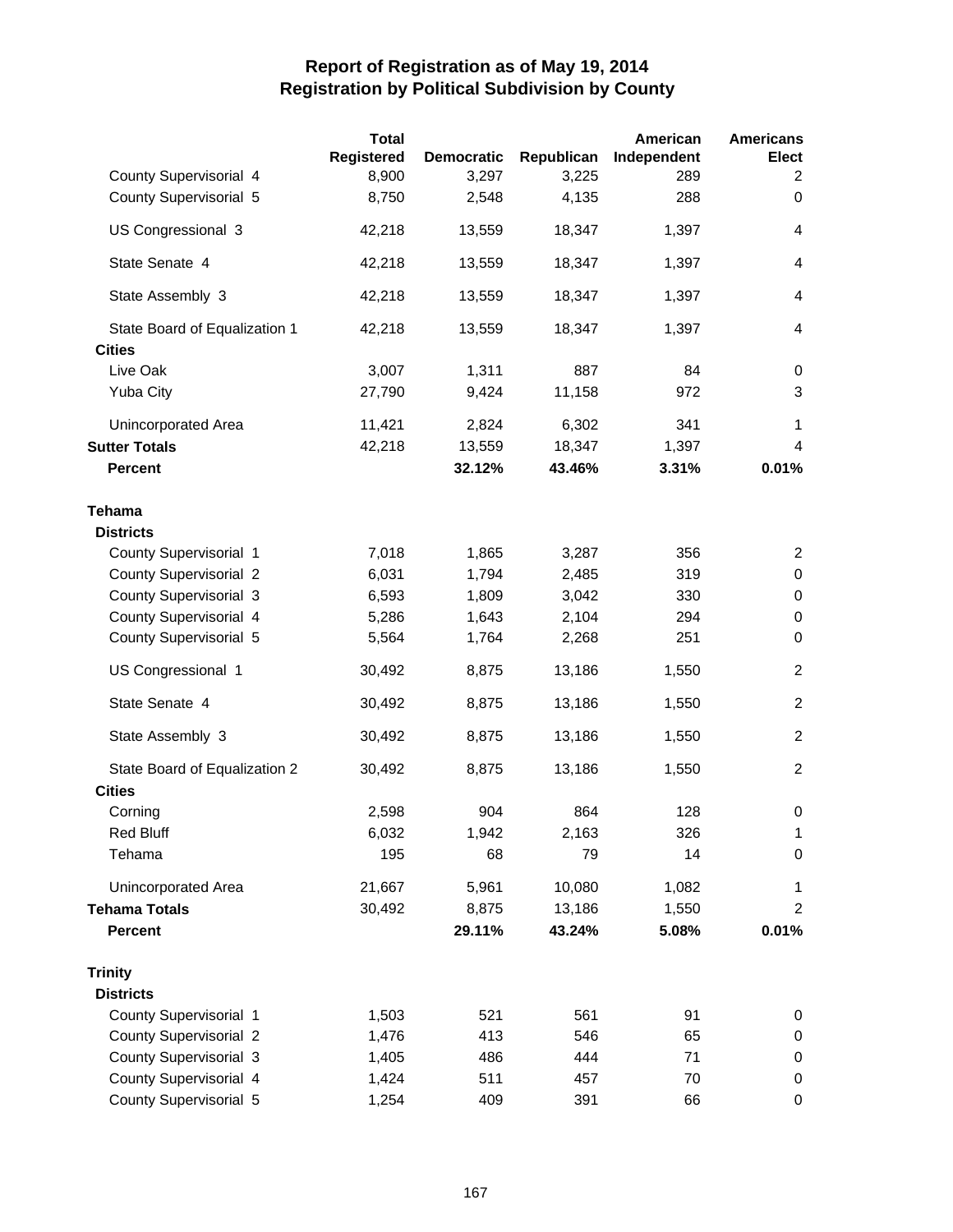|                               |        |             | Peace and      |             | <b>No Party</b>   |
|-------------------------------|--------|-------------|----------------|-------------|-------------------|
|                               | Green  | Libertarian | <b>Freedom</b> | Other       | <b>Preference</b> |
| County Supervisorial 4        | 19     | 58          | 35             | 128         | 1,847             |
| County Supervisorial 5        | 20     | 56          | 26             | 158         | 1,519             |
| US Congressional 3            | 125    | 270         | 147            | 711         | 7,658             |
| State Senate 4                | 125    | 270         | 147            | 711         | 7,658             |
| State Assembly 3              | 125    | 270         | 147            | 711         | 7,658             |
| State Board of Equalization 1 | 125    | 270         | 147            | 711         | 7,658             |
| <b>Cities</b>                 |        |             |                |             |                   |
| Live Oak                      | 9      | 17          | 18             | 58          | 623               |
| <b>Yuba City</b>              | 85     | 180         | 106            | 495         | 5,367             |
| Unincorporated Area           | 31     | 73          | 23             | 158         | 1,668             |
| <b>Sutter Totals</b>          | 125    | 270         | 147            | 711         | 7,658             |
| <b>Percent</b>                | 0.30%  | 0.64%       | 0.35%          | 1.68%       | 18.14%            |
| <b>Tehama</b>                 |        |             |                |             |                   |
| <b>Districts</b>              |        |             |                |             |                   |
| County Supervisorial 1        | 33     | 53          | 19             | 20          | 1,383             |
| <b>County Supervisorial 2</b> | 17     | 61          | 27             | 23          | 1,305             |
| <b>County Supervisorial 3</b> | 22     | 56          | 16             | 29          | 1,289             |
| County Supervisorial 4        | 25     | 48          | 23             | 19          | 1,130             |
| County Supervisorial 5        | 28     | 51          | 23             | 23          | 1,156             |
| US Congressional 1            | 125    | 269         | 108            | 114         | 6,263             |
| State Senate 4                | 125    | 269         | 108            | 114         | 6,263             |
| State Assembly 3              | 125    | 269         | 108            | 114         | 6,263             |
| State Board of Equalization 2 | 125    | 269         | 108            | 114         | 6,263             |
| <b>Cities</b>                 |        |             |                |             |                   |
| Corning                       | 6      | 23          | 18             | 10          | 645               |
| <b>Red Bluff</b>              | $30\,$ | 65          | 33             | 20          | 1,452             |
| Tehama                        | 1      | 0           | 0              | $\mathbf 0$ | 33                |
| Unincorporated Area           | 88     | 181         | 57             | 84          | 4,133             |
| <b>Tehama Totals</b>          | 125    | 269         | 108            | 114         | 6,263             |
| <b>Percent</b>                | 0.41%  | 0.88%       | 0.35%          | 0.37%       | 20.54%            |
| <b>Trinity</b>                |        |             |                |             |                   |
| <b>Districts</b>              |        |             |                |             |                   |
| County Supervisorial 1        | 14     | 17          | 5              | 21          | 273               |
| <b>County Supervisorial 2</b> | 25     | 27          | 6              | 12          | 382               |
| County Supervisorial 3        | 29     | 21          | 10             | 19          | 325               |
| County Supervisorial 4        | 23     | 9           | 5              | 24          | 325               |
| County Supervisorial 5        | 19     | 22          | 5              | 19          | 323               |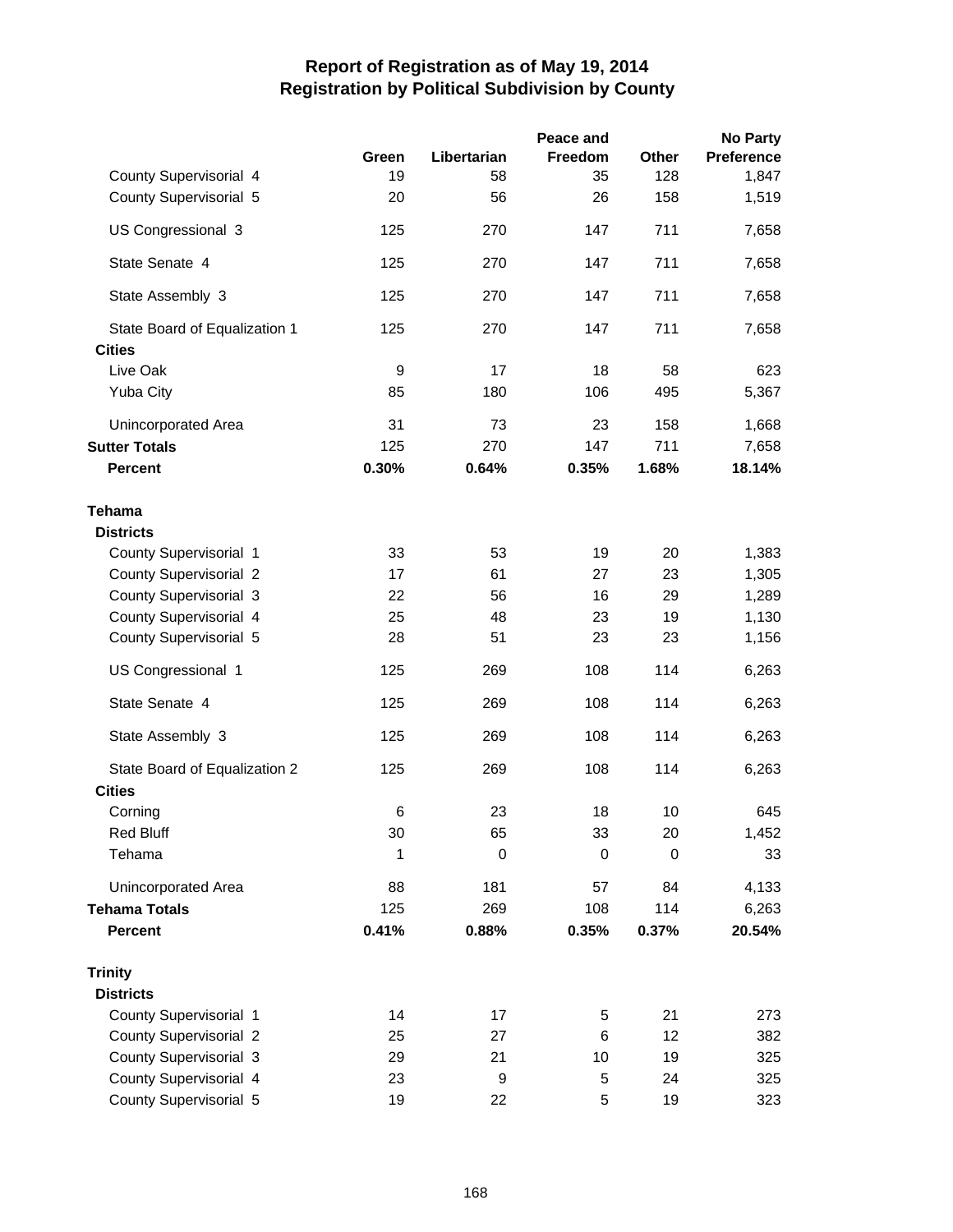|                                                | <b>Total</b><br><b>Registered</b> | <b>Democratic</b> | Republican | American<br>Independent | <b>Americans</b><br>Elect |
|------------------------------------------------|-----------------------------------|-------------------|------------|-------------------------|---------------------------|
| US Congressional 2                             | 7,062                             | 2,340             | 2,399      | 363                     | 0                         |
| State Senate 2                                 | 7,062                             | 2,340             | 2,399      | 363                     | 0                         |
| State Assembly 2                               | 7,062                             | 2,340             | 2,399      | 363                     | 0                         |
| State Board of Equalization 2<br><b>Cities</b> | 7,062                             | 2,340             | 2,399      | 363                     | 0                         |
| <b>Unincorporated Area</b>                     | 7,062                             | 2,340             | 2,399      | 363                     | 0                         |
| <b>Trinity Totals</b>                          | 7,062                             | 2,340             | 2,399      | 363                     | 0                         |
| <b>Percent</b>                                 |                                   | 33.14%            | 33.97%     | 5.14%                   | 0.00%                     |
| <b>Tulare</b>                                  |                                   |                   |            |                         |                           |
| <b>Districts</b>                               |                                   |                   |            |                         |                           |
| County Supervisorial 1                         | 29,215                            | 8,854             | 13,580     | 1,117                   | 9                         |
| <b>County Supervisorial 2</b>                  | 25,500                            | 8,532             | 11,462     | 843                     | 3                         |
| <b>County Supervisorial 3</b>                  | 36,162                            | 10,299            | 17,995     | 1,331                   | 8                         |
| County Supervisorial 4                         | 22,655                            | 8,097             | 9,714      | 621                     | 0                         |
| County Supervisorial 5                         | 23,774                            | 7,843             | 10,234     | 847                     | 4                         |
| US Congressional 21                            | 5,611                             | 2,319             | 2,008      | 175                     | 1                         |
| US Congressional 22                            | 103,924                           | 32,532            | 48,561     | 3,584                   | 18                        |
| US Congressional 23                            | 27,771                            | 8,774             | 12,416     | 1,000                   | 5                         |
| State Senate 8                                 | 2,383                             | 693               | 1,116      | 105                     | 0                         |
| State Senate 14                                | 50,197                            | 18,475            | 19,908     | 1,542                   | 8                         |
| State Senate 16                                | 84,726                            | 24,457            | 41,961     | 3,112                   | 16                        |
| State Assembly 23                              | 3,237                             | 882               | 1,607      | 134                     | $\mathbf 0$               |
| State Assembly 26                              | 134,069                           | 42,743            | 61,378     | 4,625                   | 24                        |
| State Board of Equalization 1                  | 137,306                           | 43,625            | 62,985     | 4,759                   | 24                        |
| <b>Cities</b>                                  |                                   |                   |            |                         |                           |
| Dinuba                                         | 5,630                             | 2,397             | 2,054      | 109                     | 0                         |
| Exeter                                         | 3,772                             | 933               | 1,996      | 185                     | $\overline{\mathbf{c}}$   |
| Farmersville                                   | 2,211                             | 933               | 667        | 78                      | $\mathbf 1$               |
| Lindsay                                        | 2,243                             | 1,024             | 575        | 64                      | 1                         |
| Porterville                                    | 14,518                            | 5,080             | 5,765      | 529                     | 4                         |
| Tulare                                         | 19,271                            | 6,384             | 8,685      | 657                     | $\overline{2}$            |
| Visalia                                        | 50,338                            | 14,652            | 24,467     | 1,917                   | 11                        |
| Woodlake                                       | 1,579                             | 773               | 423        | 46                      | 0                         |
| <b>Unincorporated Area</b>                     | 37,744                            | 11,449            | 18,353     | 1,174                   | 3                         |
| <b>Tulare Totals</b>                           | 137,306                           | 43,625            | 62,985     | 4,759                   | 24                        |
| <b>Percent</b>                                 |                                   | 31.77%            | 45.87%     | 3.47%                   | 0.02%                     |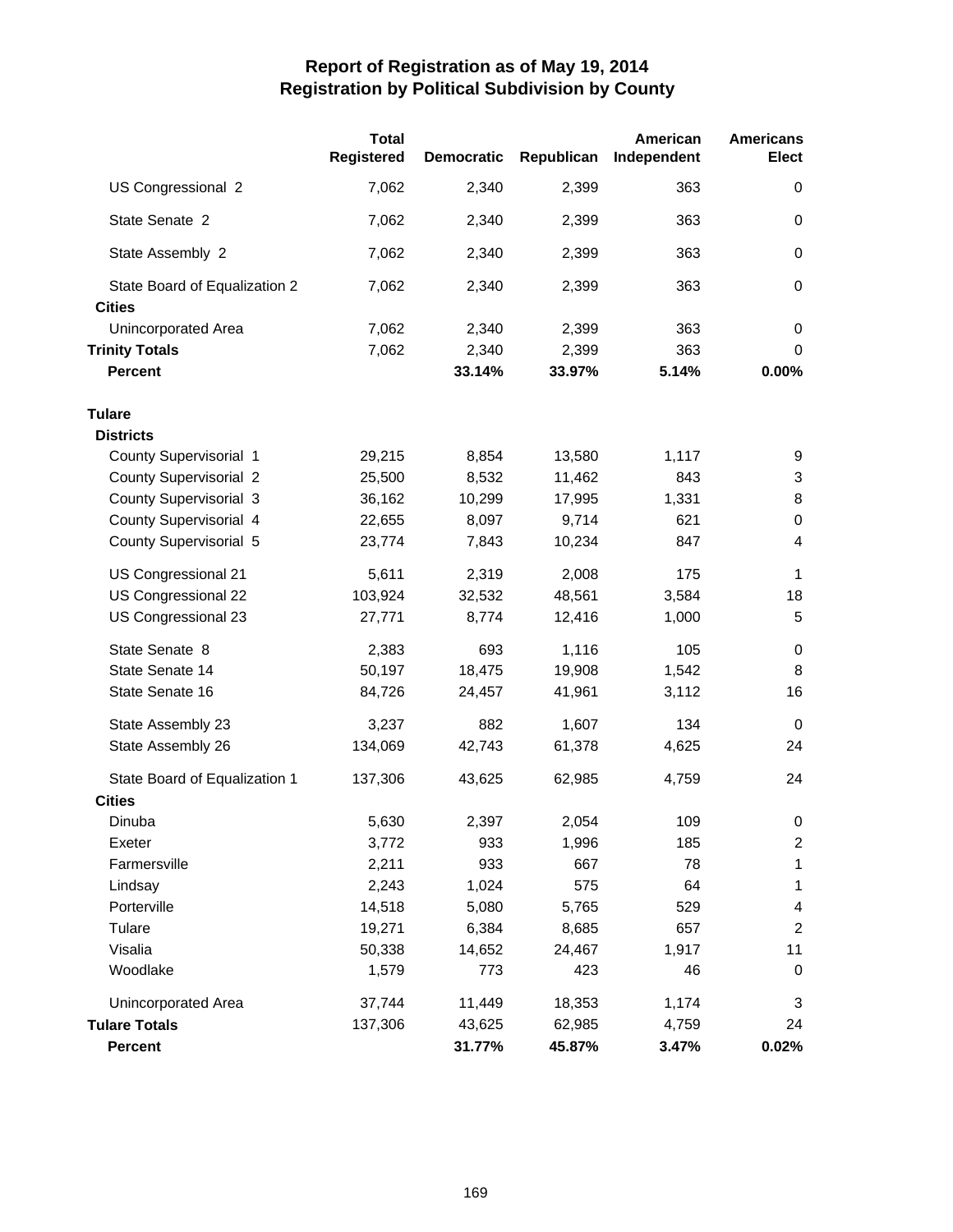|                                                |                |             | Peace and      |                | <b>No Party</b> |
|------------------------------------------------|----------------|-------------|----------------|----------------|-----------------|
|                                                | Green          | Libertarian | Freedom        | Other          | Preference      |
| US Congressional 2                             | 110            | 96          | 31             | 95             | 1,628           |
| State Senate 2                                 | 110            | 96          | 31             | 95             | 1,628           |
| State Assembly 2                               | 110            | 96          | 31             | 95             | 1,628           |
| State Board of Equalization 2<br><b>Cities</b> | 110            | 96          | 31             | 95             | 1,628           |
| <b>Unincorporated Area</b>                     | 110            | 96          | 31             | 95             | 1,628           |
| <b>Trinity Totals</b>                          | 110            | 96          | 31             | 95             | 1,628           |
| <b>Percent</b>                                 | 1.56%          | 1.36%       | 0.44%          | 1.35%          | 23.05%          |
| <b>Tulare</b>                                  |                |             |                |                |                 |
| <b>Districts</b>                               |                |             |                |                |                 |
| County Supervisorial 1                         | 96             | 216         | 87             | 56             | 5,200           |
| <b>County Supervisorial 2</b>                  | 64             | 123         | 53             | 45             | 4,375           |
| County Supervisorial 3                         | 158            | 233         | 100            | 66             | 5,972           |
| County Supervisorial 4                         | 41             | 101         | 84             | 35             | 3,962           |
| County Supervisorial 5                         | 84             | 122         | 89             | 58             | 4,493           |
| US Congressional 21                            | 12             | 30          | 19             | $\overline{7}$ | 1,040           |
| US Congressional 22                            | 323            | 593         | 289            | 170            | 17,854          |
| US Congressional 23                            | 108            | 172         | 105            | 83             | 5,108           |
| State Senate 8                                 | 20             | 23          | 17             | 14             | 395             |
| State Senate 14                                | 120            | 251         | 193            | 96             | 9,604           |
| State Senate 16                                | 303            | 521         | 203            | 150            | 14,003          |
| State Assembly 23                              | 21             | 38          | 17             | 15             | 523             |
| State Assembly 26                              | 422            | 757         | 396            | 245            | 23,479          |
| State Board of Equalization 1                  | 443            | 795         | 413            | 260            | 24,002          |
| <b>Cities</b>                                  |                |             |                |                |                 |
| Dinuba                                         | 8              | 13          | 27             | 8              | 1,014           |
| Exeter                                         | 11             | 25          | 12             | 11             | 597             |
| Farmersville                                   | 3              | 9           | $\overline{7}$ | 4              | 509             |
| Lindsay                                        | $\overline{7}$ | 18          | 14             | 0              | 540             |
| Porterville                                    | 45             | 77          | 61             | 41             | 2,916           |
| Tulare                                         | 50             | 94          | 38             | 37             | 3,324           |
| Visalia                                        | 208            | 329         | 135            | 85             | 8,534           |
| Woodlake                                       | 4              | 10          | 8              | $\overline{c}$ | 313             |
| <b>Unincorporated Area</b>                     | 107            | 220         | 111            | 72             | 6,255           |
| <b>Tulare Totals</b>                           | 443            | 795         | 413            | 260            | 24,002          |
| Percent                                        | 0.32%          | 0.58%       | 0.30%          | 0.19%          | 17.48%          |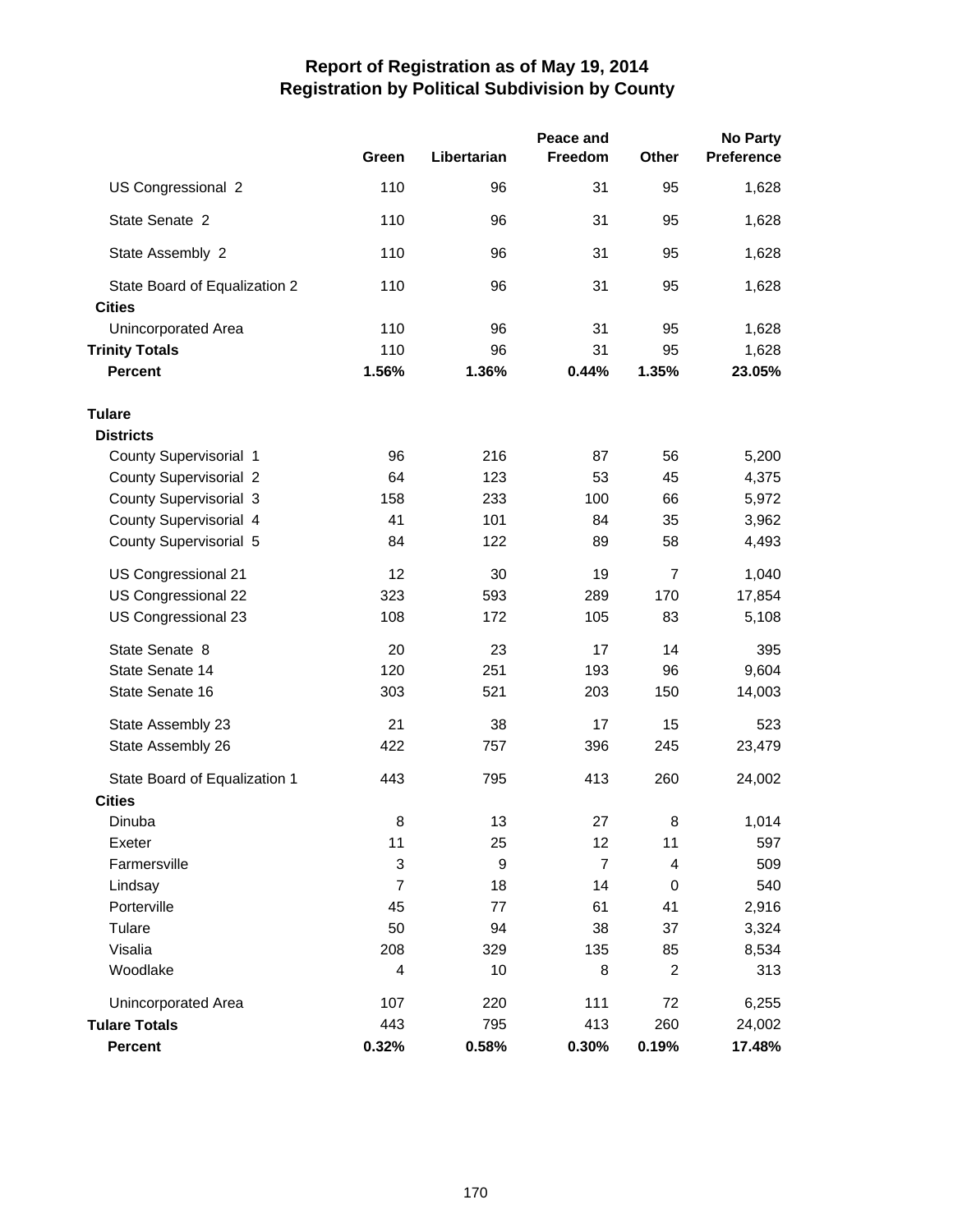|                               | <b>Total</b>      |                   |            | American    | <b>Americans</b> |
|-------------------------------|-------------------|-------------------|------------|-------------|------------------|
|                               | <b>Registered</b> | <b>Democratic</b> | Republican | Independent | <b>Elect</b>     |
| <b>Tuolumne</b>               |                   |                   |            |             |                  |
| <b>Districts</b>              |                   |                   |            |             |                  |
| County Supervisorial 1        | 5,964             | 2,090             | 2,246      | 250         | 0                |
| <b>County Supervisorial 2</b> | 5,930             | 1,808             | 2,549      | 236         | 0                |
| County Supervisorial 3        | 5,936             | 1,856             | 2,560      | 253         | $\pmb{0}$        |
| County Supervisorial 4        | 6,073             | 1,778             | 2,708      | 264         | $\mathbf 0$      |
| County Supervisorial 5        | 5,977             | 1,936             | 2,465      | 244         | $\mathbf 0$      |
| US Congressional 4            | 29,880            | 9,468             | 12,528     | 1,247       | $\mathbf 0$      |
| State Senate 8                | 29,880            | 9,468             | 12,528     | 1,247       | $\mathbf 0$      |
| State Assembly 5              | 29,880            | 9,468             | 12,528     | 1,247       | $\mathbf 0$      |
| State Board of Equalization 1 | 29,880            | 9,468             | 12,528     | 1,247       | $\mathbf 0$      |
| <b>Cities</b>                 |                   |                   |            |             |                  |
| Sonora                        | 2,494             | 937               | 792        | 114         | $\mathbf 0$      |
| Unincorporated Area           | 27,386            | 8,531             | 11,736     | 1,133       | 0                |
| <b>Tuolumne Totals</b>        | 29,880            | 9,468             | 12,528     | 1,247       | $\Omega$         |
| <b>Percent</b>                |                   | 31.69%            | 41.93%     | 4.17%       | 0.00%            |
| <b>Ventura</b>                |                   |                   |            |             |                  |
| <b>Districts</b>              |                   |                   |            |             |                  |
| County Supervisorial 1        | 93,116            | 39,626            | 28,288     | 2,559       | 2                |
| <b>County Supervisorial 2</b> | 98,203            | 31,540            | 40,121     | 2,673       | 5                |
| County Supervisorial 3        | 81,166            | 32,199            | 28,098     | 2,154       | 3                |
| County Supervisorial 4        | 93,205            | 28,609            | 39,982     | 2,684       | 4                |
| County Supervisorial 5        | 61,659            | 31,292            | 13,434     | 1,316       | 5                |
|                               |                   |                   |            |             |                  |
| US Congressional 24           | 5,696             | 2,492             | 1,459      | 153         | 0                |
| US Congressional 25           | 67,571            | 20,105            | 29,721     | 1,932       | 3                |
| US Congressional 26           | 352,745           | 140,191           | 118,234    | 9,271       | 16               |
| US Congressional 30           | 1,337             | 478               | 509        | 30          | $\mathbf 0$      |
| State Senate 19               | 239,286           | 104,250           | 71,111     | 6,136       | 10               |
| State Senate 27               | 188,063           | 59,016            | 78,812     | 5,250       | 9                |
| State Assembly 37             | 130,164           | 56,258            | 39,270     | 3,489       | $\,6$            |
| State Assembly 38             | 72,437            | 21,710            | 31,573     | 2,103       | $\sqrt{3}$       |
| State Assembly 44             | 223,411           | 84,820            | 78,571     | 5,764       | 10               |
| State Assembly 45             | 1,337             | 478               | 509        | 30          | $\mathbf 0$      |
| State Board of Equalization 3 | 427,349           | 163,266           | 149,923    | 11,386      | 19               |
| <b>Cities</b>                 |                   |                   |            |             |                  |
| Camarillo                     | 40,198            | 13,156            | 17,073     | 1,149       | 1                |
| Fillmore                      | 6,431             | 2,946             | 1,733      | 173         | 1                |
| Moorpark                      | 19,755            | 6,555             | 7,960      | 556         | 1                |
| Ojai                          | 4,851             | 2,254             | 1,281      | 118         | 0                |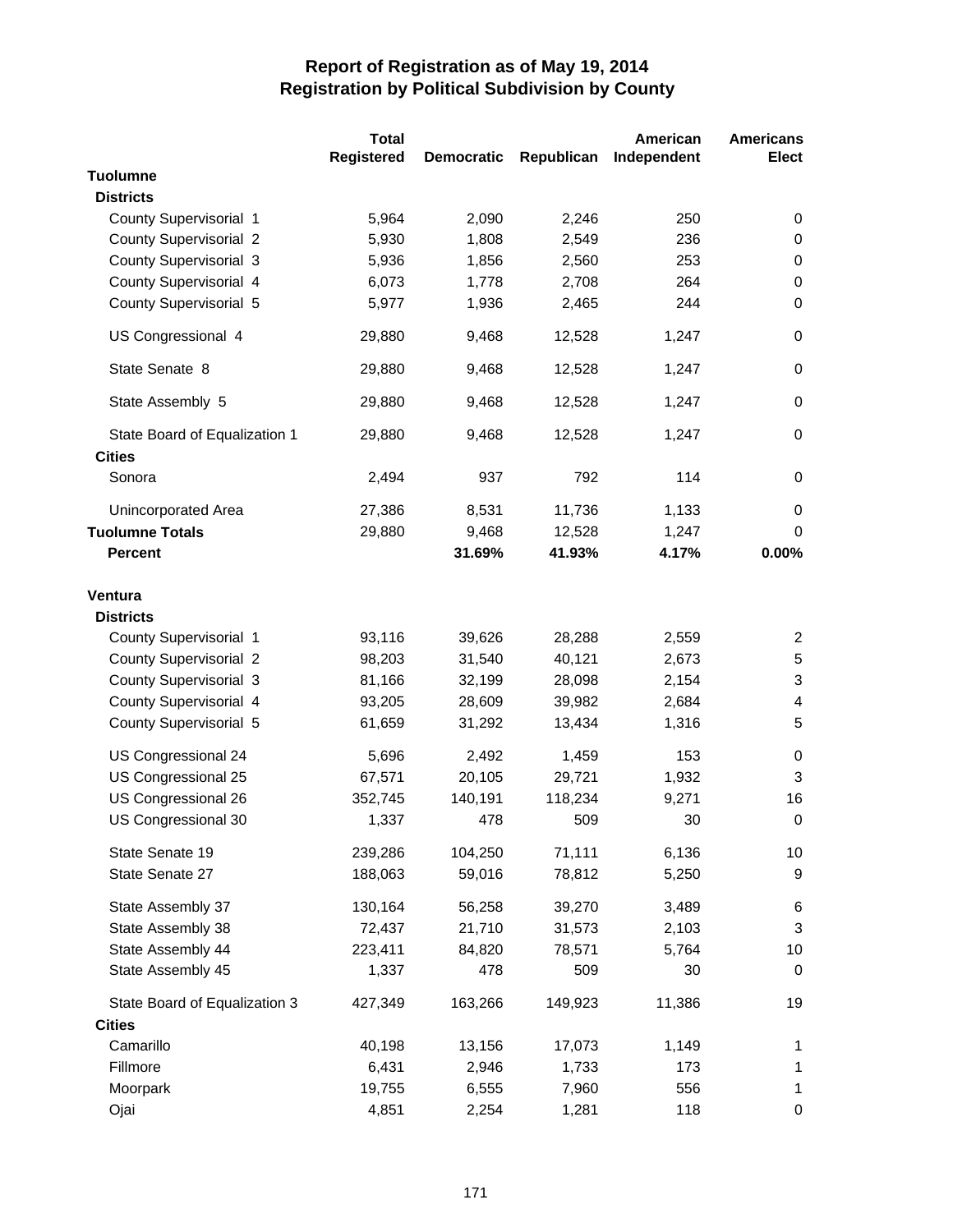|                                                |       |                | Peace and      |        | <b>No Party</b>   |
|------------------------------------------------|-------|----------------|----------------|--------|-------------------|
|                                                | Green | Libertarian    | <b>Freedom</b> | Other  | <b>Preference</b> |
| <b>Tuolumne</b>                                |       |                |                |        |                   |
| <b>Districts</b>                               |       |                |                |        |                   |
| County Supervisorial 1                         | 57    | 44             | 22             | 10     | 1,245             |
| <b>County Supervisorial 2</b>                  | 34    | 64             | 25             | 16     | 1,198             |
| <b>County Supervisorial 3</b>                  | 33    | 56             | 17             | 13     | 1,148             |
| County Supervisorial 4                         | 50    | 48             | 11             | 15     | 1,199             |
| County Supervisorial 5                         | 53    | 52             | 21             | 8      | 1,198             |
| US Congressional 4                             | 227   | 264            | 96             | 62     | 5,988             |
| State Senate 8                                 | 227   | 264            | 96             | 62     | 5,988             |
| State Assembly 5                               | 227   | 264            | 96             | 62     | 5,988             |
| State Board of Equalization 1<br><b>Cities</b> | 227   | 264            | 96             | 62     | 5,988             |
| Sonora                                         | 32    | 21             | 16             | 3      | 579               |
| Unincorporated Area                            | 195   | 243            | 80             | 59     | 5,409             |
| <b>Tuolumne Totals</b>                         | 227   | 264            | 96             | 62     | 5,988             |
| <b>Percent</b>                                 | 0.76% | 0.88%          | 0.32%          | 0.21%  | 20.04%            |
| <b>Ventura</b>                                 |       |                |                |        |                   |
| <b>Districts</b>                               |       |                |                |        |                   |
| <b>County Supervisorial 1</b>                  | 891   | 711            | 266            | 1,396  | 19,377            |
| <b>County Supervisorial 2</b>                  | 459   | 742            | 154            | 1,458  | 21,051            |
| <b>County Supervisorial 3</b>                  | 335   | 489            | 236            | 987    | 16,665            |
| County Supervisorial 4                         | 387   | 729            | 177            | 1,187  | 19,446            |
| County Supervisorial 5                         | 265   | 323            | 293            | 620    | 14,111            |
| US Congressional 24                            | 79    | 55             | 22             | 103    | 1,333             |
| US Congressional 25                            | 287   | 543            | 123            | 864    | 13,993            |
| US Congressional 26                            | 1,968 | 2,389          | 977            | 4,661  | 75,038            |
| US Congressional 30                            | 3     | 7              | 4              | 20     | 286               |
| State Senate 19                                | 1,524 | 1,550          | 804            | 3,066  | 50,835            |
| State Senate 27                                | 813   | 1,444          | 322            | 2,582  | 39,815            |
| State Assembly 37                              | 1,091 | 922            | 394            | 1,850  | 26,884            |
| State Assembly 38                              | 304   | 586            | 137            | 941    | 15,080            |
| State Assembly 44                              | 939   | 1,479          | 591            | 2,837  | 48,400            |
| State Assembly 45                              | 3     | $\overline{7}$ | 4              | 20     | 286               |
| State Board of Equalization 3                  | 2,337 | 2,994          | 1,126          | 5,648  | 90,650            |
| <b>Cities</b>                                  |       |                |                |        |                   |
| Camarillo                                      | 150   | 255            | 65             | 500    | 7,849             |
| Fillmore                                       | 29    | 44             | 33             | 70     | 1,402             |
| Moorpark                                       | 81    | 137            | 37             | 235    | 4,193             |
| Ojai                                           | 80    | 35             | 8              | $77\,$ | 998               |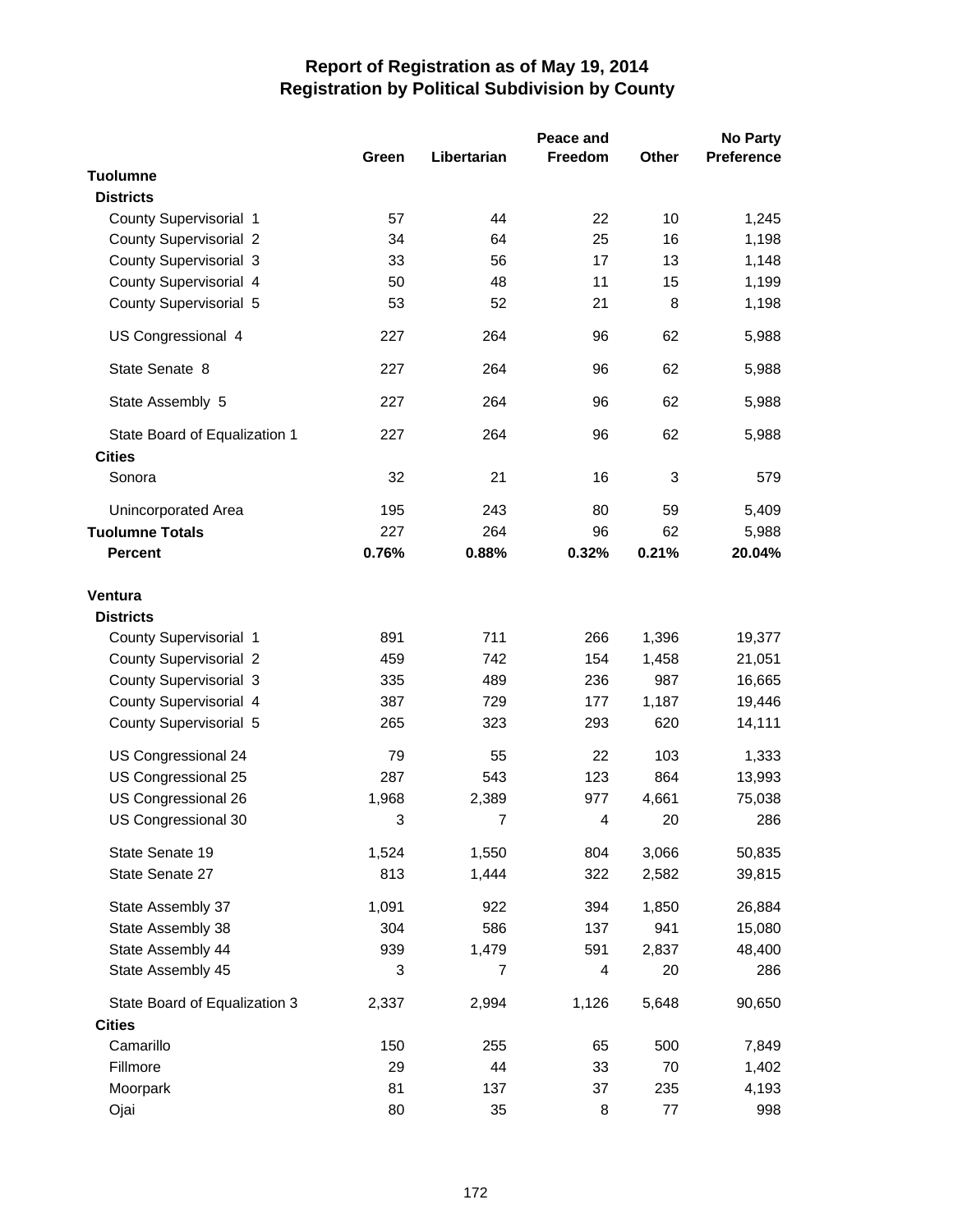|                               | <b>Total</b>      |                   |            | American    | <b>Americans</b>          |
|-------------------------------|-------------------|-------------------|------------|-------------|---------------------------|
|                               | <b>Registered</b> | <b>Democratic</b> | Republican | Independent | <b>Elect</b>              |
| Oxnard                        | 71,725            | 36,320            | 15,505     | 1,527       | 6                         |
| Port Hueneme                  | 8,844             | 4,133             | 2,132      | 233         | 0                         |
| San Buenaventura              | 63,782            | 26,782            | 20,103     | 1,768       | 0                         |
| Santa Paula                   | 11,944            | 6,273             | 2,707      | 259         | 1                         |
| Simi Valley                   | 70,482            | 21,096            | 30,792     | 2,034       | 3                         |
| <b>Thousand Oaks</b>          | 76,518            | 24,228            | 31,444     | 2,100       | 4                         |
| Unincorporated Area           | 52,819            | 19,523            | 19,193     | 1,469       | $\overline{c}$            |
| <b>Ventura Totals</b>         | 427,349           | 163,266           | 149,923    | 11,386      | 19                        |
| <b>Percent</b>                |                   | 38.20%            | 35.08%     | 2.66%       | 0.00%                     |
| Yolo                          |                   |                   |            |             |                           |
| <b>Districts</b>              |                   |                   |            |             |                           |
| County Supervisorial 1        | 20,091            | 8,715             | 5,389      | 737         | 0                         |
| <b>County Supervisorial 2</b> | 21,581            | 11,253            | 3,288      | 507         | $\overline{2}$            |
| County Supervisorial 3        | 19,089            | 7,803             | 6,176      | 616         | 1                         |
| County Supervisorial 4        | 23,578            | 12,238            | 3,943      | 502         | 0                         |
| County Supervisorial 5        | 17,515            | 7,640             | 5,011      | 534         | $\pmb{0}$                 |
| US Congressional 3            | 79,020            | 37,573            | 17,990     | 2,074       | $\mathsf 3$               |
| US Congressional 6            | 22,834            | 10,076            | 5,817      | 822         | 0                         |
| State Senate 3                | 79,020            | 37,573            | 17,990     | 2,074       | $\sqrt{3}$                |
| State Senate 6                | 22,834            | 10,076            | 5,817      | 822         | 0                         |
| State Assembly 4              | 79,020            | 37,573            | 17,990     | 2,074       | $\ensuremath{\mathsf{3}}$ |
| State Assembly 7              | 22,834            | 10,076            | 5,817      | 822         | $\pmb{0}$                 |
| State Board of Equalization 2 | 101,854           | 47,649            | 23,807     | 2,896       | 3                         |
| <b>Cities</b>                 |                   |                   |            |             |                           |
| Davis                         | 37,329            | 20,025            | 5,368      | 795         | 1                         |
| <b>West Sacramento</b>        | 22,834            | 10,076            | 5,817      | 822         | 0                         |
| Winters                       | 3,367             | 1,500             | 894        | 101         | 0                         |
| Woodland                      | 26,218            | 11,344            | 7,748      | 824         | 1                         |
| <b>Unincorporated Area</b>    | 12,106            | 4,704             | 3,980      | 354         | 1                         |
| <b>Yolo Totals</b>            | 101,854           | 47,649            | 23,807     | 2,896       | 3                         |
| <b>Percent</b>                |                   | 46.78%            | 23.37%     | 2.84%       | 0.00%                     |
| Yuba                          |                   |                   |            |             |                           |
| <b>Districts</b>              |                   |                   |            |             |                           |
| County Supervisorial 1        | 4,205             | 1,447             | 1,324      | 224         | 2                         |
| <b>County Supervisorial 2</b> | 5,061             | 1,785             | 1,814      | 219         | 1                         |
| <b>County Supervisorial 3</b> | 4,787             | 1,682             | 1,517      | 246         | 0                         |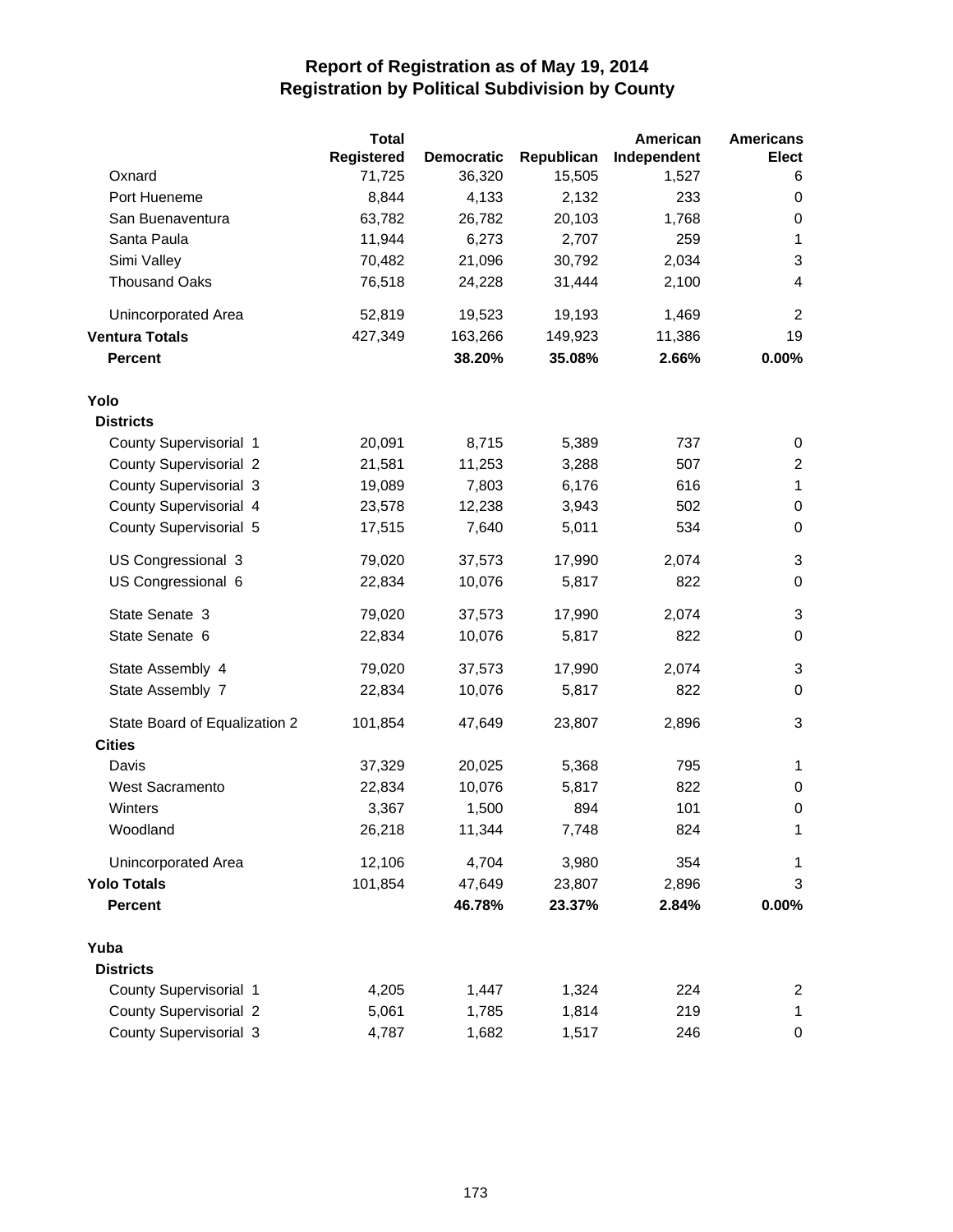|                               |       |             | Peace and |                | <b>No Party</b>   |
|-------------------------------|-------|-------------|-----------|----------------|-------------------|
|                               | Green | Libertarian | Freedom   | Other          | <b>Preference</b> |
| Oxnard                        | 281   | 356         | 343       | 725            | 16,662            |
| Port Hueneme                  | 44    | 68          | 42        | 128            | 2,064             |
| San Buenaventura              | 537   | 489         | 166       | 965            | 12,972            |
| Santa Paula                   | 56    | 46          | 45        | 136            | 2,421             |
| Simi Valley                   | 282   | 567         | 132       | 910            | 14,666            |
| <b>Thousand Oaks</b>          | 366   | 542         | 124       | 1,159          | 16,551            |
| Unincorporated Area           | 431   | 455         | 131       | 743            | 10,872            |
| <b>Ventura Totals</b>         | 2,337 | 2,994       | 1,126     | 5,648          | 90,650            |
| <b>Percent</b>                | 0.55% | 0.70%       | 0.26%     | 1.32%          | 21.21%            |
| Yolo                          |       |             |           |                |                   |
| <b>Districts</b>              |       |             |           |                |                   |
| County Supervisorial 1        | 131   | 130         | 142       | 90             | 4,757             |
| <b>County Supervisorial 2</b> | 331   | 158         | 60        | 85             | 5,897             |
| <b>County Supervisorial 3</b> | 109   | 148         | 104       | 84             | 4,048             |
| County Supervisorial 4        | 353   | 190         | 55        | 58             | 6,239             |
| County Supervisorial 5        | 121   | 131         | 89        | 79             | 3,910             |
| US Congressional 3            | 888   | 615         | 269       | 272            | 19,336            |
| US Congressional 6            | 157   | 142         | 181       | 124            | 5,515             |
| State Senate 3                | 888   | 615         | 269       | 272            | 19,336            |
| State Senate 6                | 157   | 142         | 181       | 124            | 5,515             |
| State Assembly 4              | 888   | 615         | 269       | 272            | 19,336            |
| State Assembly 7              | 157   | 142         | 181       | 124            | 5,515             |
| State Board of Equalization 2 | 1,045 | 757         | 450       | 396            | 24,851            |
| <b>Cities</b>                 |       |             |           |                |                   |
| Davis                         | 598   | 284         | 95        | 108            | 10,055            |
| <b>West Sacramento</b>        | 157   | 142         | 181       | 124            | 5,515             |
| Winters                       | 38    | 19          | 10        | 15             | 790               |
| Woodland                      | 157   | 210         | 124       | 97             | 5,713             |
| Unincorporated Area           | 95    | 102         | 40        | 52             | 2,778             |
| <b>Yolo Totals</b>            | 1,045 | 757         | 450       | 396            | 24,851            |
| <b>Percent</b>                | 1.03% | 0.74%       | 0.44%     | 0.39%          | 24.40%            |
| Yuba                          |       |             |           |                |                   |
| <b>Districts</b>              |       |             |           |                |                   |
| County Supervisorial 1        | 11    | 28          | 18        | $\overline{7}$ | 1,144             |
| <b>County Supervisorial 2</b> | 18    | 50          | 26        | $\overline{c}$ | 1,146             |
| County Supervisorial 3        | 20    | 30          | 23        | 12             | 1,257             |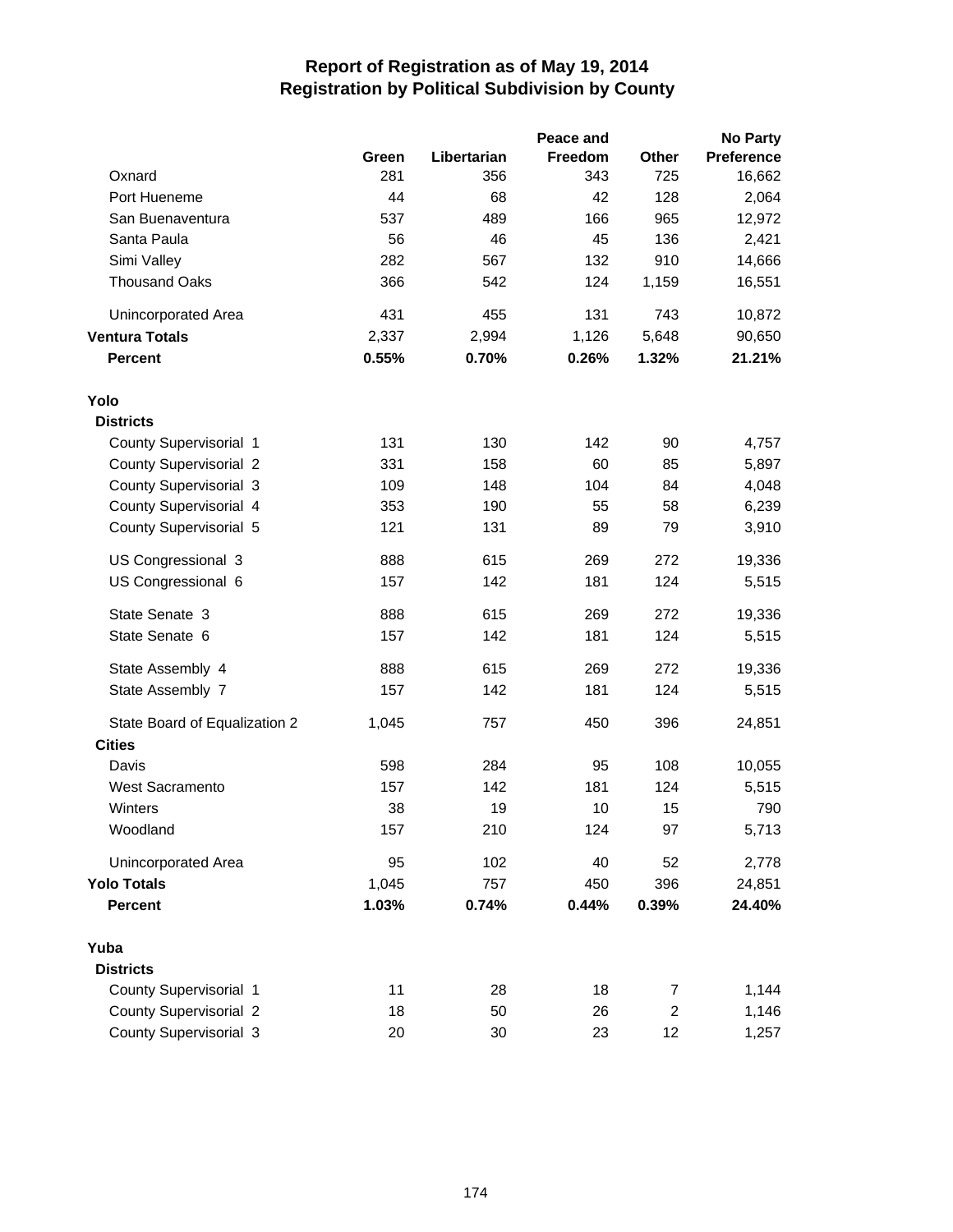|                               | Total             |                   |            | American    | <b>Americans</b> |
|-------------------------------|-------------------|-------------------|------------|-------------|------------------|
|                               | <b>Registered</b> | <b>Democratic</b> | Republican | Independent | Elect            |
| County Supervisorial 4        | 5,284             | 1,481             | 2,336      | 240         | 0                |
| County Supervisorial 5        | 7,785             | 1,969             | 3,578      | 397         | $\Omega$         |
| US Congressional 3            | 27,122            | 8,364             | 10,569     | 1,326       | 3                |
| State Senate 4                | 27,122            | 8,364             | 10,569     | 1,326       | 3                |
| State Assembly 3              | 27,122            | 8,364             | 10,569     | 1,326       | 3                |
| State Board of Equalization 1 | 27,122            | 8,364             | 10,569     | 1,326       | 3                |
| <b>Cities</b>                 |                   |                   |            |             |                  |
| Marysville                    | 4,377             | 1,530             | 1,630      | 186         | 1                |
| Wheatland                     | 1,469             | 388               | 712        | 71          | $\Omega$         |
| Unincorporated Area           | 21,276            | 6,446             | 8,227      | 1,069       | 2                |
| Yuba Totals                   | 27,122            | 8,364             | 10,569     | 1,326       | 3                |
| <b>Percent</b>                |                   | 30.84%            | 38.97%     | 4.89%       | 0.01%            |
| <b>Incorporated Total</b>     | 14,184,731        | 6,275,745         | 3,891,867  | 371,193     | 3,320            |
| <b>Unincorporated Total</b>   | 3,102,353         | 1,173,305         | 1,108,094  | 97,129      | 327              |
| <b>State Total</b>            | 17,722,006        | 7,692,670         | 5,036,610  | 475,914     | 3,674            |